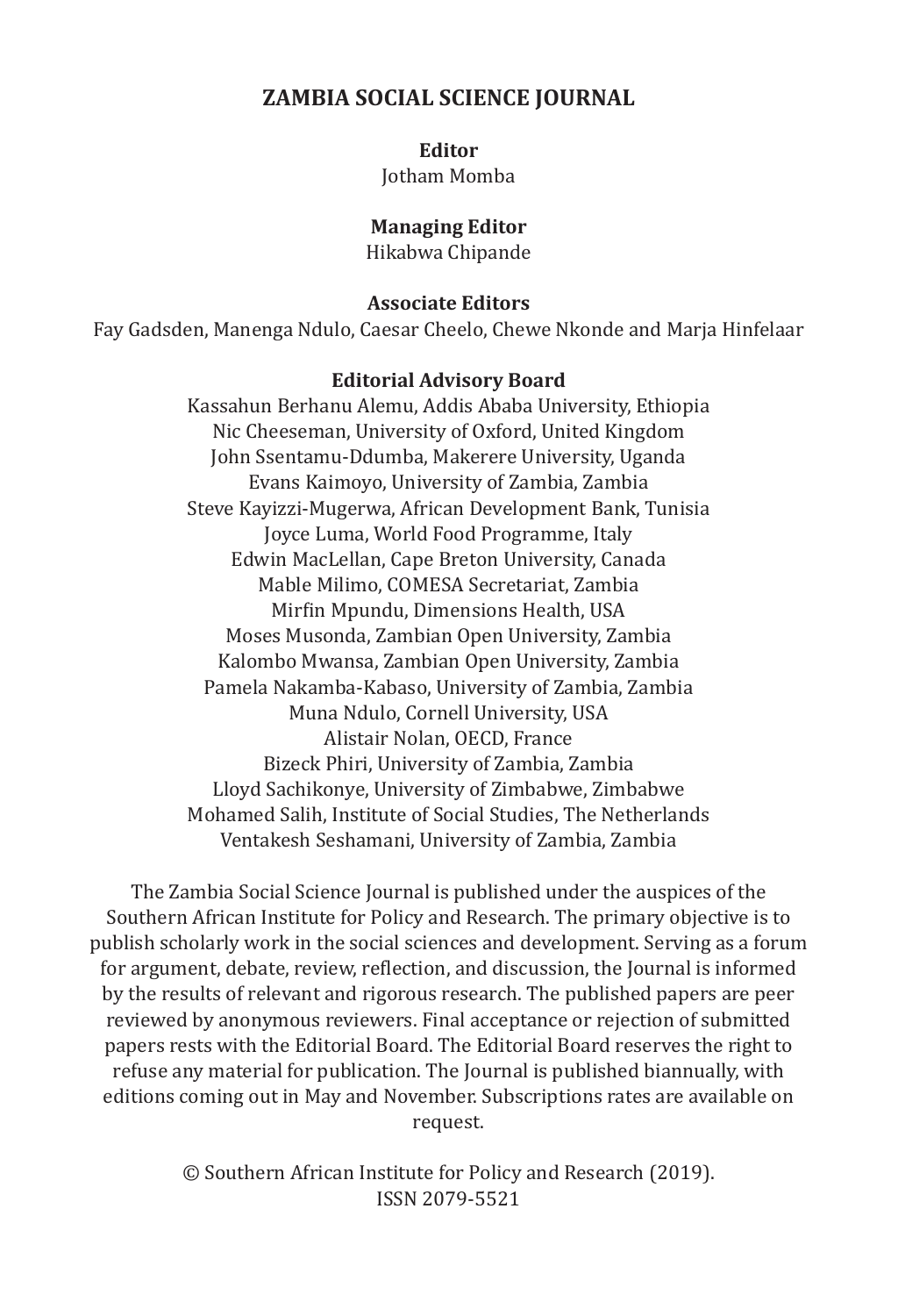# **Zambia Social Science Journal**

| <b>Volume 6</b>                                             | 2015/2016                                                                                                             | Number 1 |
|-------------------------------------------------------------|-----------------------------------------------------------------------------------------------------------------------|----------|
|                                                             | <b>Articles</b>                                                                                                       |          |
| Clarence Chongo                                             | A Good Measure of Sacrifice: Aspects of Zambia's Contribution to the<br>Liberation Wars in Southern Africa, 1964-1975 | 1        |
| Rhodesian Copperbelts c. 1930 - 1980<br>Hikabwa D. Chipande | Copper Mining and Football: Comparing the game in the Katangese and                                                   | 28       |
| <b>Evidence from Zambia</b><br>Mutinta Champita             | <b>Causality between Government Revenue and Expenditure: Empirical</b>                                                | 47       |
| <b>Nigeria</b>                                              | The Connection between Education and Sustainable Economic Growth in<br>Lotanna Ernest Emediegwu and Ighodaro Clement  | 65       |
| <b>Book Review</b><br>Marja Hinfelaar                       |                                                                                                                       | 80       |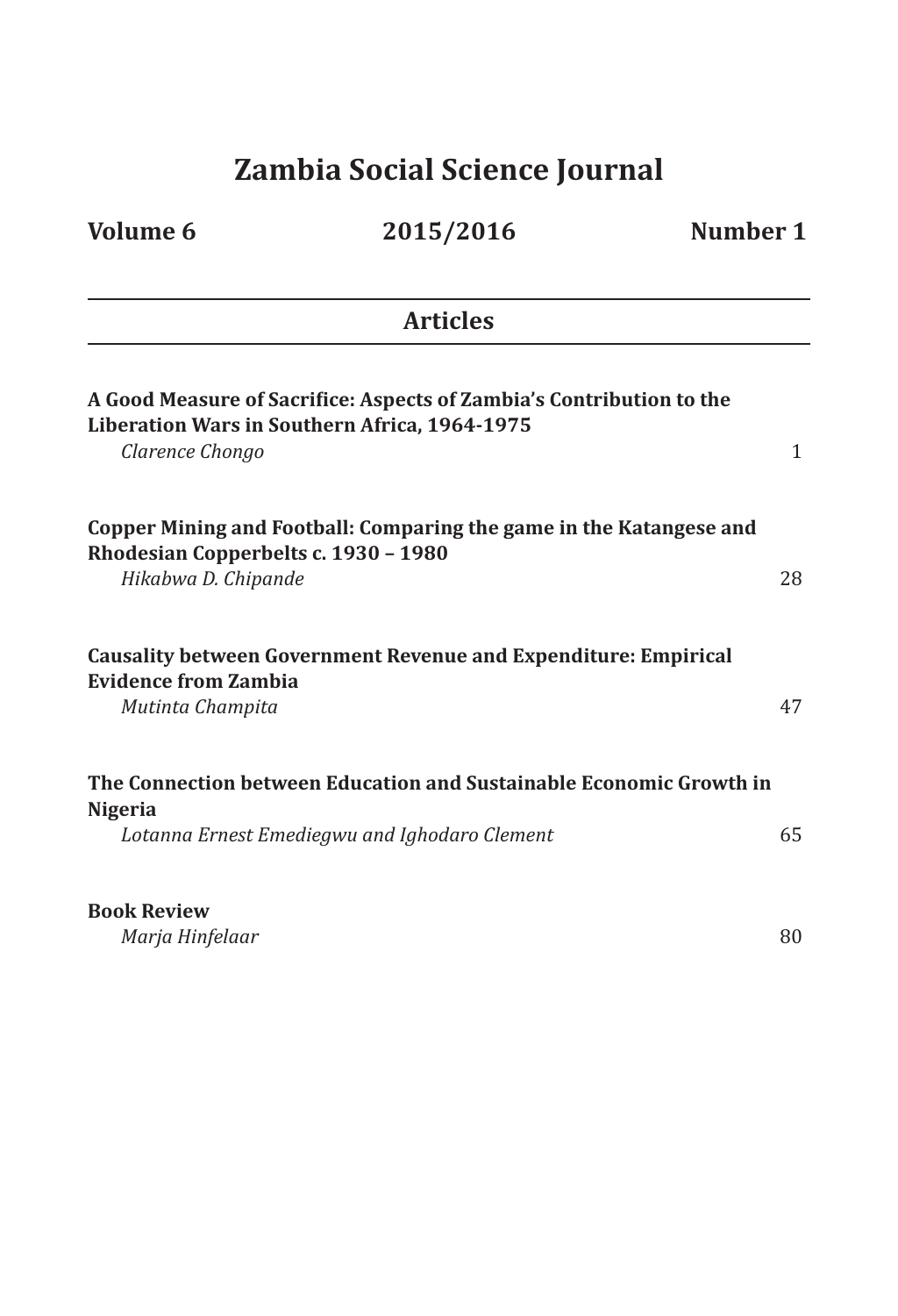# **A Good Measure of Sacrifice\*: Aspects of Zambia's Contribution to the Liberation Wars in Southern Africa, 1964-1975**

Clarence Chongo *University of Zambia*

*From the early 1960s, and throughout the 1970s, southern African liberation movements successfully waged wars of national liberation, forcing white minority regimes to negotiate independence under black majority rule. This success partly stemmed from extensive diplomatic, military, and material support extended to various liberation movements by regional alliances such as the frontline states and transnational state actors and solidarity movements. This article examines salient aspects of Zambia's contribution as a prominent regional actor to the liberation wars in southern Africa. In doing so, it underlines the nature and significance of Zambia's support for the liberation movements. I argue that Zambia's authorities employed a dual strategy, war and diplomacy, in seeking to secure black majority rule in the region, but for mainly economic reasons, they were more inclined to pursue diplomatic approaches rather than exclusively relying on violence. They backed armed struggle only to the extent that it was a necessary instrument to coerce the white minority regimes to the negotiating table, but this strategy had limited success, and created numerous tensions and contradictions. Some nationalist leaders accused Zambia's authorities of undermining the liberation wars. Based extensively on new Zambian archival documents and interviews with former Zambian leaders, this article brings fresh evidence about the intricacies of Zambia's contribution to the liberation wars in southern Africa.* 

# **Key words:**

Armed struggle, liberation war, southern Africa, liberation movements, Lusaka Manifesto, Zambia's government

# **Introduction**

There is an extensive array of literature on liberation wars in southern Africa. This scholarship invariably emphasises the importance of diplomatic, military, and financial aid extended to liberation movements by international state

<sup>\*</sup>\* I borrowed this part of the title from P. Mgadla (2008) who did a similar study on Botswana entitled 'A Good Measure of Sacrifice: Botswana and the Liberation of Southern Africa, 1965-1985' *Social Dynamics* 34, no.1: 5-16.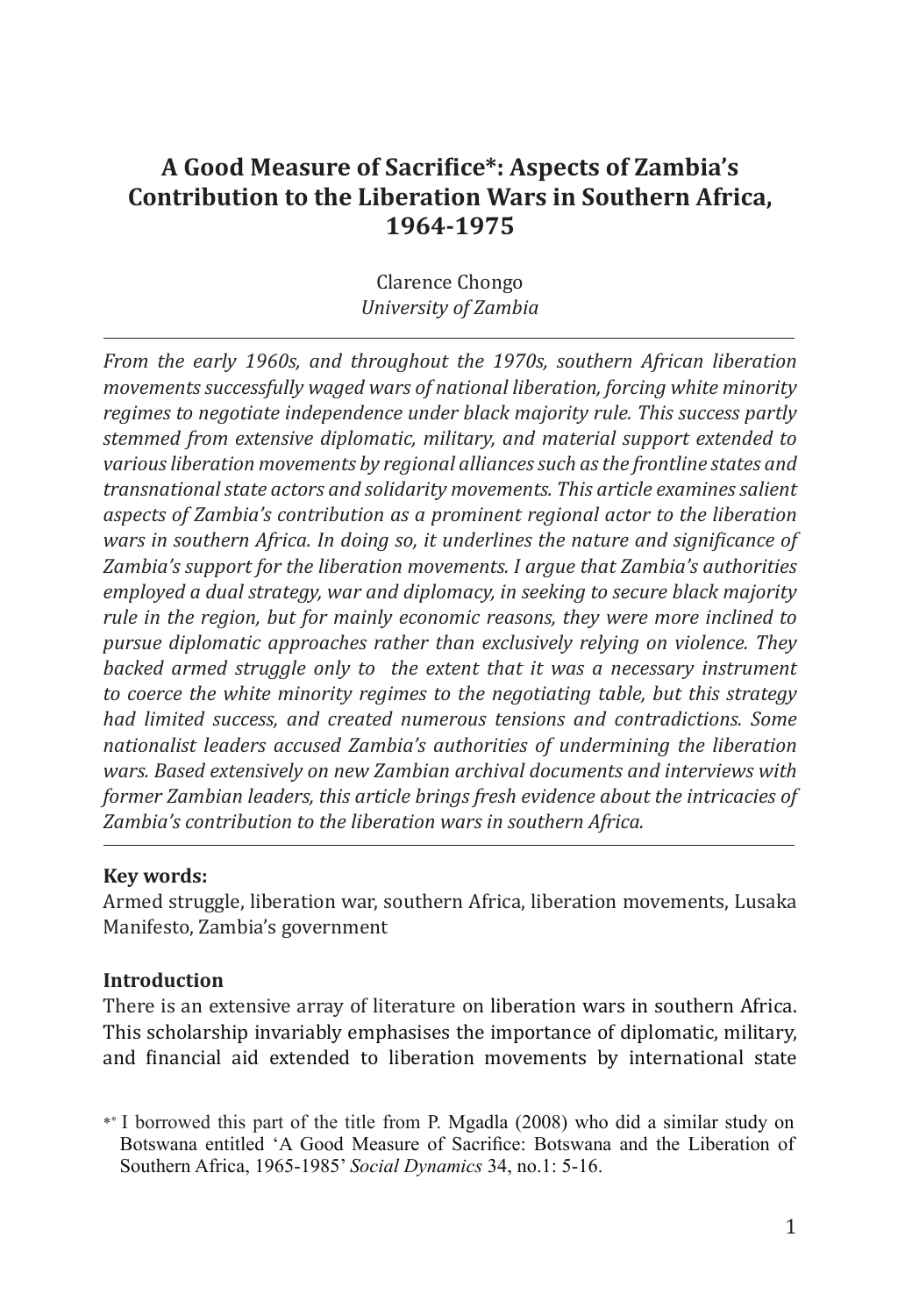and non-state actors. There is consensus among scholars about the role and significance of Scandinavian countries in southern African liberation struggles (Saunders, 2009). Sellstrom (2002 and 1999), who examines the role of Sweden in the liberation wars, argues that the formation of broad and active political opinion prior to 1969 was vital for parliament's decision to endorse a policy of direct official humanitarian assistance to liberation movements. While Eriksen (2000) documents the role of Norwegian authorities and solidarity movements such as churches and trade unions in the liberation struggles, Morgensteine (2003) and Peltola (2009) examine the contribution of Denmark to the struggle for black majority rule in the region.

Although this scholarship focuses on the contribution of international state and non-state actors to the liberation wars, there is an appreciable collection of studies that recently emerged underlining the significance of regional actors in the liberation wars. The most prominent is Hashim Mbita's project on *Southern African Liberation Struggles, 1960-1994* sponsored by the Southern African Development Community (SADC). It not only traces the history of liberation struggles as they unfolded in Angola, Mozambique, Namibia, South Africa, and Zimbabwe, but in a series of volumes also analyses the regional and international dimensions of southern African liberation wars (Temu and Tembe, 2014). Similarly, the volumes of the South African Democracy Education Trust (SADET) project on *The Road to Democracy in South Africa* examine the history of South Africa's liberation struggle and its regional and international aspects (SADET, 2014). Other studies focus on the roles of Botswana and Tanzania in the liberation of southern Africa (Morapedi, 2012; Oitsile, 2010; Mgadla, 2008; Osei-Hwedie 1998; and Ishemo 2000). There is certainly a wide collection of historical studies on liberation struggles from regional and international standpoints, but there is conspicuously little that has been written from the Zambian perspective, despite it being a prominent regional actor. Except for Chris Chirwa's work (2013) which discusses Zambia's role in South Africa's liberation struggle, the few available published works examine the role of Zambia in liberation wars only in the context of the frontline states regional alliance (Temu and Tembe, 2014, Thompson, 1985). Yet, Zambia's contribution to liberation struggles in southern Africa did not begin with the establishment of the frontline states alliance in 1974. It began much earlier, dating to pre-independence days when prominent nationalists in the region regularly collaborated during the anti-colonial struggles in their respective territories (Rotberg, 1966; Hall, 1965; Gann, 1964; and Mulford, 1967). Thus, a deeper appreciation of Zambia's role can only be yielded when the story is told from 1964. Currently there is growing emphasis to shift focus away from approaches that previously underlined the importance of national governments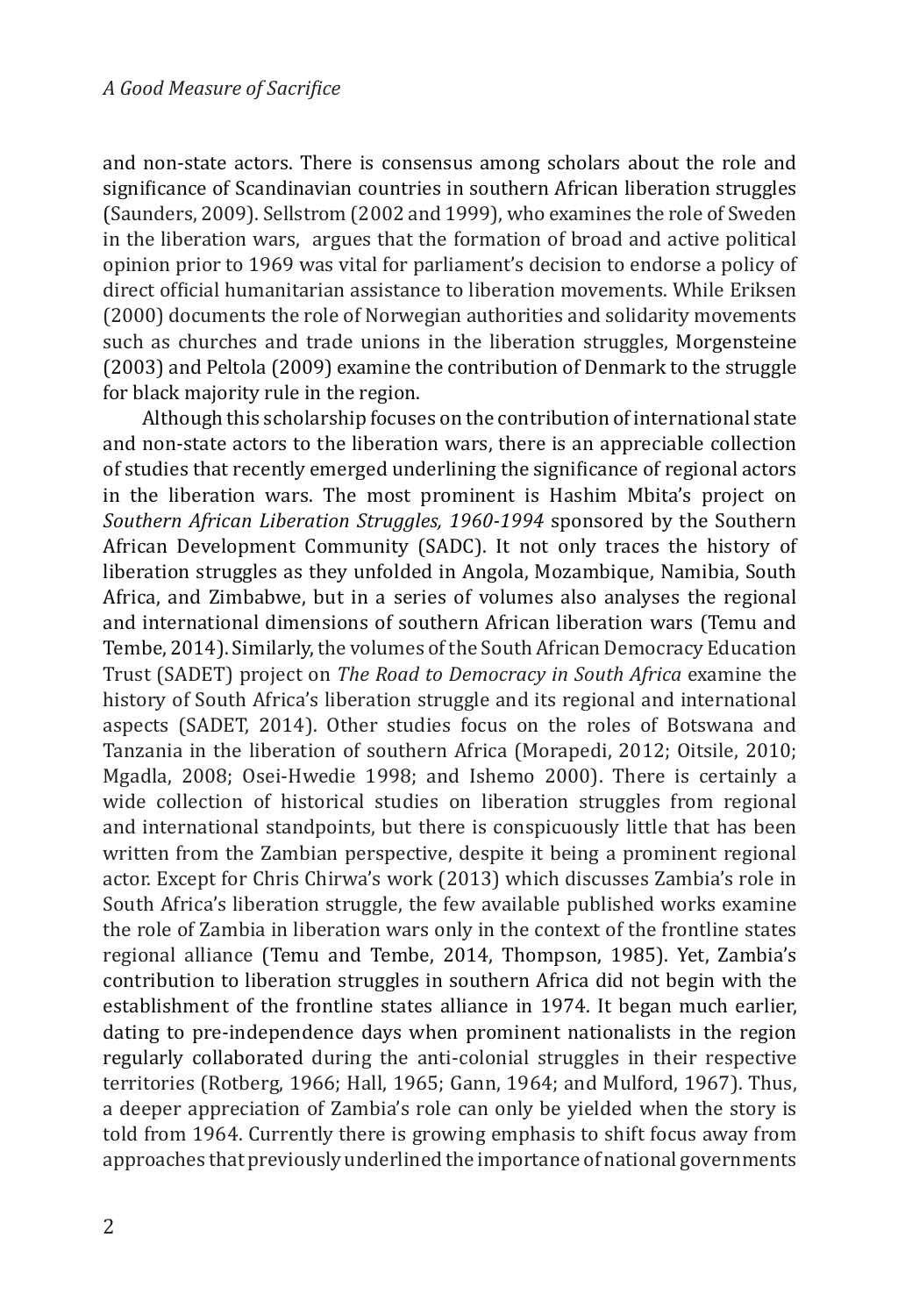in liberation struggles and towards examining exile histories of liberation movements (Sapire, 2009; Macmillan, 2013; Williams, 2015; Alexander, McGregor, and Miles-Tendi, 2017). However, given an array of rich Zambian archival evidence that has emerged, it has become more imperative to revisit and interrogate salient aspects of Zambia's contribution to the liberation wars, and cast new light on issues previous scholars glossed over and sometimes took for granted. This article seeks to interrogate the nature and significance of Zambia's contribution to liberation wars in southern Africa.

#### **Origins of Armed Struggles: A Synopsis**

The origins of armed struggles in southern Africa varied in time and space, but the pattern and processes which spurred armed resistance movements were similar. During the colonial period, Africans were systematically exploited and denied fundamental human rights. They served as tools of exploitation, furthering the economic interests of the ruling elite within the colonial system (Rodney, 1990).The colonial political system also excluded them from participating peacefully in the political processes. Africans were often denied opportunity to promote their political interests and seek changes in the political system by constitutional means (Afigbo, 1990).What hardened the attitudes of Africans was the fact that, whilst their counterparts elsewhere in Africa were being decolonised by metropolitan powers, white minority governments in southern Africa sought to reverse this process by tightening their grip on political power.1 In May 1948, an Afrikaner nationalist regime led by Dr. D. F. Malan was elected into office in South Africa and shortly afterwards began to introduce apartheid, a system which promoted separate development and social exclusion of races (Nolutshungu, 1975, 98).White supremacy was given further impetus by white minority settlers in Rhodesia when they unilaterally declared independence from Britain in November 1965, effectively rolling back any progress towards black majority rule. Elsewhere, the Portuguese authoritarian administration, led initially by Antonio Salazar and succeeded by Marcello Caetano, tightened the grip over its African empire. In 1951, it incorporated Angola and Mozambique into Portugal as overseas provinces (Oliver and Atmore, 1981, 269). The intransigence of white minority regimes, coupled with many years of social inequalities, ruthless economic exploitation, and intense political repression, fuelled resentment among Africans. Consequently, Africans in Angola, Mozambique, South Africa, Rhodesia (now Zimbabwe) and South West Africa (now Namibia) organised armed resistance movements in order to overthrow white minority regimes.

Thus, by the mid-1960s, southern Africa was on fire. The brutal and repressive nature of white minority regimes compelled nationalist movements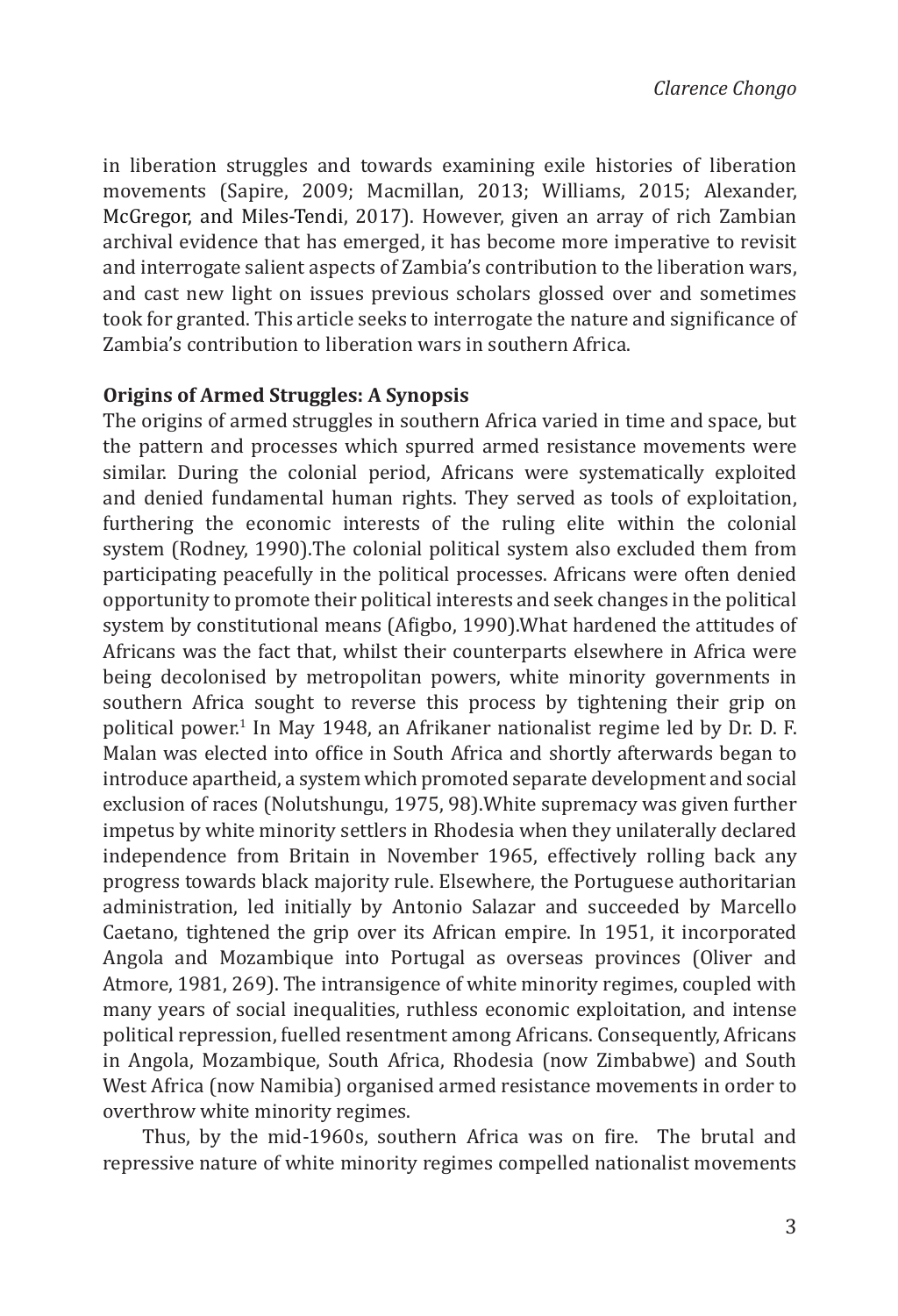to seek asylum in countries with independent black governments for purposes of further organising armed struggle. Apart from Tanzania, Zaire, Botswana, Lesotho, and Swaziland in the region, and the Organisation of African Unity (OAU), member countries further afield, including among others Ghana under Kwame Nkrumah, and Ethiopia under Haile Selassie, liberation movements also found strong support in Zambia, where authorities allowed them to establish bases. They included the Zimbabwe African People's Union (ZAPU) and Zimbabwe African National Union (ZANU) of Zimbabwe, African National Congress (ANC) and Pan-Africanist Congress (PAC) of South Africa, South West African People's Organisation (SWAPO) of Namibia, and Frente de Libertacao de Mocambique (FRELIMO) of Moazambique and Movimento Popular de Libertacao de Angola (MPLA) of Angola. However, Zambian authorities had to deal with domestic concerns prior to accepting to host liberation movements.

# **Domestic Debates and Quest to Support Armed Struggles**

Zambia's quest to back liberation wars was a highly contentious issue in domestic political discourse. The decision was contested less by Cabinet Ministers within the governing United National Independence Party (UNIP) and more by opposition and independent Members of Parliament (MPs). Sikota Wina insisted that during discussions on foreign policy matters, including the question of supporting liberation struggles in southern Africa, Cabinet Ministers were apprehensive about pursuing such a policy. They often expressed concern about the possible risks that supporting armed conflicts in neighbouring countries might entail for the country's economy.2 These concerns were based on the fact that Zambia's economic survival depended, to a large extent, on supply routes controlled by white minority regimes it was trying to overthrow.

Such anxiety emanated from the dilemma Zambian authorities confronted in the wake of the Rhodesian crisis and the mounting pressure to support armed struggles. Although the Zambian government, in line with OAU decisions, was willing to support armed struggles in Rhodesia, Angola, and Mozambique, its economy was heavily dependent on supply routes controlled by neighbouring white minority regimes. If the Zambian government remained neutral, or at best decided for economic reasons to cooperate rather than oppose white minority regimes by refusing to assist liberation movements, it was bound to lose face among African countries. The magnitude of this dilemma was highlighted during Cabinet meetings in August 1965. One Cabinet Minister said:

> *Withdrawing our support from…freedom fighters would be in conflict with…avowed aims of…OAU and other…states in Africa, apart from being in violation of our fundamental principles upon which Zambia was founded. Such action would…make Zambia one of the most sinister*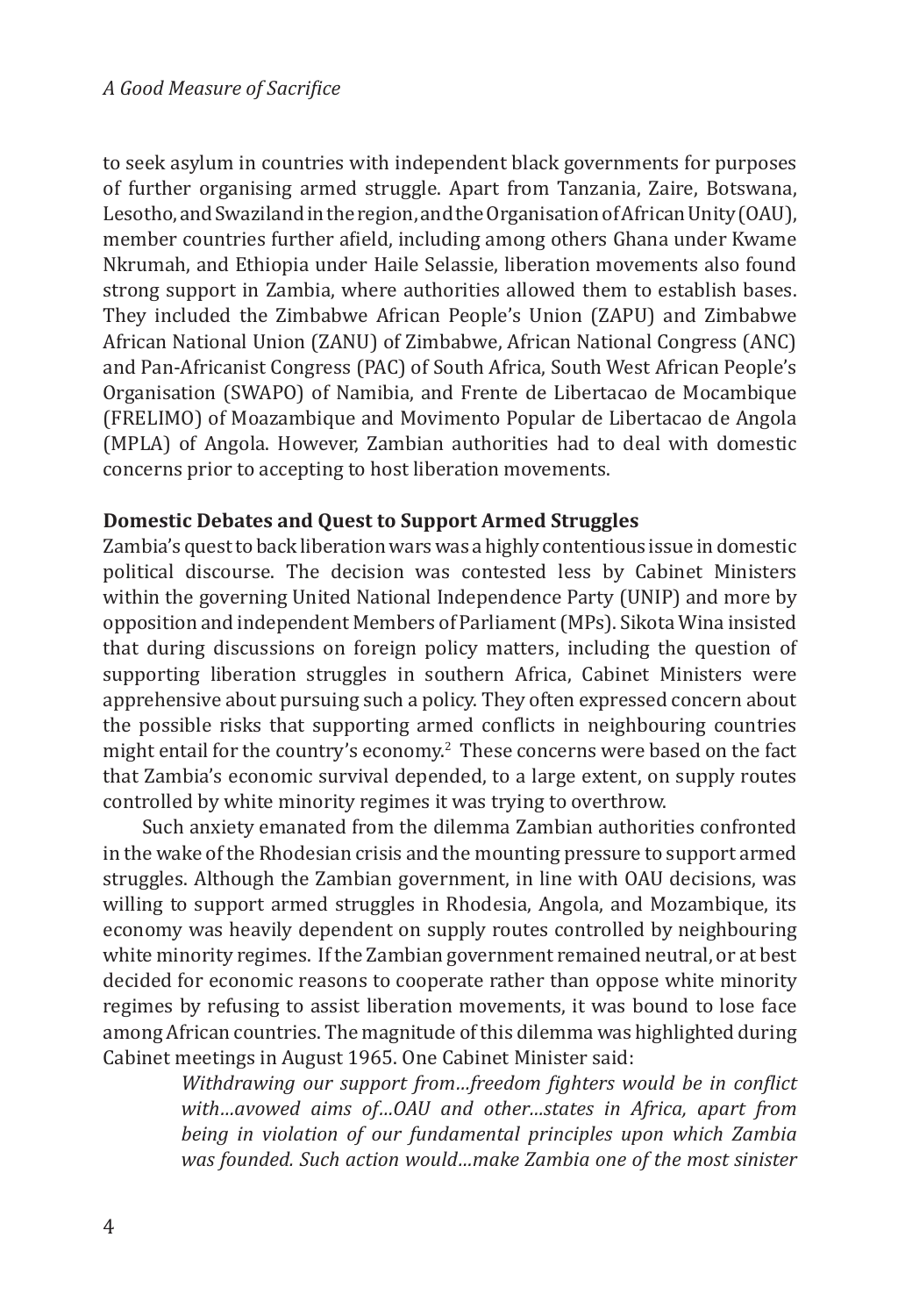*nations that…ever polluted the pages of the history of…independent movement in Africa. Zambia has the moral duty to help in the historic movement of wiping out colonialism in favour of the democratizing process.3*

While Zambia did not want to lose face and appear a weak link in the OAU's confrontation with white minority regimes, it was deeply concerned about the potential damage to the economy of pursuing a confrontational course. At stake was the country's economic survival. Here was a case in which the government sought to strike a balance between its economic interests and pursuing a revolutionary course. Thus, as another Cabinet Minister argued:

> *…the question of keeping the Congo/Angola route open depends…in part on whether or not we provoke the Portuguese in Mozambique. It is necessary for us…to be more cautious in our pronouncements on Rhodesian issues in order not to encourage action of aggression from that country which would lead to the closure of the southern route in the event of UDI, for it is my firm belief that an adverse reaction by Mozambique would [inevitably] have further adverse repercussions on the Angola section of the western route. It is noted that we have a moral duty to help…Rhodesian nationalists, but this should take into account the difficulties of keeping the machinery of our economy running smoothly in the interests of this nation. In this respect I suggest that as little as possible is said about Rhodesia unless we are forced to make a reply.4*

Despite apprehension expressed by Cabinet Ministers, it can be argued that there was more consensus than disagreement on policy in the UNIP government regarding the decision to support liberation struggles. In fact, from government and party documents examined by this author, there is no evidence to suggest there was open, intense disagreement within Cabinet or UNIP Central Committee on foreign policy, especially on the question of supporting liberation wars.

If Cabinet Ministers were apprehensive, opposition and independent MPs were more vocal in contesting government policy of supporting liberation movements. Their concerns were often expressed during parliamentary debates on foreign policy. As early as 1965, Harry Nkumbula, president of opposition African National Congress (ANC) and parliamentarian for Monze, described government's decision to back liberation wars as a "very unwise policy" which amounted to quarrelling with neighbours.5 Another opposition ANC MP, Edward Liso, questioned government policy of allowing liberation movements to open offices in Zambia because it amounted to "provocation" where the safety of citizens would not be guaranteed if neighbouring white minority regimes carried out "retaliatory measures" against Zambia.<sup>6</sup> In mid-1966 the Independent MP for Ndola, Cecil Burney expressed concern that government was "taking an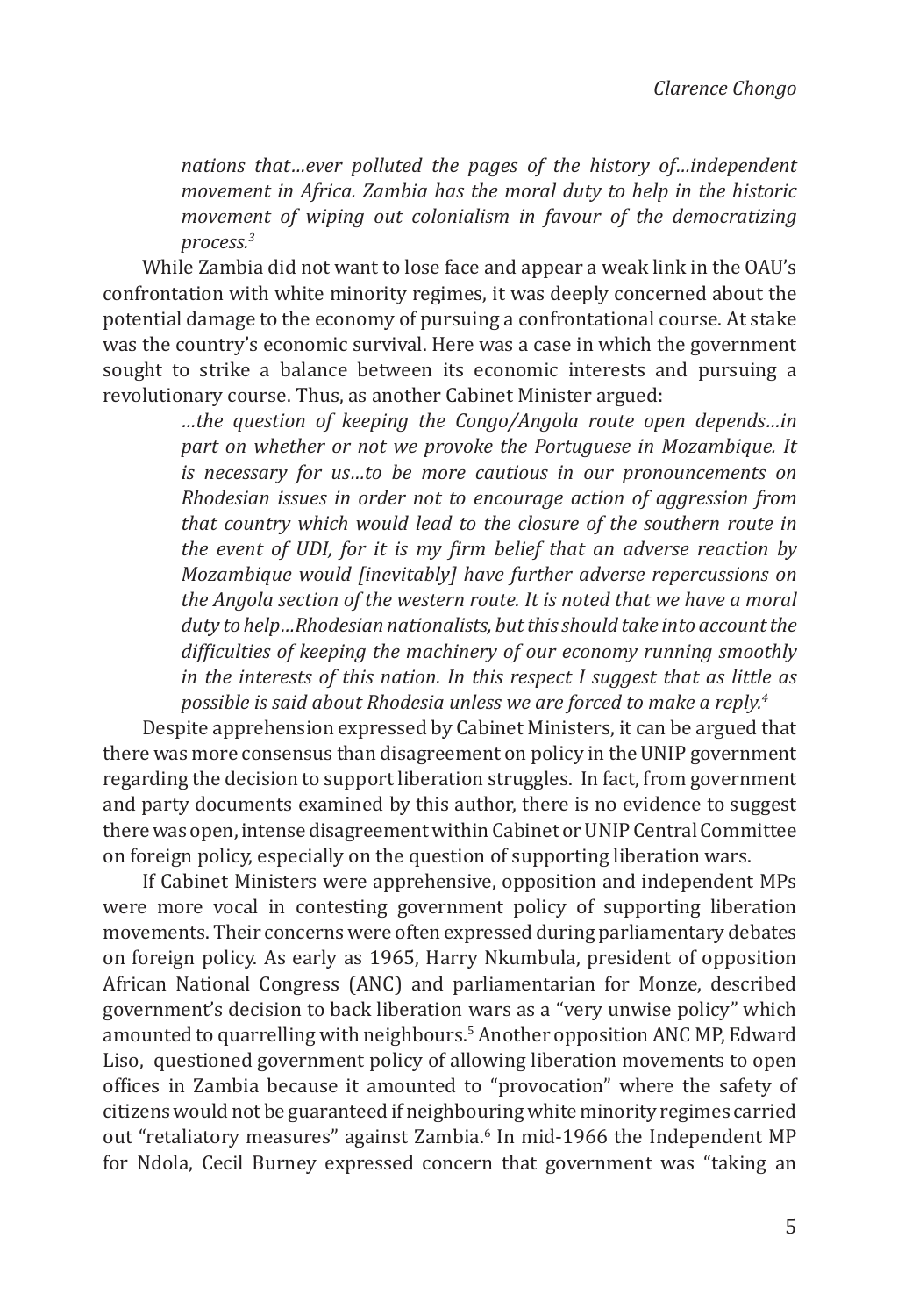open risk" by supporting liberation movements (De Roche, 2009, 77-97). Again Nkumbula feared the prospect of Zambians paying a high price for government's decision to support liberation struggles.7 In 1967, Burney wondered whether government's willingness to back liberation movements was in the best interest of the country and urged it to "defuse this situation so we could get back to a more normal form of life." Hugh Mitchley, an Independent MP representing the Midlands advised government that "what is needed is a policy for all countries to stop arguing with their neighbours and get on with their development."<sup>8</sup> In 1968, ANC MP for Mbabala, Edward Nyanga, urged government to negotiate with the white minority regimes in a peaceful manner instead of threatening war. Similarly, Richard Farmer, Independent MP for Copperbelt Central advised government to reassess its foreign policy on southern Africa and see whether "the policy cannot be modified into a more conciliatory one."<sup>9</sup>

The MPs criticism of government's policy on southern Africa reflected the general concern of ordinary Zambians about the potential damage to the country's economic stability as a consequence of supporting liberation struggles. Despite these concerns, Zambia implemented OAU's policy and backed armed struggles in southern Africa.

# **Nature of Support for Liberation Movements**

Zambian support for liberation movements included offering them recognition, transit and broadcasting facilities, and financial and material aid. The government also accorded diplomatic backing to leaders of liberation movements. These forms of support must be understood within the framework of the Liberation Committee which Zambia joined shortly after independence becoming an active member.10African leaders established the Liberation Committee in 1963 with a mission to accelerate the liberation of African countries from white minority rule. Based in Dar-es-Salaam, capital of Tanganyika (from 1964 Tanzania), the Liberation Committee was mandated to i) coordinate material and financial support sent to liberation movements from independent African states and from abroad; ii) give recognition and financial assistance to selected revolutionary movements; iii) reconcile differences among rival insurgent groups so that they may present a united front; iv) facilitate formation of revolutionary alliances across national boundaries; v) publicise the struggle through diplomacy in international circles (El-Khawas, 1977, 25-41).

Providing recognition to liberation movements was a vital aspect of Zambia's contribution to the liberation wars, but such recognition was informed by the Liberation Committee.<sup>11</sup> Zambia's leaders often accepted liberation movements which had been previously recognised by the Liberation Committee. That they supported nationalist movements that had received formal and prior acceptance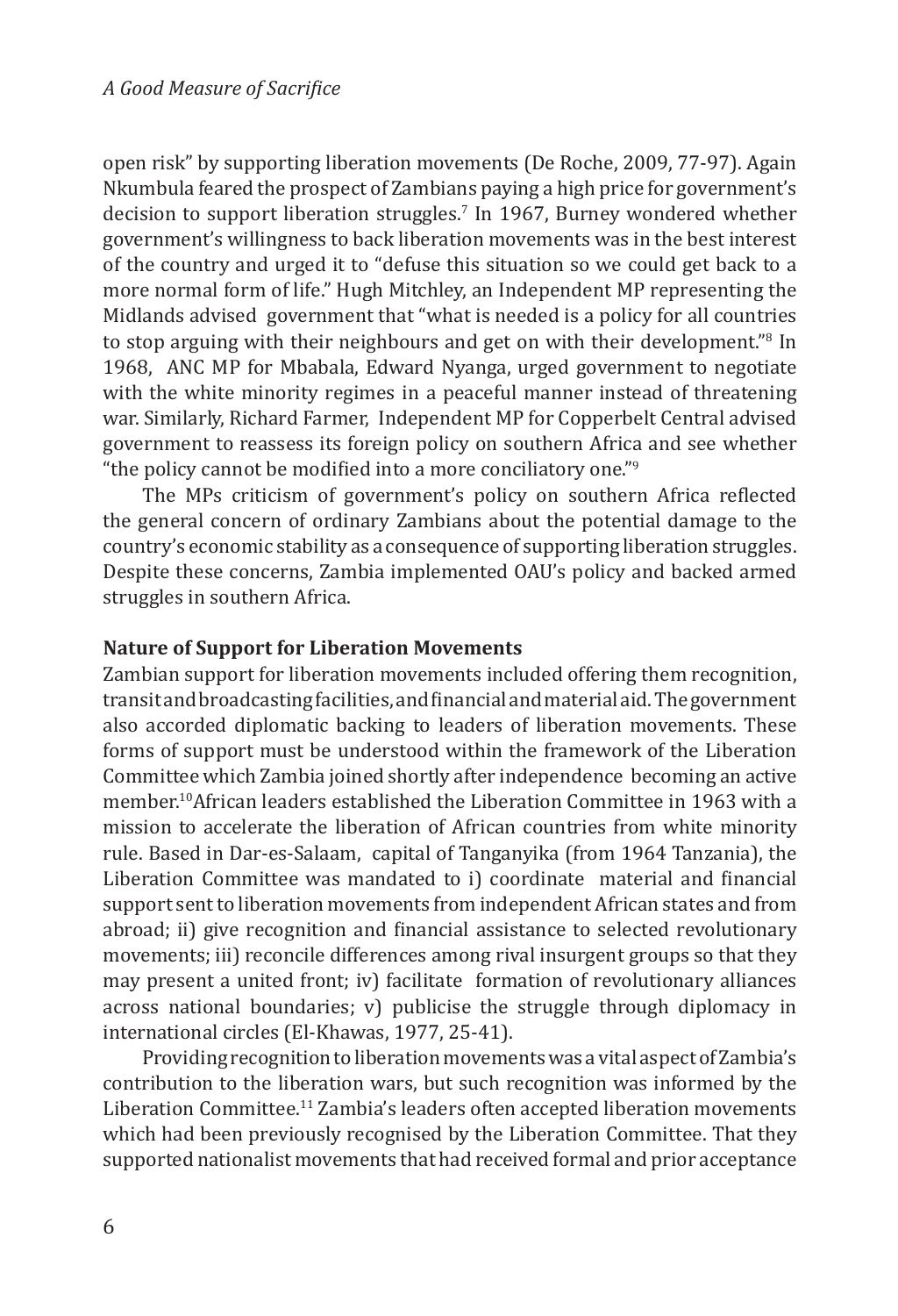by the Liberation Committee remained a rule rather than a norm. In practice, Zambian authorities sometimes backed nationalist organisations that had never been recognised by the Liberation Committee.<sup>12</sup> The degree of militancy and level of effectiveness on the battlefield were two important yardsticks which governed the Liberation Committee's decision whether or not to recognise a particular liberation movement. Recognition was an essential qualification for eligibility to receive other forms of assistance from the Liberation Committee.<sup>13</sup>

The initial form of support Zambia rendered to liberation movements was to host them in Lusaka.<sup>14</sup> Towards the end of 1965 government acquired a new office building at Charter Welfare Hall, in Kamwala, Lusaka and placed it at the disposal of liberation movements for use as their headquarters. This followed previous unsuccessful attempts to purchase an office block on Bradford Street in Lusaka from Irving and Johnson for approximately £7,000. The government did not purchase this property because it was not suitable for the accommodation of all the liberation movements.<sup>16</sup> The Zambian authorities designated the new office building as the African Liberation Centre (ALC) and appointed Mukuka Nkoloso as director. As a personal representative of President Kaunda at the Liberation Centre, Nkoloso was responsible for coordinating the activities of the liberation movements, ensuring that they were provided with office space to conduct day-to-day operations, as well as organising publicity campaigns, and facilitating distribution of aid to the organisations. He reported directly to Kaunda. Nkoloso worked closely with the executive secretary of the Liberation Committee based in Tanzania by screening the cadres to ensure those who went for military training and came back to join the struggle at the battlefront were genuine freedom fighters.<sup>18</sup>

Since liberation movements were a potential threat to Zambia's internal security, the Zambian authorities strictly controlled their operations in the country by formulating rules and regulations to govern and regulate their activities.19 Due to the security implications, matters involving the operations of liberation movements were handled and coordinated at the highest level. The principal office responsible was the Ministry of Presidential Affairs. It worked closely with the Office of the President (OP), and the ministries of Defence, Home Affairs, Foreign Affairs, and Local Government, as well as the director of the Liberation Centre.

The provision of transit facilities for transportation of cadres, and shipment of war materials, was another vital form of support Zambian authorities accorded to liberation movements.<sup>20</sup> Throughout the period under review, the cadres were granted the right of passage to undergo military training in East Africa and beyond in socialist countries such as China, the Soviet Union, and North Korea. In the sub-region, major military training camps were located in Tanzania. The earliest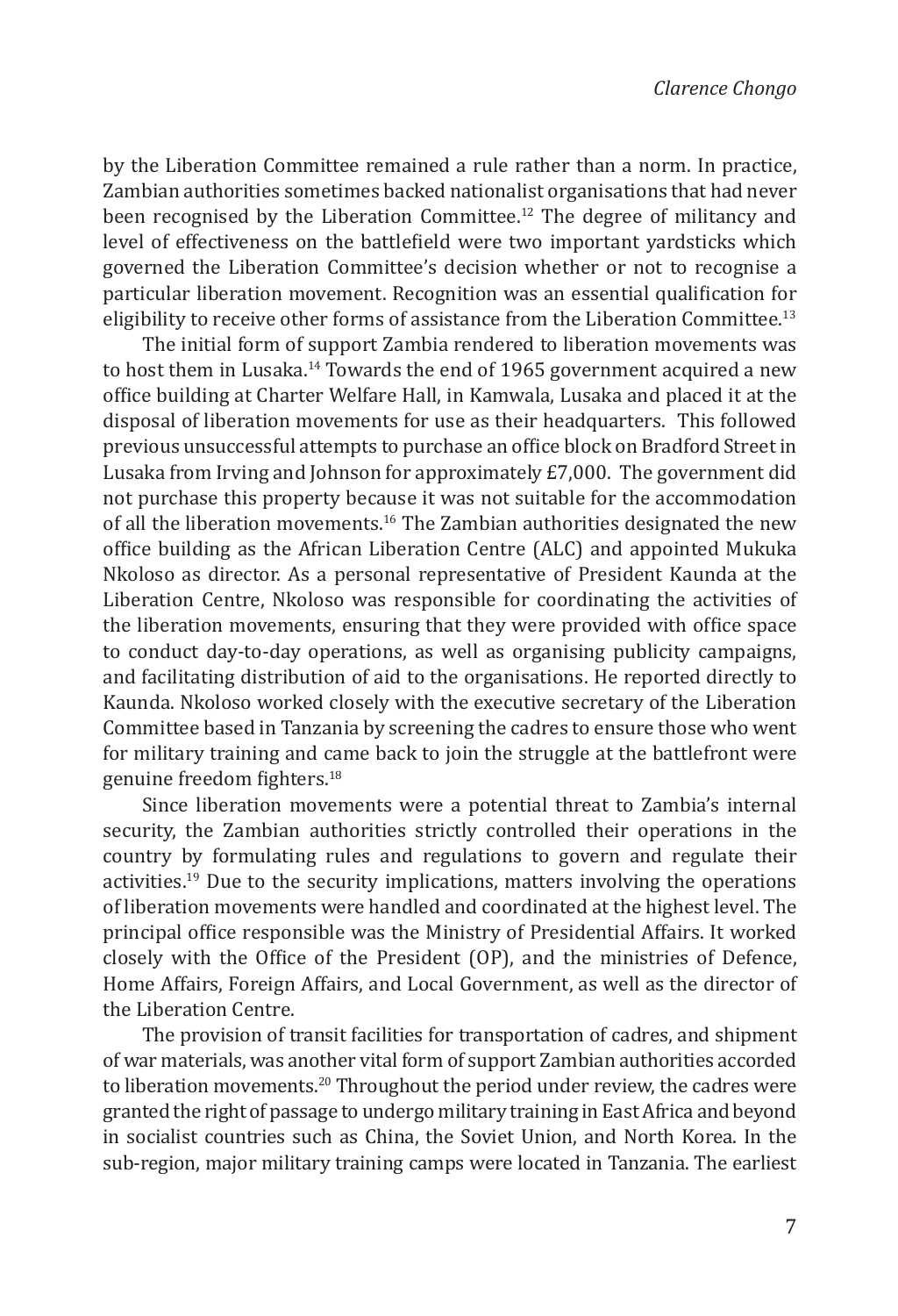training camp was established in 1961 at Kongwa, situated in the central part of the country. Here, almost all the liberation movements sent cadres for military training. However, as the liberation struggle gained momentum and the number of freedom fighters seeking training increased, it became necessary to open more camps. Consequently, Wami, Nachingwea, Itumbi and Mgagao were set up. The latter two hosted ANC and PAC militants as well as freedom fighters from Angola, Zimbabwe and Namibia. Nachingwea was reserved for the FRELIMO fighters because of its proximity to Mozambique, while Tundura and Bagamoyo were established as education training centres; Mtwara was a rearguard hospital.<sup>21</sup> The ANC also secured a training camp at Kingolwira and a residential site at Msanvu, while PAC trained its cadres at Masuguru but later moved to Msungura. Both camps were in the coastal region. In the 1970s, Masuguru became a settlement camp for PAC cadres who migrated in larger numbers into the country in that period. In 1976, more South African refugees flocked to Tanzania following the Soweto uprising in South Africa, so the ANC requested additional settlement and training camps from the government of Tanzania. Through the coordination of the Liberation Committee, the ANC was granted an 100 acre stretch of land at Mazimbu in Morogoro which was later extended to 250 acres. On this site in 1978, the ANC built its first educational institution, to teach the young cadres who had fled South Africa in the aftermath of the Soweto killings.<sup>22</sup> Conducted by Chinese military instructors recruited by the Liberation Committee, military training for the cadres lasted between four and six months. The recruits were trained in elementary knowledge of regular army tactics, modern guerilla warfare, and combat operations. Other forms of training included physical fitness, use of small arms, rocket launchers, light mortars, and plastic explosives. They were also taught field engineering, sabotage, ambushes and patrols, defence and attack up to platoon level, principles of guerilla formations, situation of guerilla actions, and general tactics.<sup>23</sup> After completing training, cadres were granted safe passage and deployed for military action at the battlefront. Both Zambia and Tanzania worked closely with the Liberation Committee in transiting and training cadres. They established rules and procedures to govern transportation of cadres through Zambia to Tanzania and back. For example in 1967, G. S Magombe, the executive secretary of the Liberation Committee addressed a letter to Vernon Mwaanga, the permanent secretary in the Office of the President. He noted that:

> *I have informed all leaders of liberation movements that with immediate effect all their requests for allowing their cadres to come to Tanzania for military training should be routed to the Minister for Presidential Affairs [in Zambia] who will give them a "Recruitment Form" to sign and that it is only after completing this form that their trainees would be allowed to come to Tanzania.24*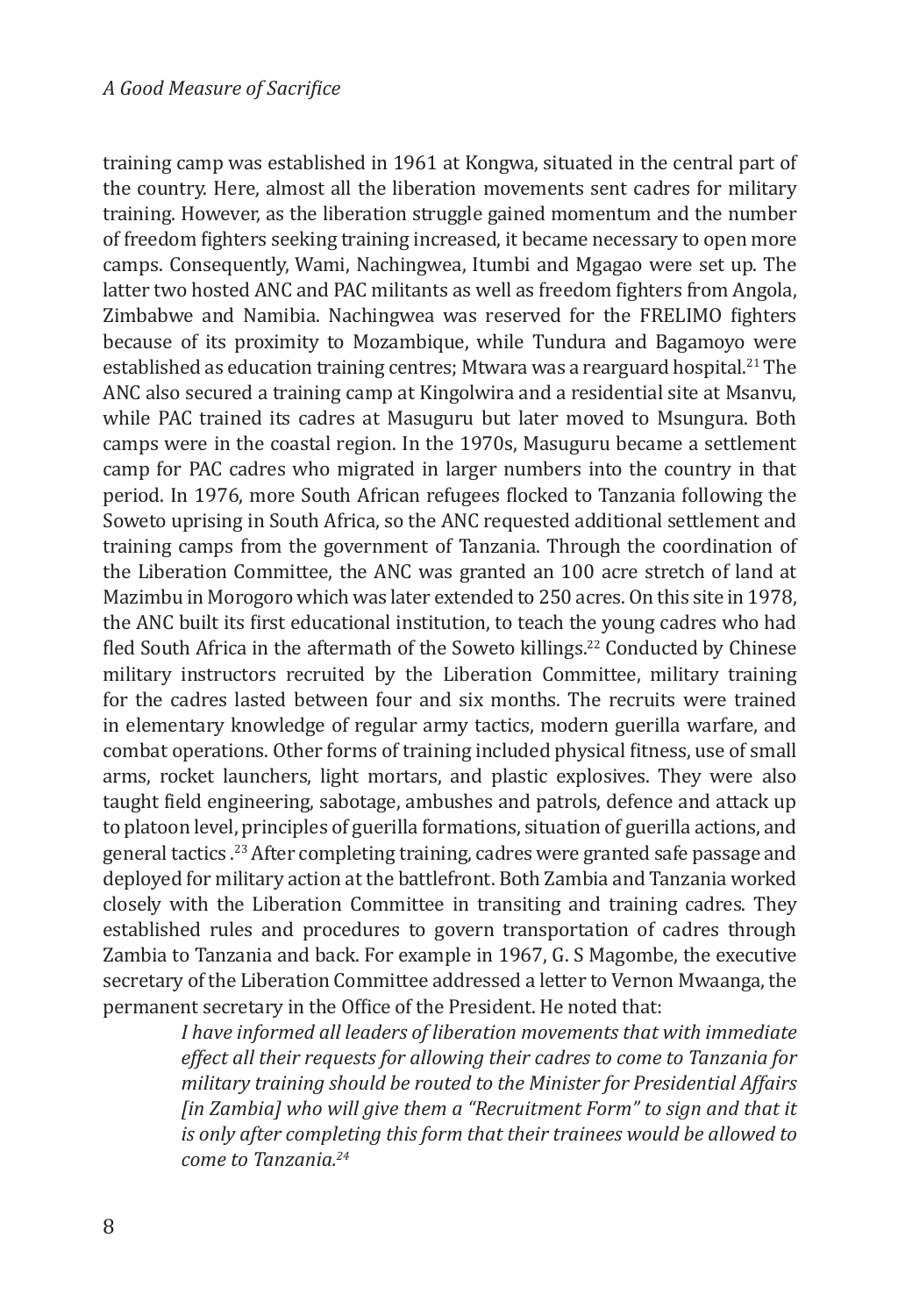By signing the recruitment forms, the cadres agreed to undergo voluntary military training and pledged, upon completion of training, to return to their home country and paericipate in the struggle against the colonialists. In the initial stages, trained cadres earmarked for deployment to the battlefront were allowed to transit Zambia only in small units of six people per group. Until such a group was infiltrated into the enemy territory, no other group of trained cadres was allowed to cross.25 These procedures were important because they served various purposes. Firstly, they allowed both Zambia and Tanzania to maintain strict control over transportation of the militants in and between the two countries. Secondly, they helped cadres uphold a sense of discipline and dedication to the struggle. Thirdly, it was vital to maintain secrecy, speed, and security while transiting the guerrillas.

Another key feature of Zambia's contribution to the liberation wars was that it allowed safe transmission and storage of military materials, including arms, ammunition, and other logistics for the liberation movements in the region. Military weapons mainly came from two sources, namely, the stockpile purchased by the Liberation Committee, and donations by countries from within Africa and abroad.<sup>26</sup> Shipment of military weapons was a highly sensitive issue because of the security nature of the exercise. For instance, as early as September 1965, Zambia Police at Kapiri Mposhi in Central Province impounded a vehicle carrying a large quantity of arms destined for the FRELIMO depot in Lusaka (Morris, 1974, 249). The reason for impounding the vehicle was that it was transporting arms without police escort, raising fears about the possibility of weapons finding their way into the hands of unauthorised persons, consequently posing a serious security threat to local communities. However, once police established the source and destination of the arms, and security guarantees for their transportation, they released the vehicle.

During the early years of the struggle, liberation movements lacked adequate arms. Out of desperation, they sometimes used unorthodox methods to obtain and transport weapons. In April 1966, Zambia Police again impounded a vehicle carrying a large number of weapons from Tanzania and destined for a dispersal base in Zambia. One of its occupants was sentenced to one year imprisonment for illegally possessing 200 grenades, 200 detonators, rifles and a revolver (Morris 1974, 249). Evidence suggests that, as liberation wars in the region raged, the presence of freedom fighters in the country increased and the cases of unauthorised movements of weapons became more frequent, posing a serious security threat to local communities. For instance in July 1966, the Zambian government was forced to revoke recognition of Noel Gabriel Mukono as a ZANU representative after, for reasons unknown, he shot a local Zambian man with a pistol in Chieftainess Waitwika's area in Isoka District.<sup>27</sup> Zambia's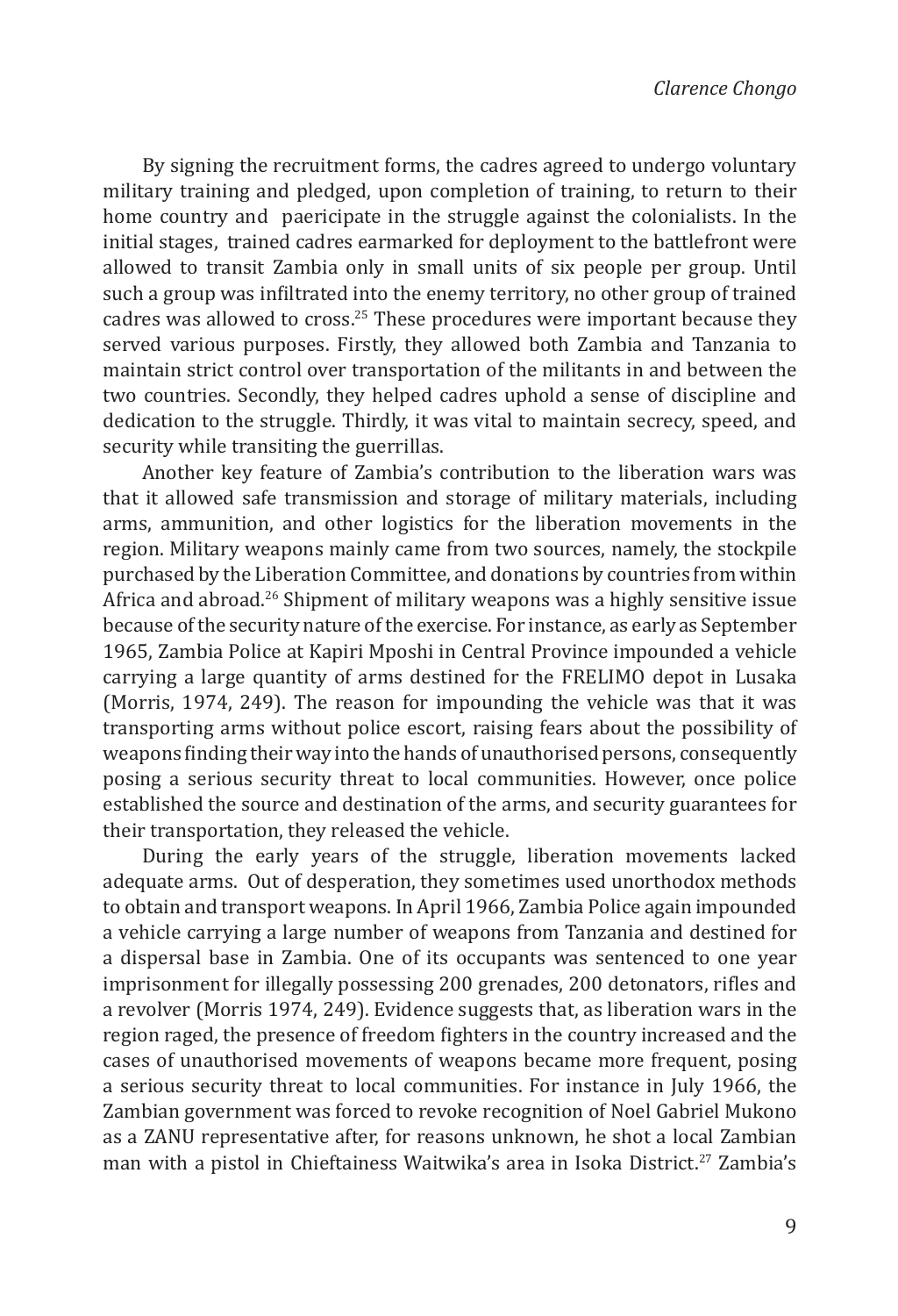decision to establish weapons' dumps in specific areas of the country's Eastern, Northwestern, Southern and Western provinces was partly a response to, and an expression of concern with, unauthorised proliferation of weapons in the country. It was also partly a decision taken in response to recommendations adopted by the OAU in July 1969 regarding the establishment of depots and storage of war materials in member countries.<sup>28</sup>

It is important to emphasise the significance of providing transit facilities to liberation movements. The border between Zambia and Rhodesia became highly militarised after white settlers declared UDI. It was policed on a regular basis by both Zambian and Rhodesian security forces. Consequently, many ZAPU, ZANU, ANC and PAC militants could only be recruited and transported for military training in East Africa and abroad through Zambia via an independent country, Botswana. However, the militants frequently experienced difficulties transiting through Botswana mainly because, during the early days of independence, the authorities refused to grant them transit rights for fear of provoking white minority regimes in neighbouring countries (Mutambara, 2014, 99, and Morapedi, 2012, 73-90). Similarly, and perhaps for economic reasons, the governments of Malawi and Lesotho were reluctant to allow freedom fighters to transit through their territories. They refused to implement the OAU's long-standing policy calling on member states to assist African liberation movements. Rather, the two countries chose to collaborate with the white minority regimes. The Congo Kinshasa government also for some time prevented MPLA from using its territory to transmit weapons and cadres to the battlefront essentially because it supported a rival nationalist movement, the Frente Nacional de Libertacao de Angola (FNLA).<sup>29</sup> Given the above scenario, the nationalists mainly depended on Zambia for transmitting weapons and cadres and later, establishing guerrilla training camps. The deliberate policy of providing unrestricted transit facilities to the military cadres by Zambian authorities significantly helped liberation movements to successfully prosecute the liberation wars.

Support for liberation movements was not confined to providing transit rights and operational bases. It extended to provision of broadcasting facilities. As in other matters concerning liberation movements, Zambia sought to provide these facilities as a response to the OAU's appeal that:

> *independent African countries in whose territories freedom fighters operate…should place at the disposal of such movements facilities for informing and stirring nationalist opinion…and make available an allocated time per week for the dissemination of propaganda on their radio and information media into occupied territories.30*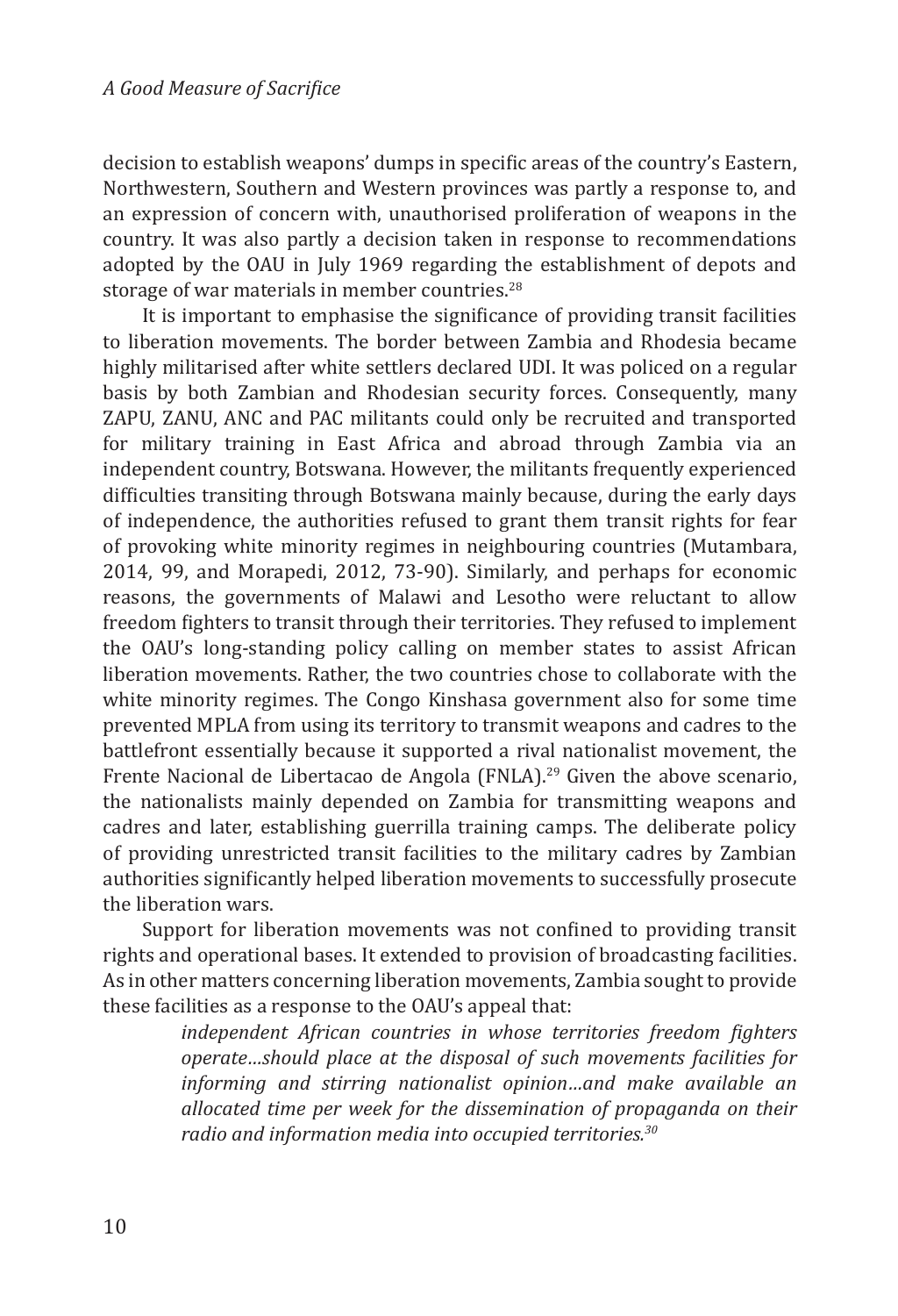Zambia realised that armed struggle could not be prosecuted only on the battle field but that it also needed an effective propaganda machinery, a crucial tool for conducting psychological warfare. Zambia allowed use of its broadcasting facilities by the liberation movements. In May 1966, the Zambian Cabinet endorsed UNIP Central Committee's decision to allow ZAPU to make broadcasts on Zambia Broadcasting Services (ZBS), subject to vetting by the Minister of Information and Postal Services.<sup>31</sup> By December 1966, Zambian authorities approved ZANU's request to use broadcasting facilities on Radio Zambia on condition that broadcasts would be scrutinised by the Minister of Home Affairs.<sup>32</sup> In January 1971, MPLA was allowed to begin a daily 45-minute programme on ZBS called "Angola Combatente." It quickly acquired a wide audience. By May 1973, Zambia formally inaugurated its new external services, "The War of Words Channel", with the aid of powerful Chinese transmitters. FRELIMO, ZAPU, ZANU, MPLA, ANC and SWAPO were each allocated one hour a day. Consequently, as Anglin and Shaw (1979, 243) noted, Radio Zambia blanketed the sub-continent for more than forty hours a week in twenty-two languages with the liberation movements accepting responsibility for all the content. This constituted assistance on a massive scale and undoubtedly had a significant impact on African opinion throughout southern Africa.

Zambian authorities also supported the liberation wars in the region by providing material and financial aid to the liberation movements through the OAU. On a bilateral basis, they accorded freedom fighters medical facilities, food, and accommodation. For instance in 1969, the MPLA expressed gratitude to Zambia "for the important role which they did not cease to play in the struggle to liberate Angola", adding that "at present MPLA sends to the Zambian hospitals sick and wounded persons who do not find medical care inside Angola."33 Similarly, SWAPO emphasised that wounded militants on the battlefront were often brought to Zambia for medical treatment.<sup>34</sup> Providing financial and other forms of material aid was crucial for the day-to-day operations of the liberation movements and maintenance of cadres in Zambia. Bilateral aid was usually drawn from Zambia's own resources. Given the limited resources at the disposal of the Zambian government at a time when it was consolidating its own independence, drawing upon its coffers to finance activities of the liberation movements placed an extra burden on state resources. For this reason, in 1968, the government was compelled to seek financial relief from the Liberation Committee to meet ever increasing emergency needs of the liberation movements based in Lusaka.<sup>35</sup> The request was approved. It was, in fact, in this context that in March 1969, the Liberation Committee decided to open a sub-office in Lusaka. The sub-office was required to manage contingency funds to meet emergency needs such as the supply of medicines for freedom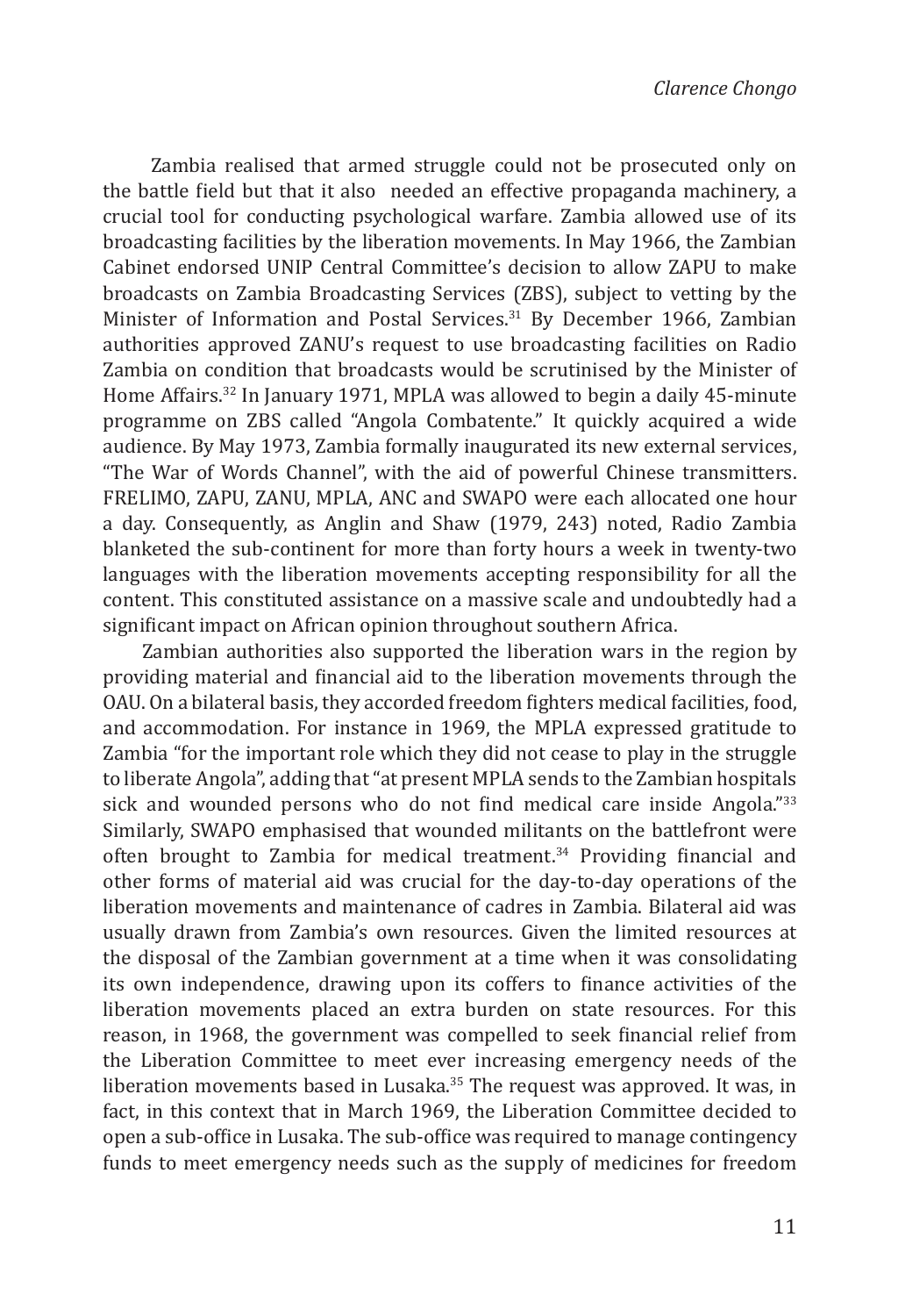fighters, transportation of food and arms to the war front, infiltration of freedom fighters, and management of vehicles at the war front. Apart from making payments of fixed amounts to liberation movements based in Lusaka, the sub-office also supervised all forms of assistance and weapons given by the Liberation Committee to different liberation movements. It also supervised the infiltration and training of cadres in Lusaka.<sup>36</sup> This office drew its administrative funds from the Liberation Committee Special Fund and worked closely with the African Liberation Centre. Liberation movements also benefitted from Zambia's bilateral financial aid in the form of tax relief. As early as mid-1965, the Zambian Cabinet approved a recommendation from the Ministry of Finance to waive import duty on all items imported by liberation movements, including motor vehicles and office equipment. The principal object was to grant financial relief to liberation movements and enhance their effective operations. $37$ 

Zambian authorities also assisted liberation movements indirectly by directing financial aid through the Liberation Committee's Special Fund. The Liberation Committee derived its revenue for financing liberation movements from three principal sources, namely, contributions by OAU member countries in accordance with the established scale of assessment, subventions from OAU headquarters on a quarterly basis, and donations by institutions and organisations in Africa and abroad.<sup>38</sup> For its operations and budgetary allocations to liberation movements, the Liberation Committee relied almost exclusively on the goodwill contributions made on a regular basis by OAU member states. That the Liberation Committee often experienced financial difficulties, partly as a result of lack of financial contributions, and partly because of possible mismanagement of resources, constitutes an important theme that characterised the period of its existence (Mononi, 1975). The Liberation Committee frequently lacked adequate financial resources partly because of lack of contributions by member countries, but throughout the period under review, Zambia consistently met its financial obligations to the Special Fund. Its financial commitment to the Liberation Committee was clearly visible. Although Zambian authorities pledged in 1966 to continually honour their financial obligations to the Liberation Committee and since then consistently did so, by 1970, they became increasingly disillusioned and frustrated by the failure of OAU members to meet their financial obligations to the Special Fund. In particular, Kaunda accused independent African countries of letting down Zambia by "failing to give financial support to the liberation struggles in southern Africa". He complained bitterly: "you see our economy is in tatters because of the liberation struggles. We are still able to pay the little that we are asked to the Liberation Committee" (Times of Zambia, 1970). He charged that "those countries which failed to honour their financial obligations to the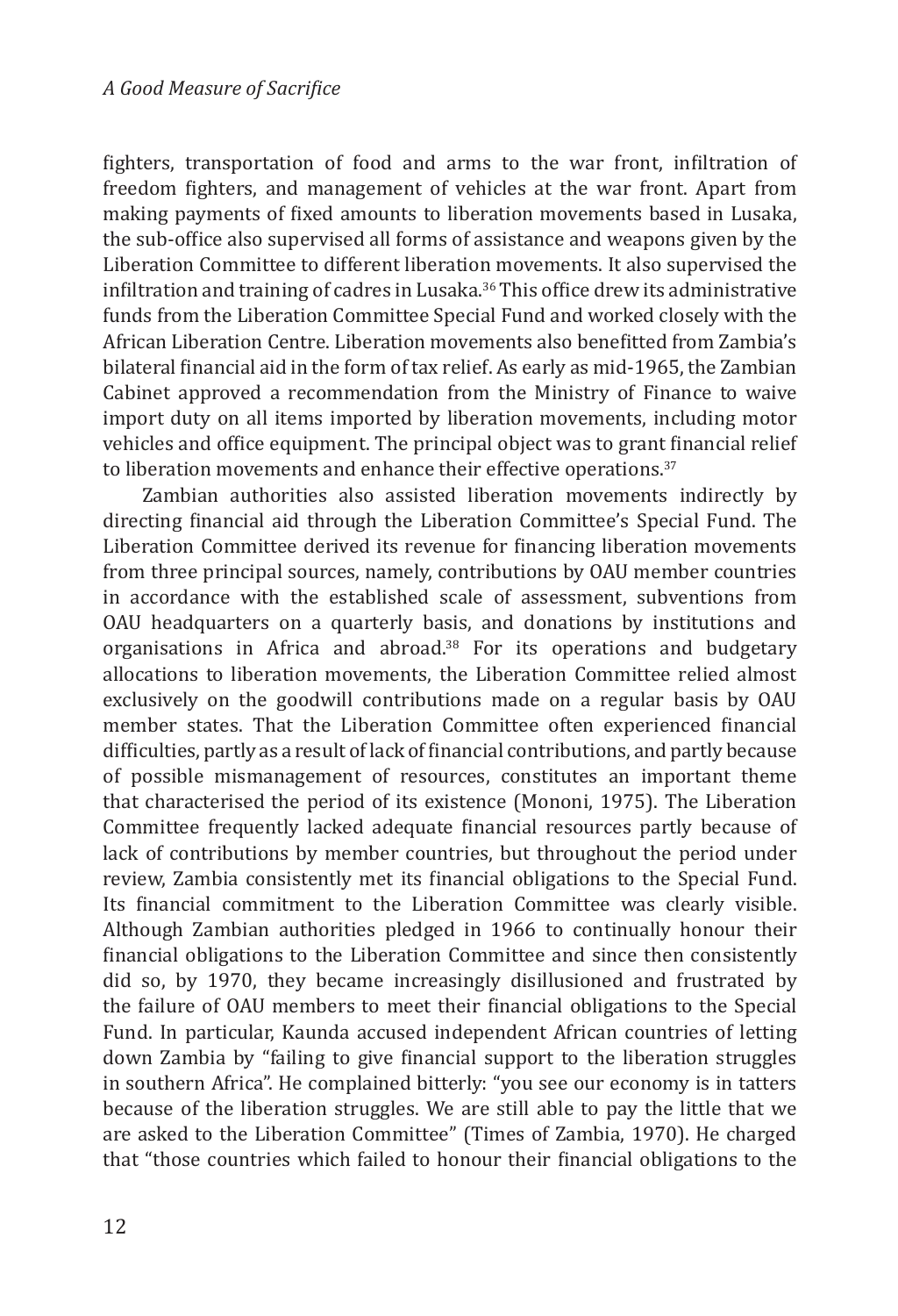Liberation Committee were being unfair because the struggle in southern Africa was for the dignity and emancipation of Africa as a whole" (Times of Zambia, 1979). If consistency and regularity of payments to the Liberation Committee formed part of the criteria of assessing a country's commitment to the liberation wars in southern Africa, then Zambia fully met the criteria.

# **Zambian Diplomacy**

At global level, Zambia's leaders used diplomacy to help legitimise liberation movements, routinely urging world leaders to accord nationalists a hearing and extend recognition to nationalist movements. At international fora such as the OAU, United Nations (UN), Commonwealth, Non-Aligned Movement (NAM), and Afro-Asian Solidarity Organisation (AASO), Zambia's representatives implored other leaders to support policies aimed at promoting black majority rule in southern Africa. Despite strong opposition from Western powers, Zambia's diplomats at the UN often took a leading role in sponsoring resolutions calling on the international community to take effective measures against white minority regimes which denied Africans the right to self-determination. They backed economic sanctions designed to isolate white minority regimes, and consistently applied diplomatic pressure on western governments to exercise influence over white minority regimes to accept the principle of black majority rule. The significance of Zambia's diplomacy at international level was evident. It helped to legitimate armed struggle in southern Africa thus attracting transnational assistance for liberation movements. It also served to publicise and clarify the problem of white minority rule as one requiring global attention.<sup>39</sup>

#### **The Lusaka Manifesto on Southern Africa**

For Zambia's leaders, one of the key diplomatic successes in galvanising international solidarity for liberation wars in southern Africa was the hosting of the Fifth Summit Conference of East and Central African States (CECAS) in April 1969, which was attended by fourteen African leaders. The significance of the conference was the adoption of the Lusaka Manifesto on southern Africa.<sup>40</sup> The key aspect of the manifesto was that it gave priority to negotiations first, as opposed to violence, as the basis for achieving change. This strategy became the basis of Zambia's diplomatic efforts in promoting the struggle for black majority rule in southern Africa. The Manifesto was a collective statement of fourteen African leaders, but Anglin (1975, 471-503) claimed the principle authors were Kaunda and Nyerere, reflecting the strategic role of the two leaders in regional affairs. The Manifesto was subsequently adopted by the OAU and endorsed both by the UN and the Non-Aligned Movement in 1970.

Although the manifesto was designed to express solidarity with liberation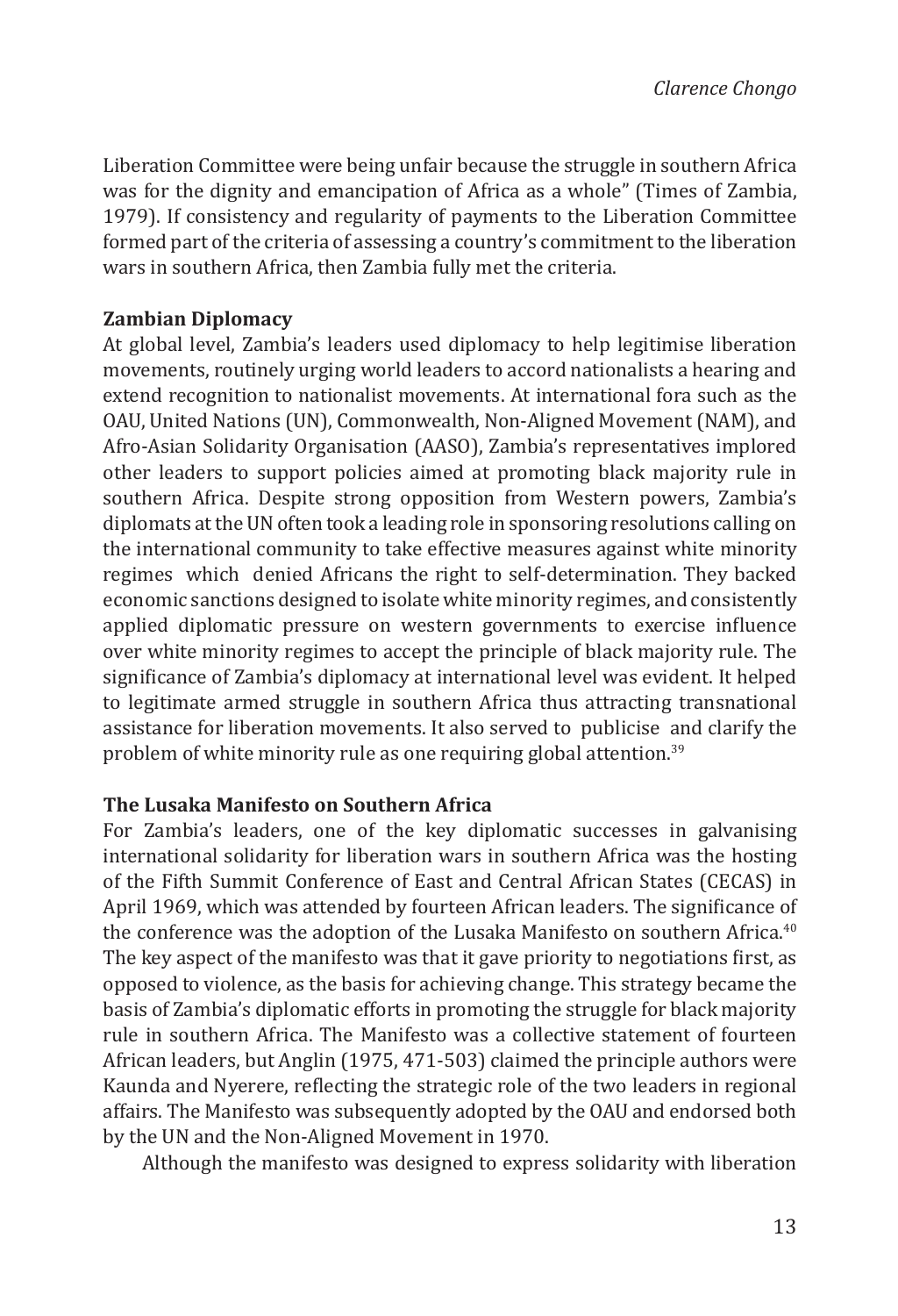movements, on the diplomatic front, Zambian-based nationalist leaders expressed concern with the tone of the manifesto, and questioned some of its provisions. The nationalists were concerned with the perceived lack of pugnaciousness expressed in the manifesto by African leaders. For instance, in paragraph 3 , African leaders stressed the importance of, and recognised the inevitability of, "transitional arrangements" in transforming southern Africa from white minority rule to black majority rule.<sup>41</sup> However, the nationalist leaders rejected the notion of transferring power from the whites to the blacks under transitional arrangements. Rather, they underlined the need for immediate, effective transfer of power.<sup>42</sup> A major concern was that it was drawn up by African leaders without consulting the nationalist movements. The nationalist leaders opposed the principle of negotiations accepted by African leaders, insisting it weakened the case for freedom fighters.<sup>43</sup>Although Zambia's authorities ferociously defended their position by insisting that "Heads of State were under no obligation to consult liberation movements" and that the "manifesto took into account the aspirations of freedom fighters for whose benefit it was declared",<sup>44</sup> the nationalists refused to accept it because of its explicit emphasis on negotiations. They would later call for its withdrawal by "those who adopted it", $45$ 

Although the manifesto was condemned by nationalist leaders, its significance from the diplomatic perspective can not be underestimated. It enhanced Zambia's standing in Africa as a strategic player in the struggle against white minority rule in southern Africa (Mwanakatwe 1994, 64, and Anglin 1975, 471-503). This culminated in the election of Kaunda as the OAU Chairman in Addis Ababa in September 1970, where he was mandated by African Heads of State to lead an OAU delegation to countries supplying arms to South Africa to dissuade them from doing so.<sup>46</sup> Prior to undertaking his European mission, Kaunda successfully hosted the Non-Aligned Summit in Lusaka which extended his mission to include members of the North Atlantic Treaty Organisation (NATO). The Non-Aligned Summit was attended by more than fifty countries including representatives of liberation movements from around the globe.<sup>47</sup> Addressing the conference, Kaunda stressed that "imperialism, colonialism, and racial oppression" persisted in southern Africa mainly because western countries continued to provide overt political, economic, and military support to white minority regimes. He warned western countries of the inevitability of violence if they delayed in "discharging justice" and "stood in the way of peaceful change towards majority rule".48 The conference produced several resolutions which dealt with the pertinent issue of white minority rule in southern Africa.<sup>49</sup> Three important themes were dominant in all the resolutions on southern Africa. Firstly, the Non-Aligned leaders condemned white minority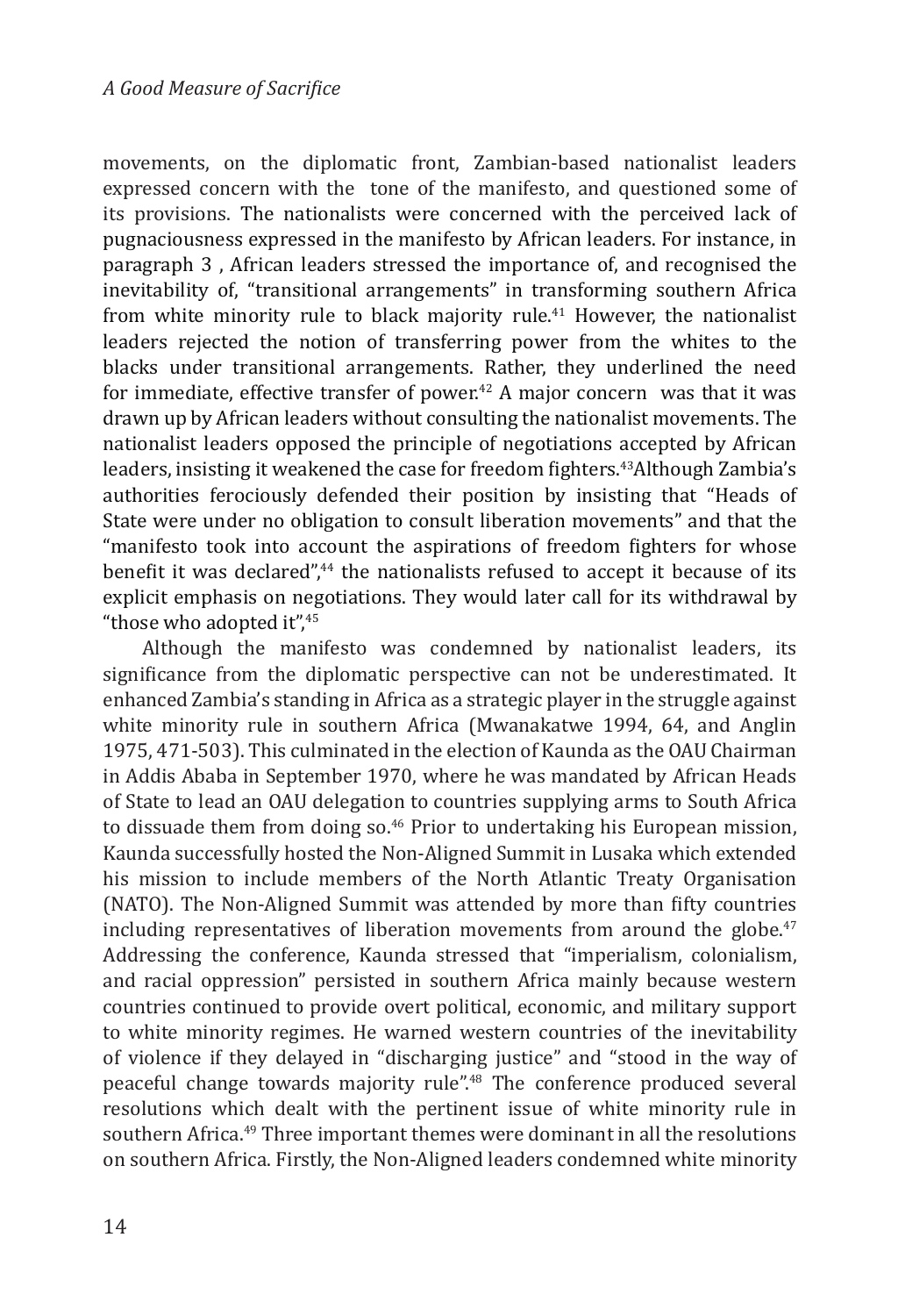regimes for perpetrating racist and oppressive policies, but they also called for strengthening of economic sanctions against them. Secondly, they expressed solidarity with oppressed Africans in dependent territories. And, thirdly, they pledged renewed commitment to providing material and moral support to liberation movements.50 That Zambia successfully hosted the Non-Aligned Conference, attended by a huge number of world leaders, represented a key diplomatic achievement.

Meanwhile, Kaunda visited a number of Western countries in 1970, to dissuade NATO countries from supplying arms to South Africa, and to formally present to the United Nations resolutions and declarations of the OAU and Non-Aligned Summit.51 During his visits to Italy and West Germany, Kaunda urged the two countries to stop supporting firms participating in the Cabora Bassa hydroelectric scheme because the project was designed to "consolidate Portuguese colonialism" in Africa.<sup>52</sup> In Britain, he advised the British prime minister, Edward Heath, to halt his government's intention to sell arms to South Africa because it would give the apartheid regime "a badge of respectability" (Times of Zambia, 1970). The theme of arms sales to South Africa dominated Kaunda's speech at the UN General Assembly in October 1970. He pointed out that to supply arms to South Africa "is to cast a vote for apartheid" because the sales would support "South African expansionism and dominance" and give her "authority to establish her military presence in the rest of southern Africa".53 He challenged the Portuguese government to dismantle its African empire, insisting Zambia and the OAU were "prepared to assist" it "in any efforts to prepare the people of Angola, Mozambique and Guinea Bissau for self-determination and independence". Kaunda warned the Portuguese that if they continued with their "inflexible policy", Zambia and the OAU would be prepared to "continue supporting the freedom fighters in their struggle for freedom, peace and justice" and that Portugal was "bound to lose the war".54

Kaunda's mission to NATO countries met with limited success. He failed to dissuade Britain from supplying arms to South Africa and equally failed to secure a meeting with Richard Nixon, the US President. Upon returning to Lusaka, Kaunda, in apparent reference to Edward Heath, called on Zambians not to hate the British people "for the stupidity of one man even if he is their leader" (Times of Zambia, 1970). Notwithstanding his international diplomatic efforts aimed at highlighting the problem of white minority rule in southern Africa, Kaunda felt frustrated by western countries for according low priority to resolving the problem of white minority rule in the region. That he succeeded in clearly articulating the position of the OAU and the Non-Aligned Movement on white minority rule in southern Africa constitutes the most significant outcome of his European mission.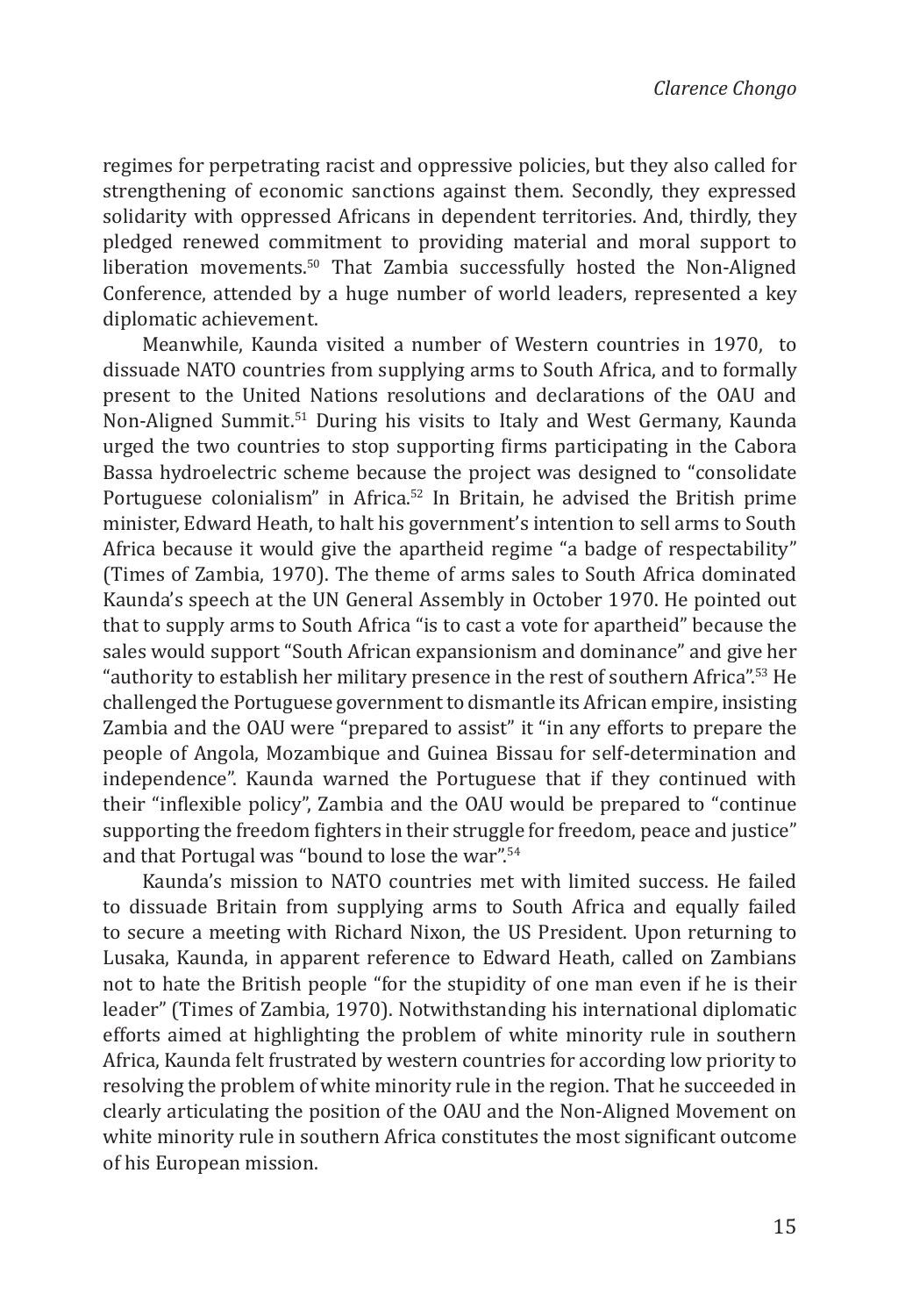Zambia's diplomatic efforts to exert pressure on western governments to act in favour of justice for the vast majority of blacks in white minority controlled territories in southern Africa did not end with the mission to NATO countries. It was extended to other international fora, including the Commonwealth. At the Commonwealth Conference in Singapore in 1971, during which the question of arms sales again featured prominently and threatened the very existence of the organisation, Kaunda's diplomatic skills prevailed. Under his influence and leadership, the Heads of State and Government approved the Declaration of Commonwealth Principles. The large part of the declaration was based on the draft introduced and presented by Kaunda. Part of the text of the declaration criticised white minority governments for promoting racial discrimination and oppression, and called upon all Commonwealth members to support the principles of self-determination in southern Africa.<sup>55</sup> The Commonwealth Conference in Singapore provided a vital platform for Commonwealth leaders to denounce racial discrimination globally, but it also offered another opportunity for African leaders, led by Kaunda, to exert pressure on Britain to resolve white minority rule in Rhodesia and exercise influence on South Africa to dismantle apartheid.

# **Dialogue with South Africa and African Unity**

Throughout the 1970s, Kaunda emerged as the leading critic of white minority regimes and particularly South Africa's apartheid system. He was well placed to spearhead the OAU's campaign to dissuade governments in Africa and elsewhere from collaborating with South Africa (Nolutshungu, 1975, 231). However, while addressing parliament in April 1971, South Africa's prime minister, John Vorster seized the opportunity to "expose" Kaunda as a "double talker". He explained that it was in the interest of southern Africa that people should realise that Kaunda had been talking to South Africa since 1968 while urging other countries not to hold a dialogue with her. Kaunda had condemned trade with South Africa, while Zambia, itself, traded with South Africa.<sup>56</sup> Zambia's authorities responded by publishing details of the correspondence that took place between the two leaders.57 The exchange of letters suggests it was, in fact, Vorster who had been making overtures for a meeting to Kaunda through secret envoys but failed due to "irreconcilable political philosophies" between the two leaders on the "central question of the dignity and equality of man". Wina dismissed Vorster's accusations as "an utter fabrication at a very high level" (Times of Zambia, 1971).

Vorster's systematic attempts to discredit Kaunda, and the subsequent disclosure of his secret diplomacy with the Zambian leader, must be seen in context. During this period, South Africa was implementing what Sam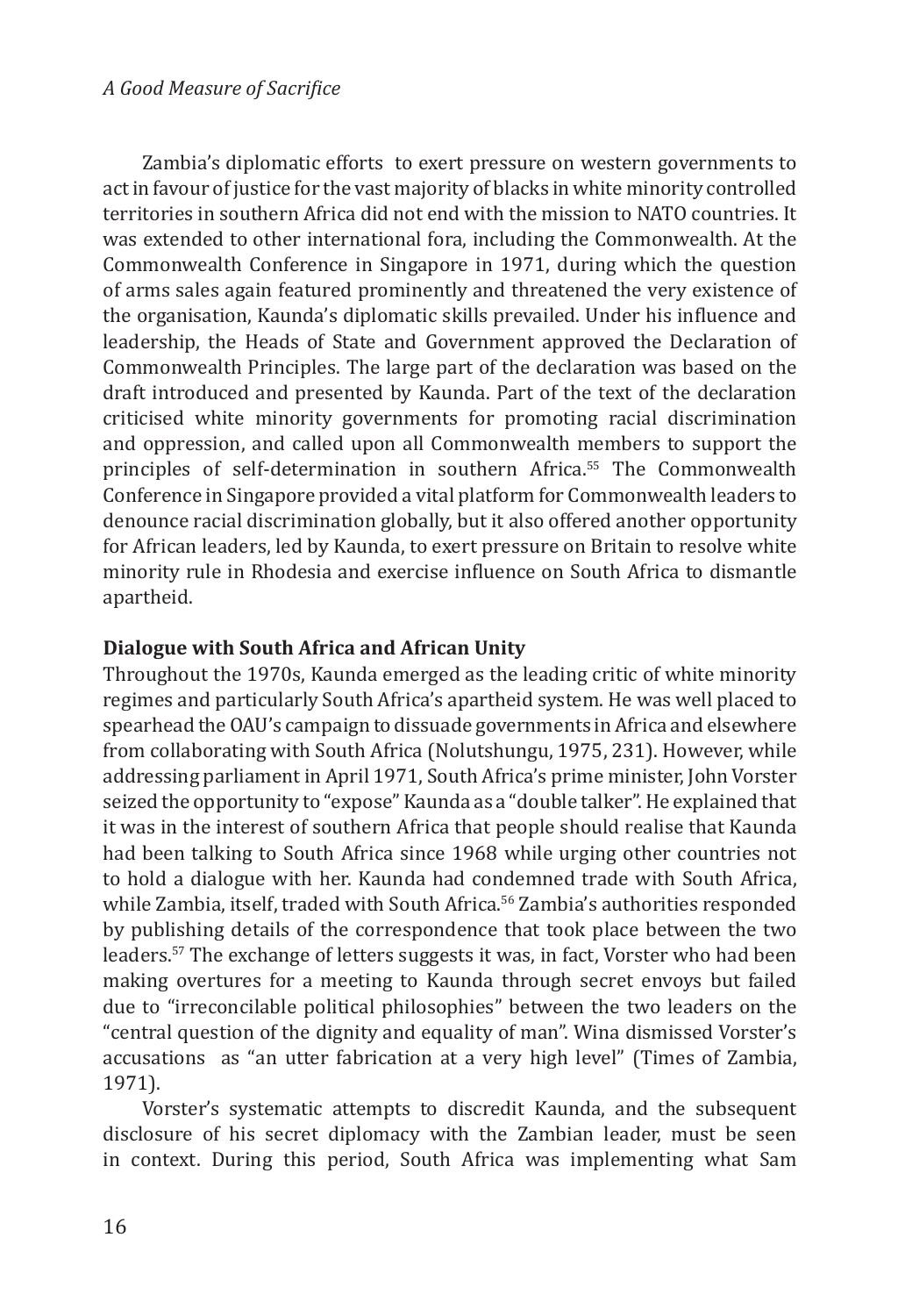Nolutshungu (1975, 256) described as new "outward-looking policies".The concept of dialogue formed a vital element of these policies. South Africa sought, by patient persuasion rather than defiance, to win over African and Asian states to a new attitude towards South Africa. First proposed by Dr. Hendrik F. Verwoerd, and later adopted by Vorster, the concept of "dialogue first" came into South Africa's political vocabulary in 1969, when it began to be used by South Africa's Minister of Foreign Affairs, Dr. Hilgard Muller (Legum, 1972, 66). Vorster hoped to win over Kaunda, especially because Kaunda was not only the Chairman of the OAU, but also a virulent critic of South Africa's racist policies. Vorster's failure to change Kaunda's attitude to South Africa's policies perhaps produced feelings of frustrations. Thus, his disclosures were calculated to embarrass and discredit Kaunda and plant seeds of discord within the OAU. The timing of his announcement was also critical. It coincided with a press conference held by Ivory Coast President, Felix Houphouet-Boigny, the new victim of the "outwardlooking policy", at which he launched his campaign of dialogue with South Africa.58 Houphouet-Boigny's endorsement of dialogue with South Africa set the stage for the struggle which almost divided the OAU between the pro-dialogue club led by Ivory Coast and the rest of Africa. However, the Eighth OAU Summit held in Addis Ababa in June 1971 overwhelmingly rejected dialogue with South Africa.59 The victory against the pro-dialogue club was consolidated at the Seventh Conference of the East and Central African States in Mogadishu in 1971.

#### **From Lusaka Manifesto to Mogadishu Declaration**

At the Conference of East and Central African States in Mogadishu in October 1971, African leaders reviewed the decolonisation process and issued the "Mogadishu Declaration" which affirmed the necessity of intensifying armed struggle as the only method of liberating southern Africa.<sup>60</sup> Whereas the Lusaka Manifesto was primarily a statement of principles, the Mogadishu Declaration outlined the strategy of liberating southern Africa. The emphasis on armed struggle impressed liberation movements. For instance, the ANC of South Africa welcomed the declaration as "a revolutionary document" which would serve both as a "call and a rallying point for all revolutionary African States and liberation movements to close their ranks".<sup>61</sup> Similarly, the PAC described the conference as "the best conference ever held in East Africa", underlining that "the shift from the Lusaka Manifesto to the Mogadishu Declaration" represented "a qualitative change from the euphemism of the former to the revolutionary rhetoric of the latter".62 The revolutionary character of the Mogadishu Declaration had a psychological impact on the liberation movements. The renewed promise by African leaders to provide military and material aid encouraged liberation movements to intensify armed struggle in southern Africa. The collapse of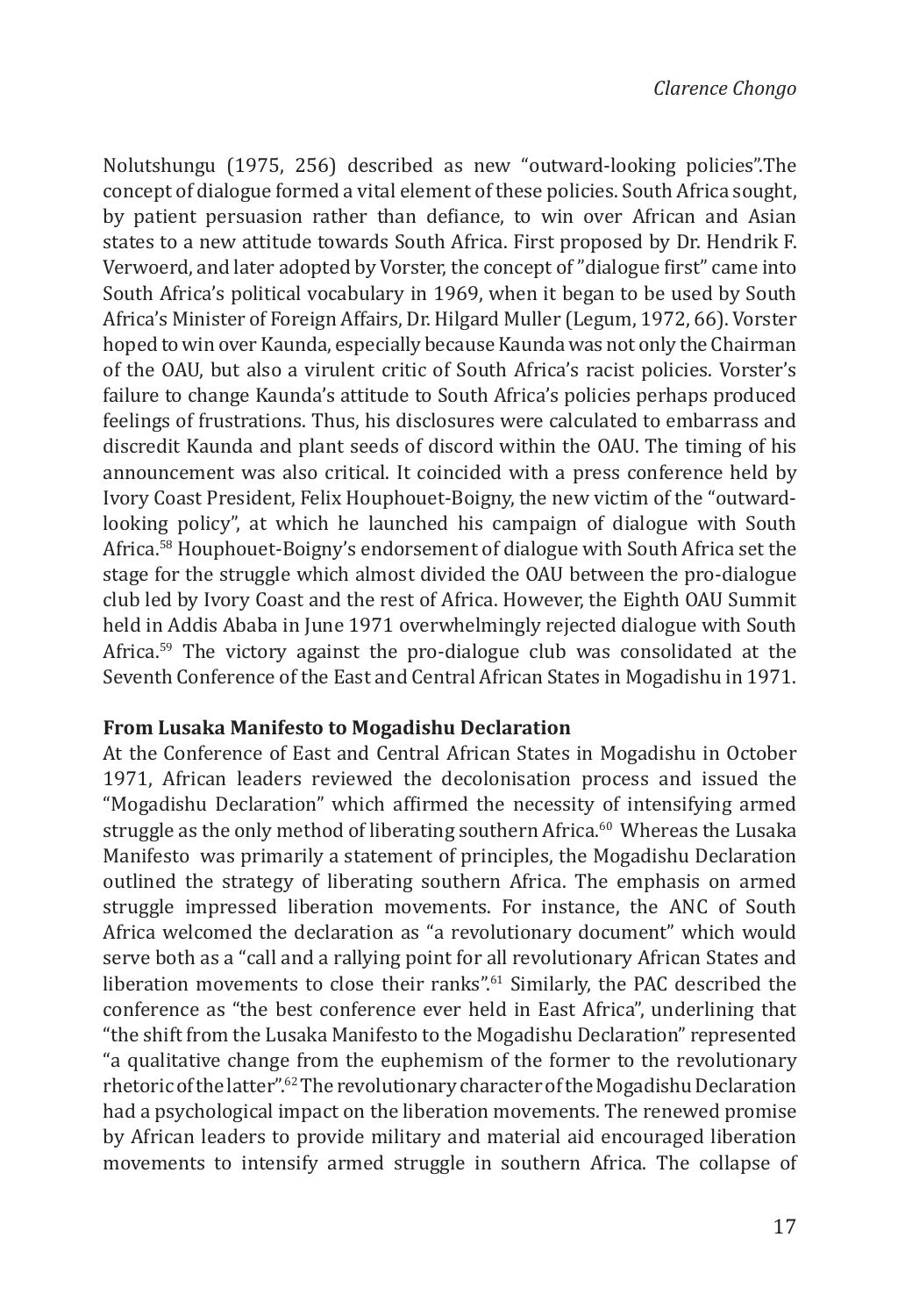Portuguese colonialism in Mozambique and Angola in 1975 directly resulted from the escalation of armed struggle waged by FRELIMO and MPLA respectively.

Zambia's leaders participated in drawing up the Mogadishu Declaration, but the document had limited impact on their own perception of the anticolonial struggle in southern Africa. At least up to 1974, Zambia's authorities continued to regard the principle of negotiations enunciated in the Lusaka Manifesto as the basis for dismantling white minority rule in the region.<sup>63</sup> In this context, Zambia did not hesitate to seize every opportunity to mediate between liberation movements and minority regimes, especially when they demonstrated willingness to talk to each other. Zambia's favourable response to South Africa's initiative to resolve peacefully white minority rule in Rhodesia was a classic example (Anglin, 1975).

In September 1973, while FRELIMO intensified armed struggle in Mozambique, Kaunda opened secret contacts with the Portuguese colonial administration. The goal was to find a political solution rather than continuation with the armed struggle. $64$  Thus, the collapse of the Portuguese colonial administration, partly as a result of a coup d'état staged by General Antonio Spinola in April 1974, was a welcome development to Zambia. Kaunda facilitated talks between the new Portuguese government and liberation movements in Mozambique and Angola which culminated in the installation of transitional governments leading up to independence of the two countries in June and November 1975, respectively.<sup>65</sup> However, Kaunda's inclination to facilitate a rapid political settlement of the war in Portuguese colonies, and later in Rhodesia, must be read in the correct context. At the time, Zambia's economy was undergoing enormous strain, aggravated partly by the Rhodesian border closure in 1973, and partly by external forces, including the declining commodity prices of copper and a rise in oil prices on the international market.<sup>66</sup> A rapid end to armed struggle would reduce the country's economic problems as it was dependent on trade routes via Rhodesia to Mozambican ports, and by Benguela Railway in Angola, for its export and import trade with the outside world.

#### **Angolan Crisis and Zambia's Ambiguous Attitude**

While Mozambique proceeded to independence, a new political reality, civil war, emerged in Angola, posing a serious challenge to the OAU and exposing divisions in the organisation. The contest for political power among the three Angolan liberation movements—MPLA, Frente Nacional de Libertacao de Angola (FNLA) and Uniao Nacional Para a Independencia Total de Angola (UNITA)—had its immediate roots in transitional arrangements constituted a few months prior to independence. In December 1974, Kaunda facilitated a meeting in Lusaka attended by MPLA leaders Agostinho Neto, and UNITA leader, Jonas Savimbi,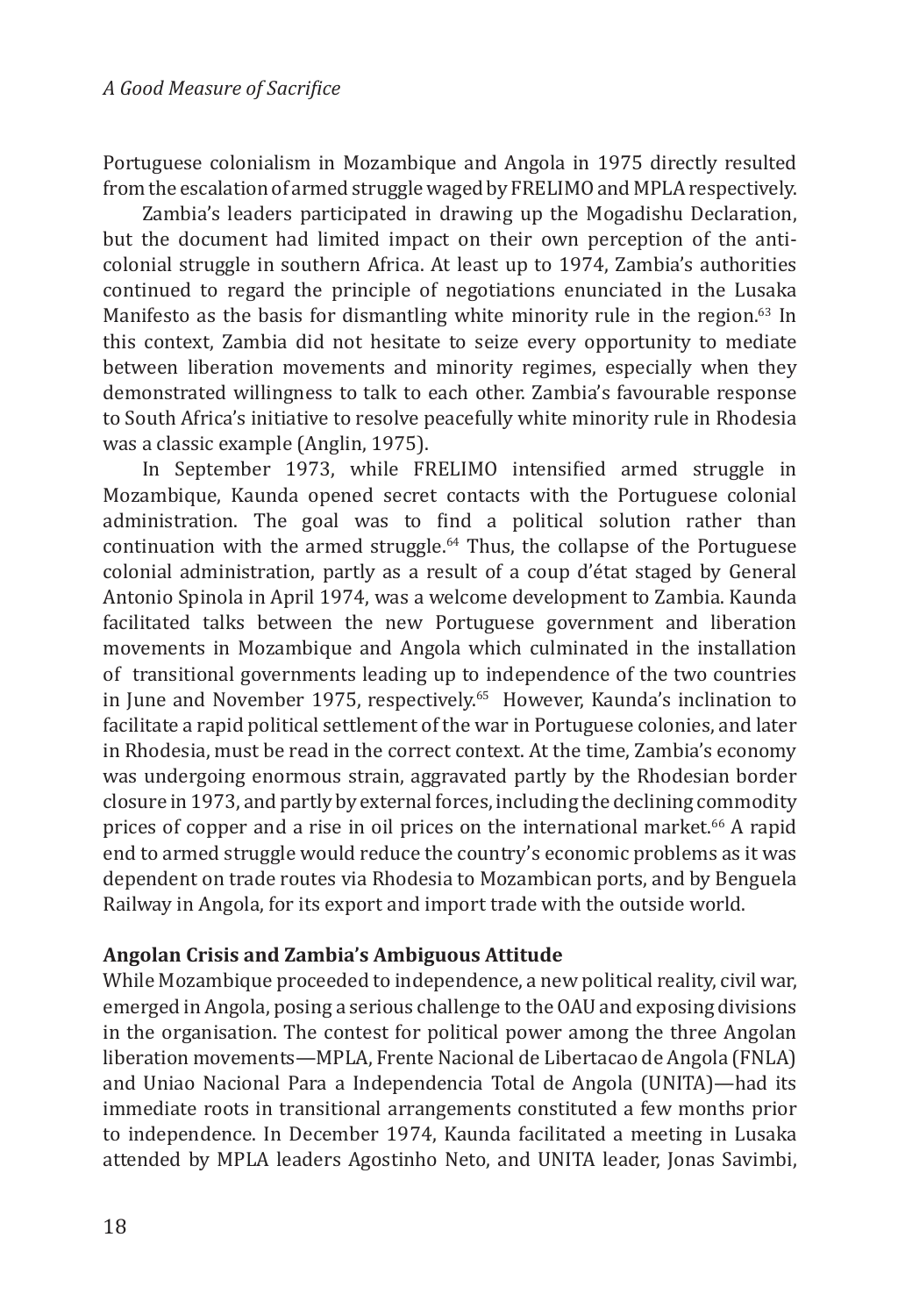and the Portuguese High Commissioner, Vice-Admiral Rosa Coutinho to discuss transitional arrangements. Neto and Savimbi agreed, with OAU support, to jointly establish, with Holden Roberto's FNLA, "a common political platform" which would "serve as a basis for the discussion with the Portuguese government on the formation of the transitional government".<sup>67</sup> In January 1975, Portugal and the three liberation movements signed an historic Independence Agreement in Portugal. The salient feature of the agreement was "Portugal's recognition of all the three liberation movements as sole representatives of the Angolan people" and the "establishment of a Transitional Government composed of the Portuguese High Commissioner and the three liberation movements".<sup>68</sup> This was a fragile arrangement essentially because, as Shubi Ishemo (2000) has shown, the FNLA and UNITA maintained certain ambitions and sought to utilise their presence in the interim government to prepare to take power. Moreover, the political situation in Portugal was unstable as the conservative forces of General Spinola and the "progressive" Armed Forces Movement in the armed forces contested for state power. Thus, it was not long before the transitional government collapsed.

The ensuing civil war seriously divided the OAU, reflecting new political alignments and a global contest for influence by Cold War arch rivals, the United States and the Soviet Union. At an emergency OAU Summit convened in Addis Ababa, in January 1976, to deliberate on the Angolan situation, unambiguous differences emerged between countries supporting MPLA backed by the Soviet Union and Cuba, on one hand, and those supporting the pro-western alliance of FNLA and UNITA, on the other. The crucial issue was whether to recognise MPLA as a legitimate government representing the Angolan people, or to recognise a government of national unity incorporating all three liberation movements. The Summit reached a deadlock as out of 46 countries, 22 supported recognition of MPLA while an equal number of countries expressed preference for a government of national unity. Two countries remained neutral.69

Former UNIP leaders (Zulu, 2007) and government official accounts have long propagated the view that the basis for supporting a government of national unity was to forestall the escalation of the conflict which not only attracted foreign intervention but also threatened to engulf the entire sub-region into superpower conflict.<sup>70</sup> With the benefit of hindsight, Zambia's attitude on the Angolan crisis was informed by OAU long-standing policy which urged the membership to provide support to liberation movements recognised by the continental body. MPLA, FNLA and UNITA had all been recognised by the OAU. Yet on the challenge presented by the Angolan crisis, the OAU lamentably failed to produce a unified stand, allowing individual countries to interpret and define their approach to the conflict. For Zambia, the position it assumed was politically embarrassing, a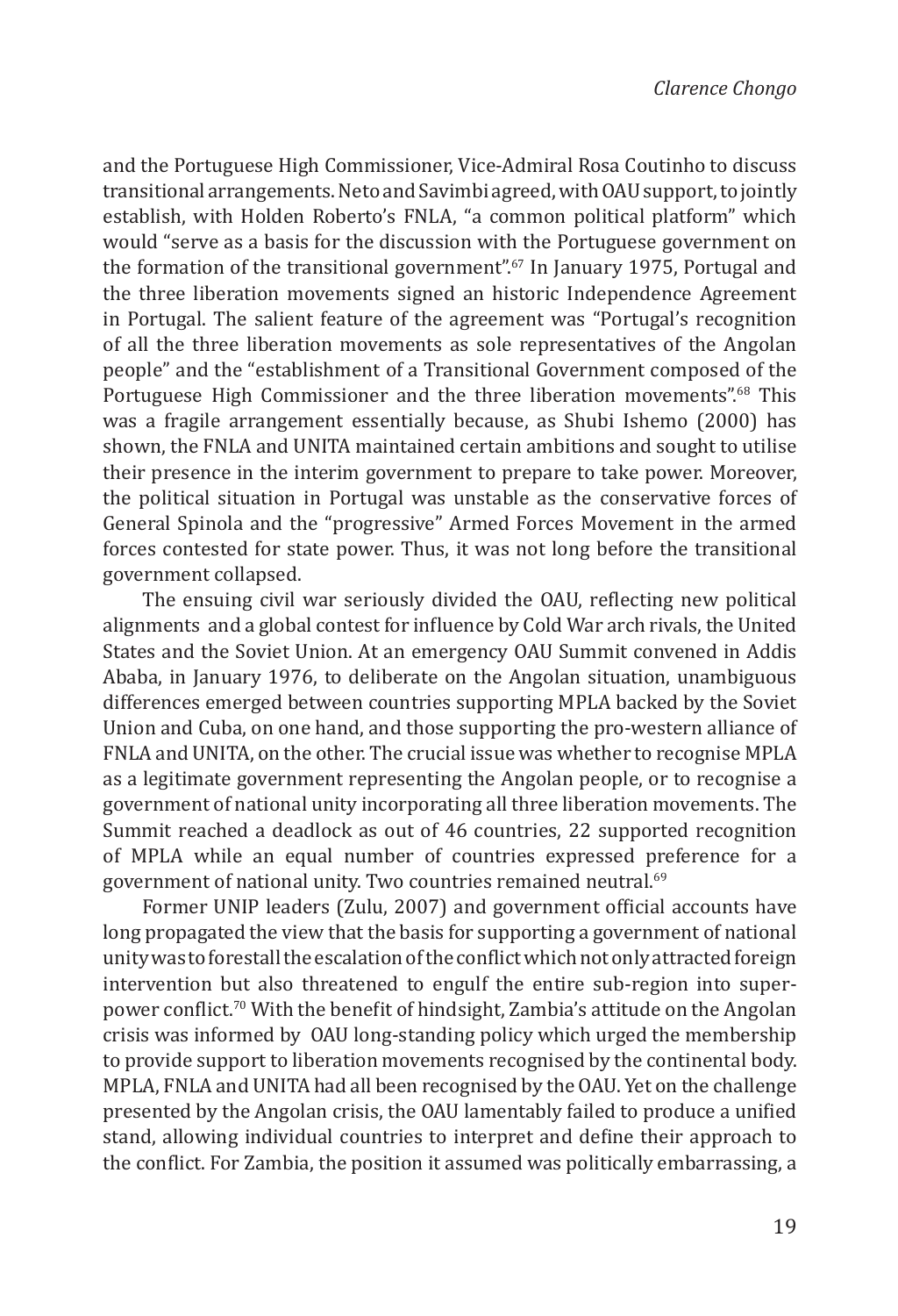reflection perhaps of its failure to correctly interpret the situation. Yet it may also be argued that underlying its attitude strong economic interests were at stake. The position it adopted was revealing. By supporting an inclusive government in Angola, Zambia assumed a stance consistent with the position adopted by South Africa and the United States. The two countries intervened in support of UNITA and FNLA to counteract what they referred to as "communist threat" in Angola in view of the fact that both Cuba and the Soviet Union had intervened and provided massive military support for MPLA. By aligning itself with the prowestern alliance in the conflict, the Zambian government came under severe criticism from Zambia's students who accused it of serving western imperialist interests. In retrospect, it can be argued that Kaunda's real position on the Angolan situation was not merely that of advocating a government of national unity, nor was he neutral. He backed UNITA under the guise of supporting a government of national unity. A transcribed record of Kaunda's meeting with the United States president, Gerald Ford in Washington, in April 1975, suggests that he desperately backed a "compromise proposal" to ensure Savimbi became President of Angola after independence in November. In this scheme, Kaunda solicited American support. He told Gerald Ford that:

> *We almost ignored Jonas Savimbi ...Our colleagues [in the OAU] had ignored Savimbi in the past, but this time he emerged as someone who could save the situation ...The only chance we had of putting someone forward to the OAU with the possibility of acceptance was to suggest that Neto and Roberto should each lead his party and Savimbi would be the compromise leader of all three…Savimbi does not even know of the compromise proposal for having him as President although it may have leaked. We have not yet told Savimbi. We must convince him of the rightness of it…Regardless of the outcome of the elections, Savimbi would be the President…We look for leadership on the question of Southern Africa.71*

Zambia's authorities switched their support to Savimbi when they realised that the MPLA, backed by thousands of Cuban troops and Soviet military advisers, was about to capture Luanda, the Angolan capital. Kaunda persuaded the United States to provide military assistance to Savimbi in his fight against the MPLA. For Kaunda, the US military support for UNITA was essential to counteract the MPLA and frustrate Soviet designs in Angola (Zukas, 2002, 144). Kaunda's intervention in the Angolan crisis had a profound effect in escalating armed tension in the region. It not only led to intensified involvement of the US Central Intelligence Agency (CIA) in Angola with massive arms deliveries, but also led to the American encouragement of the South African invasion of Angola (Zukas, 2002).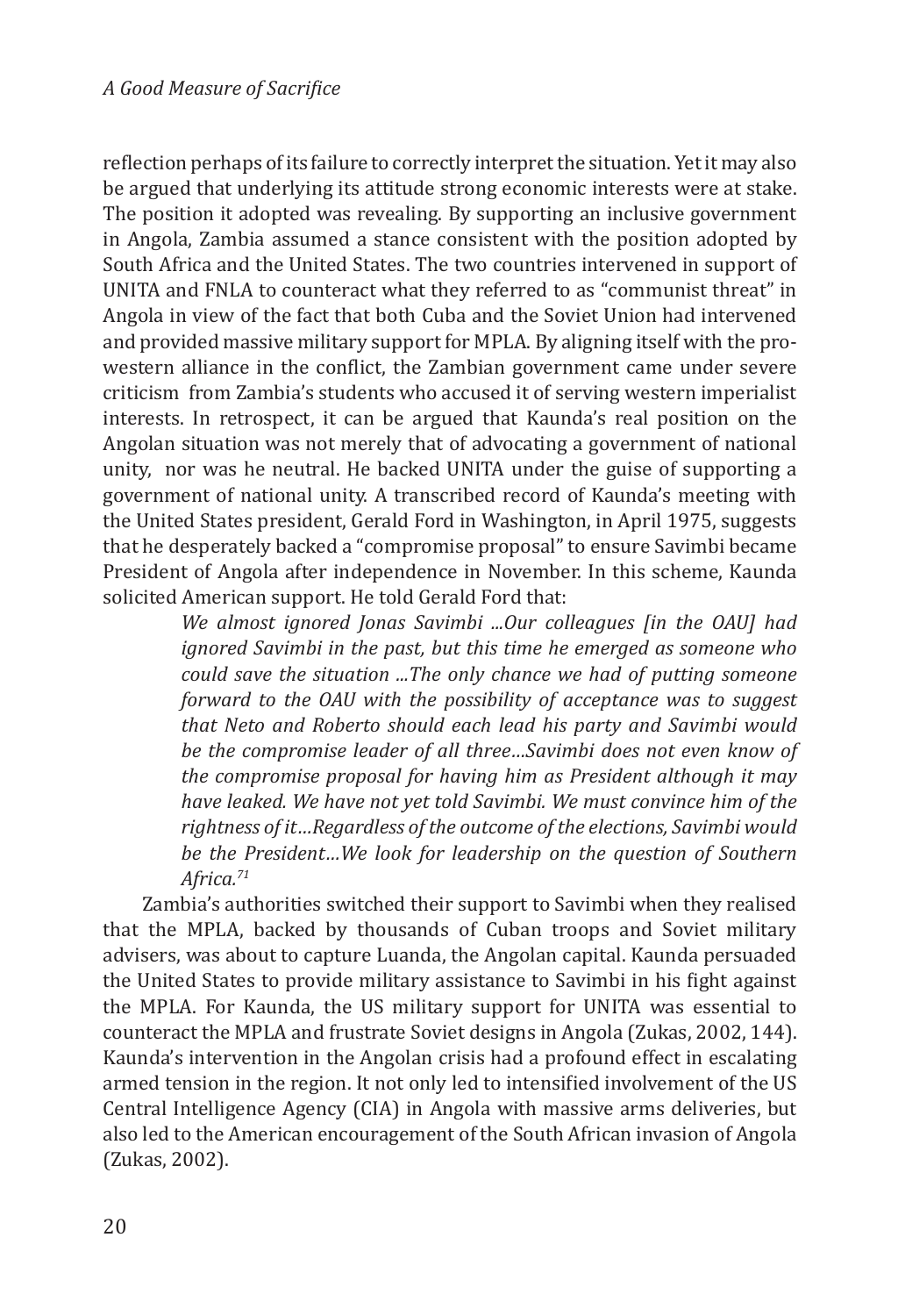Because the Zambian government was determined to secure Savimbi's leadership of Angola, it also provided military support to UNITA. There is sufficient evidence that while Zambia's leaders publicly backed the establishment of a government of national unity in Angola, they secretly allowed Tiny Rowland's Lonrho jet to fly arms to Savimbi via Lusaka Airport. There was also proof that at the height of the crisis, a Zambia Airways plane laden with ten tons of arms and ammunition from the Zambia Army had taken off for Huambo, UNITA's headquarters in southern Angola (Chisala, 1994). Embarrassingly for Kaunda and more generally the Zambian government, the pro-western alliance was defeated by the MPLA. It took a while before Zambia's authorities recognized the MPLA government in Angola.

#### **Conclusion**

The struggle for black majority rule in southern Africa could not have been successfully prosecuted without the intervention of international and regional actors, who extended vital military, material, financial, and diplomatic assistance to the liberation movements. Yet, as a prominent regional actor, the role of Zambia in liberation struggles is often underestimated and sometimes misinterpreted partly because of the apparent contradictions in its policies towards the liberation movements. The idea of seeking to negotiate with white minority regimes as the basis of securing change in southern Africa was intolerable in the eyes of liberation movements and some radical OAU members who insisted on the primacy of armed struggle. Zambia's authorities entertained negotiations mainly for national security reasons. Since Zambia's leaders were more concerned with securing the country's economic interests, I have argued that they maintained their own approach to resolving the problem of white minority rule in southern Africa. Their approach was not fixed on the employment of a single method. It oscillated between fiery revolutionary rhetoric, plausibly as a response to OAU pressure, and conciliatory offers when the situation dictated. This approach was consistent with the Lusaka Manifesto. While affirming their support for armed struggle, they always demonstrated willingness to secure a negotiated political solution to the problem of white minority rule in the region. They only supported armed struggle to an extent that it was a necessary instrument of coercing white minority regimes to the negotiating table.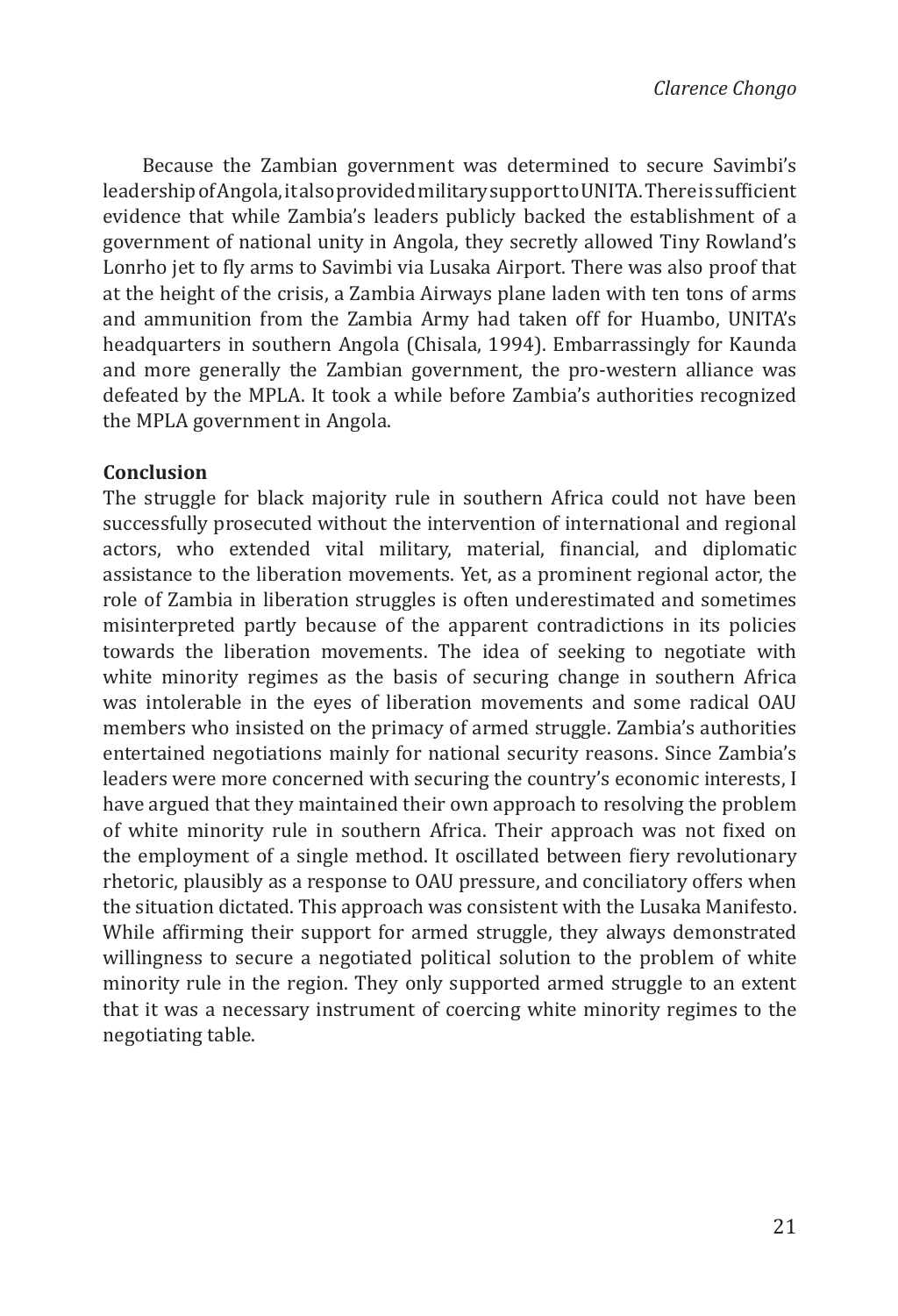# **End Notes**

- <sup>1</sup> UNIP 7/3/9 National Leaders Seminar Mulungushi Hall, 15-18 March 1989 "Military Developments in the Southern African Region and their Implications for Zambia and Regional Security" presentation by F. D Muyawala, p.5.
- <sup>2</sup> Interview with Sikota Wina, Makeni, Lusaka, Zambia, 27 September 2013.
- <sup>3</sup> NAZMFA 1/1/16 Loc. 494 Report of the Cabinet Meeting, 24 August 1965.
- <sup>4</sup> NAZMFA 1/1/16 Loc. 494 Report of the Cabinet Meeting, 24 August 1965.
- <sup>5</sup> Zambia Hansard No.5f Daily Hansard, Official Verbatim Report of the Debates of the Second Session of the First National Assembly (Resumed), 15 December 1965 (Lusaka: Government Printer, 1965), p.233.
- <sup>6</sup> Zambia Hansard No.7 Official Verbatim Report of the Debates of the Third Session of the First National Assembly 20 July-23 September 1966 (Lusaka: Government Printer, 1966), p.639.
- <sup>7</sup> Zambia Hansard No. 7d Daily Hansard Thursday 28th July 1966 Official Verbatim Report of the Debates of the Third Session of the First National Assembly (Resumed) (Lusaka: Government Printer, 1966), p.150.
- <sup>8</sup> Zambia Hansard No. 11 Official Verbatim Report of the Debates of the Fourth Session (resumed) of the First National Assembly, 17th-20th October 1967 (Lusaka: Government Printer, 1967), p.8 and 25.
- <sup>9</sup> Zambia Hansard No. 16g Daily Hansard Wednesday 16th October 1968 Official Verbatim Report of the Debates of the Fifth Session of the First National Assembly (Lusaka: Government Printer, 1966), pp.332-333 and Zambia Hansard No. 15k Daily Hansard Thursday 29th August 1968 Official Verbatim Report of the Fourth Session of the First National Assembly (Resumed) (Lusaka: Government Printer, 1968), p.555.
- <sup>10</sup> NAZMFA1/1/42 Loc. 499 OAU Coordinating Committee on the Liberation of Africa, 1965-1966 Speech by Hon. Mr. R. Sikasula, M.P, Parliamentary Secretary, Ministry of Foreign Affairs to the Liberation Committee, Dar-es-Salaam, January 1966.
- <sup>11</sup> NAZMFA1/1/22 Loc. 495 Recognition of Foreign Nationalist Parties in Zambia, 1964-1967. Extract from Cabinet Draft Minutes Item 9 Foreign Affairs: Recognition of Foreign Nationalist Parties, 13 January 1965, (CAB (65) 3rd Meeting, signed by the Secretary to the Cabinet).
- <sup>12</sup> NAZMFA1/1235 Loc. 527 Recognition of Foreign Nationalist Parties in Zambia, 1967-1968.
- <sup>13</sup> Ibid
- 14 NAZMFA1/1/22 Loc. 495 Recognition of Foreign Nationalist Parties in Zambia, 1964-1967 Appendix 'B' Secret circular captioned "Control of Alien Nationalist Parties" 24 November 1966, addressed to all Resident Secretaries, District Secretaries, Commissioner of Police by A.S Masiye, Permanent Secretary, Office of the President.
- <sup>16</sup> NAZMFA1/1/22 Loc. 495 Recognition of Foreign Nationalist Parties in Zambia, 1964-1967, see Memorandum by the President presented to the 18th Cabinet Meeting, 28 April 1965, Extract from Cabinet Minutes signed by the Secretary to the Cabinet, Item 4: Foreign Affairs: Recognition of Foreign Nationalist Parties (CAB(65) 110).
- <sup>18</sup> Interview with Bautis Frank Kapulu, Makeni, Lusaka, Zambia 10 June 2013.
- <sup>19</sup> NAZMFA1/1/22 Loc. 495 Recognition of Foreign Nationalist Parties in Zambia, 1964-1967, letter dated 28 June 1966 addressed to the Chief Representatives for ZAPU, MPLA, SWAPO, FRELIMO, ANC (S.A), COREMO, ZANU, PAC(S.A) and AAC and UM by D.C Mulaisho, Permanent Secretary, Office of the President.
- <sup>20</sup> NAZMFA1/1/261 Loc. 532 OAU Coordinating Committee on the Liberation of Africa, 1968, Report of the Executive Secretary to the 13th Session of OAU Liberation Committee, Algiers, 15 July 1968.
- <sup>21</sup> NAZMFA1/1/26 Loc. 2427 OAU Committee of Five, 1967, Report of the Action Team of the Committee of Five of the Organisation of African Unity.
- <sup>22</sup> http://www.swapoparty.org/the\_role\_of\_the\_oau\_liberation\_committee.html accessed on 18/05/2015.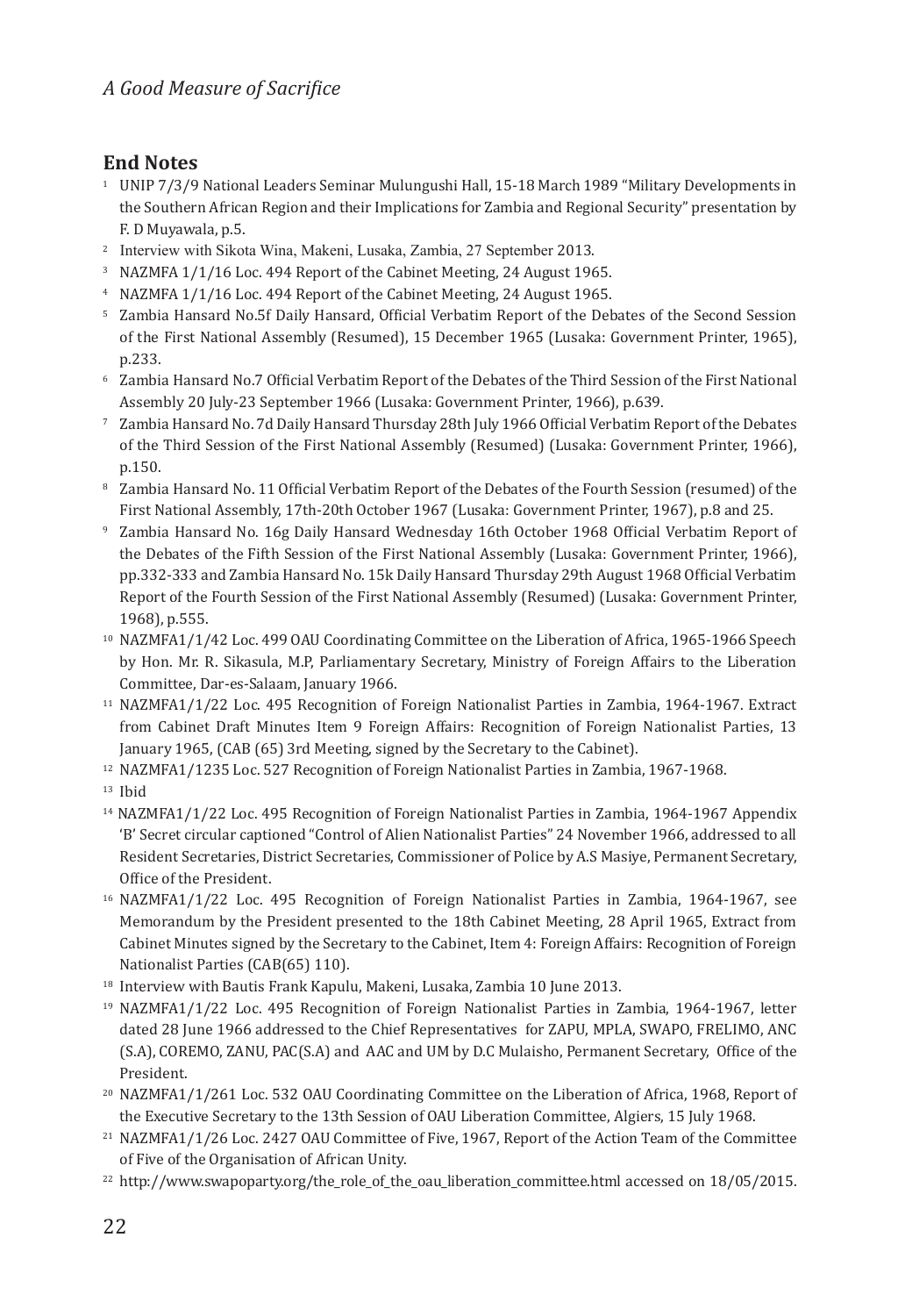See "The Role of the OAU Liberation Committee in the Southern African Liberation Struggles" by Paul T. Shipale.

- <sup>23</sup> NAZMFA1/1/28 Loc. 496 OAU Liberation Committee, 1964-1968, Report of the Action Team to the Committee of Five on Rhodesia, July 1968 and NAZMFA1/1/26 Loc. 2427 OAU. Committee of Five, 1967 "Top Secret" Zimbabwe African People's Union (ZAPU) Suggestions and Viewpoints for Consideration by the Action Team on the Training of Cadres, 3 April 1967.
- <sup>24</sup> NAZMFA1/1/26 Loc. 2427 OAU. Committee of Five, 1967. See letter dated 13 May 1967, addressed to Mr. V.J Mwaanga, Permanent Secretary, Office of the President by G.S Magombe, Executive Secretary, OAU Coordinating Committee for the Liberation of Africa. See also NAZMFA1/1/191 Loc. 521 Zimbabwe African National Union (ZANU) Political Parties/Rhodesia, 1966-1969, confidential letter dated 23 March 1967 addressed to the Chief Representative, ZANU Office, Lusaka by L.P. Chihota, Chief Representative, ZANU office, Dar-es-Salaam.
- <sup>25</sup> NAZMFA1/1/26 Loc. 2427 OAU. Committee of Five, 1967 Report of the Action Team of the Committee of Five of the Organisation of African Unity.
- <sup>26</sup> NAZMFA1/1/300 Loc. 538 O.U Liberation Committee, 1969, Minutes of the First Regular Meeting of the Permanent Representatives to the OAU. Liberation Committee, Dar-es-Salaam, 20 March 1969.
- 27 NAZMFA 1/1/191 Loc.521 Zimbabwe African National Union (ZANU) Political Parties/Rhodesia 1966-1969, Confidential letter captioned "Withdrawal of Recognition of Noel Gabriel Mukono by the Zambia Government" dated 4 January 1967, addressed to the Zambian High Commission, Dar-es-Salaam by H.S. Meebelo, on behalf of the Permanent Secretary, Ministry of Foreign Affairs.
- <sup>28</sup> NAZMFA1/1/300 Loc.538. OAU Liberation Committee, 1969 Report of the Committee of Military Experts to the Liberation Committee and to the Council of Ministers, 12th Session, Dakar, 16-21 July 1969.
- <sup>29</sup> NAZMFA1/1/301 Loc. 538 Liberation Committee, 1969 Memorandum dated 15 July 1969, submitted by MPLA to the OAU Coordinating Committee for the Liberation of Africa (Committee of Eleven) 15th Regular Session, Dakar, Senegal; and NAZMFA1/1/301 Loc. 538 Liberation Committee, 1969, Report of the Secretary of the Standing Committee on Defence, 26 June 1969; and NAZMFA1/1/261 Loc. 261 OAU Liberation Committee, Minutes of the Meeting of the Standing Committee on Information, Administration and General Policy, Thursday 20 June, 1968.
- <sup>30</sup> NAZMFA1/1/42 Loc. 499 OAU Coordinating Committee on the Liberation of Africa, 1965-1966. See letter dated 17 December 1965, addressed to the Administrative Secretary-General of the OAU by the Executive Secretary of the Liberation Committee together with a cover letter dated 5 January 1966, addressed to the Ministers of Foreign/External Affairs of all OAU Member States by the General Secretariat of the OAU in Addis Ababa.
- <sup>31</sup> NAZMFA1/1/191 Loc. 521 Zimbabwe African National Union (ZANU) Political Parties/Rhodesia 1966-1969. See confidential letter dated 24 November 1966 addressed to the Permanent Secretary, Ministry of Foreign Affairs by the Permanent Secretary, Ministry of Information and Postal Services.
- <sup>32</sup> NAZMFA1/1/191 Loc. 521 Zimbabwe African National Union (ZANU) Political Parties/Rhodesia 1966-1969. See confidential letter captioned "Granting of Broadcasting Facilities" dated 3 December 1966 addressed to the Publicity Chief, ZANU, Lusaka by the Permanent Secretary, Ministry of Foreign Affairs.
- <sup>33</sup> NAZMFA1/1/301 Loc. 538 OAU Liberation Committee 1969, Report of the Secretary of the Standing Committee on Defence, 26 June 1969.
- <sup>34</sup> NAZMFA1/1/301 Loc. 538 OAU Liberation Committee 1969, Memorandum Submitted by the South West People's Organisation (SWAPO), Dakar, Senegal, 15 July 1969.
- <sup>35</sup> NAZMFA1/1/301 Loc. 538 OAU Liberation Committee, 1969 Report on the 14th Session of the Coordinating Committee for the Liberation of Africa, Dar-es-Salaam, 10-14 February 1969 by G. Chipampata, 18 February 1968.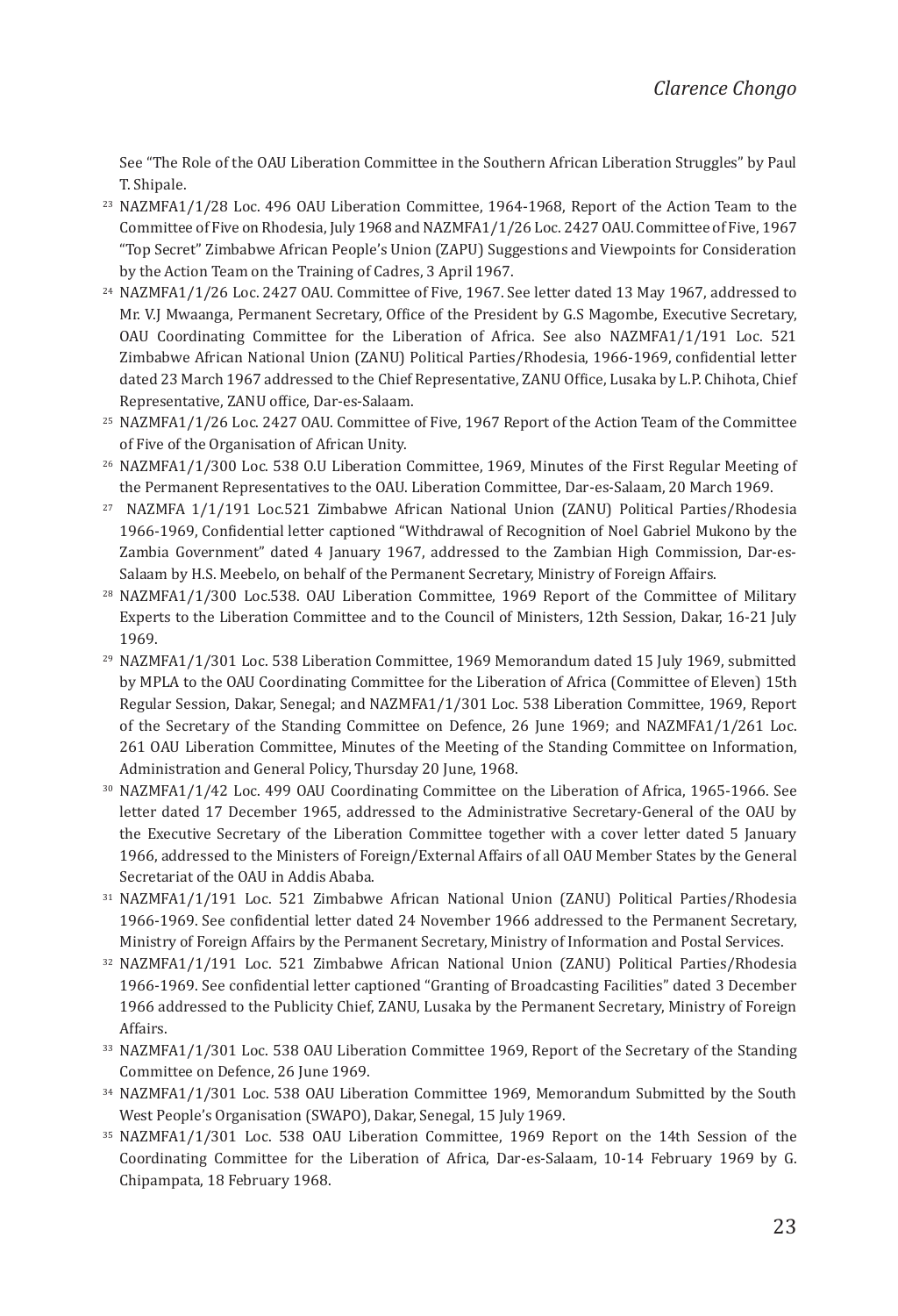#### *A Good Measure of Sacrifice*

- <sup>36</sup> NAZMFA1/1/301 Loc. 538 OAU Coordinating Committee for the Liberation of Africa,15th Regular Session, Report of the Executive Secretary and Minutes of the First Regular Meeting of the Permanent Representatives to the OAU Liberation Committee, Dar-es-Salaam, Thursday 20 March, 1969.
- <sup>37</sup> NAZMFA1/1/191 Loc. 521 Zimbabwe African National Union (ZANU) Political Parties/Rhodesia 1966-1969, Cabinet Memo No. 26 CAB 3/65, signed by the Secretary to the Cabinet, 14/09/65.
- <sup>38</sup> NAZMFA1/1/301 Loc. 301 OAU Liberation Committee, 1969, Report of the Executive Secretary to the 14th Session of the OAU Liberation Committee, Dar-es-Salaam, 8 February 1969.
- <sup>39</sup> NAZMFA1/1/70 Loc. 503 OAU Summit, Accra Conference, 1965. See letter dated 13 November 1965, addressed to Kenneth D. Kaunda, President of the Republic of Zambia by His Excellency M. Leopold Sedar Senghor, President of the Republic of Senegal, Dakar, Senegal.
- <sup>40</sup> UNIP 6/7/24 Fifth Summit Conference of East and Central African States, Manifesto on Southern Africa, Lusaka, 14-16 April, 1969.
- <sup>41</sup> UNIP6/7/24 Fifth Summit Conference of East and Central African States on Southern Africa, Lusaka 14-16 April 1969.
- <sup>42</sup> NAZMFA1/1/300 Loc. 538 OAU Liberation Committee 1969. See letter dated 9 December 1969, captioned "the April 1969 Lusaka Manifesto" addressed to the Acting High Commissioner, Zambia's High Commission, Nairobi, Kenya by A. N Chimuka, Acting Permanent Secretary, Ministry of Foreign Affairs.
- <sup>43</sup> NAZMFA1/1/300 Loc. 538 OAU Liberation Committee, 1969. See letter dated 28 October 1969, addressed to the Permanent Secretary, Ministry of Foreign Affairs by R. M. Kapangala, Acting High Commissioner to Kenya,.
- <sup>44</sup> NAZMFA1/1/300 Loc. 538 OAU Liberation Committee 1969. See letter dated 9 December 1969, captioned "The April 1969 Lusaka Manifesto" addressed to the Acting High Commissioner, Zambia's High Commission, Nairobi, Kenya by A.N Chimuka.
- <sup>45</sup> Zimbabwe Review (1976), 5, no.2: 13.
- <sup>46</sup> NAZMFA1/1/24 Loc. 512 International Conference on Economic Sanctions against South Africa, 1965- 1970, Republic of Zambia, Inward Telegram No. 932 sent to Foreign Affairs Ministry, Lusaka from Foreign Ministry Nairobi on 21/07/1970 by Dr. Mungai. See part of the statement on the resumption of arms sales to South Africa by Sir Alec Douglas Home, British Foreign Secretary.
- <sup>47</sup> Africa Research Bulletin (1970) 7 no. 9: 1877C-1878A.
- <sup>48</sup> UNIP7/19/3 Address by His Excellency the President of the Republic of Zambia, Dr. K. D. Kaunda on the occasion of the opening of Third Summit Conference of Non-Aligned Countries, Mulungushi Hall, Lusaka, 8 September 1970.
- <sup>49</sup> UNIP7/23/16 Heads of State Summit Conference of Non-Aligned Countries, Lusaka, September 1970 NAC/CONF. 2, 3, 4 and 6.
- <sup>50</sup> UNIP7/23/16 Heads of State Summit Conference of Non-Aligned Countries, Lusaka, September 1970 NAC/CONF. 2, 3, 4 and 6.
- <sup>51</sup> Africa Research Bulletin (1970) 7, no. 10: 1891A.
- 52 Ibid.
- <sup>53</sup> Africa Research Bulletin (1970) 7, no. 10: 1892C.
- <sup>54</sup> Africa Research Bulletin (1970) 7, no. 10: 1892A.
- <sup>55</sup> Africa Research Bulletin (1971) 8, no.1: 1978B-1978C.
- <sup>56</sup> Africa Research Bulletin (1971) 8, no.1: 2070.
- <sup>57</sup> Dear Mr. Vorster … Details of Exchanges between President Kaunda and Prime Minister Vorster of South Africa, University of Zambia Library's Special Collection, Gov. Zam (02) 1971.
- <sup>58</sup> Africa Contemporary Record (1970): A70.
- <sup>59</sup> Africa Research Bulletin (1971) 8, no.6: 2126C.
- <sup>60</sup> Africa Research Bulletin (1971) 8, no.10: 2247A.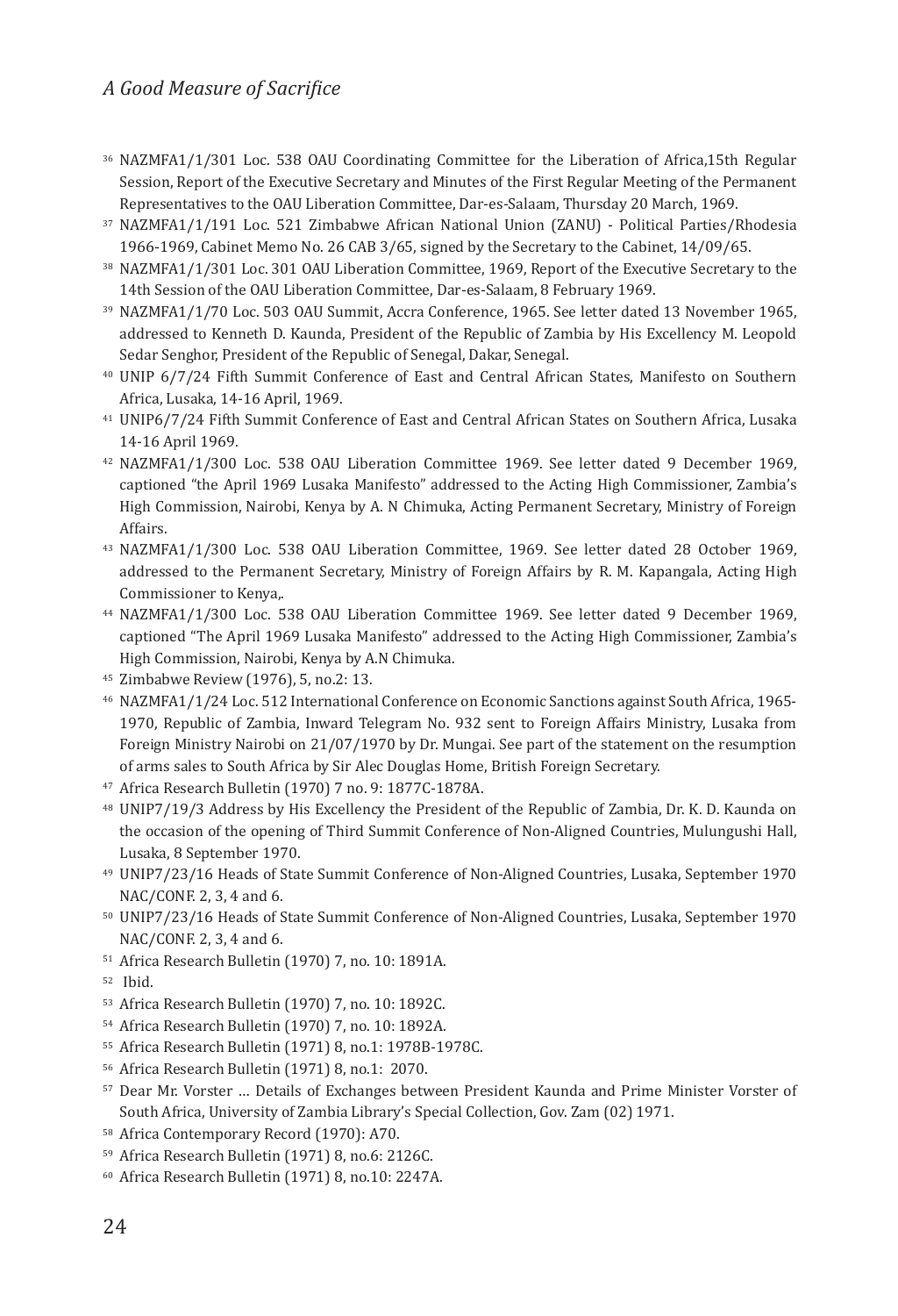- <sup>61</sup> Africa Research Bulletin (1971) 8, no.10: 2248C.
- <sup>62</sup> Africa Research Bulletin (1971) 8, no.10: 2249A.
- <sup>63</sup> Republic of Zambia No.35b Daily Parliamentary Debates, Thursday 13 December, 1973. Official Verbatim Report of the Debates of the First Session of the Third National Assembly (Lusaka: Government Printer, 1973), p.32.
- <sup>64</sup> UNIP7/23/40 Ministry of Foreign Affairs Reports, 1973 "confidential" record of meeting between J. Jardim and J. Desousa, Portuguese representatives from Mozambique and His Excellency the President of the Republic of Zambia at State House, Lusaka, Zambia, 11 September 1973.
- <sup>65</sup> Africa Research Bulletin (1974) 11, no 1:3465C.
- <sup>66</sup> UNIP7/23/45 Report of the Meeting between the Bank of Zambia Governor and the IMF Staff in Washington D.C 2 May 1975.
- <sup>67</sup> Africa Research Bulletin (1974) 11, no 1:3465C.
- <sup>68</sup> Africa Research Bulletin (1974) 11, no 1:3501A-3502C.
- <sup>69</sup> Africa Research Bulletin (1976) 13, no.1: 3883A.
- <sup>70</sup> UNIP 8/4/5 Political, Constitutional, Legal and Foreign Affairs Sub-committee, Confirmed Minutes and Agendas, 1976, speech by His Excellency Dr. Kenneth D. Kaunda, President of the Republic of Zambia to the First Extraordinary Session of the Assembly of Heads of State and Government of the Organisation of African Unity, Addis Ababa, 11 January, 1976.
- <sup>71</sup> President Kaunda's Visit to Washington: Discussion with US President Ford, file scanned from the National Security Adviser's Memoranda of Conversation Collection at the Gerald R. Ford Presidential Library.

#### **REFERENCES**

#### *Published Sources*

- Afigbo, A. E. 1990. "The Social Repercussions of Colonial Rule: The New Social Structures." In *General History of Africa VII: Africa under Colonial Domination, 1880-1935,*ed. A. Adu Boahen. Lusaka: University of Zambia Press.
- Alexander, J., McGregor J. and Miles-Tendi, B. 2017. "The Transnational Histories of Southern African Liberation Movements: An Introduction." *Journal of Southern African Studies* 43, no. 1: 1-12.
- Anglin, D. G. and Shaw T. M. 1979. *Zambia's Foreign Policy: Studies in Diplomacy and Development.* Colorado: Westview.
- Anglin, D. G. 1975. "Zambia and Southern African Détente." *International Journal* 30 no. 3: 471-503.
- Chirwa, Chris, H. 2013. "Zambia and Developments in the South African Liberation Struggle, 1960-1994." In *The Road to Democracy in South Africa Vol. 5: African Solidarity,* ed. Sifiso Ndlovu. Pretoria: South African Democracy Education Trust (SADET).

Chisala, Beatwell S. 1994. *The Downfall of President Kaunda.* Lusaka: Co-op Printing.

De Roche, Andrew J. 2009. " 'You Can't Fight Guns with Knives': National Security and Zambian Responses to UDI, 1965-1973." In *One Zambia, Many Histories:*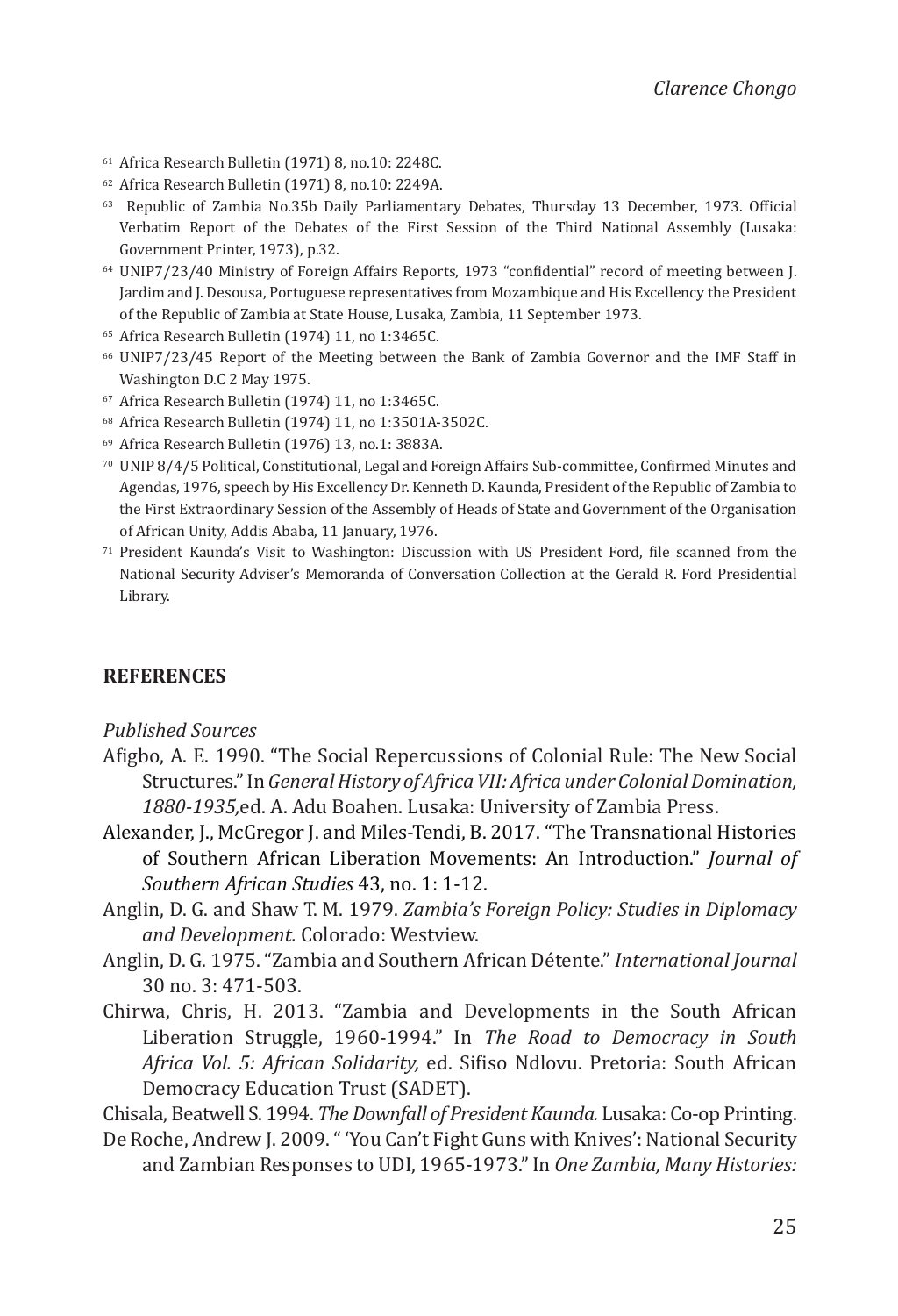*Towards a Post-Colonial Zambia,* ed. Jan-Bart Gewald, Marja Hinfelaar and Giacomo Macola. Lusaka: The Lembani Trust.

- El-Khawas, A. M. 1977. "Southern Africa: A Challenge to the OAU." *Africa Today* 24, no.3: 25-41.
- Eriksen, T. L. 2000. *Norway and National Liberation in Southern Africa.* Stockholm: Nordiska Afrikainstitutet.
- Gann, L. H. 1964. *A History of Northern Rhodesia: Early Days to 1953.* London: Chatto and Windus.
- Hall, Richard. 1965. *Zambia.* London: Pall Mall Press.
- Ishemo, Shubi L. 2000. "A Symbol that cannot be Substituted: The Role of Mwalimu J.K. Nyerere in the Liberation of Southern Africa, 1955-1990." *Review of African Political Economy* 27, no. 83: 81-94.
- Legum, Colin. 1972. *Africa: The year of the Students* (*Africa Contemporary Record Current Affairs) 1971-1972*. London: Rex Collins.
- Macmillan, Hugh. 2013. *The Lusaka Years: The ANC in Exile in Zambia, 1963- 1994.* Johannesburg: Jacana Media.Mgadla, P. 2008. "A Good Measure of Sacrifice: Botswana and the Liberation of Southern Africa, 1965-1985." *Social Dynamics* 34, no.1: 5-16.
- Mononi, A. N. 1975. "The OAU Liberation Committee: The Rhetoric of African Liberation". PhD Thesis. Indiana University.
- Morapedi, Wazha G. 2012. "The Dilemmas of Liberation in Southern Africa: The Case of Zimbabwean Liberation Movements and Botswana, 1960-1979." *Journal of Southern African Studies* 38, no.1: 73-90.
- Morgensteine, C.M. 2003. *Denmark and National Liberation in Southern Africa.*  Uppsala: the Nordic Africa Institute.
- Morris, M. 1974. *Armed Conflict in Southern Africa: A Survey of Regional Terrorism from their Beginning to the Present with a Comprehensive Examination of the Portuguese Position.* Cape Town: Jeremy Spence.
- Mulford, D. 1967. *Zambia: The Politics of Independence, 1957-1964.* London: Oxford University Press.
- Mutambara, Agrippah. 2014. *The Rebel in Me: A ZANLA Guerrilla Commander in the Rhodesian Bush War, 1975-1980*. Pinetown: 30° South Publishers.
- Mwanakatwe, J. M. 1994. *End of Kaunda Era*. Lusaka: Multimedia Publications.
- Nolusthungu, S.C*.* 1975*. South Africa in Africa: A Study of Ideology and Foreign Policy.* Manchester: Manchester University Press.
- Oitsile Winnie Boipelo. 2010. "Botswana and the Liberation in South Africa and Zimbabwe: The Government and People against White Racist Rule." MA Thesis, Trent University.
- Oliver, Roland and Atmore Anthony. 1981. *Africa since 1800.* Cambridge: Cambridge University Press.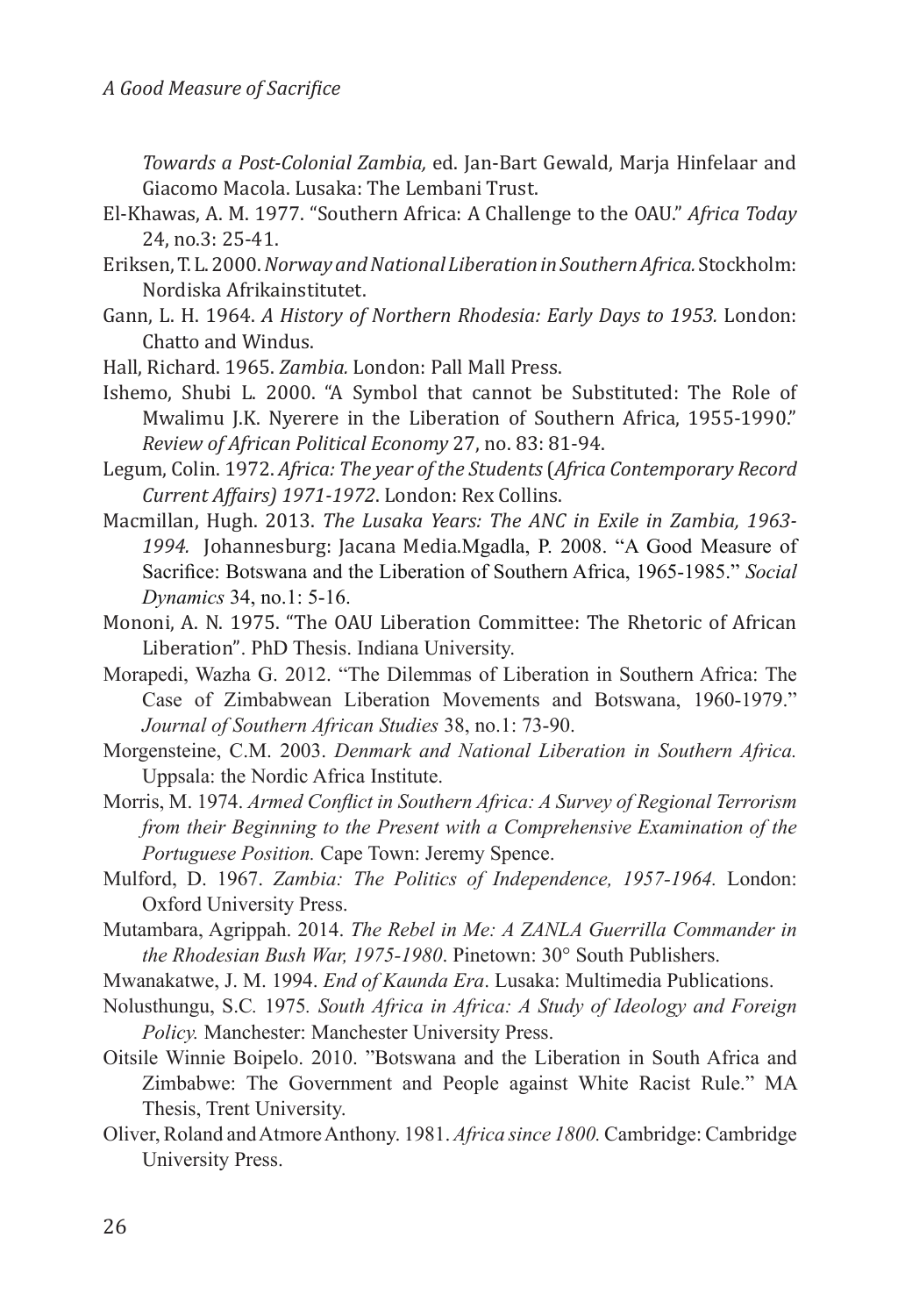- Osei-Hwedie, B. 1998. "The Role of Botswana in the Liberation of Southern Africa.". In *Botswana: Politics and Society,* ed. M. Lekorwe and W. Edge. Pretoria: J. L Van Schaik.
- Peltola, Pekka. 2009. "International Solidarity and Struggle Archives: Finnish Support to the Liberation Struggle in Namibia and Mozambique." *Documenting Liberation Struggles in Southern Africa. Select papers from the Nordic Africa Documentation Project,* ed. Chris Saunders. Workshop, 26–27 November 2009. Pretoria: South Africa.
- Rodney, Walter. 1990. "The Colonial Economy." In *General History of Africa VII: Africa under Colonial Domination, 1880-1935,* ed. A. Adu Boahen. Lusaka: University of Zambia Press.
- Rotberg, I. R. 1966. *The Rise of Nationalism in Central Africa: The Making of Malawi and Zambia, 1873-1964.* Massachusetts: Harvard University Press.
- SADET, 2014. *The Road to Democracy in South Africa.* Pretoria: University of South Africa Press.
- Sapire, H. 2009. "Liberation Movements, Exile, and International Solidarity: An Introduction." *Journal of Southern African Studies* 35, no. 2: 271-286.
- Saunders, Chris. 2009. *Documenting Liberation Struggles in Southern Africa. Select papers from the Nordic Africa Documentation Project workshop, 26–27 November 2009.* Pretoria: South Africa.
- Sellstrom, T. 2002. *Sweden and National Liberation in Southern Africa Vol. II: Solidarity and Assistance, 1970-1994.* Uppsala: Nordiska Afrikainstitutet.
- Sellstrom, T. 1999. *Sweden and National Liberation in Southern Africa Vol. I: Formation of Popular Opinion, 1950-1970.* Uppsala: Nordiska Afrikainstitutet.
- Temu, A. J and Tembe, J. D. N. 2014. *Southern African Liberation Struggles 1969-1994: Contemporaneous Documents*. Dar-es-Salaam: Mkuki na Nyota Publishers.
- Thompson, Carol B. 1985. *Challenge to Imperialism: The Frontline States in the Liberation of Zimbabwe.* London: Westview Press.
- Williams, C. A. 2015. *National Liberation in Post-Colonial Southern Africa: A Historical Ethnography of SWAPO's Exile Camps.* Cambridge: Cambridge University Press.

Zukas, Simon. 2002. *Into Exile and Back.* Lusaka: Bookworld Publishers. Zulu*,* A. G. 2007*. Memoirs of Alexander Grey Zulu.* Ndola: Times Printpak.

#### **Newspapers**

*Times of Zambia* 18 February 1970*. Times of Zambia* 23 April 1971. *Times of Zambia* 2 February 1979.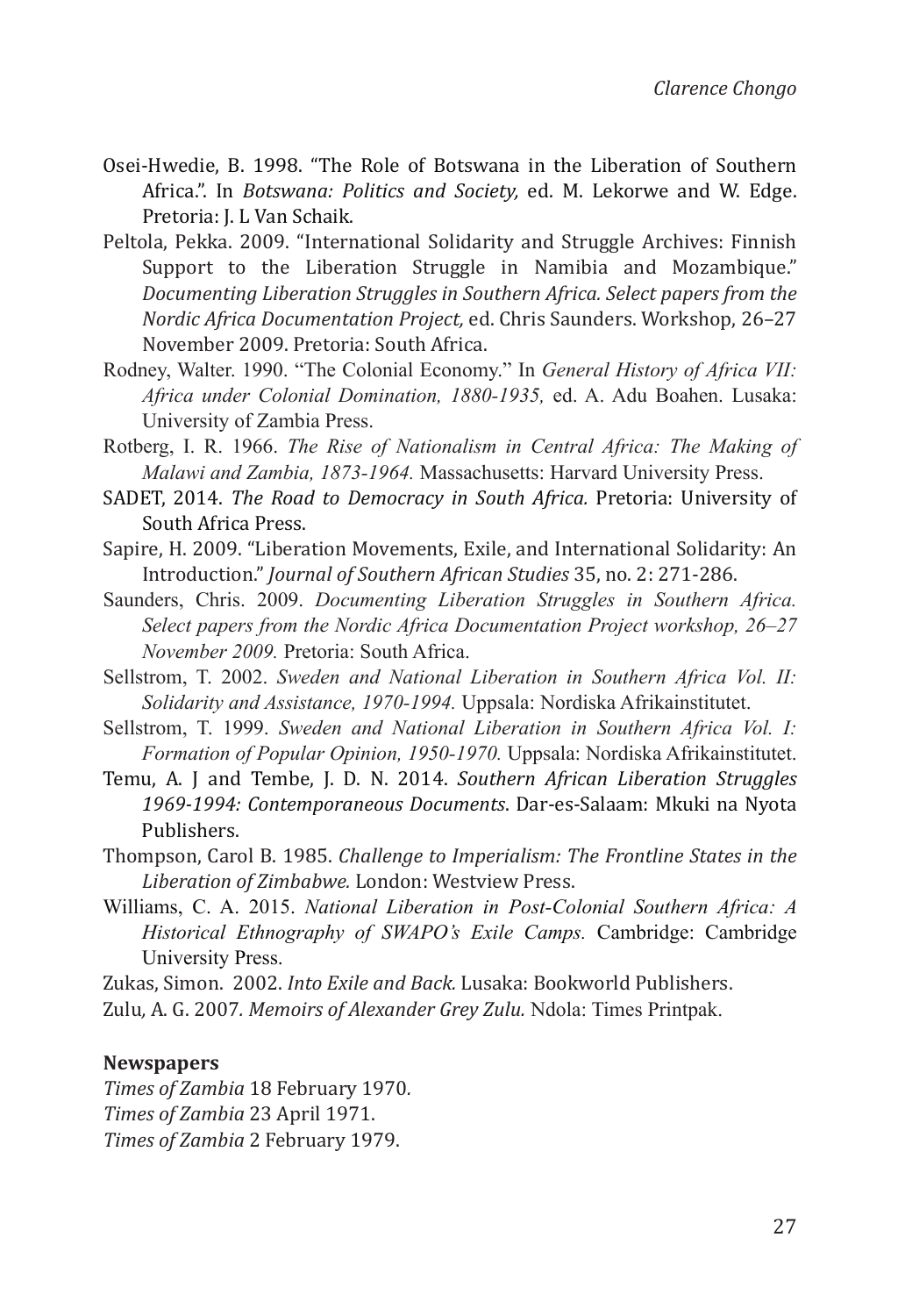# **Copper Mining and Football: Comparing the game in the Katangese and Rhodesian Copperbelts c. 1930 – 1980**

Hikabwa D. Chipande *University of Zambia*

*Throughout the twentieth century, colonial authorities believed in the power of sport as a tool for moulding submissive labour. Belgian and British colonialists, industrialists and Christian missionaries introduced football to the Katangese and Rhodesian Copperbelts respectively towards the end of the nineteenth century and at the beginning of the twentieth century and attempted to use it as a tool for controlling, and 'civilising' colonised Africans. This paper argues that Africans found alternative ways of eluding colonial and capitalist exploitation in the mining towns, appropriated football, used it to build urban networks and sometimes even to express aspirations for independence. The two Copperbelts exchanged football tours that played a role in strengthening existing commercial networks for the Europeans and comradeship for colonised Africans. Interestingly, even the postcolonial African leaders Joseph Mobutu and Kenneth Kaunda attempted to use football that was dominant in their copper mining regions as a tool for bolstering their political power and popularity. This paper reveals the complex relationships between football and social change in the copper-rich regions of Katanga and Northern Rhodesia.*

# **Introduction**

From the beginning of the twentieth century, colonialists, industrialists, and missionaries, particularly those in the British tradition, were convinced that sport was a vital part of cultural power that could be useful in shaping and controlling colonised African labour (Fair, 1997; Stoddart, 1988; Martin, 1995; Alegi, 2010; Guttmann, 1994)<sup>1</sup> Like elsewhere in Africa, European missionaries, capitalists, and colonial officers introduced modern sports such as football to the central African Copperbelt regions of Katanga in Belgian Congo and Northern Rhodesian (hereinafter called Katanga and Copperbelt respectively) in the early 1900s as a form of leisure and a tool for educating, 'civilising', and controlling Africans. Separately, as Europeans arrived and settled in the two regions, they formed 'whites only' soccer teams that played competitive matches and attracted large numbers of both European and African spectators (Akindes and Alegi, 2014; Baker and Mangan, 1987; Chipande, 2009).

Despite the colonial racism that permeated football, locals found the game appealing, adopted soccer, and turned it into a black urban popular culture. This paper argues that Africans appropriated football and used it to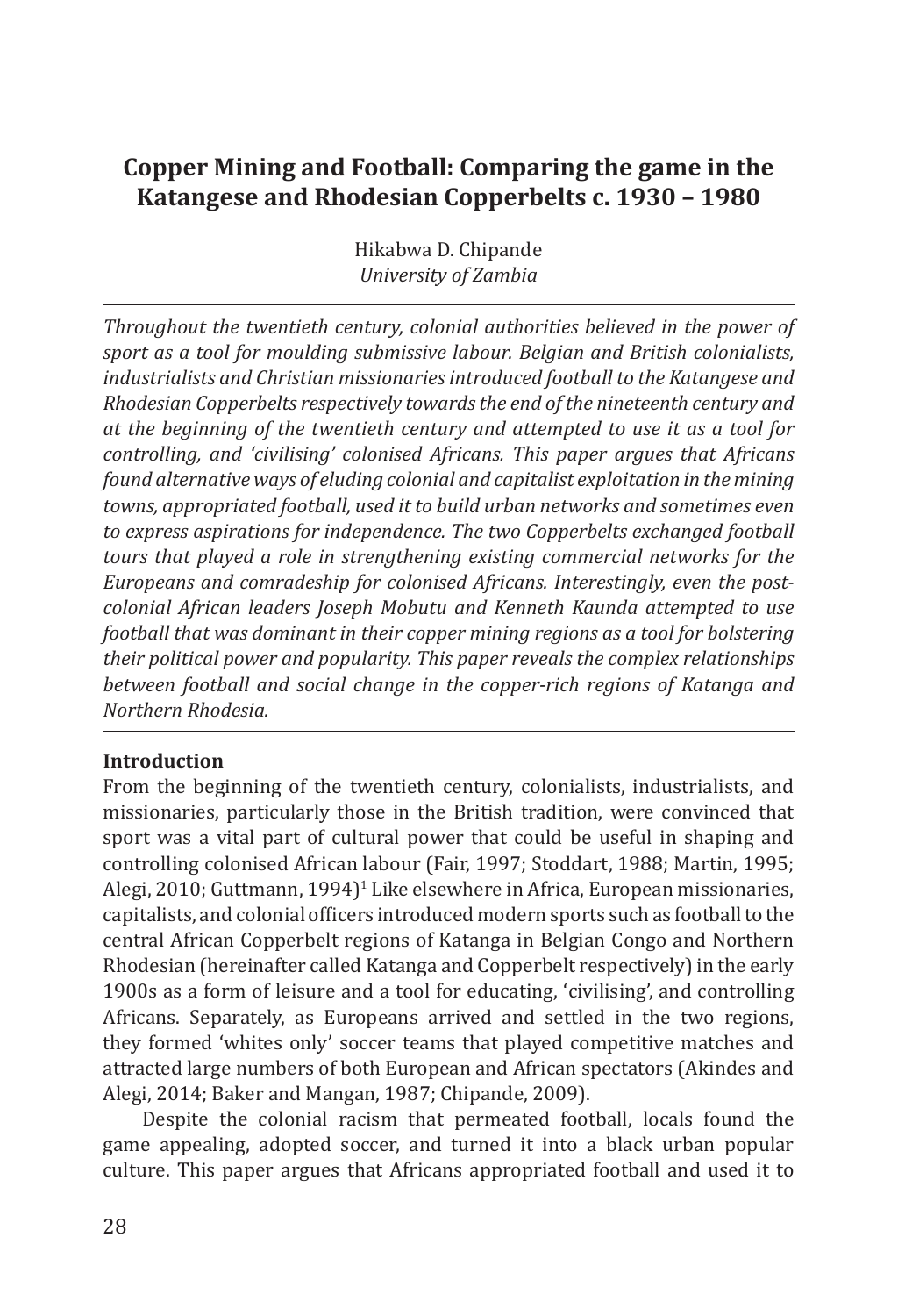build urban social networks, and sometimes even to express aspirations for independence. It is also interesting that post-colonial African leaders of the two copper-rich regions – Joseph Mobutu and Kenneth Kaunda – continued where their European predecessors ended by attempting to use the game as a tool for stimulating their own political ideologies, power, and popularity.

# **European Football in Katanga and the Copperbelt**

As Belgian and British miners settled in Katanga and the Copperbelt, they began to play soccer among themselves and formed 'whites only' clubs that played competitive matches and attracted large numbers of both European and African spectators. The introduction of the game in both Katanga and the Copperbelt is attributed to these early colonists.

Following the Berlin Conference (November 1884-February 1885) that divided Africa into colonies of the European powers, King Leopold II of Belgium acquired the Congo Free State, which he treated as his personal property in a brutal manner until 1907 when the Belgian state took over and the name changed to Belgian Congo (Reeves, 1909; Honchschild, 1999; Musambachime, 1990). King Leopold and Cecil Rhodes, a British financier through his British South African Company (BSAC), were both interested in the Katanga. Rhodes lost the race and ended up with a vast territory below the Katanga that came to be called Northern Rhodesia (Guene, 2013). The *Campagnie du Katanga* managed the Katangese Copperbelt from 1891 to 1900 when it was taken over by a semi-private concessionary company the *Comité Spécial du Katanga* (Guene, 2013). The booming copper mines in Katanga led to an influx of Belgian miners who brought with them Western leisure pastimes such as football (Akindes and Alegi, 2014).

Historian Peter Alegi reveals how football established roots in the Belgian Congo in the early 1900s particularly in the Katanga region where a 'whites only' *Ligue de Football du Katanga* was established in Élisabethville (now Lubumbashi) in 1911. 'Whites only' football matches were also being played in the capital Léopoldville (now Kinshasa) by 1912. Football clubs were few. Four teams competed in the B. Smith Cup in Katanga in 1925 and a formal football association, *Federation de Football Association du Pool* was established around 1920 and later affiliated with the Belgian football association in 1927 (Alegi, 2010). In Léopoldville where the white population was large and varied, Belgians, French, Flemish and British residents formed football teams and played competitive matches against each other to the delight of European and a majority of African spectators (Martin, 1995).

The diffusion of football to the Belgian Congo cannot be fully explored without paying attention to similar developments taking place across the Congo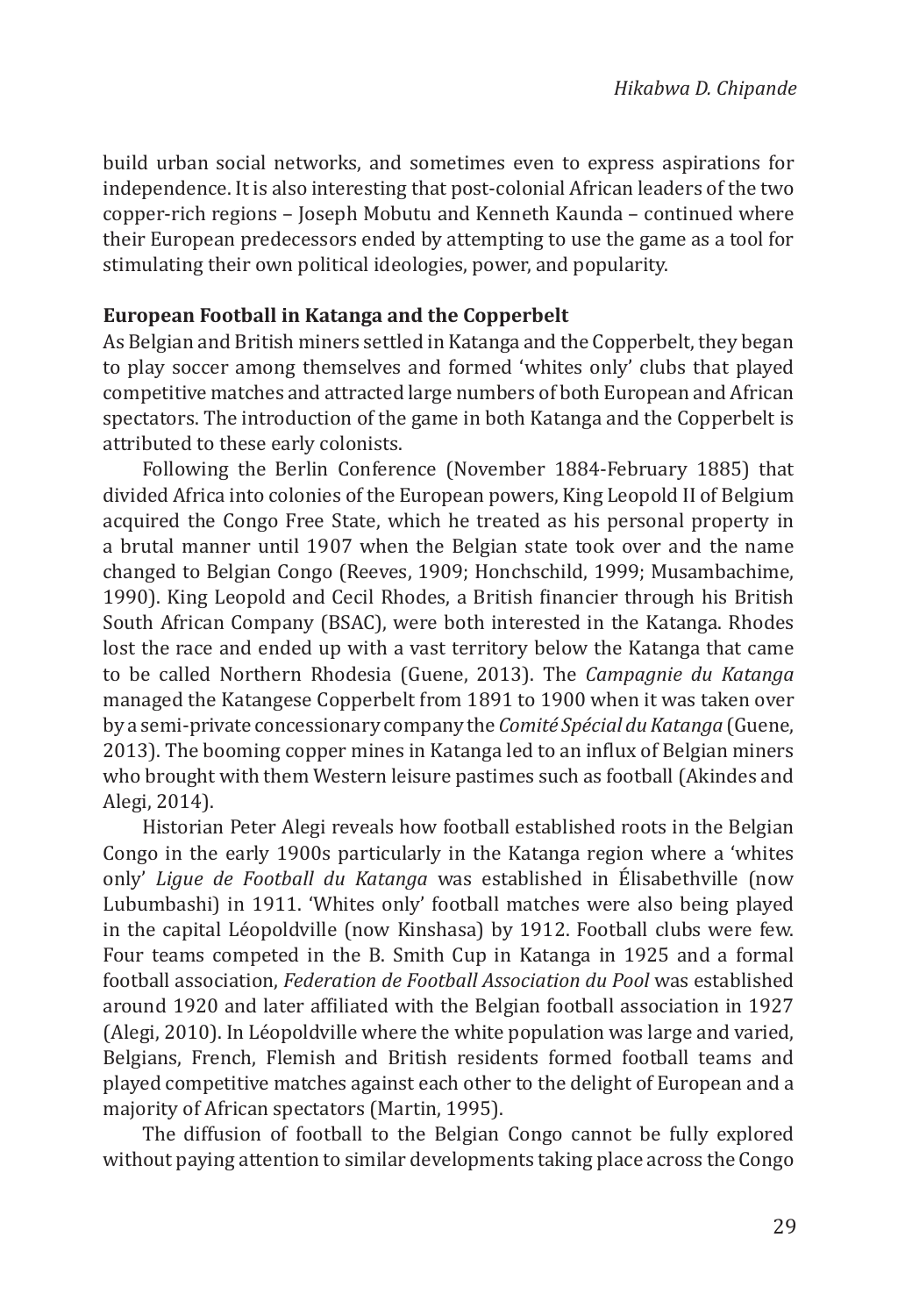River in French Congo's capital Brazzaville. According to Phyllis Martin, football activities had gained momentum in Brazzaville with a 'Europeans only' *Union Sportive Brazzaville* being formed in 1913. This organisation initiated several international football matches against teams from Léopoldville in the Belgian Congo. From 1914 onwards, soccer contests were played between European teams from Brazzaville and Léopoldville that also attracted large numbers of both European and African spectators (Martin, 1995). Football in the Belgian Congo was characterised by racial segregation as seen in the emergence of 'whites only' football clubs and seating areas in the playing grounds in both Léopoldville and Élisabethville. Despite racial discrimination, Africans found the game captivating and enthusiastically attended and watched European soccer matches, learned the game and started playing it in their communities (Akindes and Alegi, 2014).

In the early 1920s, European football was also introduced across the southern borders of Katanga, in the Northern Rhodesian Copperbelt. The colonisation of Northern Rhodesia by the BSAC in the late 1890s and the arrival of colonial officials and industrialists led to the game being played in the emerging mining towns (Chipande, 2009). The beginning of large-scale mining in the 1920s – after the development of a small mine in Bwana Mkubwa in Ndola, followed by the Roan Antelope mines in Luanshya in 1927, and later Mufulira, Chambishi, Nchanga and Kansanshi mines in 1930 – led to considerable industrialisation and urbanisation that created a good environment for the growth of European soccer (Ferguson, 1999; Chipande, 2016). The two major Copperbelt mining companies, Rhodesian Selection Trust and Anglo-American Corporation, developed an interest in the welfare of their white employees and heavily subsidised their social and recreation amenities. Duncan Money reveals how the Copperbelt became unique in terms of flourishing leisure and recreation facilities "as the wealth from the mines allowed the predominantly [white] working class population to do what they could not elsewhere" (Money, 2016).

Sport quickly emerged as the main pastime activity in Copperbelt European mining communities and mine owners encouraged the setting up of central sports committees, or councils, that became responsible for the development and maintenance of sports facilities. For instance, in 1936, Roan Antelope Mine heavily subsidised the Roan Antelope Mine Recreation Club with loans and grants that helped in developing first class sports facilities for rugby, football, cricket, hockey, athletics, bowling, and tennis in European communities (Matongo, 1992). This support was given to all European mining communities on the Copperbelt making it the best sporting region in Southern Africa. Bennie Evans, sports officer at Roan Antelope Mine, commented: "Few places in the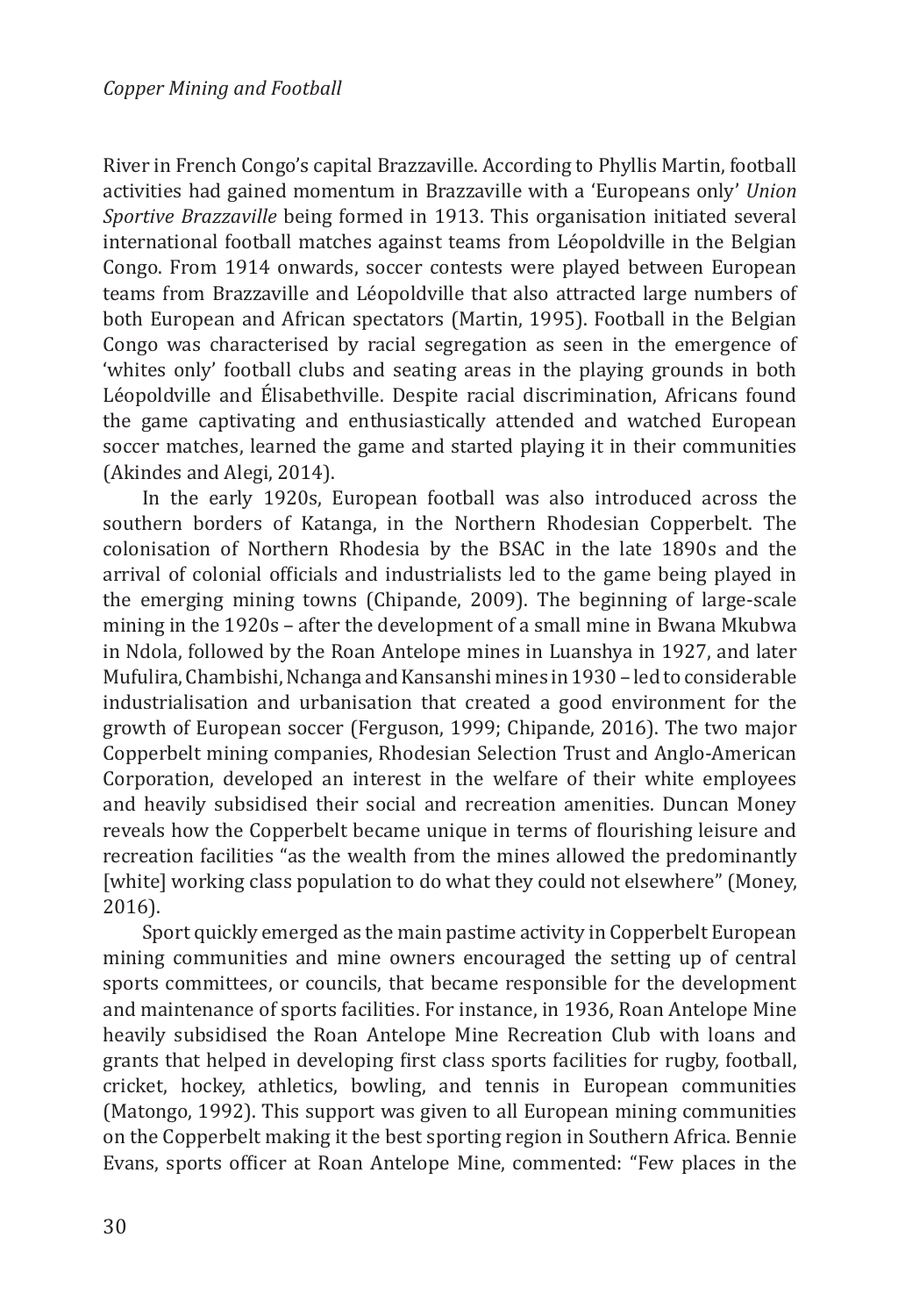world can boast of such lavishly provided sports facilities at such a reasonable cost to sports men" (Horizon, 1963). Apart from the massive wealth from the mines that allowed the development of these facilities, mining companies heavily invested in leisure amenities to attract European miners to the Copperbelt. In addition, Money argues that the "Copperbelt social life was partly about creating a colonial experience like working class life elsewhere in the English-speaking world" (Money, 2016, 208). As in Katanga, early football on the Copperbelt was organised on racial lines.

In 1922, William Nelson Watson, who was working for the Broken Hill mines, formed a 'whites only' Broken Hill Amateur Football Association. The Broken Hill mines were opened in 1906 to mine lead and later zinc, leading to the emergence of a small mining town called Broken Hill (Kabwe today). As the town was positioned on the railway line that stretched from Kimberly in South Africa to Élisabethville in Katanga, it developed rapidly and popular football clubs emerged (Wilson, 1941).<sup>2</sup> The Broken Hill Amateur Football Association organised the earliest clubs in Northern Rhodesia such as Broken Hill Corinthians, Broken Hill Callies, Broken Hill Railways, and Broken Hill Thistle (Chipande, 2009). Alegi argues that the emergence of mines and construction of railways in southern, central, and east Africa from the end of the nineteenth century encouraged the formation of several football clubs and associations in the region stretching from Southern Rhodesia (Zimbabwe), through Northern Rhodesia (Zambia) and Congo to Uganda (Alegi, 2010). This was seen in Broken Hill where the population of white miners increased and led to the emergence of several soccer clubs for Europeans.

In 1927, a football association emerged on the Copperbelt that was called Rhodesia Congo Border Football Association. This body was responsible for administering whites' football and rugby on the Copperbelt until rugby separated and formed the Rhodesia Congo Border Rugby Union. The Northern Rhodesia Football Association was formed in 1929 and became responsible for coordinating Europeans' soccer in the whole territory. The huge investments that mining companies made in sports infrastructure led to the Copperbelt becoming the hub of 'European' football in Northern Rhodesia and probably made the region an attractive destination for European miners. By the end of the 1950s, the Rhodesia Congo Border Football Association dominated the game in Northern Rhodesia with Mufulira and Nchanga being the most competitive clubs (Horizon, 1959). Apart from local competitions, Copperbelt European soccer clubs exchanged football tours with European football clubs from neighbouring Katanga, which is examined in detail later in this paper.

This discussion reveals how soccer became one of the major leisure activities for European colonists in both Katanga and the Copperbelt, and how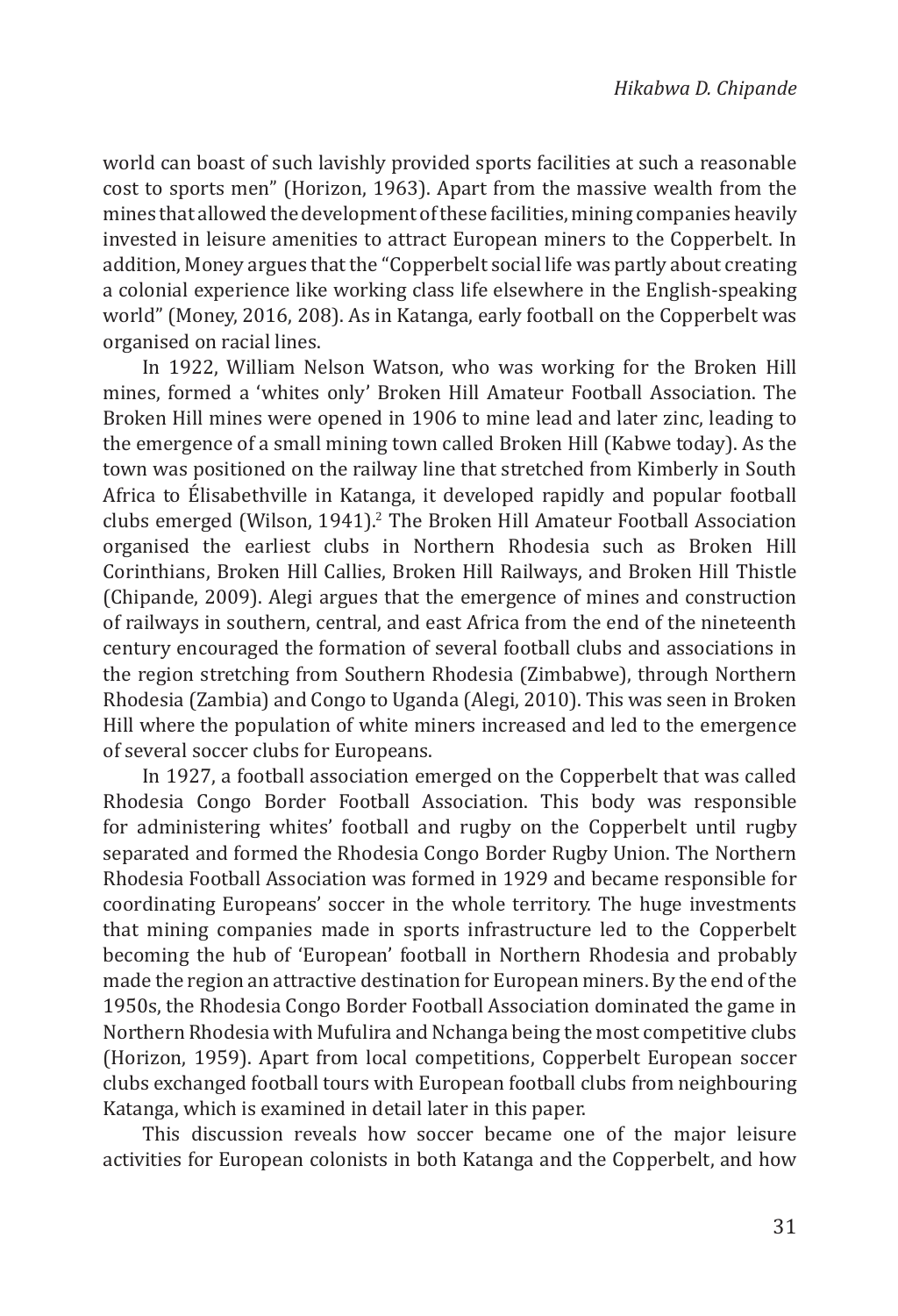mining companies in both copper-mining regions supported the development of 'Europeans only' sports revealing the racist nature of Belgian and British colonial and mining policies. This is in line with scholars who have argued that the careful study of leisure and sport can be useful in grasping issues that go beyond the players and playing field – wider "transformations associated with colonialism, post-colonialism, and the development of Capitalism" in Africa (Akyeampong and Ambler, 2002, 1-6; Guttmann, 1994; Martin, 1991). Despite social and sporting discrimination in both Katanga and the Copperbelt, local people keenly watched European football matches and were so captivated that they even gave the best European players nicknames (Alegi, 2010). This enthusiasm Africans showed for the game created fertile ground for the diffusion of soccer among the local people in the two regions.

# **Africans' Appropriation of Soccer in Katanga and the Copperbelt**

As mentioned above, the introduction of soccer to the African populations in Katanga and the Copperbelt can be attributed to the arrival of European missionaries, colonialists and mineworkers (Guttmann, 1994; Chipande, 2016; Akindes and Alegi, 2014). In the Katanga Province of Belgian Congo, Gerard Akindes and Peter Alegi reveal that the Catholic Church's "civilising mission" provided Congolese youth with sports activities that were meant to "educate" and distract them from paying attention to colonial and capitalist exploitation (Akindes and Alegi, 2014). A Catholic priest by the name of Father Raphaël de la Kethulle de Ryhove who arrived in Léopoldville in 1919, spearheaded some kind of sporting evangelism. He formed the *Association Royale Sportive Congolaise* (ARSC) to formalise football clubs and organise competitions for African footballers (Dietschy, 2006, 31-41). As the Belgian colonial officials were reluctant to support African social welfare and education, Catholic missionary schools with priests such as De la Kuthulle provided African education with sport, particularly football, as one of the main leisure activities (Akindes and Alegi, 2014). Christian missionary education played an important role in the diffusion and development of modern sports in Africa, particularly in British colonial Africa where it was seen as "a highly valued component of a broader program of rational recreation, and 'Muscular Christianity' aimed at producing disciplined, healthy, and moral citizens" (Alegi, 2010, 8).3

In the Belgian Congo Christian missionaries (the Catholic Church), colonial enterprises (the Belgian mining giant *Union Minière du Haute Katanga*) and the colonial government formed what scholars have termed an "unholy colonial trinity" from the 1920s in order to "create a disciplined, efficient, moral and healthy African working class" (Alegi, 1999, 57). Modern sports, particularly football became integrated into the Belgian imperial project with colonialists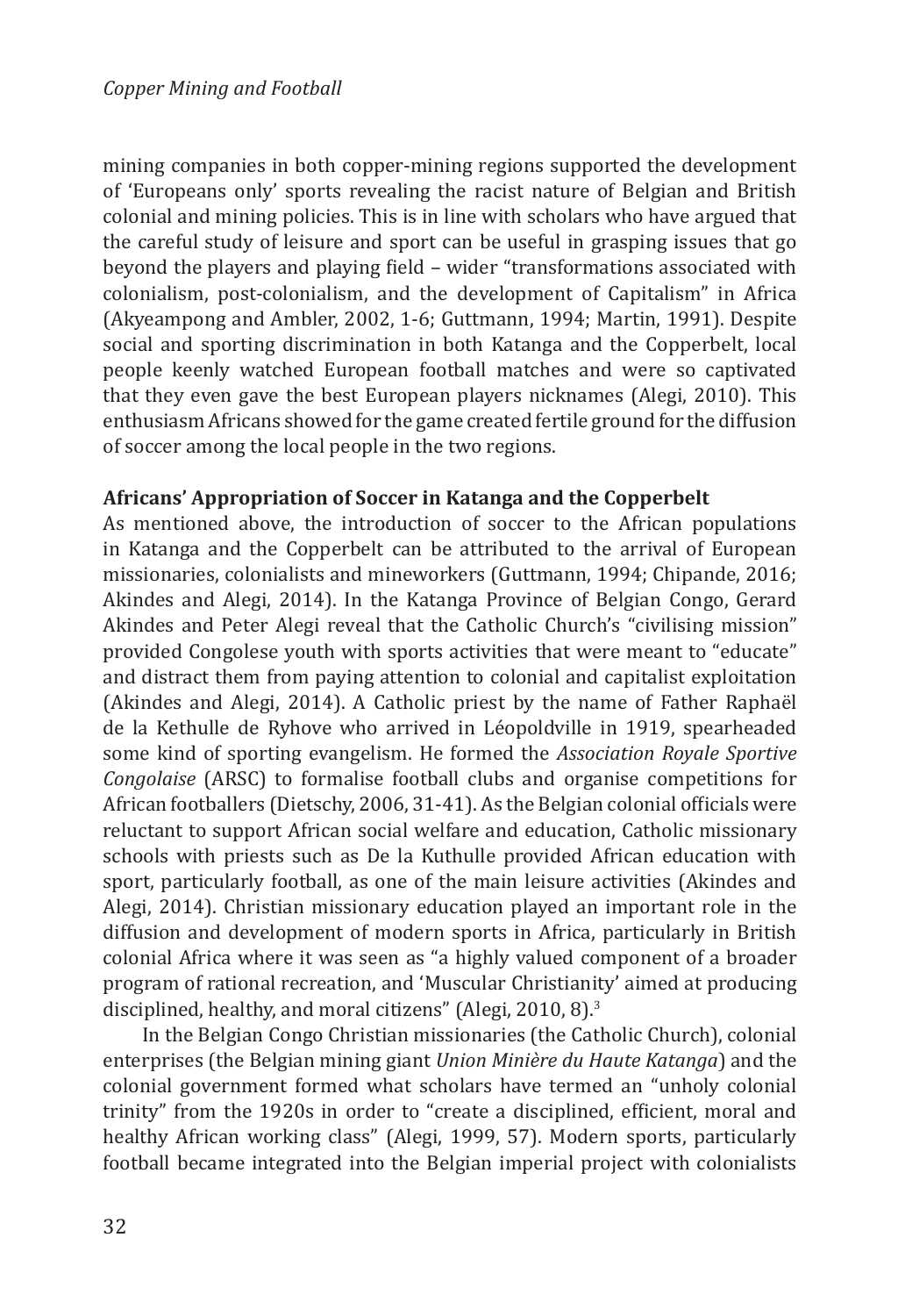asserting that, "To colonise, is to civilise…[and] School of Sport is also a part of civilisation such as we understand it" (Dietschy, 2006, 39). The *Union Minière du Haute Katanga* (UMHK) adopted a motto "good health, good spirits, and high productivity" and deployed the European welfare system to control African leisure time and labour. Sport was part of an array of forms of social control that also involved brutal violence. One hundred African miners were massacred by colonial troops armed with machine guns in December 1941 on the Lubumbashi compound football ground during an African mineworkers' general strike to demand for better conditions of service (Goldblatt, 2008, 507; Akindes and Alegi, 2014; Alegi, 1999).

The Catholic missionaries continued playing an important role in the development of football in Katanga, at the same time working together with colonial and mining authorities to use sport as a tool for controlling the Africans. In 1925, Father Gregory Coussement formed the Élisabethville Football Association and, by 1950, over 30 clubs were affiliated to the association. These included soccer clubs such as Vaticano, Union Sportive Militaire Saio, Lubumbashi Sports, Tout Puissant Englebert (TP Englebert), Saint-Éloi Lupopo and Empire Lunda among others. By the end of the 1950s, the Élisabethville Football Association had about 1,250 African soccer players registered, and thousands of fans, making soccer one of the most popular pastimes for African miners in Katanga (Alegi, 1999).

While Africans eagerly appropriated the game into their mining compounds, they could have been slowly alerted to colonial and mining officials' goals of using the game as a tool for political and social control. Scholars have argued that, while African soccer was a creation of European imperialism and its selfprofessed "civilising mission", the local people quickly recognised that the game could both empower and disempower (Akindes and Alegi, 2014). This was noticed in other regions, too, such as South Africa, where mine owners supported football because it boosted African miners' morale, leading to increased production, and also offered an opportunity to control them. However, within a short time, the game became an avenue for tension and contestations for urban space, "race-consciousness, nationalism and [Africans'] assertive opposition to white stewardship" (Alegi, 2010, 41).

European colonial officials, mining industrialists, and missionaries introduced football to the Zambian Copperbelt following the colonisation of the area by the BSAC towards the end of the nineteenth century. Just as in Katanga, Africans who went to seek mining jobs became interested in European soccer and adopted the game in their communities. In the beginning, there were differences between colonial and mining authorities and African miners over the conceptualisation of leisure and leisure time in relationship with work.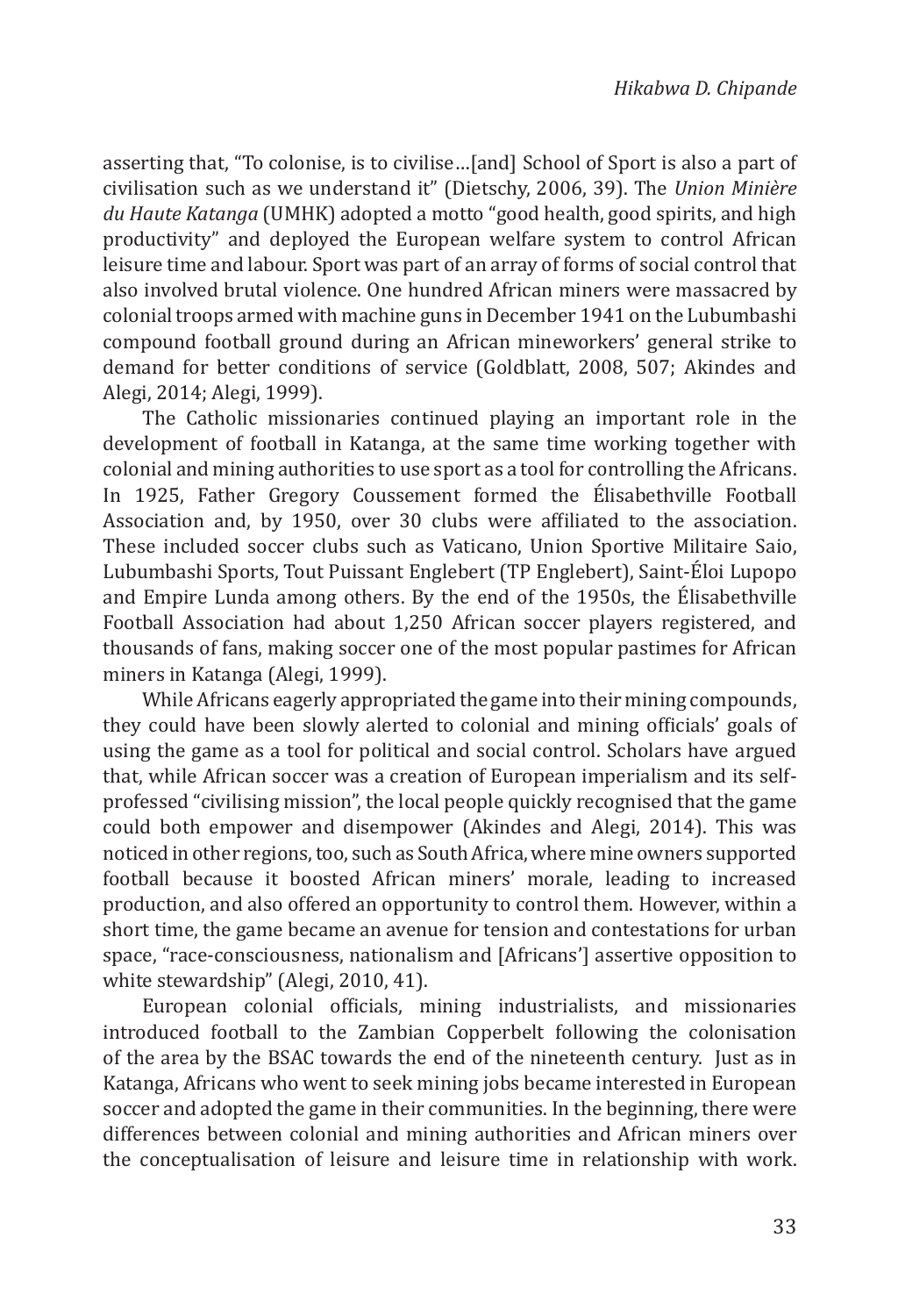Emmanuel Akyeampong and Charles Ambler reveal how mine management in Luanshya's Roan Antelope Mines in the 1920s and 1930s struggled when they introduced soccer because African miners saw it as an extension of their formal work and demanded to be paid for it. The Compound Manager complained, "We have had several instances of natives having failed to turn up for a game of physical drill and putting forth the excuse that they did not get overtime pay for doing work" (Akyeampong and Ambler, 2002, 5). This meant that African miners conceived leisure differently from their European employers. African leisure activities normally involved beer drinking in small groups, visiting neighbours, telling folktales and riddles, performing traditional dances and playing a variety of games. These activities worried Europeans who saw them as immoral and a cause of increasing misbehaviour and other disruptive social acts in the mining towns (Chipande, 2016, 59). Despite the initial resistance, Africans found soccer fascinating, appropriated it, improvised equipment and began to play it in their communities.

Community teams emerged in mining towns that initially took the ethnic identities and loyalties of urbanising African miners. This was shown by teams' names such as Bisa made up of migrants from Bisaland, Nyasa for people from Nyasaland, Nyika for those from Tanganyika and so on. Football clashes between these community teams was an athletic spectacle that sometimes brought hosting communities to a standstill as hordes of fans gathered around rudimentary football grounds to support their teams (Chipande, 2016). The game undoubtedly played a role in cultivating camaraderie and urban social networks among urbanised Africans (Alegi, 2010). Alegi further attributes the popularity of soccer in African communities to the game's low budget needs, as locals could easily improvise equipment such as balls and turn any available flat ground into a playing field (Alegi, 1999).

The popularity of soccer in the Copperbelt's African mining compounds quickly attracted the attention of colonial and mining authorities. It prompted the governor of Northern Rhodesia to sponsor a competition in 1936 that came to be known as the Governor's Cup. Mining and colonial officials attended African football matches and offered support for some of the competitions, not only to exercise political control over African leisure and labour, but because they were also afraid that local miners could use soccer gatherings as avenues for political agitation (Chipande, 2016). For example, the emergence of several football teams and competitions that attracted large numbers of fans in Copperbelt mining towns prompted authorities to introduce, organise and sponsor the Governor's Cup in 1936. Qualifiers for the Cup involved teams competing in each district to qualify to the finals that were usually watched by the Governor of Northern Rhodesia (Chipande, 2009: 62). The football passion in African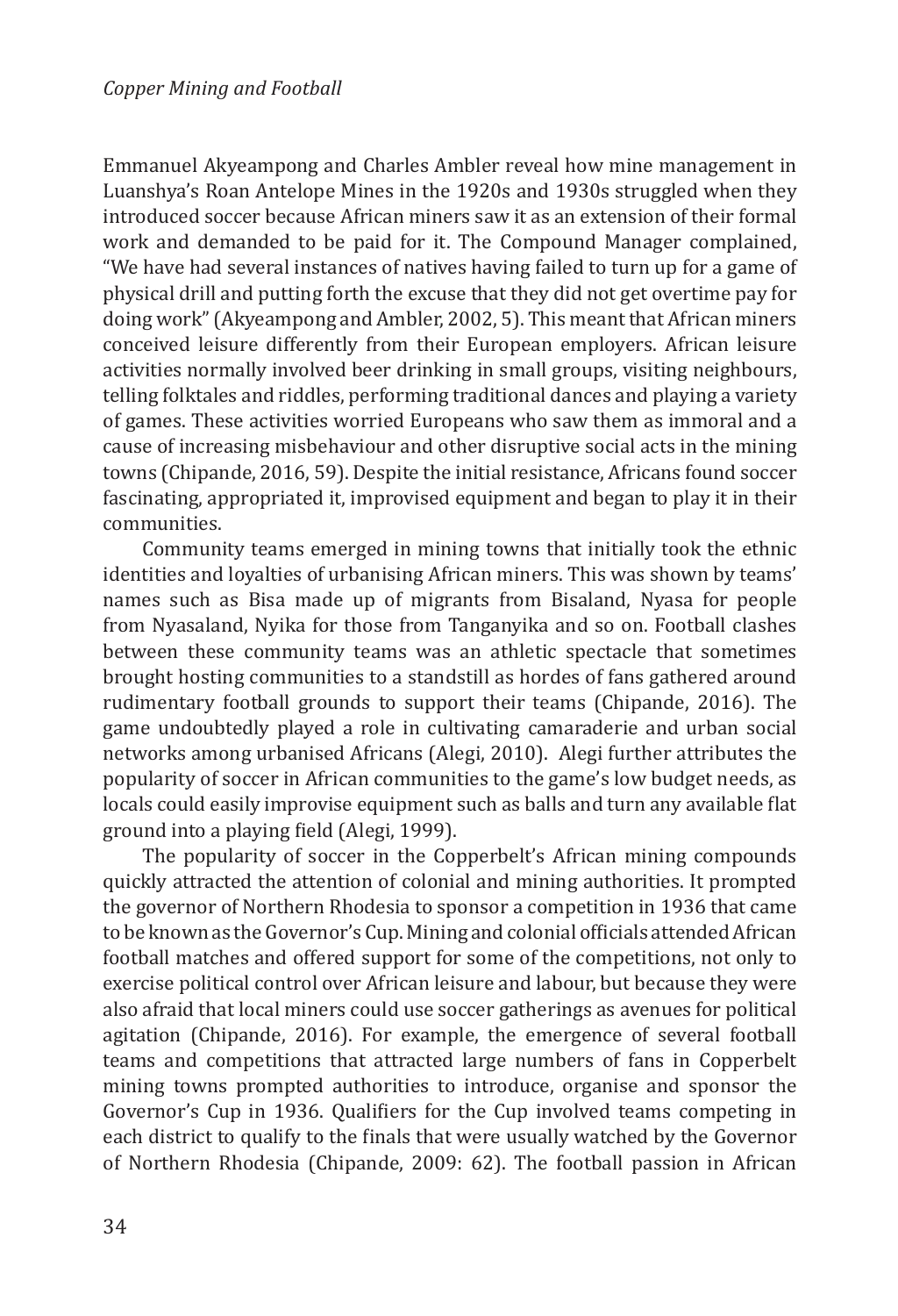urban communities that compelled colonial authorities to react was not unique to the Copperbelt; Phyllis Martin tells how the popularity of the game in colonial Brazzaville's African townships of Bacongo and Poto-Poto in the 1930s also forced colonial administrators to give African soccer serious attention (Martin, 1995).

In order for Copperbelt authorities to have a firm grip over soccer in African mining compounds, they formed a Native Football Committee in 1936. This committee comprised white compound managers from Roan Antelope, Ndola, Mufulira and Broken Hill mines and aimed at monitoring and controlling football in African communities on the Copperbelt and in Broken Hill. In its first meeting, committee members said, "This committee constitutes itself a committee for the control and organisation of Native football …. All disputes, misconduct, [and] breaches of rules are to be referred to this central committee[,] whose decision shall be final".<sup>4</sup> Later, the Native Football Committee evolved into the Copperbelt African Football Association that included early African football leaders such as Tom Mtine and it governed the African game in the whole of Copperbelt province (Chipande, 2016). This evidence from the Copperbelt supports Alegi's view that "by 1948 no other urban cultural practice in Africa matched soccer's force as a conduit for leisure, social control and popular expression" (Alegi, 1999, 73).

The Copperbelt strikes of 1935 and 1940 could have strengthened colonial and mining capitals' belief that colonial domination required an ideological or cultural component to complement rule by force. This was seen in increased development of recreational sporting amenities and activities in African mining compounds, particularly after the Second World War (Tenga, 2000). Similarly, the mining and colonial authorities on the Copperbelt developed welfare schemes they believed were useful for educating and controlling increasingly restless African labour. British interests were, therefore, determined to direct African leisure through local welfare schemes. Anthropologist Hortense Powdermaker, who conducted research on the Copperbelt in Luanshya's Roan Antelope Mines in the 1950s, explained, "Management through the activities of its Welfare Department was obviously playing an important role in the induction of Africans into Western Culture" (Powdermaker, 1962.) Football became one of the most popular activities in the Copperbelt welfare schemes.

The popularity of soccer in African mine compounds forced mining authorities to support the game in order to have control over it. This was seen in the construction of the first football stadiums in all major mining towns: Roan Antelope's Kafubu Stadium in Luanshya; Rhokana's Scrivener Stadium in Kitwe; Nchanga's Gabbitas Stadium in Chingola; and Mufulira's Shinde Stadium (African Life, 1958). Every weekend, more than 2,000 spectators frequented these newly built arenas to watch their favourite clubs play in the Copperbelt league. In 1958 David Coyle, chairperson of the Copperbelt African Football and Athletic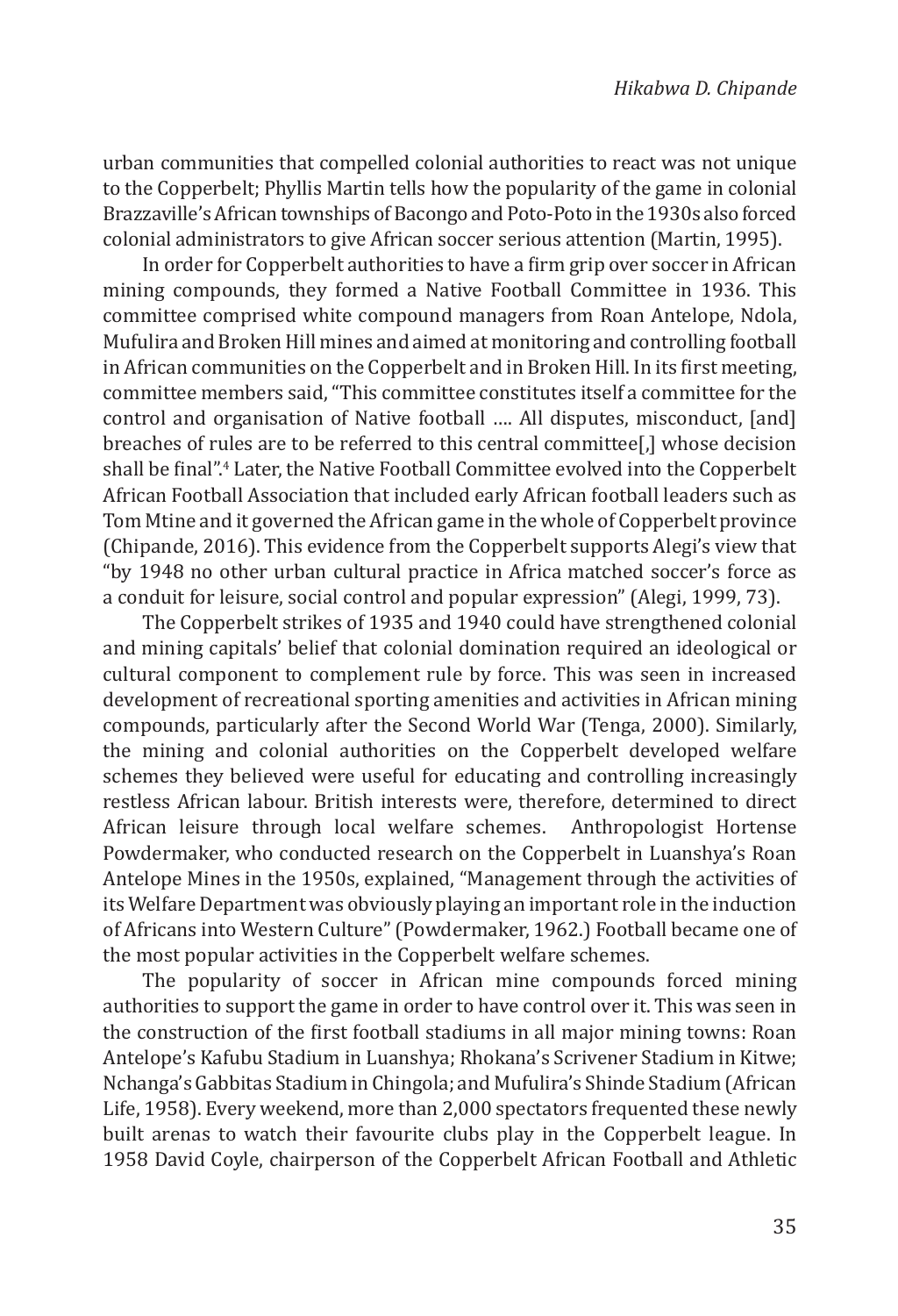Association declared, "there is no sport today, which is more popular among Africans than soccer. Every Sunday afternoon, thousands of people in every copper mining camp flock to the local stadium to watch football" (African Life, 1958). Similarly, Tom Mtine who was secretary of the association also boasted, "my association has been in control of adult African football on the Copperbelt since 1937, and caters for the entertainment of something like 50,000 African spectators weekly"<sup>5</sup>

While the exact numbers are difficult to confirm, the massive popularity of the game was there for everyone to see. Powdermaker observed that sports, particularly soccer, track, and high jumping, were the most popular leisure activities in Luanshya in the 1950s (Powdermaker, 1962, 107). Without question, by the 1950s the game had become a major part of African urban popular culture and an inescapable feature of social life on the Copperbelt. Miners and other residents played, watched, and used soccer "to build patronage networks and alliances, as well as to legitimise their activities" such as hanging-out, beer drinking and strategizing on how to cope with colonial and capital domination (Alegi, 2010, 3).

Europeans played a central role in the diffusion of football in both Katanga and the Copperbelt. Africans in both regions were captivated by the game, appropriated it, and turned it into their urban popular culture. It has been argued that there was no other form of popular culture that could challenge football, in terms of generating excitement, that provided a city experience to newly urbanised Africans (Martin, 1995). While the game could have been introduced as a tool for "civilising" and controlling local people, the African miners introduced it themselves and used it to create alternative versions of their urban societies, and also to deal with the realities of colonial and capitalist exploitation (Akyeampong and Ambler, 2002). For example, during one of the African Urban Advisory Council meetings in Kitwe in 1951

*E. Sampa questioned a welfare officer's failure to construct a proper schedule for football competitions ... [Lawrence] Katilungu, a member of the council, supported Sampa, saying that 'at present welfare was at low ebb and people did not know where and when football matches were to be played.' The white district commissioner (and chair of the meeting), P. D. Thomas, replied that the time had come for welfare activities to be managed by Africans themselves ... Katilungu curtly rejected the commissioner's suggestion arguing that Africans should not be doing work that European welfare officers were paid to do. Council members unanimously supported Katilungu's assertive statement and the district commissioner refrained from commenting further on the matter*  (Chipande, 2016: 61).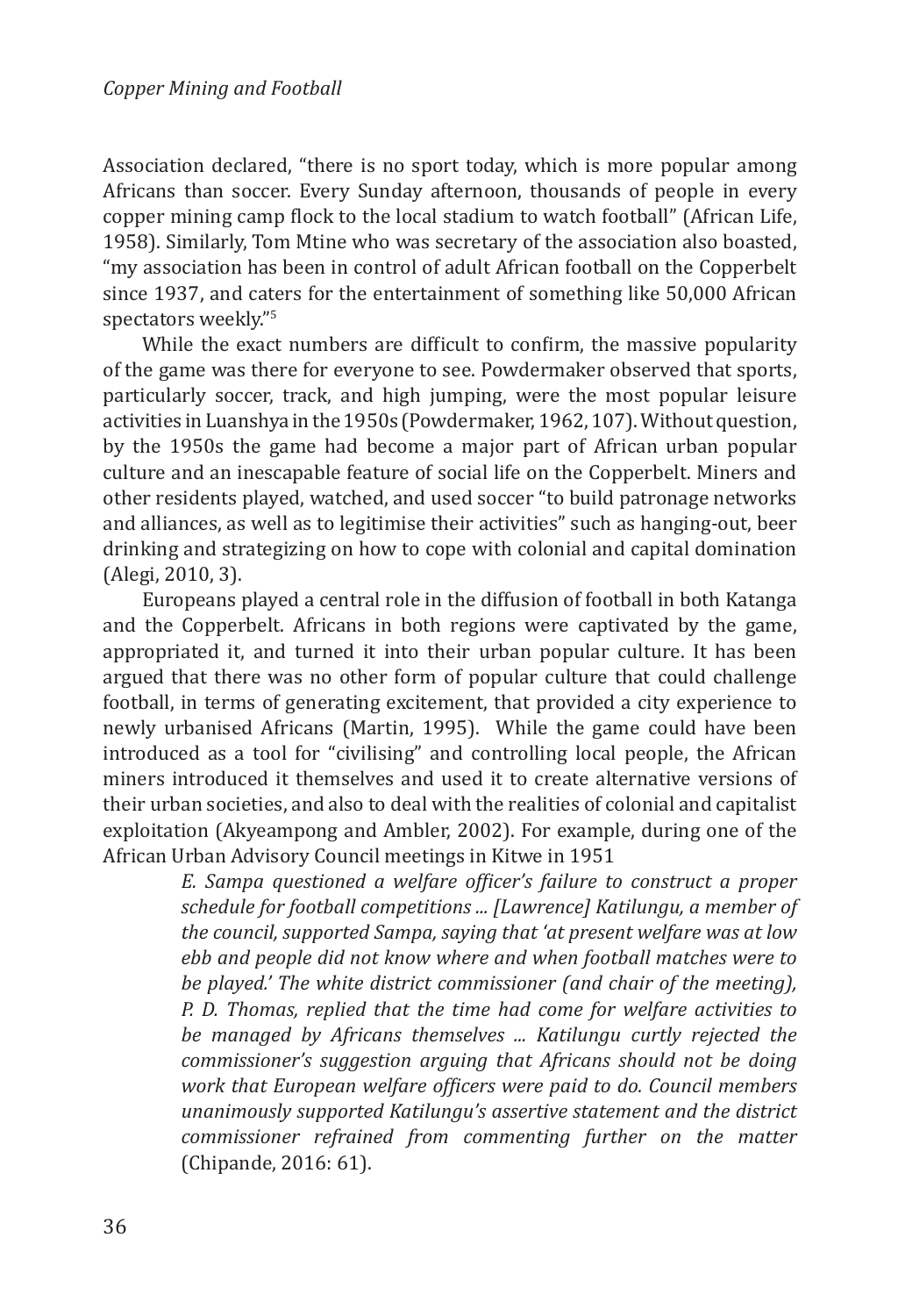The above example shows how Africans in the mining towns used football and other colonial structures such as the African Urban Advisory Councils to challenge colonial and capitalist exploitation and lay a foundation for the liberation struggle. Meanwhile, both regions had several soccer exchanges that strengthened their historical relations.

#### **Katanga and Copperbelt Football Exchanges**

From the 1930s to the early 1960s there were several football tours of both European and African soccer teams between Katanga and the Copperbelt. These tours strengthened the social and economic networks between the two regions that go as far back as the seventeenth and eighteenth centuries. The relationships between the two regions date back to the powerful centralised Luba and Lunda empires in Katanga of the seventeenth and eighteenth centuries, from where most Northern Rhodesian ethnic groups such as the Bemba, Lunda, Luvale, Lozi, Chewa and others trace their ancestral origins. This link led to a complex network of languages, trading and labour connections between Katanga and the Copperbelt that continued after the arrival of colonialism towards the end of the nineteenth century (Larmer, 2016).

Furthermore, the copper mining industry in the two regions had been a joint affair between UMHK and the BSAC. From the inception of the Katanga mines, Belgians lacked familiarity in African enterprises. This caused the *Comité spécial du Katanga* that was managing Katanga to join hands with the Tanganyika Concessions Limited (TCL), which was owned by Cecil Rhodes' friend Robert Williams, to launch a chartered company that came to be called *UMHK* in 1906. Therefore, necessity made the UMHK a joint venture between the Belgians and the British creating a symbiotic relationship that linked the two regions (Guene, 2013). Initially, Katanga heavily depended on Northern Rhodesia for labour and food supplies. Africans traversed the border between Katanga and the Copperbelt to seek employment and other means of earning money creating a strong network between the two regions (Guene, 2013). These interactions were sometimes seen in the similarities in African leisure activities in the copper mining compounds. For instance, social anthropologist James Clyde Mitchell indicates resemblances in the Beni ngoma, a society of dancers, which helped musical band members who were in distress, and was found both in Katanga and the Copperbelt (Mitchell, 1956).

As already discussed, authorities in both Katanga and the Copperbelt shared much more than copper mining techniques, as seen in how they tried to use football to control African labour to maximise copper production and prevent political agitation. The large numbers of Europeans in mining towns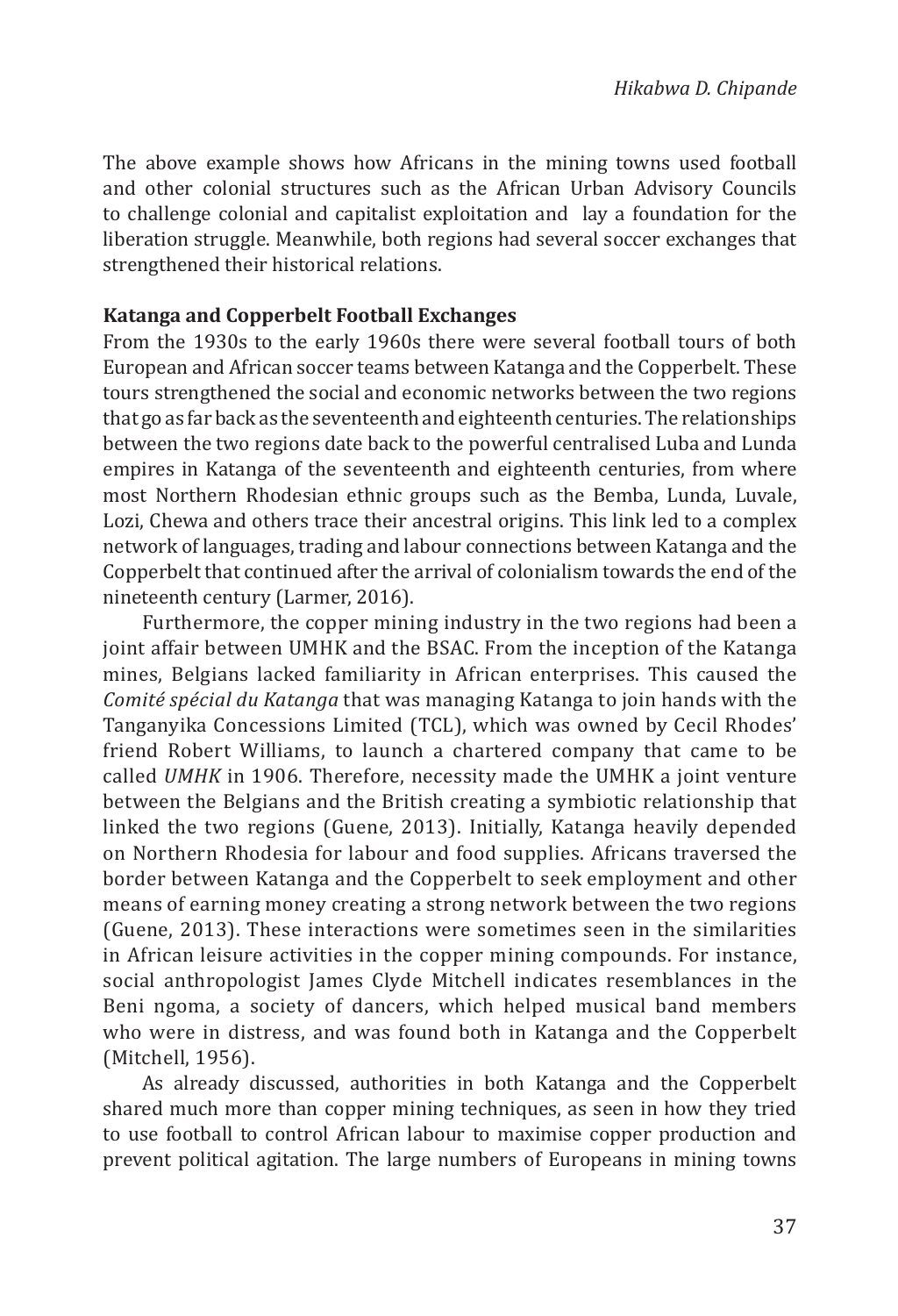of both regions encouraged the Rhodesia Congo Border Football Association that controlled 'whites only' football on the Copperbelt, and its counterpart the *La Ligue Royale de Football du Katanga*, to start organising football matches between the two regions from the 1930s onwards (Horizon, 1959). These football exchanges were not limited to the two regions. In the 1950s, white South African soccer clubs such as Marists and Academia visited Belgian Congo and played several soccer matches against a mixture of black and white sides in *La Ligue Royale de Football du Katanga* competitions in Élisabethville and Jadotville. These contests attracted thousands of local spectators. Football tours were a common occurrence in this period (Bolsmann, 2010).

Apart from white teams from different regions that visited each other, colonial and mining authorities felt that subordinate black athletes were suitable cultural ambassadors who could play a role in improving mining companies' domestic and international images (Alegi, 1999). They organised several African soccer exchanges between the two mining regions. Katanga was the hub of soccer in Belgian Congo as it was the most industrialised region with thriving towns such as Élisabethville, Jadotville, and Kambove. Similarly, the Copperbelt was the heart of the game in Northern Rhodesia from the 1940s in the growing mining towns, Luanshya, Kitwe, Chingola, and Mufulira. The parallels between the two regions made it possible for the Copperbelt African Football Association and the Élisabethville Football Association to organise a series of African soccer exchanges from the 1940s to the early 1960s (African Eagle, 1957).

Copperbelt select soccer teams travelled as far as Léopoldville in Belgian Congo for matches. For instance, a Copperbelt select team was invited to Léopoldville for a competition in 1951; they lost all their matches. While in Léopoldville, the Rhodesians were given a great reception by the British Consul, Congolese officials, mining officials, and the Congo Football Association.<sup>6</sup> The presence of these high-ranking officials suggests the powerful diplomatic and commercial roles of these football tours.

African football tours were not limited to Katanga and the Copperbelt but extended to the whole region. This is seen in the organisation of one of the very first known "unofficial sub-Saharan soccer championships" in 1950 in Élisabethville (Alegi, 1999, 56). This competition involved a team from the South African Johannesburg Bantu Football Association (JBFA), a Copperbelt team under the Copperbelt African Football Association, a team from Léopoldville, and a hosting team from Katanga. The host team Katanga beat Léopoldville 2 -1 in the final that was played in Leopold II Stadium watched by about 40 000 Africans and an unspecified number of Europeans (Alegi, 1999, 63). Such matches played a role in building international networks and promoting camaraderie among colonised Africans.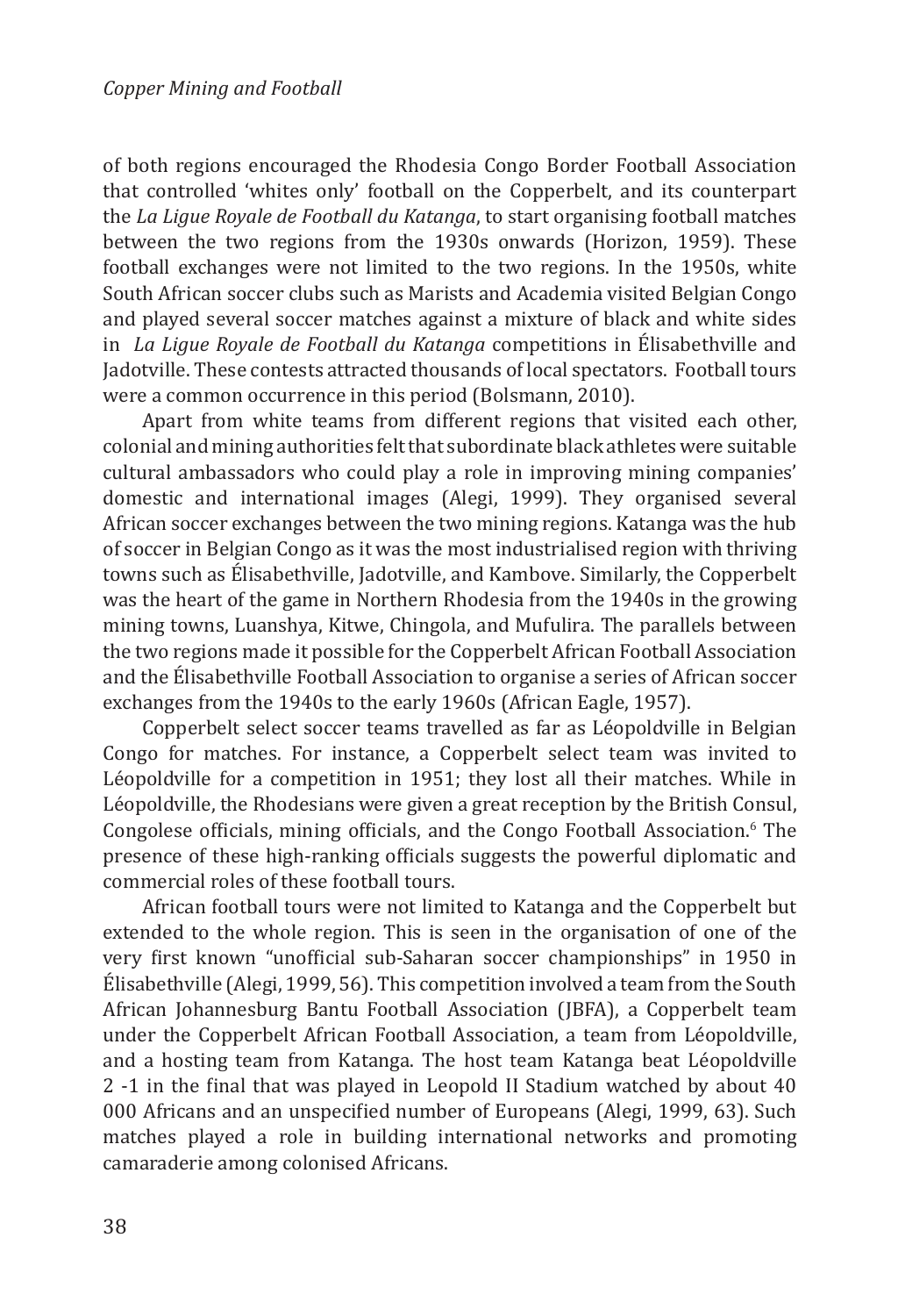The late 1950s and early 1960s saw several African soccer clubs from Katanga, Tanganyika, Northern Rhodesia, Southern Rhodesia and the Union of South Africa exchanging football tours. This created international football links. The sustained interest in African international soccer competitions from the 1940s to the early 1960s reflected the popularity of the game on the continent. Alegi argued that foreign soccer tours in the 1940s and 1950s played an important role in building camaraderie among colonised Africans and connections with "wider processes of industrialisation, urban migration and cultural exchange" (Alegi 2010, Alegi 1999). To date, there are Zambian players that are playing football for Katangese clubs such as Tout Puissant Mazembe popularly known as T. P. Mazembe. Similarly, there are Katangese players playing football in different Copperbelt football clubs.

#### **Mobutu's and Kaunda's Post-colonial Football Politics**

Following the independence of many African states in the 1960s, some postcolonial African leaders used football as a tool for uniting their new states and controlling their people. Football became a big part of independence festivities in many African nations in the 1960s and soccer stadiums were speedily constructed in their capital cities as "symbols of modernity and pride" (Alegi, 2010, 55). Since the game was more pronounced in Katanga and the Copperbelt, the two regions were unsurprisingly dragged into post-colonial football politics for their respective countries.

Following a bitter decolonisation process in Belgian Congo, Patrice Lumumba became President in 1960 and was immediately faced with a secessionist movement in the mineral-rich Katanga province, the *Confederation des Associations Tribales du Katanga* led by Moise Tshombe (Larmer, 2016, Goldblatt, 2008). Lumumba was arrested and murdered in collusion with Western intelligence agencies, after which Joseph Mobutu, who was head of the armed forces, took over as president in 1965. When Mobutu became president of Congo, his populist character took him to football, as the game had already gained roots following the Catholic Church, the UMHK, and colonial authorities' use of soccer as a tool for mobilising and controlling local people. He organised a football tournament to celebrate his ascension to power and invited Ghana's national team, the Black Stars to Kinshasa for a competition. The Black Stars thumped the Congolese Lions 3 – 0. This tournament enthused Mobutu's interest in the game and caused him to bring football authorities under his direct control. Further, he facilitated the Brazilian football star Pele to visit Congo, and also employed an expatriate coach from Hungary to coach the national team (Goldblatt, 2008, 507). Mobutu was not the first African president to use football in this way; other African leaders, such as Kwame Nkrumah of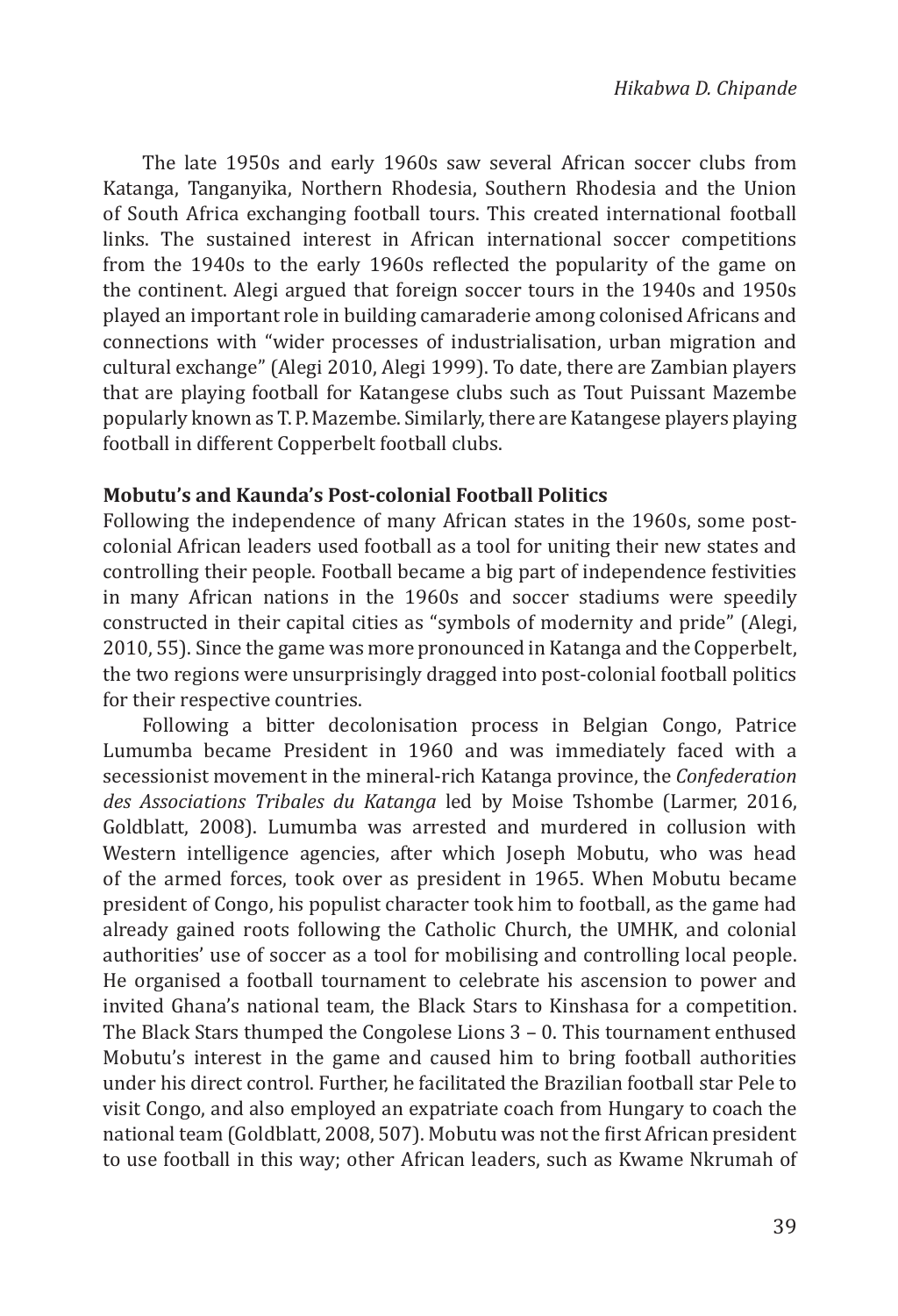Ghana, Félix Houphouët-Boigny of Ivory Coast, and Sekou Touré of Guinea also attempted to use football in their respective countries as a tool for boosting their political power and popularity (Alegi and Bolsmann, 2013).

With a lot of support for football from President Mobutu, financial investment started pouring into the Congolese game and it began bearing fruit (Goldblatt, 2008). A Katanga based football club TP Englebert from Élisabethville dominated club football, not only in Congo, but also across the continent as a whole, in the late 1960s. TP Englebert won the African Champions Cup in 1967 and 1968, and qualified to the finals of the cup a number of times in the years that followed. The Congo national team also won the 1968 African Cup of Nations held in Addis Ababa in Ethiopia, qualified to the World Cup that was held in Munich, West Germany in 1974, and won the African Cup of Nations in 1974 held in Cairo, Egypt. To prevent Congolese players being recruited as professionals by Belgian and other European clubs, Mobutu nationalised the football federation and turned soccer players into national wealth at the same level with copper and diamonds, arguing that he was protecting them. He politicised the game and used it as a tool for challenging his former colonisers and strengthening his popularity in Zaire (Dietschy, 2006; Goldblatt, 2008).

During his so-called Africanisation process, he renamed the country Zaire and also changed the nickname of the national team from Lions to Leopards to match his leopard-skin headgear, a self-crafted symbol of 'African' power and authority. He renamed the powerful Katanga based football club TP Englebert (Tout Puissant Englebert), which was named after a brand of tyre to TP Mazembe. Unfortunately, the Zairian national team was eliminated from the 1974 World Cup finals without winning any match, thrashed 9 – 0 by Yugoslavia. Following this embarrassing defeat in Munich, Mobutu discarded his soccer project. This shows that he was not really passionate about the game, but only wanted to use it to propel his power and popularity (Dietschy, 2006; Goldblatt, 2008).

In Zambia, the Copperbelt also became the hub for nationalist politics towards the end of colonial rule, and later the politics of Zambian national unity in the post-colonial period. The African Urban Advisory Councils and African Welfare Advisory Boards, formed by colonial and mining authorities to replace the Tribal Elders of Native Courts and support the implementation of social welfare activities, offered emerging African nationalists opportunities to challenge the Europeans' monopolisation of power. (Epstein, 1958) These structures also offered Africans opportunities to demand more support for leisure activities in their communities, such as football, that had become popular. For example, Lawrence Katilungu challenged Kitwe District Commissioner, T. D. Thomas, during a Kitwe African Advisory Council meeting in 1951 saying that "welfare [in Kitwe] was at low ebb and people did not know where and when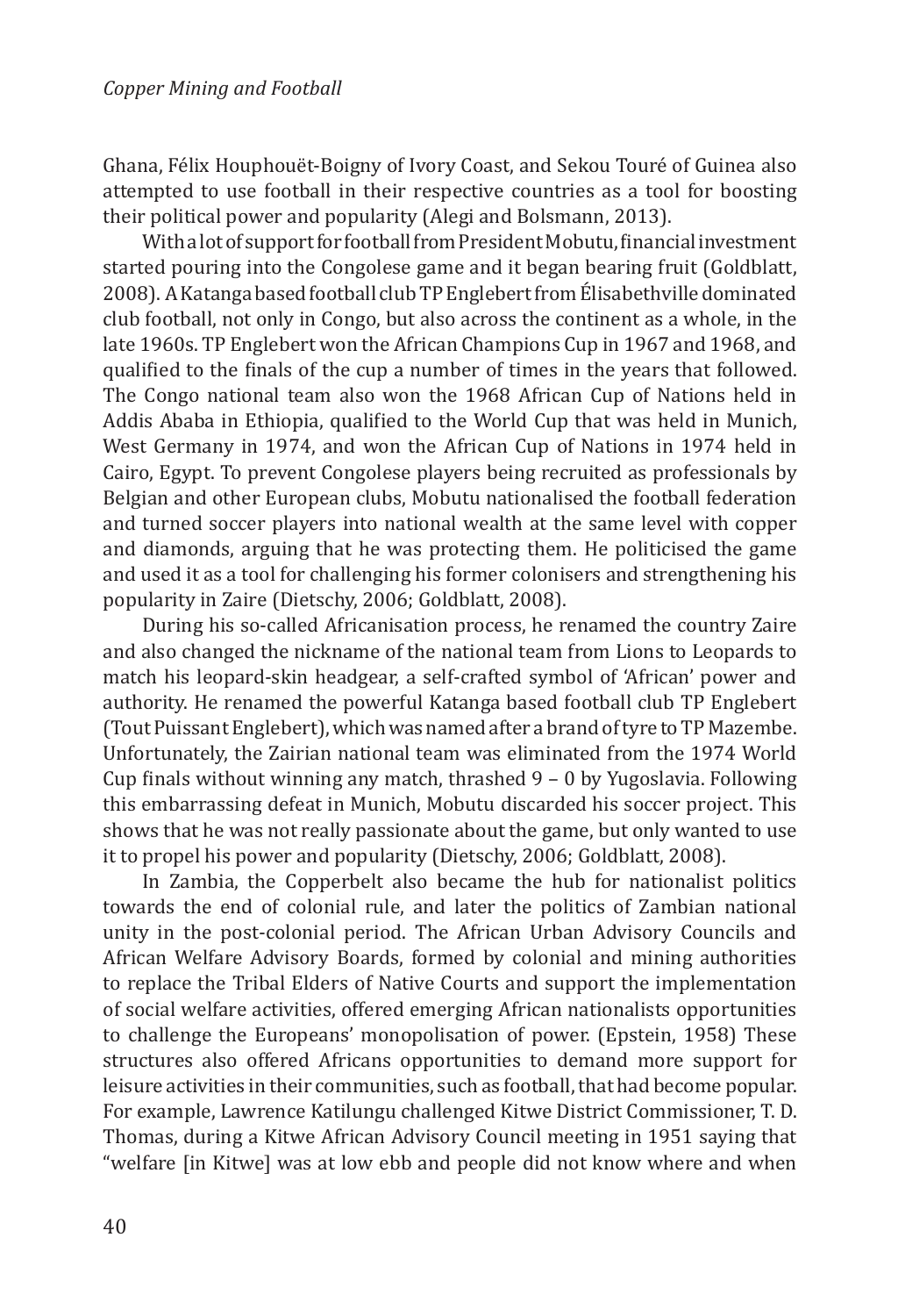football matches were to be played".<sup>7</sup> The District Commissioner tried to suggest that Africans should take over welfare activities in their communities, but members of the meeting supported Katilungu's argument that Africans should not be doing work that European welfare officers were engaged to do. Katilungu later became leader of the powerful Northern Rhodesia African Mineworkers Union that was formed in 1949 (Chipande, 2016).

Some of the African nationalist leaders who emerged from the Copperbelt had links to sports structures. For instance, Harry Mwaanga Nkumbula who became the leader of the first political party in Northern Rhodesia, the Northern Rhodesia African National Congress, was a member of the Kitwe Urban Advisory Council and also a football referee. Kenneth Kaunda who became the first president of independent Zambia was a footballer during his school days at Munali School in Lusaka and worked for the Nkana Mine welfare department from 1947 to 1948 (Berger, 1977). These prominent men exemplify why Africans on the Copperbelt did not reject the European welfare schemes. Instead, certain individuals and interests used European welfare and football structures for a variety of reasons, such as to foster soccer development; and occasionally challenge harsh colonial and mining policies and gain leadership experience crucial for the independence struggle (Chipande, 2016, 62).

Like other post-colonial African leaders, Kenneth Kaunda, as president of Zambia, also employed football as a tool for nation building, articulating his political ideology of African humanism, consolidating power and authority, and to gain international visibility (Chipande, 2015). A few years after independence, in the Mulungushi Reforms (1968) and Matero Reforms (1969) Kaunda's government proposed to take 51% ownership of foreign-owned companies, including the copper mines. The strong control that Kaunda's government gained over the mines, through the Zambia Industrial and Mining Corporation (ZIMCO), made it possible for him to influence the mines to expand the welfare schemes that were introduced by colonial authorities in the late colonial era to provide miners with leisure activities. Football emerged as one of the main activities in the schemes (Mining Mirror, 1984). Colonial sports infrastructure such as soccer stadiums were renovated, recreation officers were employed, and each mining division sponsored at least two football clubs. Mine football clubs such as Mufulira Wanderers, Nchanga Rangers, Roan United, Nkana Red Devils, and Power Dynamos dominated the Zambian football league for a long time, with Power Dynamos regularly representing the country in the African Champions Cup (Chipande, 2015).

The emergence of government-controlled Zambia Consolidated Copper Mines (ZCCM) in the early 1980s, led to the evolution of a comprehensive football development programme that involved recruitment of sports advisors and full time coaches to identify young talented footballers and groom them into elite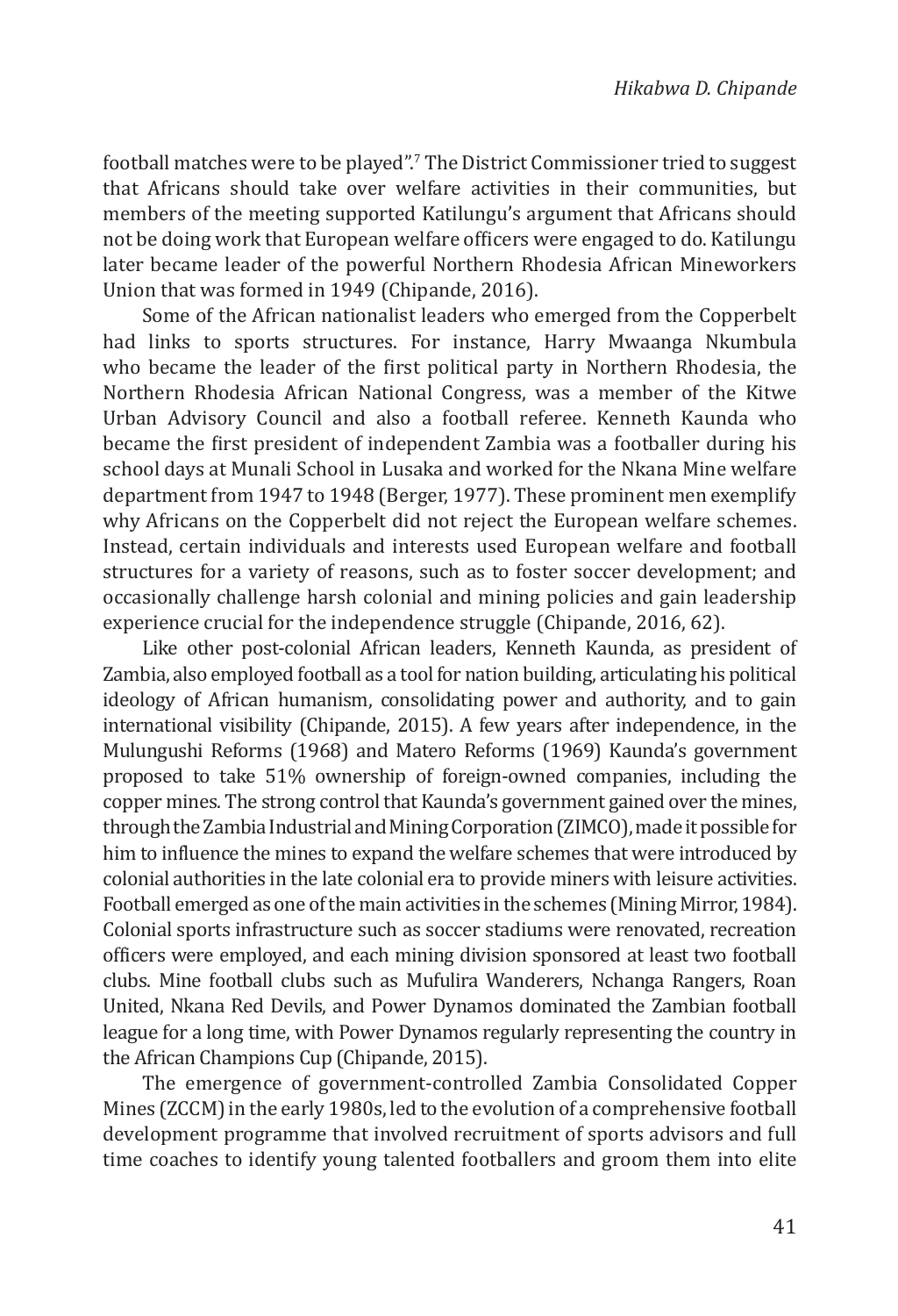players. Experienced British expatriate coaches such as Jeff Butler were hired as sports advisers, to coordinate and train fulltime football coaches in all mining divisions. 8 Despite the collapse of the copper-dependent national economy as a result of the fall of the copper prices on the international market, Kaunda encouraged the mines to turn five Copperbelt clubs into professional football clubs in 1989: Nchanga Rangers, Mufulira Wanderers, Nkana Red Devils, Power Dynamos, and Roan United. (Times of Zambia, 1990) ZCCM chief executive officer Francis Kaunda (no known relative of Kenneth Kaunda) stated that the mines "will continue to support the development of sport in the country even in the face of existing financial difficulties" (Mining Mirror, 1982).

President Kaunda, as chairperson of ZIMCO, played an important role in encouraging the abundant flow of sponsorship money from the mines to the football clubs. Kaunda saw football as an opportunity to bring together different ethnic groups to make his new nation and make his "One Zambia, One Nation" slogan a reality, link football successes to his government's independence achievements, and use the game to cement his philosophy of African humanism (Chipande, 2016). When sending the national soccer team to Cairo Egypt for the African Cup of Nations finals in 1974, where they emerged second to Zaire, Kaunda stated, "We send you to go and win and bring the Cup. But in case things do not go well, know that in humanism, we know how to win well and to lose well" (*Times of Zambia*, 1974). This shows how much he believed in the role of the game to propagate his ideology of African humanism, a positive image of his country, and his leadership in the whole African continent. While Kaunda loved football so much, it is also possible that supporting the game financially during a severe national economic meltdown could have been a plan to divert people's attention from the critical financial challenges and lack of foodstuffs and basic necessities they were experiencing.

Katanga and the Copperbelt dominated football in Zaire and Zambia respectively, and were involved in post-colonial football politics. In Zaire, Mobutu used the game as a tool for asserting power and popularity, using the Katanga based soccer clubs such as TP Mazembe, and going as far as declaring national team soccer players 'national wealth'. Similarly, his Zambian counterpart Kaunda used the Copperbelt mines to invest in football that he could use as a tool for uniting his country, propagating his ideology of African humanism, and cementing his power and popularity. Copper mining regions played critical roles in the development of football; they also demonstrate how soccer continued being used as a tool for political control in independent Africa.

## **Conclusion**

Comparing the history of football in Katanga and the Copperbelt cannot be done without putting at centre stage Belgian and British colonial mining capital,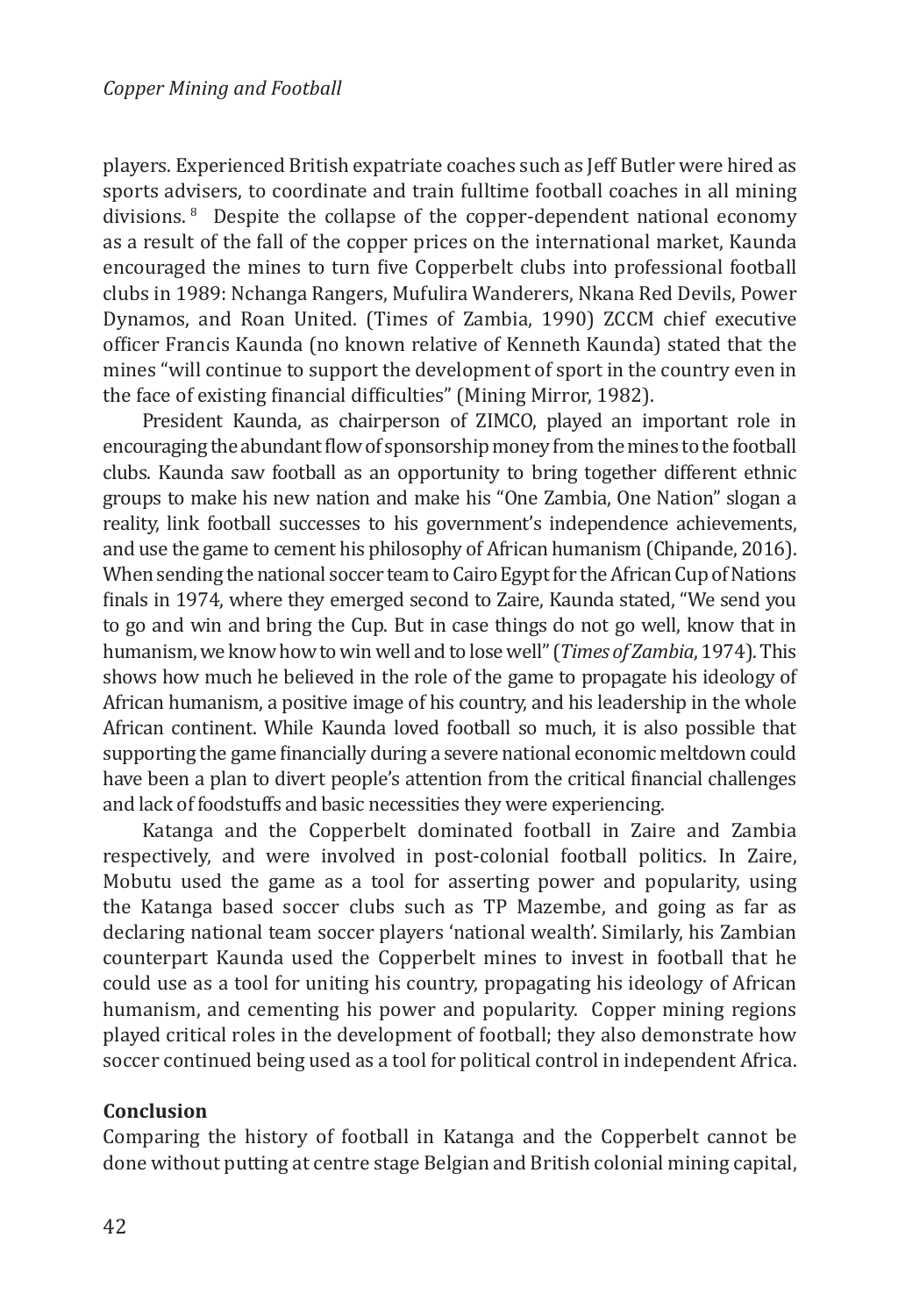and Christian missionary racial hierarchies and paternalism. In both regions, Africans appropriated the game from Europeans who intended to introduce and use it as a tool for controlling, and 'civilising' them. This paper argues that, despite these efforts, Africans appropriated soccer, used it to build urban social networks and, sometimes, even to express aspirations of independence. Katanga and the Copperbelt exchanged football tours, which played a role in strengthening commercial networks for the Europeans and camaraderie for the colonised Africans who shared a rich ancestral and economic history.

Post-colonial leaders, Mobutu and Kaunda, also used the strong influence they had over the copper mines in their regions to sponsor and develop the game and use it as a tool for propagating their popularity and power. This shows a continuation of the use of football as a tool for controlling local people in both the colonial and post-colonial periods.

#### **End Notes**

- <sup>1</sup> According to Allen Guttmann, "modern sports are best defined not by specific chronology, but rather by the presence or absence of a distinctive set of systematically interrelated formal-structural characteristics" that include: secularism, equality, bureaucratisation, specialisation, rationalisation, quantification and the obsession with records. (Guttmann, 1994)
- <sup>2</sup> Godfrey Wilson points out how the territory was rapidly changing with Africans becoming urbanites and 'detribalised' as part of the world community. He mentions the desire for European clothing as one of the main reasons that drove Africans to seek paying jobs in urban areas. Adoption of Westernstyle dress was an easy way Africans could acquire 'civilised' status in Broken Hill as racial segregation restricted them from investing in houses. (Wilson, 1941)
- <sup>3</sup> The ideal of 'Muscular Christianity' evolved in Victorian England and stressed a connection between 'healthy' sport and the civilising properties of Christianity.
- <sup>4</sup> Minutes, Native Football Committee, Ndola, 26 April 1937, SEC 2/174, National Archives of Zambia.
- <sup>5</sup> Letter from Mufulira senior welfare officer to the secretary, Copperbelt African Football Association, Mufulira, 12 May 1960, 10.7.10C, Mining and Industrial Archive, Ndola.
- <sup>6</sup> Luanshya African Welfare 2nd Quarterly Report, Luanshya, June 1951, WP 1/5/1 Loc. 5266, National Archives of Zambia.
- <sup>7</sup> Minutes of the Urban Advisory Council 1945-1947: "Dead Welfare Work,"WP1/1/4 Loc.5271, National Archives of Zambia.
- <sup>8</sup> Minutes of Divisional Coaches meeting held on 5 September 1984, ZCCM 15.1.7E Sports Clubs & Councils, Mining and Industrial Archive Ndola.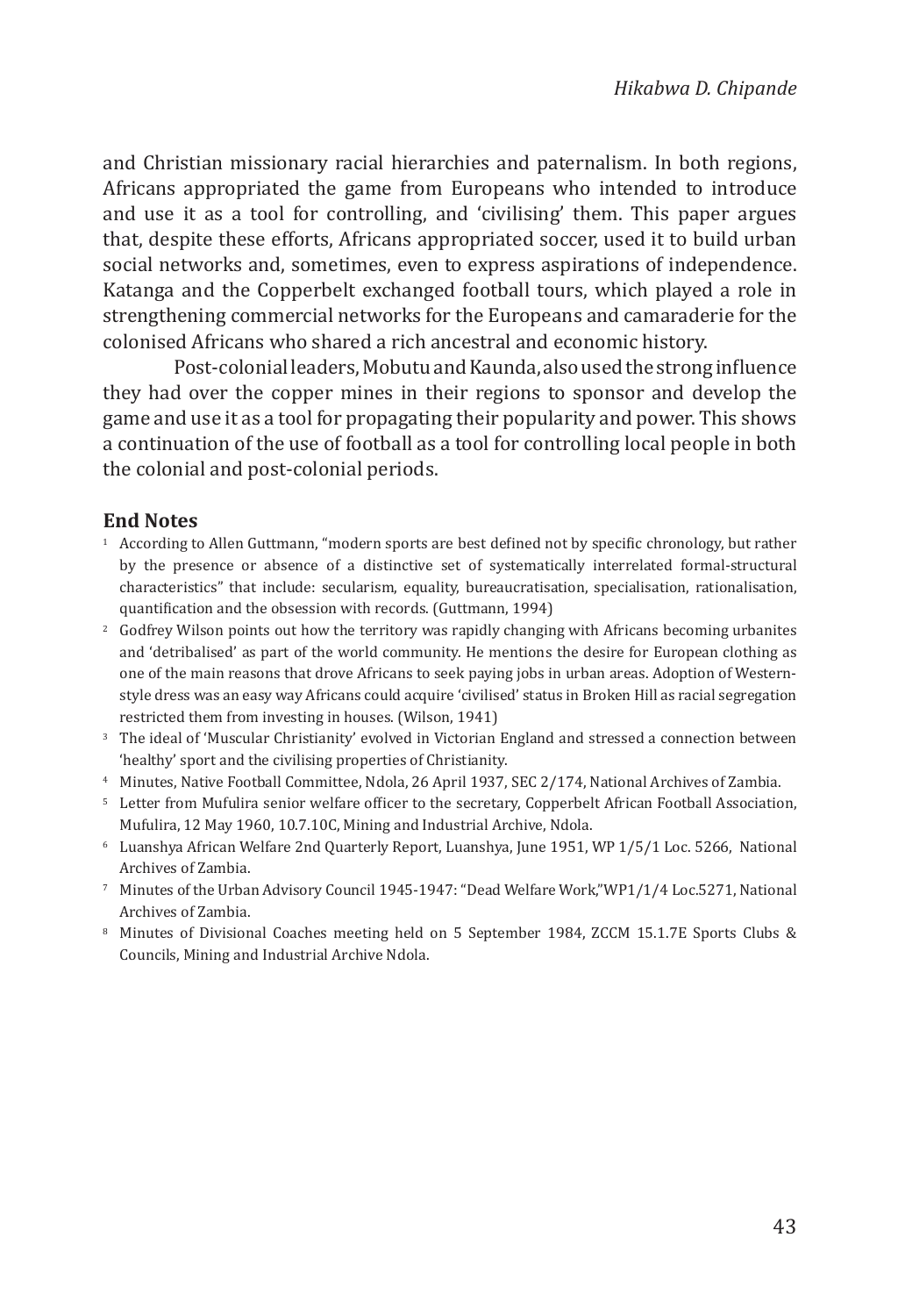## **References**

### *Published Sources*

- Akyeampong, E. and Ambler, C. 2002. "Leisure in African History: An Introduction." *The International Journal of African Historical Studies* 35: 1-16.
- Alegi, P. 1999. "Katanga vs Johannesburg: a history of the first sub-Saharan African football championship, 1949-50." *African Historical Review* 31: 55- 74.
- Alegi, P. 2010. *African soccerscapes: how a continent changed the world's game*. London: C. Hurst.
- Alegi, P. and Bolsmann, C. 2013. *Africa's World Cup; Critical Reflections on Play, Patriotism, Spectatorship, and Space*. Ann Arbor: University of Michigan Press.
- Akindes, G. and Alegi, P. 2014. "From Leopoldville to Liège: A Conversation with Paul Bonga Bonga." In Onwumechili, Chuka and Gerard Akindes, *Identity and Nation in African Football: fans, community and clubs.* London: Palgrave Macmillan.
- Baker, W. J., and Mangan, J. A. 1987. *Sport in Africa: Essays in Social History*. New York: Africana Pub. Co.
- Banda, D. 2010. "Zambia: Government's role in colonial and modern times." *International Journal of Sport Policy* 2: 237-252.
- Berger, Elena. 1977. *Labour, Race, and Colonial Rule: The Copperbelt from 1924 to Independence.* Oxford: Clarendon Press.
- Bolsmann, C. 2010. "White Football in South Africa: Empire, Apartheid and Change, 1892-1977." *Soccer & Society* 11: 29-45.
- Chipande, H. D. 2009. "Football in Zambia : Introduction and Development of Competitive Football in Zambia." M.A. Oslo: Norwegian School of Sports Science.
- Chipande, H. D. 2015. "Chipolopolo: A Social and Political History of Football (Soccer) in Zambia, 1940s – 1994." PhD diss., Michigan State University.
- Chipande, H. D. 2016. "Mining for Goals: Football and Social Change on the Zambian Copperbelt, 1940s – 1960s." *Radical History Review* 125: 55-73.
- Chipungu, S. N. 1992. *Guardians in their Time: Experiences of Zambians under Colonial Rule, 1890-1964*. London: Macmillan.
- Dietschy, P. 2006. "Football Players' Migrations: a Political Stake." *Historical Social Research* 31, 31-41.
- 1958. Politics in an Urban African Community. Manchester: Manchester University Press.
- Fair, L. 1997. "Kickin'it: leisure, politics and football in colonial Zanzibar,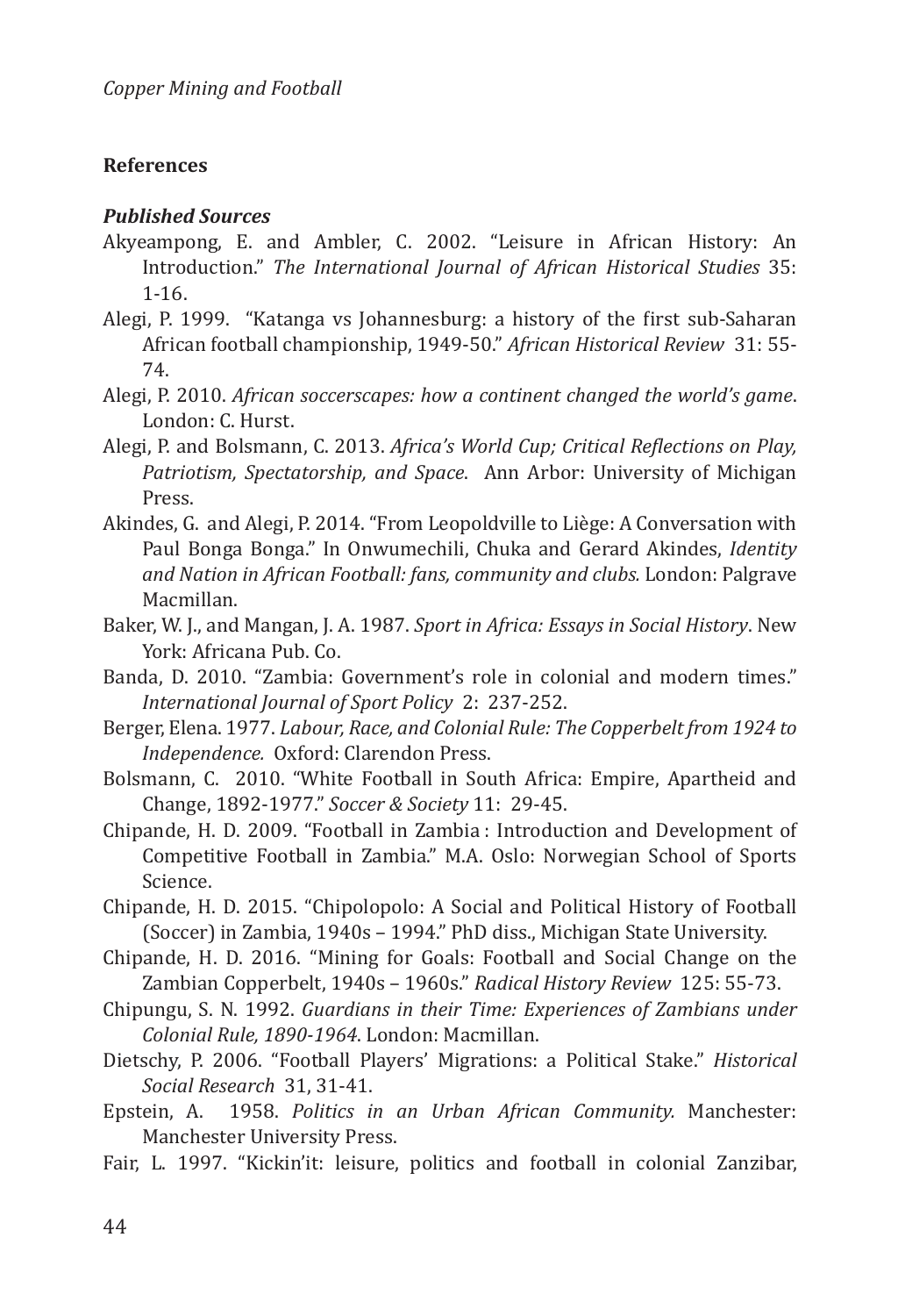1900s-1950s." *Africa* 67, 2: 224-251.

- Ferguson, J. 1999. *Expectations of Modernity; Myths and Meanings of Urban Life on the Zambian Copperbelt*. Berkeley; Los Angeles: University of California Press.
- Goldblatt, D. 2008. *The ball is round: a global history of football*. New York: Riverhead Books.
- Guene, E. 2013. "Copper's Corollaries: Trade and Labour Migration in the Copperbelt 1910-1940." *Zambia Social Science Journal* 4: 18-42.
- Guttmann, A. 1994. *Games and Empires: modern sports and cultural imperialism*. New York: Columbia University Press.
- Honchschild, A. 1999. *King Leopold's Ghost: A Story of Greed, Terror, and Heroism in Colonial Africa*. New York: Mariner.
- Larmer, M. 2016. "At the Crossroads: Mining and Political Change on the Katangese-Zambian Copperbelt." Oxford Handbooks Online: Oxford University Press.
- Mangan, J. A. 1986. *The Games Ethic and Imperialism: aspects of the diffusion of an ideal.* New York: Viking.
- Martin, P. 1995. *Leisure and Society in Colonial Brazzaville*. Cambridge: Cambridge University Press.
- Martin, P. 1991. "Colonialism, Youth and Football in French Equatorial Africa." *The International Journal of the History of Sport* 8: 56–71.
- Matongo, A. B. K. 1992. "Popular Culture in a Colonial Society: Another Look at Mbeni and Kalela Dances on the Copperbelt." In *Guardians in Their Time : Experiences of Zambians Under Colonial Rule, 1890-1964,* ed. Sam Chipungu. London: Macmillan.
- Mitchell, J. C. 1956. *The Kalela dance: aspects of social relationships among urban Africans in Northern Rhodesia*. Manchester: Manchester University Press.
- Money, D. 2016. " 'No matter how much or how little they've got, they can't settle down': A social history of Europeans on the Zambian Copperbelt, 1926- 1974." DPhil thesis Oxford: Balliol College, University of Oxford.
- Musambachime, M. C. 1990. "Military violence against civilians: the case of the Congolese and Zairian military in the Pedicle, 1890-1988." *The International Journal of African Historical Studies* 23: 643-664.
- Onwumechili, C. and Akindes, G. 2014. *Identity and nation in African football fans, community and clubs*. Basingstoke: Palgrave Macmillan.
- Powdermaker, H. 1962. *Copper Town: Changing Africa; the human situation on the Rhodesian Copperbelt*. Westport, Conn: Greenwood Press.
- Reeves, J. 1909. "The Origin of the Congo Free State considered from the standpoint of International Law." *The American Journal of International Law.* 3, 99-119.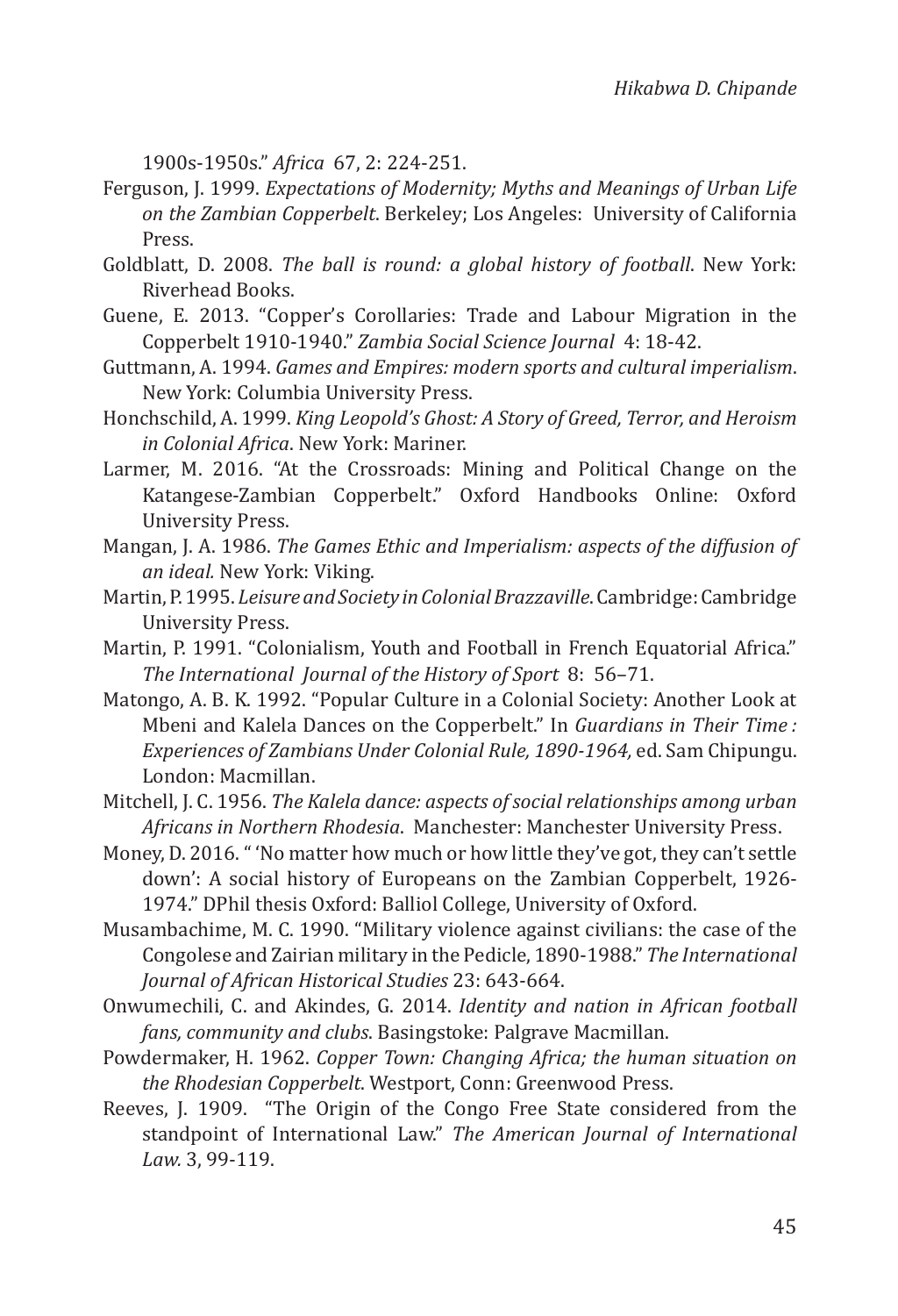Stoddart, B. 1988. "Sport, Cultural Imperialism, and Colonial Response in the British Empire." C*omparative Studies in Society and History* 30: 649-673.

Tenga, T. S. 2000. *Globalisation and Olympic Sport in Tanzania: A Development Approach.* Oslo: Norwegian University of Sport and Physical Education.

Wilson, G. 1941. *An essay on the economics of detribalisation in Northern Rhodesia*. Livingstone, Northern Rhodesia: Rhodes-Livingstone Institute.

### **Newspapers**

*Horizon*, May 1959 *Horizon,* January 1963 *The African Eagle*, 22 October 1957 *African Life,* December 1958 *Times of Zambia,* 16 February 1974 *Times of Zambia*, 3 January 1990 *Mining Mirror,* 25 June 1982 *Mining Mirror*, 22 October 1984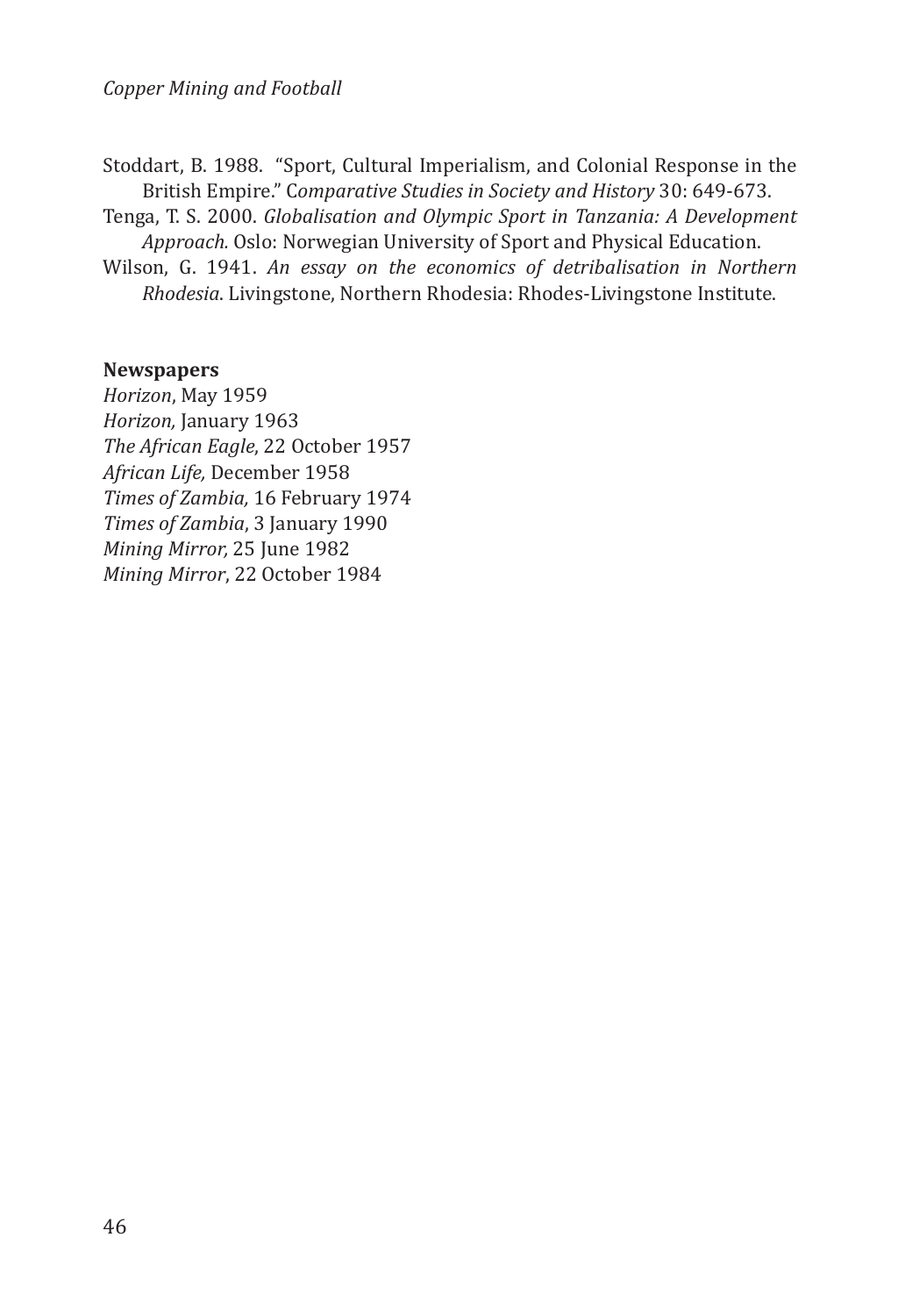# **Causality between Government Revenue and Expenditure: Empirical Evidence from Zambia**

Mutinta Champita *University of Lusaka*

*We establish the causality between government revenue and government expenditure using Granger causality tests within the Vector Auto-Regressive (VAR) framework. The estimated VAR model includes gross domestic product, exchange rate and Treasury Bill rates. Granger causality tests found unidirectional causality running from government expenditure to revenue. This work is founded in economic theory of public choice and the underlying causality of budget deficits. Knowledge of the revenue spending nexus will shed more light on the nature of the intertemporal relationship between government revenue and government spending and help shape the political economy of fiscal policies.*

*The results are augmented by forecast error variance decompositions which suggest that a one standard deviation shock to government expenditure will only explain about 15% variation in government revenue. The absence of social crises may explain the weak relationship indicated by forecast error variance. The spendand-tax hypothesis is based on the premise of large-scale social disturbance, crises, or war, which make it easier for a political system to decide how much to spend and then adjust tax revenues. In the context of Zambia, these results may indicate that the political system makes spending decisions in the midst of peace and gets to adjust revenue policy to finance the budget deficit.* 

*Zambia must emphasise policies that control or place limitations on government spending to effectively manage budget deficits. Policymakers, politicians, and civil society will have to prepare themselves and the general public on the importance of bringing the government budget in balance.*

### **Keywords**

revenue, expenditure, Granger causality, vector auto-regressive, Zambia, causality between government revenue and expenditure: empirical evidence from Zambia

## **1.0 Introduction**

The Zambian government and the International Monetary Fund (IMF) have been in discussion over a possible IMF support programme for Zambia. The discussion comes after Zambia acquired a series of Eurobonds at a commercial rate to plug the budget deficits arising from spending stress for the government budget and is compounded by the delay in implementing cost-reflective pricing of petroleum and electricity (IMF, 2015).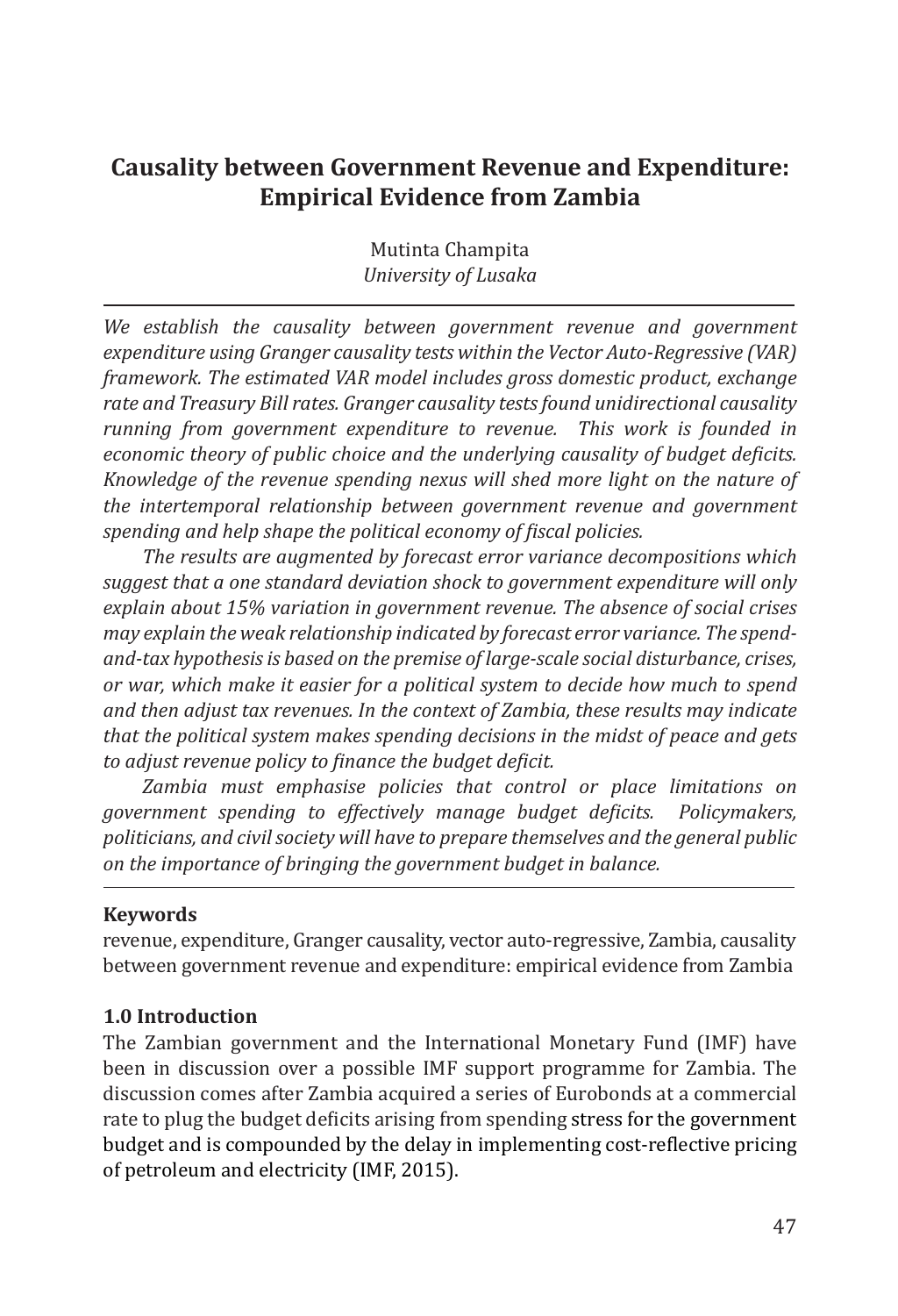The debt dynamics in Zambia closely track the performance of copper prices on the international market. The fall in copper prices in the 1970s brought about a corresponding decline in government revenue and led to an accumulation of substantial external debt during the 1970s through to the 1990s (Weeks and McKinley, 2006). During this period the government also depended on revenues from the mines to build hospitals and schools, general infrastructure development, and provide subsidies on production and consumption of food.

Fiscal deficits averaged 12.3% of gross domestic product (GDP) in the 1970s, 13.8% in 1980s, and 6% in the 1990s (Whitworth, 2012). By 30 September 1987, mounting debts and defaults on debt servicing forced the IMF to declare Zambia ineligible to use the general resources of the Fund (IMF, 1988). In 1990, Zambia held elections and multiparty democracy was ushered in from a one-party dispensation. With a change in the nation's leadership and upon negotiation with the IMF, the country was permitted to use the Fund's financial resources and loans were issued out to Zambia.

Zambia adopted radical structural reforms of the economy in which many state-owned enterprises were sold to become privately owned entities in 1992. These reforms were seen as part of the financing agreement with the IMF and World Bank. The performance of most of the privatised companies followed the standard privatisation curve: poor performance before privatisation, rebounding two to three years after privatisation and declining sharply thereafter (Serlemitsos and Fusco, 2003). The Zambian government was hesitant in privatising strategic institutions in the energy, telecommunications, financial and mining sectors. The losses from these state-owned enterprises, together with preparations for the 2001 general elections, and Organisation for African Unity (OAU) summit's exceptional expenditures created serious budget problems for the government (AFDB/OECD, 2003).

In 1999, the international financial institutions replaced structural adjustment programmes with Poverty Reduction Strategy Papers (PRSPs). The PRSPs involved three-year development plans with details of macroeconomic policies, government spending targets and social development programmes. This was meant to entrench ownership in the development process by all stakeholders such as government, civil society organisations, the church, and business. The international financial institutions then evaluated the PRSPs as part of the process of reaching the completion point of Heavily Indebted Poor Countries (HIPC). Debt relief would be granted by the international financial institutions to countries deemed to have performed to the set standards in the PRSPs. The resources freed from debt relief were to be used to support poverty reduction strategies. In 2005, Zambia was deemed to have made satisfactory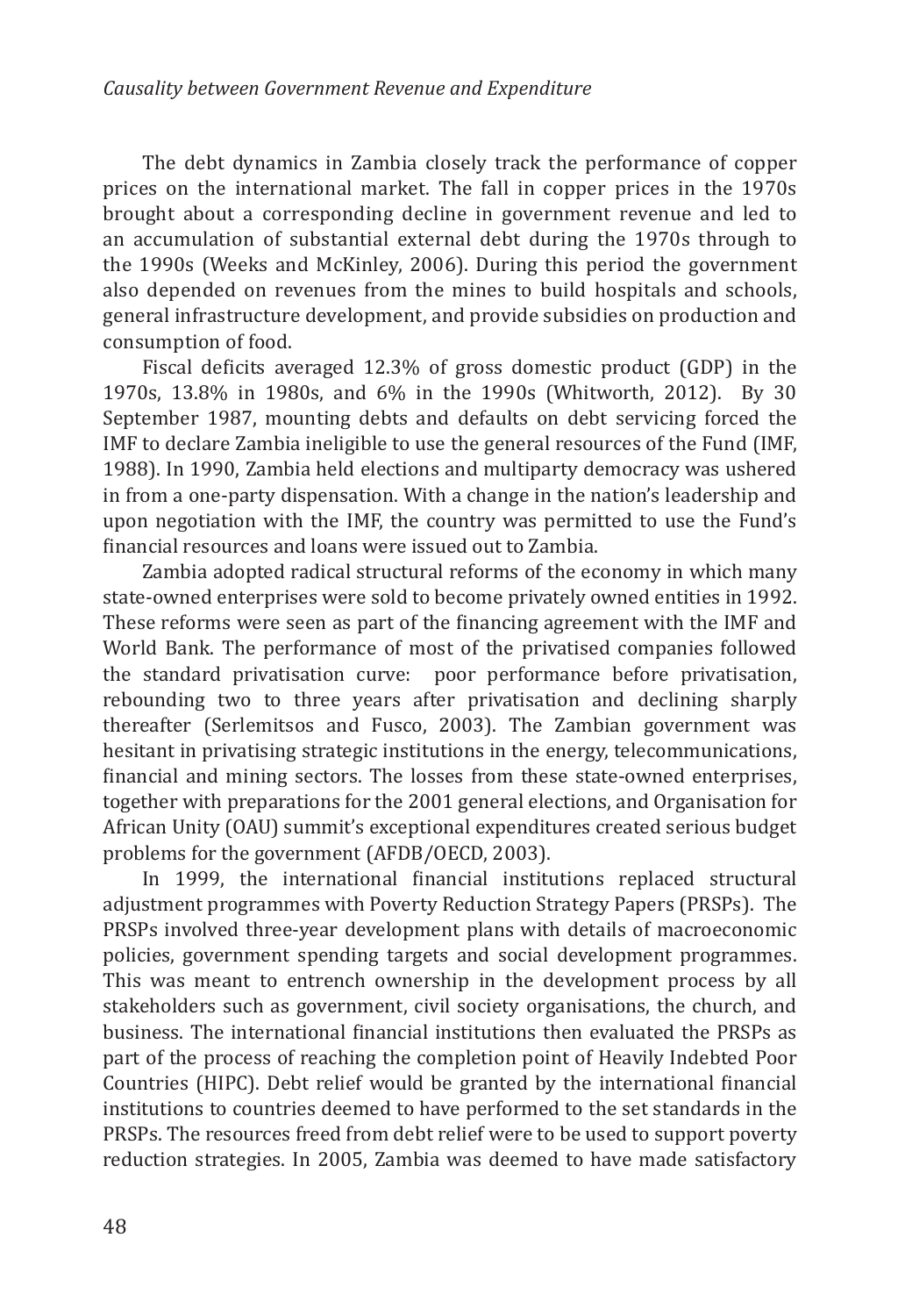progress, and the IMF and World Bank offered US\$ 3.90 billion in debt service relief. The remainder of the debt from multilateral and bilateral creditors was also expected to be reduced by the respective institutions/entities to provide their share of assistance required under the HIPC initiative (IMF, 2005).

This paper proceeds as follows: section 2 discusses the motivation for the paper; section 3 reviews the literature; section 4 presents the model and methodology; section 5 explains results, and section 6 concludes.

### **2. Motivation for the paper**

In recent years, budget deficits have become chronic. Many countries the world over have to deal with huge budget deficits, i.e., Portugal, United States of America, Greece, etc. Zambia is no exception. Budget deficits have been rising, despite the government commitment to reduce them in the past few years (Ministry of Finance, 2014). To finance spending, the government has been contracting both domestic and foreign debts.

The execution of the government budget has its problems such as wasteful expenditure, un-vouched expenditure, and unaccounted for revenue.s (Auditor General, 2015). Systems put in place to promote accountability of budget execution have not been satisfactorily implemented. The spending arrears rose to an estimated 10 billion Zambian kwacha by 2015. These arrears arose due to late payments to road contractors, pensions, and electricity imports. Provision for public participation in budget preparation exists, however the significant part of this participation only begins after the annual budget has been presented to parliament, leaving little scope to influence the budgetary outcome (CSPR, 2010). Fiscal discipline is vital to improve and sustain macroeconomic stability. Reduction in borrowing to finance fiscal deficit may lead to private sector investments rising, since lower interest rates are associated with a higher quantity of project proposals that qualify for implementation, which raises endogenous investment spending (Aisen and Hauner, 2008). It also helps reduce vulnerabilities of unexpected shocks to the economy. Large persistent budget deficits over time may lead to loss of credibility in policy making (The World Bank, 2004).

It is therefore important to understand the relationship between revenue and expenditure to enable one devise a strategy for reducing fiscal deficits. Should government achieve this through raising revenue or reducing expenditures? The Granger non-causality test can be used to pick out any underlying relationship that may exist between government revenue and spending in explaining budget deficits. Knowledge of the underlying relationship can help design appropriate policy responses in managing budget deficits.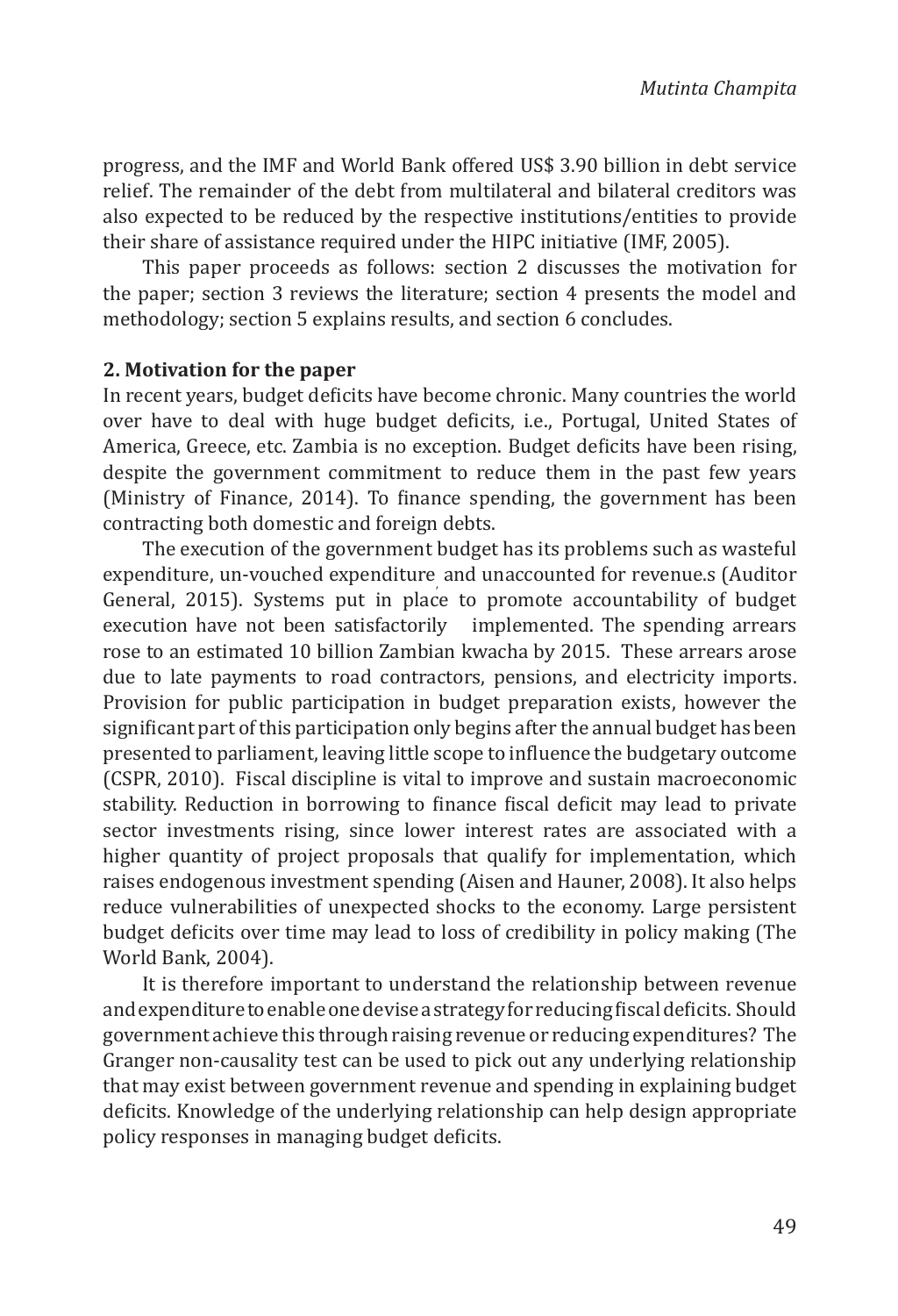## **3.0 Theoretical Literature Review**

How budget deficits happen has generated considerable debate in scholarly literature. Friedman's (1978) tax-and-spend hypothesis suggests that increases in tax revenues lead to increases in government spending and therefore worsening budget deficits. Small interest groups each lobbying for spending to benefit its members lead to a budget deficit. Correcting budget deficits would require placing a limit on government revenues, as that would reduce the appetite for increasing government spending thereby bringing spending in line with revenues.

The spend-and-tax hypothesis is premised on a growing divergence between desirable public spending and the limits of the taxation system. Large-scale social disturbances make it easier for governments to run budget deficits and raise tax revenues to new levels initially thought impossible without resistance (Peacock and Wiseman, 1961). There is a likelihood that governments will spend-and-tax, engaging in deficit financing, increasing state activity during a period of crisis or social disturbance. Spending rises enable governments to raise and sustain higher tax revenues without much ado.

The fiscal synchronisation hypothesis suggests that it is the size of the mean income relative to the median income of the decisive voter that determines the tax rate and therefore the size of the budget (Meltzer and Richard, 1981). In this model, individuals are utility maximisers, and it depends on incomes and leisure. If the decisive voter's median income lies below the mean income, there is an incentive for the median voter to choose candidates who favour a rise in taxes which favours redistribution which raises his utility. If the median income is higher relative to mean income, it provides an incentive for the median decisive voter to choose candidates who favour a lowering of taxes which lowers redistribution and raises his utility. Government spending and revenues are simultaneously synchronised by the median decisive voter's actions. The fiscal synchronisation hypothesis suggests that causality between government spending and revenue is bidirectional (Elhiraika et al, 2015).

The institutional separation hypothesis is premised on the theory that there is no causality running between government revenue and spending. The distinction between the allocation and taxation functions of the government creates separate institutions (Baghestani and McNown, 1994). The separation of institutions making revenue and spending decisions is influenced by their divergent interests and agendas (Hoover and Sheffrin, 1992).

## **3.1 Empirical Literature Review**

Mupimpila et al (2015) used a Vector Error Correction (VEC) model on quarterly data to test for causality between government tax revenue and government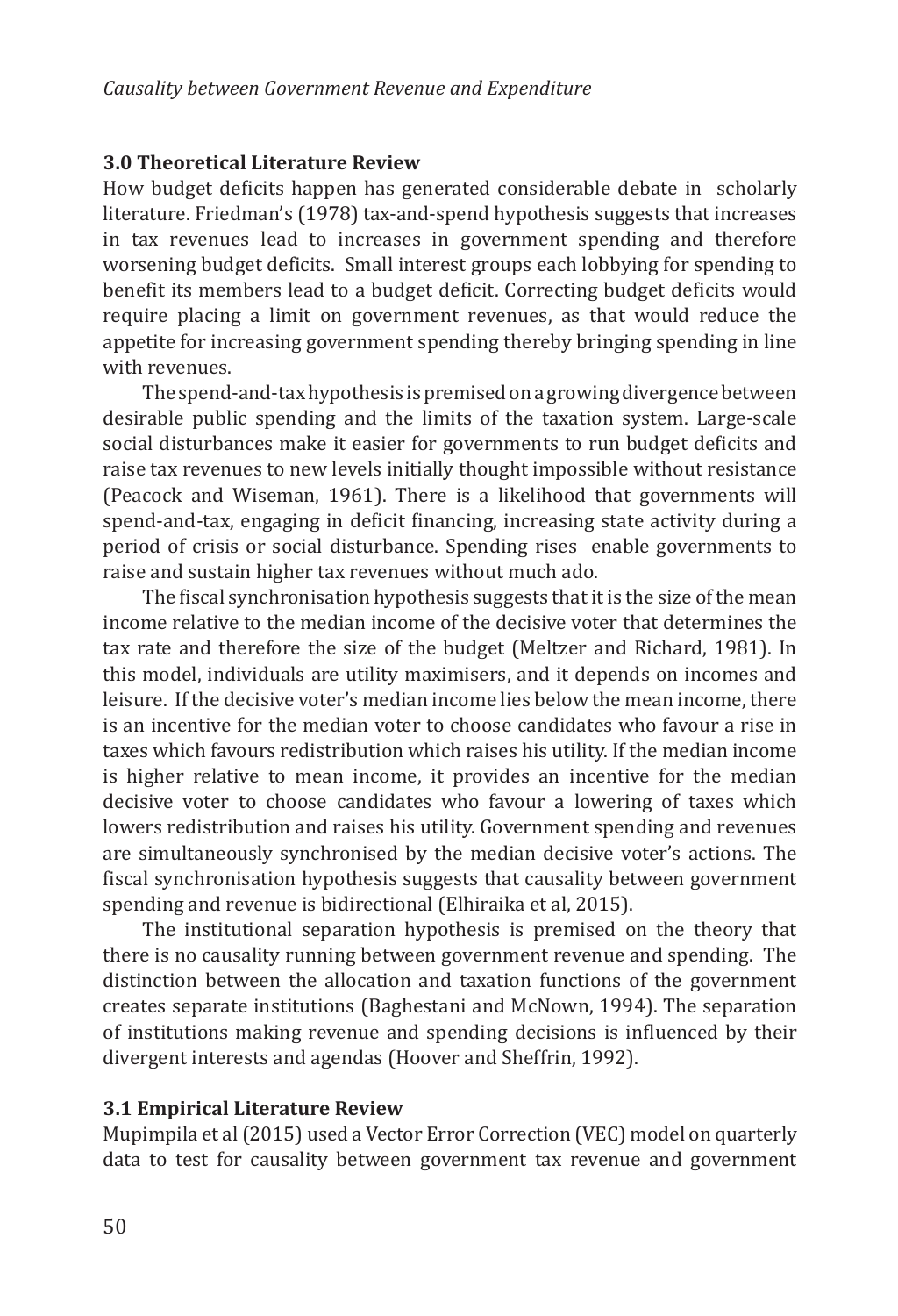expenditure for Botswana. Variables employed included trade openness, per capita GDP and the interest rates. Findings suggest that past values of government tax revenues have a negative sign and significantly affect government expenditure. The results indicate that a fall in tax revenues will cause a rise in government expenditure supporting the fiscal illusion hypothesis. Past values of expenditure were also found to affect expenditure significantly. The error correction term was found to be significant and had the right negative sign.

 Nyamongo et al (2007) using monthly data from October 1994 to June 2007 estimated an Error Correction Model to test for the relationship between government revenue and government expenditure in South Africa. They found significant error correction terms that indicated the existence of a long-run relationship between government expenditure and government revenue. The Granger causality evidence supported the existence of long-run bidirectional causality between government revenue and expenditure. However, the findings suggest a lack of short-run causality between the variables. The impulse response functions results indicate that government expenditure has a positive effect on itself and causes a permanent effect on revenue. A positive shock of one standard deviation to government revenue would have a positive permanent effect on government revenue and it has a permanent effect on government expenditure.

Eita and Mbazima (2008) performed the Granger causality test on the Namibian government's revenue and expenditure using time series data running from 1977 to 2007. Unit root tests suggested that government revenue and expenditure were stationary in levels and Johansen test for cointegration suggested existence of two cointegration equations. Using Vector Auto Regression (VAR) they found the existence of Granger causality from government revenue to government expenditure. The study failed to reject the hypothesis of no Granger causality from expenditure to government revenue. The impulse response functions suggest that government revenue responds positively to shocks from itself and government expenditure, and that government expenditure responds positively to shocks from itself and government revenue.

Aladejare and Ani (2012) used a VAR model to test for causality between government expenditure and government revenue in Nigeria. Annual data ranging from 1961 to 2010 was used for the study. The findings of the VAR model suggest that past values of government expenditure have a significant impact on government expenditure. Results of impulse response function suggest that government expenditure responds positively to its own shock and government revenue shock. Government revenue responds positively to changes in its own shock and expenditure shocks.

Richter and Dimitrios (2013) employed a vector error correction model on annual data for Greece for the years 1833 to 2009 to test for causality between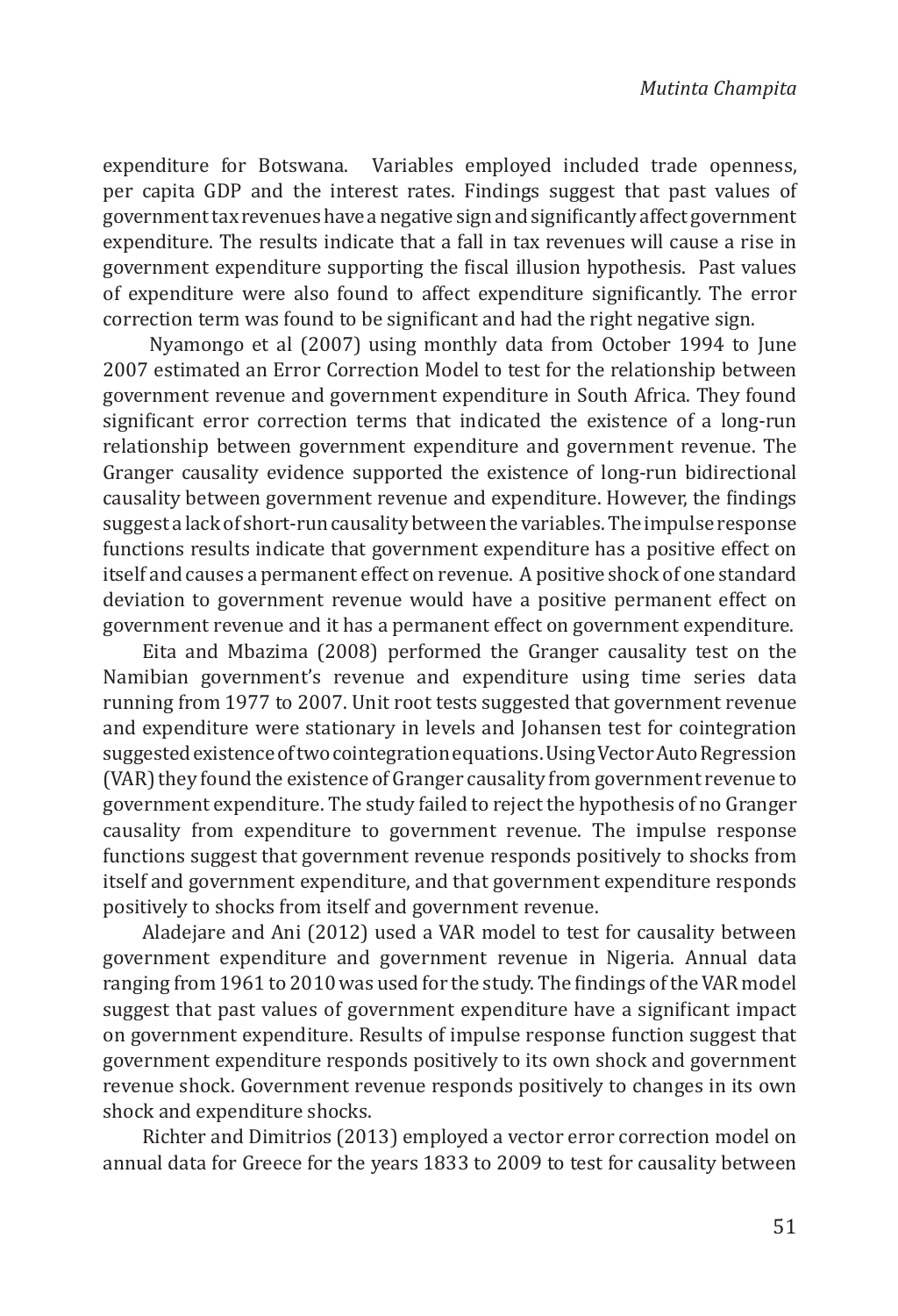government revenues and government expenditure. Real GDP was included in the model to capture how the macroeconomy affects the intertemporal relationship between government spending and government revenues. Richter and Dimitrios (2013) defined the Granger causality test by reading the joint F-test for the significance of joint lagged values. The study findings indicated the existence of causality running from government spending to government revenues in support of the spend-and-tax hypothesis.

Maynard and Guy (2009) used quarterly data for Barbados from 1985 to 2008 to analyse causality between government spending and government tax revenue. They included interest rate and real output proxied by the GDP in the specification of the model. The results from the multivariate model suggest that there exists a long-run relationship between government spending, revenue, interest rates and GDP. The findings from the Vector error correction model indicate that government spending Granger causes taxes. Furthermore, real GDP and interest rate were found to be insignificant in causing taxes. In relation to revenue, the findings suggest that only real GDP Granger causes government revenue.

Manage and Marlow (1986) tested for causality between federal expenditure and receipts for the USA. Using a VAR model they found that that revenue causes government spending, while government spending does not cause revenue. In the second specification using real variables of government expenditure and government revenue, they found that real revenue causes real government spending while real government spending does not cause real revenue. Using a third specification considering nominal government outlays minus interest payment on debt and nominal revenue they found bidirectional causality between government spending and government revenue.

 Dalena and Magazzino (2012) use VAR and VEC Models to test for causality between government revenue and government spending. Three homogenous annual data sets were employed spanning the years 1862 to 1913, 1914 to 1946, and 1947 to 1993. The findings of the VEC model for the years spanning 1862 to 1913 suggest unidirectional long-run causality running from government revenue to government spending. The error correction terms in the specifications for the sub year categories were either not significant, or did not have the right negative sign, and therefore could not form the basis for analysis. The Granger causality test and the Toda and Yamamoto tests were performed and produced similar results. In the period between 1862 and 1913 causality ran from government revenue to government expenditure. Iin the period from 1914 to 1946 causality ran from government expenditure to government revenue. The period from 1947 to 1993 showed bidirectional causality between government revenue and government expenditure. The results for the entire period between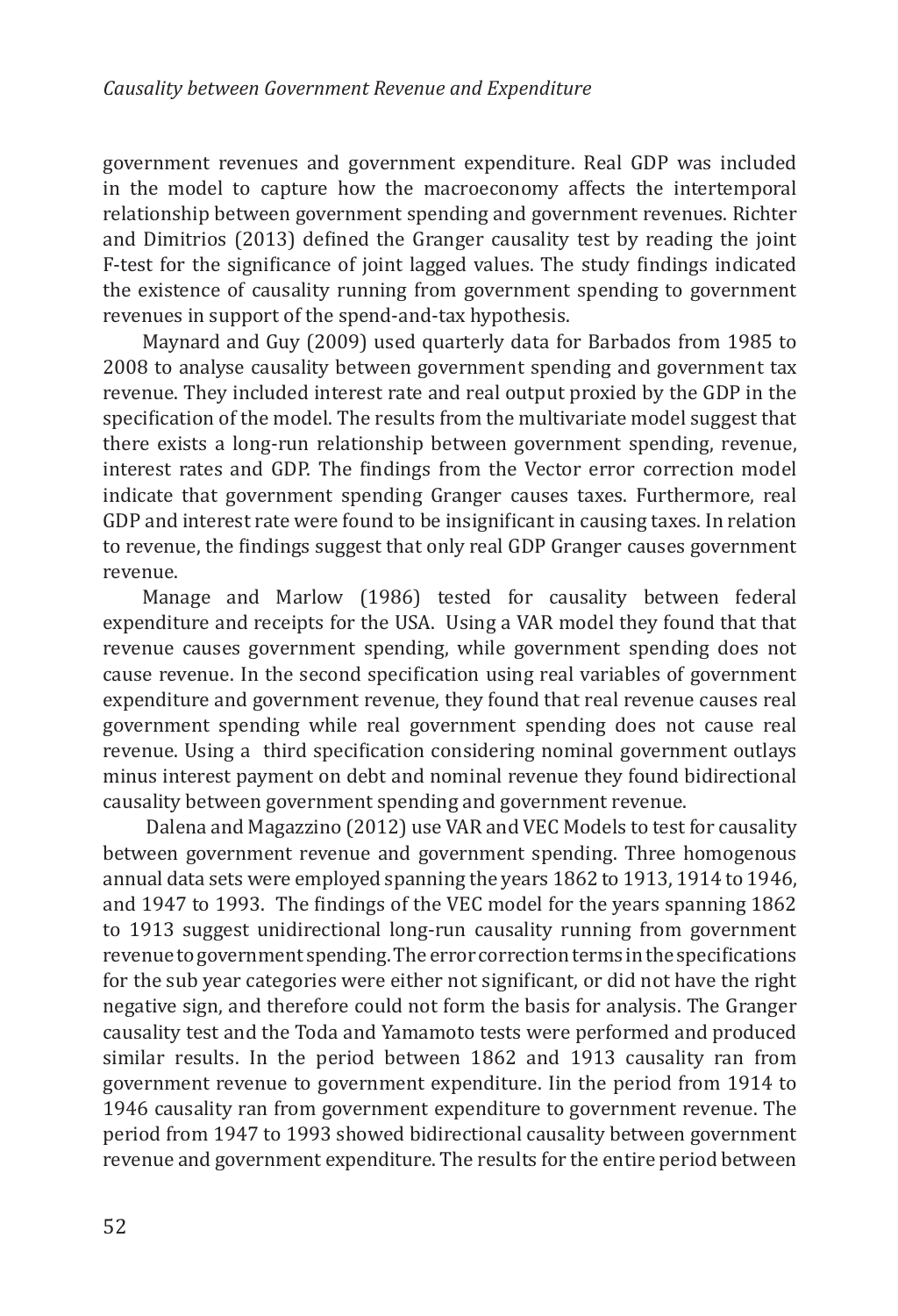1862 and 1993 showed bidirectional causality between government revenue and government expenditure.

Fosano and Wang (2002) use an error correction model to test for Granger causality between government revenue and government expenditure for all the Gulf Cooperation Council (GCC) countries. The results from the error correction model show that Bahrain, United Arab Emirates, and Oman have unidirectional causality running from revenue to expenditure. Qatar, Saudi Arabia, and Kuwait have bidirectional causality between revenue and expenditure.

In this study, we extend the literature by employing country-specific data on Zambia. The data set is recent and much longer than the data traditionally used in most studies on African countries. This enables us to generate additional insights for analysis which will bring out characteristics specific to Zambia underlying causality which ordinarily would be missing if we used cross country methodologies.

## **4.0 Methodology**

Granger causality tests are performed in the framework of VAR and VEC models. If the variables are stationary, Granger causality can be analysed using the VAR framework. However, if the variables are integrated of order one I(1), the VEC model becomes an appropriate framework to use. The VAR treats endogenous variables in the system as functions of lagged values of all endogenous variables. They provide the advantage of being flexible and simple alternatives to the traditional multiple equation models which impose strong restrictions on the dynamic nature between macroeconomic variables (Sims, 1980). In a world of rational, forward-looking economic agents, no variable can be viewed as exogenous. The reduced form of VAR can model macroeconomic data informatively without imposing very strong restrictions. We represent the VAR model as;

*Yt=GtYt–1+et*…………………………………………………………………(1)

Where;

*Yt=Y1,tY2,t, Gi=g11g12g21g22, Yt–1=Y1,t–1Y2,t–1,* and *et=e1.te2,t*

*Yt* is a vector of endogenous variables, *Yt–1* is a vector of variables representing past realisations of *Yt*, *Gi* is a vector of constants and *et* is a *(nx1)* vector of white noise innovations, and are serially uncorrelated. The assumption about the error terms is that they can be contemporaneously correlated such that;

### *Eet,et'* s*e12*se1e2se1e2se22=Ω *where* s*e1e2≠0.*

 $\Omega$  is not assumed to be diagonal, i.e., the error terms of individual equations can be contemporaneously correlated. Innovations must be correlated with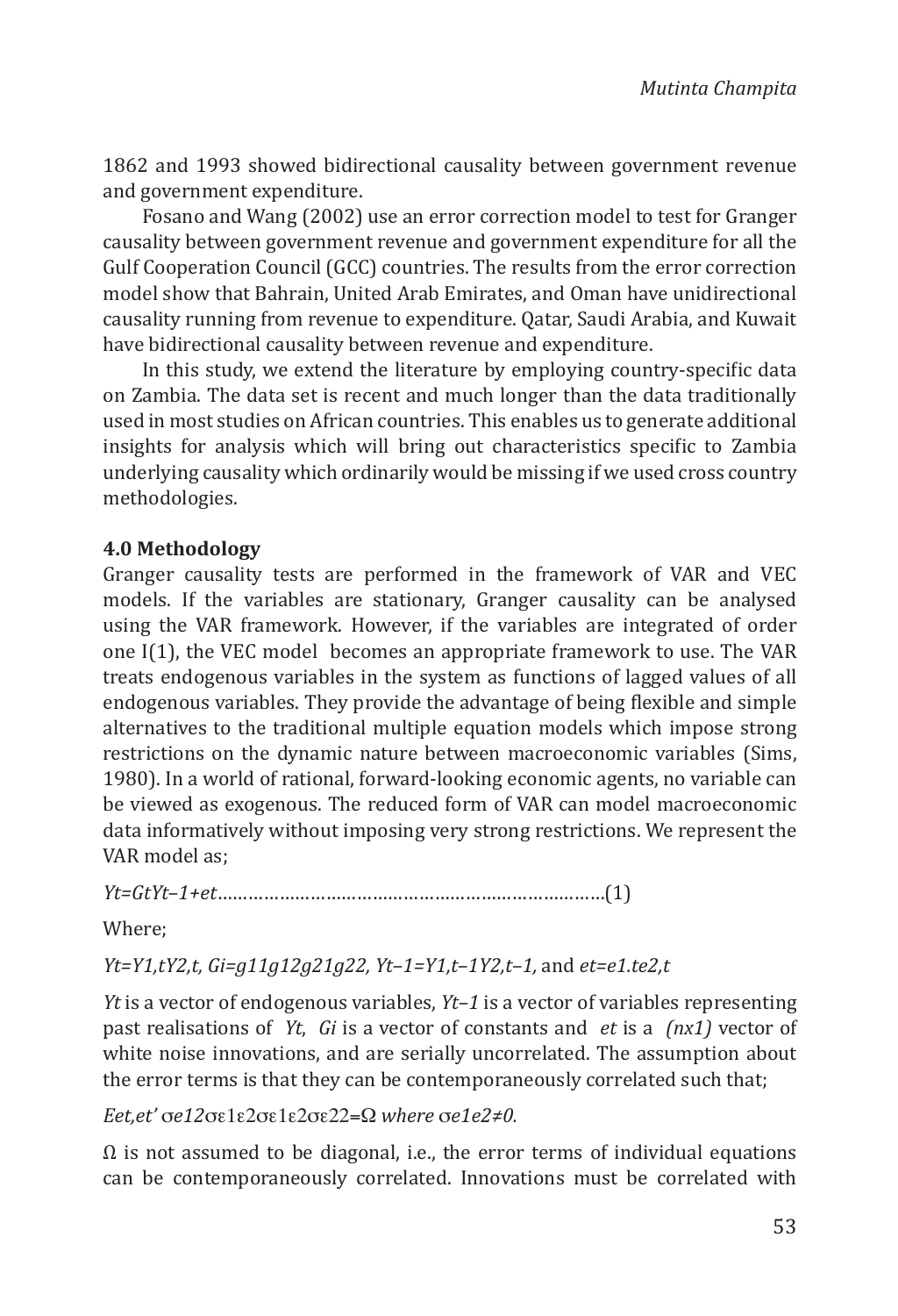their own lagged values and uncorrelated with all the right-hand variables of equations. However, the errors must be uncorrelated through time such that the variance-covariance matrix must equal;

*Eet,e*T'=*000*, for *t*≠T

Therefore, *Eet,e*T'=Ω, if t=T*0* otherwise

# **4.1 Econometric framework**

The multivariate VAR model was specified such that government expenditure is Granger caused by its own lagged value(s), the lagged value(s) of government revenue, exchange rate, GDP and Treasury Bill rate in equation (2). Government revenue is also specified to be Granger-caused by its own lagged value(s) and lagged value(s) of government expenditure, exchange rate, GDP and Treasury Bill rate in the VAR model in equation (3). In the empirical literature, we build on the specification of Dalena and Magazzino, (2012) and Mupimpila et al, (2015) and augment it with exchange rate and Treasury Bill rate variables:

 $LnGOVEXPt=\theta0+i=1p$   $\alpha iLnGOVEXPt-i+i=1p$ a2iLnGOVREVt-i+i=1pα3iLnEXCt-i+i=1pα4iLnGDPt-i+i=1pα5iLnTBILLt-i+μt …………………………………………………….……………(3)

 $LnGOVREVt=\vartheta1+i=1p$ BiLnGOVEXPt-i+i=1pB2iLnGOVREVt-i+i=1pB3iLnEXCt-i+i=1pB4iLnGDPt-i+i= 1 5Ln−+…………………………………………………….……………(3)

Where LnGOVEXPt refers to the log of government expenditure, LnGOVREVt refers to the log of government revenue, LnGOVEXPt-*i* and LnGOVREVt-*i* are lagged values of government expenditure and revenues respectively. Ln $EXC_t-i_n$  $Ln GDPt-i$  and  $Ln TBLLt-i$  and refer to the lagged values of exchange rate, gross domestic product and TreasuryBill rates. P refers to lag length to be used in VAR Model and  $\mu t$  and  $\nu t$  are white noise error terms.

# **4.2 Data**

The data was obtained from the African Development Bank Social and Economic data and the World Bank database. We make use of data whose data points are from 1980 to 2016. Table 1 describes in detail all the variables whose data are employed in our study for analysis.

# **4.3 Growth of real Government expenditure and revenue**

The %age growth rate of real revenue and expenditure in Zambia is given for the selected years in Figure 1. Real government revenues and expenditure on average were falling from 1981 to 2004. In 2005 onwards we observe some positive growth until 2012. In 2013, real government revenue growth turned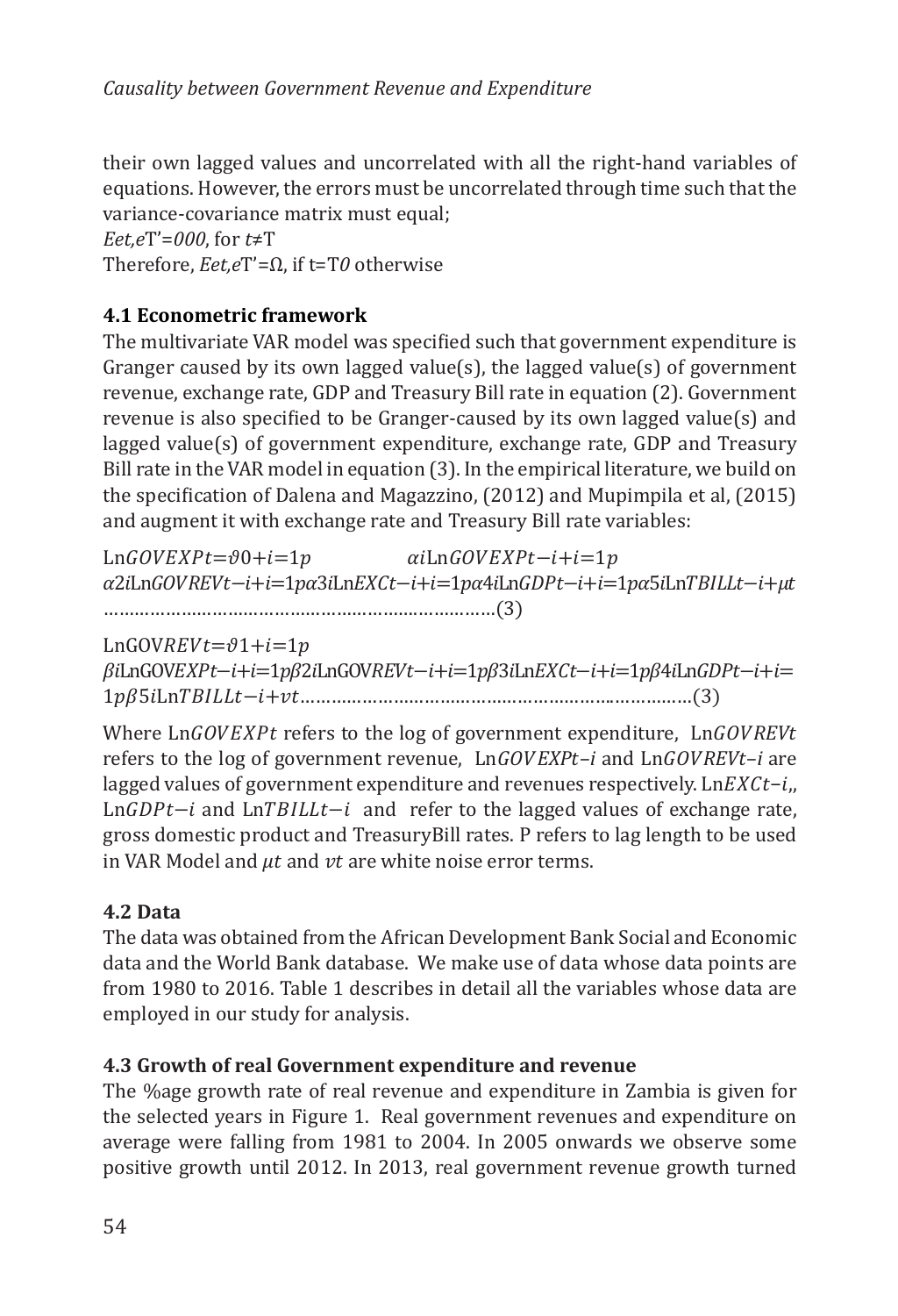negative until 2016. On the other hand, real government expenditure turned negative in 2014 all through to 2016.

| <b>Variable Name</b>            | <b>Units of</b><br><b>Measurement</b> | <b>Variable</b><br><b>Description</b>                                                           | <b>Expected Sign</b> |
|---------------------------------|---------------------------------------|-------------------------------------------------------------------------------------------------|----------------------|
| Real government<br>revenue      | <b>United States</b><br>dollar        | Central<br>government, total<br>revenue, and<br>grants deflated<br>by CPI inflation.            | $(+)$                |
| Real government<br>expenditures | <b>United States</b><br>dollar        | Central<br>government,<br>total expenditure<br>and net lending<br>deflated by CPI<br>inflation. | $(+)$                |
| Exchange rate                   | Ratio                                 | Local currency<br>units relative to<br>the U.S. dollar.                                         | $(+)$                |
| Gross domestic<br>product       | <b>United States</b><br>Dollar        | Value of all goods<br>and services<br>produced in a<br>particular period<br>in Zambia           | $(+)$                |
| Treasury Bill rate              | Rate percent                          | Policy variable on<br>90 day Treasury<br><b>Bills</b>                                           | $(\cdot)$            |

*Table 1: Variable Description*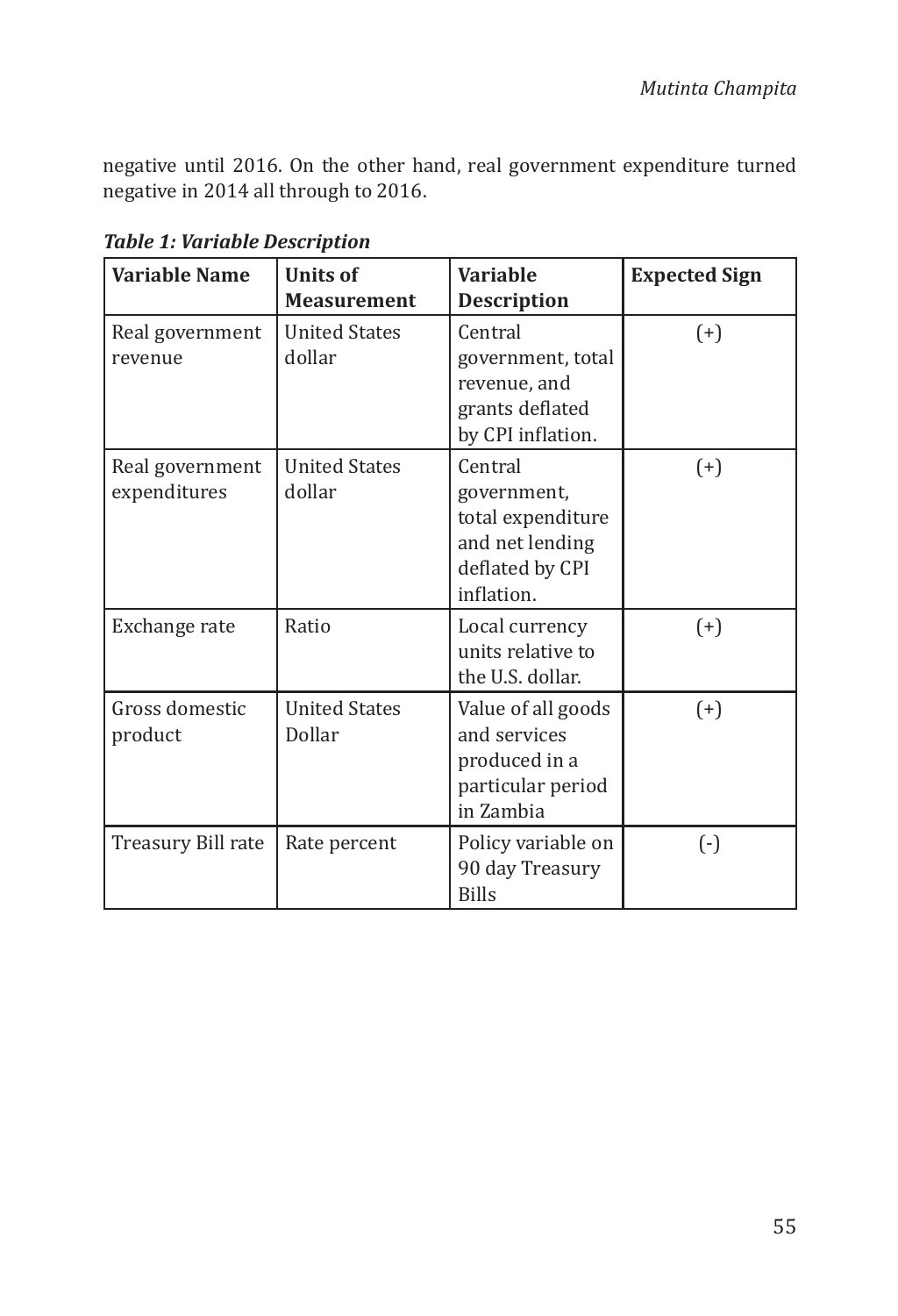

Figure 1: %age Growth of Real Government Expenditure and Revenue<br>S Source: Author's computations.

# **4.4 Estimation Methods**

# **4.4.1 Unit Root Test**

A non-stationary series exhibits an infinite persistence of shocks to the autoregressive process (Gujarati and Porter, 2009). We tested all the variables in our model for the presence of a unit root. If a time series is stationary after we take its first difference, then it is integrated of order one  $I(1)$  and if it is stationary after we take its second difference, then it is integrated of order two I(2). Theory of stationary stochastic processes suggests that economic variables are usually integrated of order one I(1) and rarely integrated of order greater than two (Kennedy, 2003).

# **4.4.2 Application of the VAR**

Given that the unit root tests suggest that the variables are stationary in levels I(0), we make use of the VAR model. The model was specified in Log-Linear form as in Dalena and Magazzino( 2012). Government expenditure is Granger-caused by its own lagged value(s) and the lagged value(s) of revenue. Government revenue is also specified to be Granger -caused by its own lagged value(s) and lagged value(s) of government expenditure in the VAR Model. The VAR model has the advantage of treating all variables as endogenous, and therefore becomes useful in detecting the flow of causality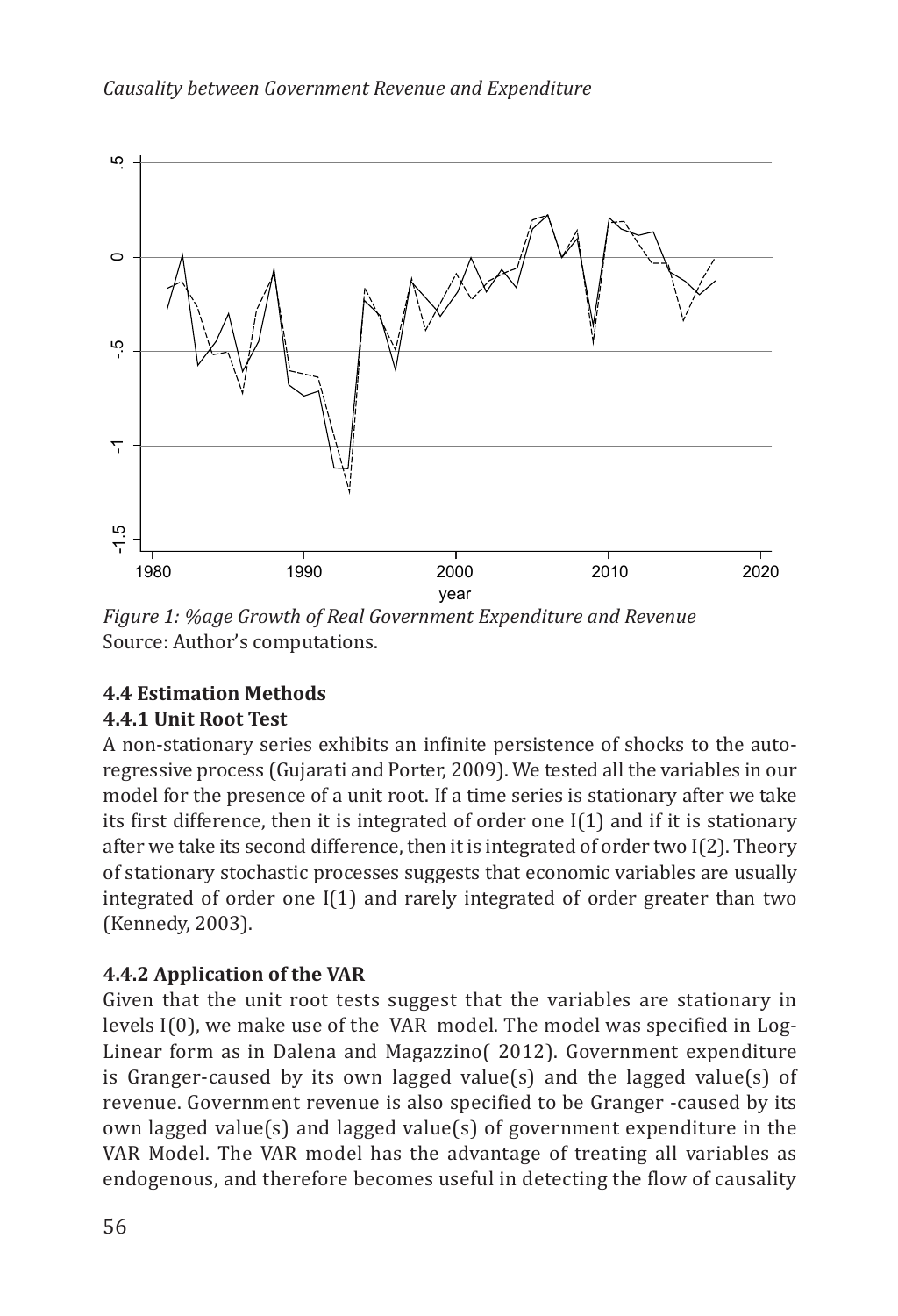between the variables. We followed the Lag selection criterion in using the lag length of one (1).

## **5.0 Results**

The full results from estimating equations (2) and (3) are as presented in Table 2. The Granger causality test is presented in Table 2.1. The autocorrelation test suggests that there are no serial correlations in the residuals. All the roots of the companion matrix values lie within the unit circle, indicating a stable VAR system<sup>1</sup>. We also performed the augmented Dickey-Fuller test to check for unit root. The findings suggest that the variables do not suffer from a unit root in levels. Performing the Dickey-Fuller test at lag zero, we find the log of government revenue, log of government expenditure, log of GDP, and log of Treasury Bills to be stationary at 5% level of significance. The log of exchange rate was also found to be stationary in levels at 1% level of significance<sup>2</sup>.

We found unidirectional causality which runs from government expenditure to government revenue in the Granger causality test. Treasury Bill rate was also found to Granger-cause government revenue and expenditure. The result findings suggested that exchange rate and GDP do not Granger-cause government revenue and government expenditure.

The estimated coefficients with the associated standard errors for the VAR are also given in Table 2 below. Our target model suggests that the lag of government expenditure has a positive effect on government revenue at 5% level of significance. The lag of government revenue was found to have no effect on government revenue. The lags of GDP and exchange rate were found to have no effect in influencing government revenue. However, Treasury Bill rate was found to have a significant and negative influence on revenue.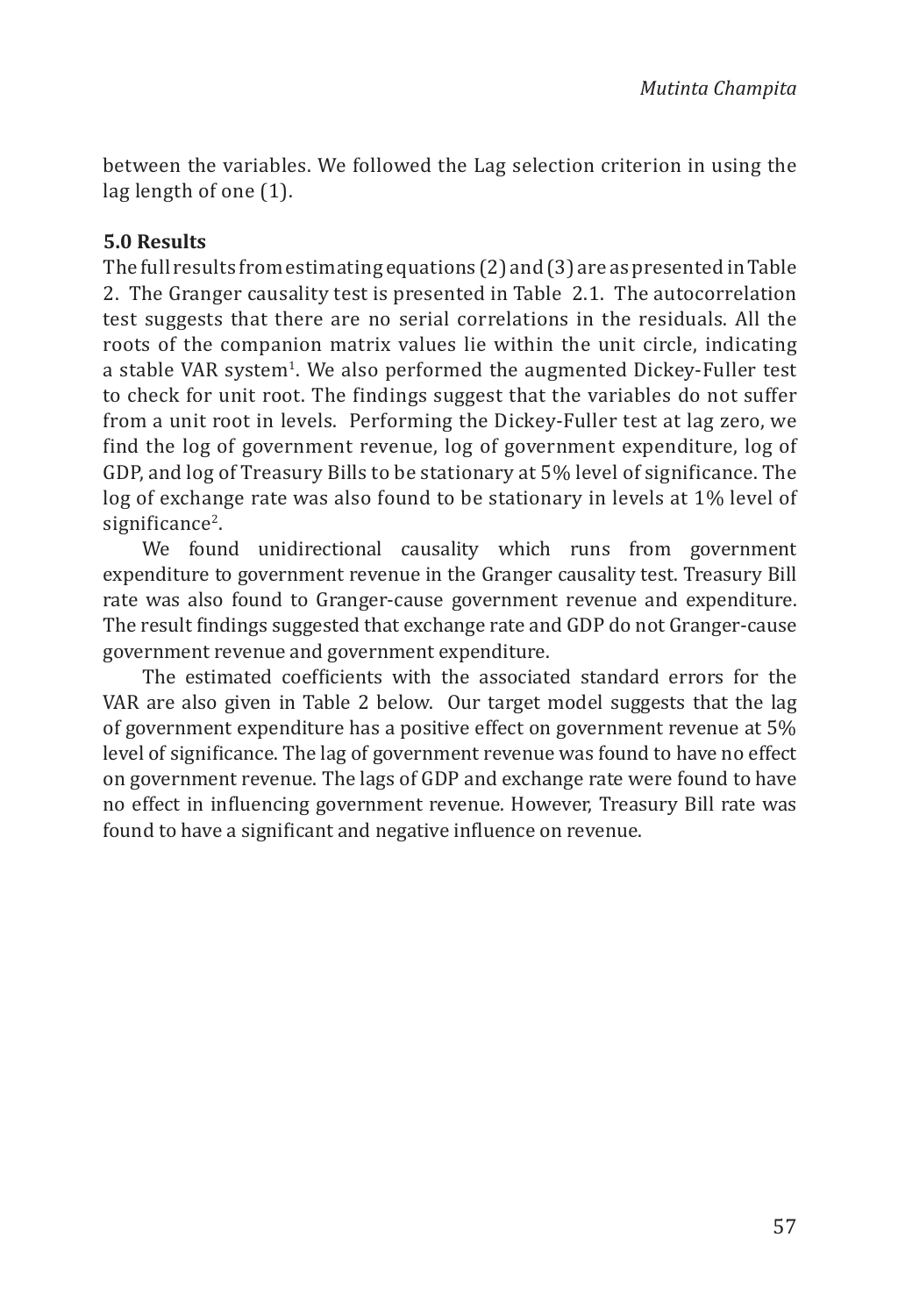| <b>DEPENDENT</b><br><b>VARIABLE</b> | <b>GOVERNMENT</b><br><b>REVENUE</b> | <b>GOVERNMENT</b><br><b>EXPENDITURE</b> |
|-------------------------------------|-------------------------------------|-----------------------------------------|
| GOVREV (L1)                         | $-0.16$                             | $-0.46$                                 |
|                                     | $(-0.55)$                           | $(-0.59)$                               |
| GOVEXP (L1)                         | 1.07                                | 1.41                                    |
|                                     | $(0.43)*$                           | $(0.46)$ *3                             |
| GDP(L1)                             | $-0.20$                             | $-0.13$                                 |
|                                     | $(-0.32)$                           | $(-0.35)$                               |
| EXCH RATE (L1)                      | $-0.17$                             | $-0.08$                                 |
|                                     | $(-0.28)$                           | $(-0.30)$                               |
| TBILL (L1)                          | $-0.28$                             | $-0.28$                                 |
|                                     | $(0.08)$ **                         | $(0.08)$ **4                            |
| Constant                            | 5.93                                | 3.83                                    |
|                                     | (-4.94)                             | $(-5.28)$                               |

*Table 2: VAR Results*

*Source: Author's computations.*

In the non-target model, we found a positive and significant relationship between the lag of government expenditure and government expenditure. The lag of government revenue was found to have no significant relationship with government revenue. The lags of GDP and exchange rate were found to be insignificant in influencing government revenue. The lag of Treasury Bills rate is found to be highly significant in influencing government expenditure.

| <b>Equation</b> | <b>Excluded</b>  | Probability |
|-----------------|------------------|-------------|
| <b>GOVREV</b>   | <b>GOVEXP</b>    | $0.01*$     |
| <b>GOVREV</b>   | GDP              | 0.53        |
| <b>GOVREV</b>   | <b>EXCH RATE</b> | 0.54        |
| <b>GOVREV</b>   | TBILL            | $0.00**$    |
| <b>GOVREV</b>   | ALL              | $0.00**$    |
| <b>GOVEXP</b>   | <b>GOVREV</b>    | 0.44        |
| <b>GOVEXP</b>   | GDP              | 0.71        |
| <b>GOVEXP</b>   | <b>EXCH RATE</b> | 0.80        |
| <b>GOVEXP</b>   | TBILL            | $0.00**$    |
| <b>GOVEXP</b>   | ALL              | $0.00**$    |

*Table 2.1: Granger Causality Test Results*

*Source: Author's computations.*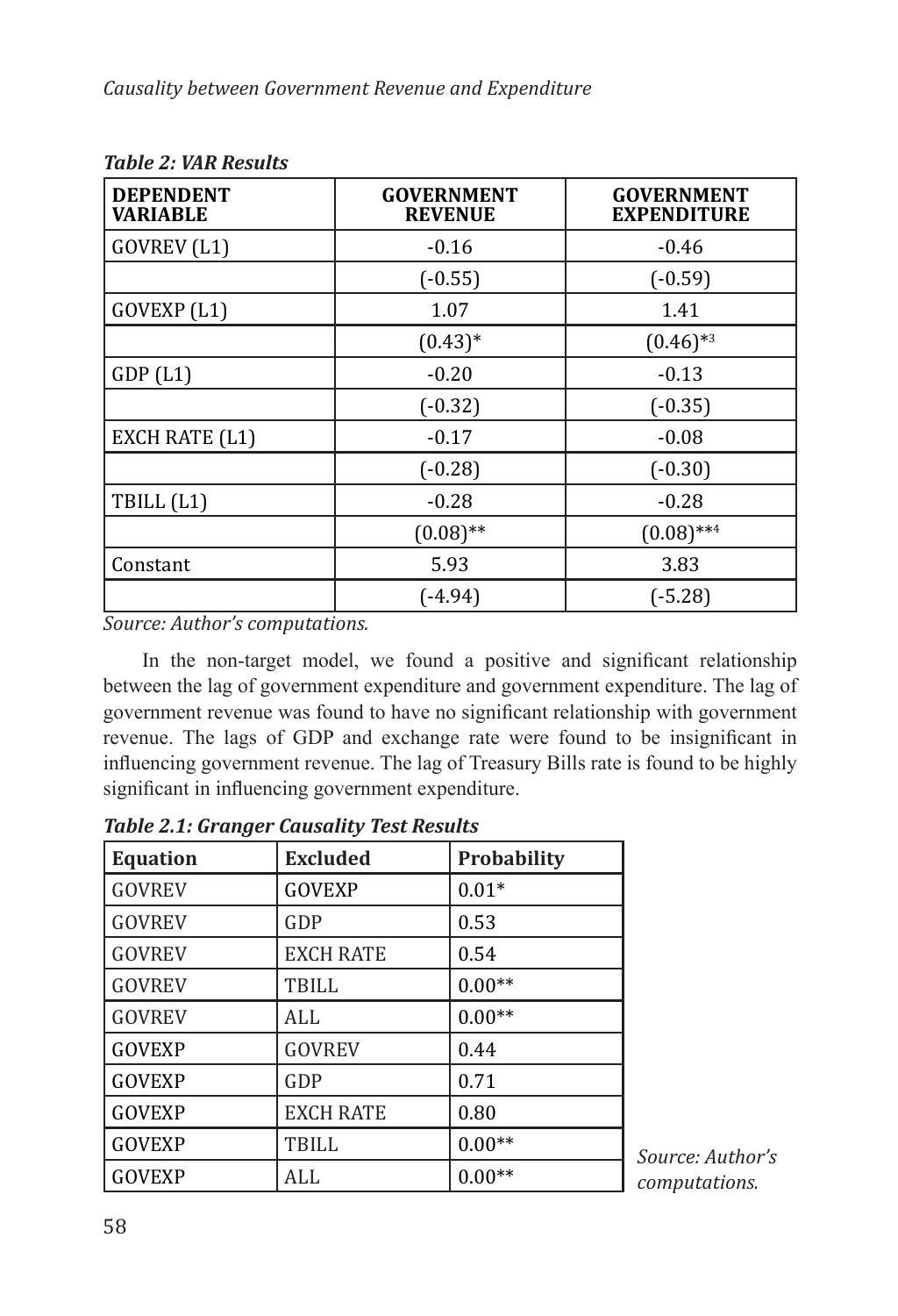# **5.1 Impulse Response Functions Results**

The results of the impulse response functions are reported in Figure 2. We direct our focus on impulse responses on variables that are found to be statistically significant in the VAR model. A one-unit shock to government expenditure raises government revenue in one year's time and permanently remains at that higher level, and a one-unit shock to government expenditure raises expenditure moderately and holds at that level throughout the eight-year forecast. A oneunit shock to Treasury Bills lowers government expenditure after about one year and continues falling throughout the forecast period. A one-unit shock to Treasury Bills reduces government revenue after about one year and continues falling throughout the forecast period.



### *Figure 2: Impulse Response Functions*

*Source: Author's computations.*

# **5.2 Forecast Error Variance Decomposition**

The full results of the Forecast Error Variance Decomposition (FEVD) are reported in Table 3. We direct our focus on the FEVD's on variables that are found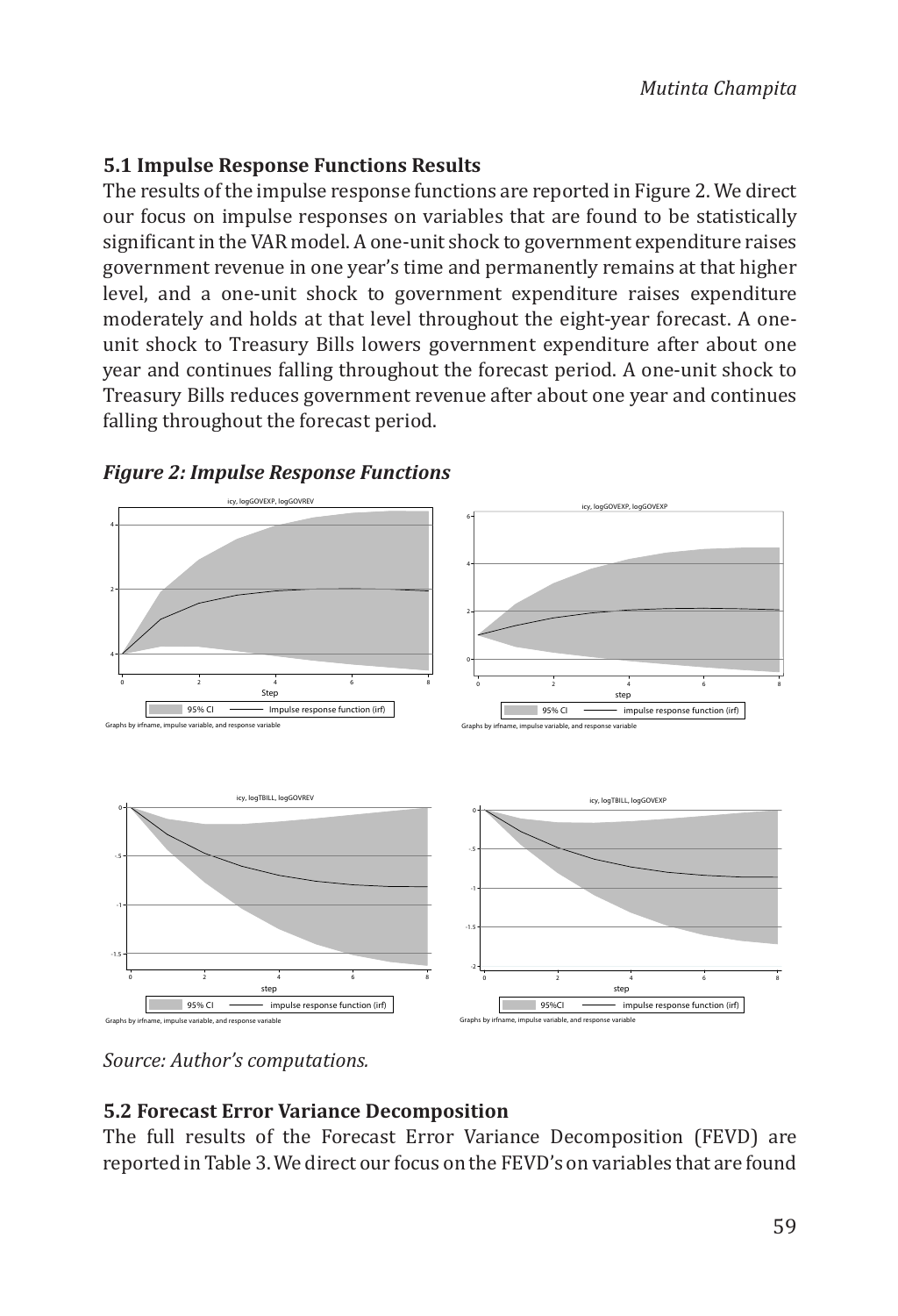to be statistically significant in the VAR model. In the short-run, a one standard deviation shock to government expenditure accounts for approximately 6% variation in government revenue only after two years, and it rises to 15% in the long-run (8-year forecast). A one standard deviation shock to government expenditure explains approximately 15% to itself in the short-run and rises to about 17% in the long-run. A one standard deviation shock to Treasury Bill rate will raise government expenditure by  $3\%$  in the in the short-run (second year) and 15% in the long-run (eight-year forecast). A one standard deviation shock to Treasury Bill rate will raise government revenue by 3% in the short-run and by 15% in the long-run.

|                | Impulse:         | Govtexp  | Govtexp  | <b>TBill</b> | <b>TBILL</b> |
|----------------|------------------|----------|----------|--------------|--------------|
| <b>Step</b>    | <b>Response:</b> | GovtRev  | GovtExp  | GovtRev      | GovtExp      |
| $\Omega$       |                  | 0        |          | 0            |              |
| 1              |                  | $\Omega$ | 0.148331 | $\Omega$     | $\theta$     |
| $\overline{2}$ |                  | 0.060864 | 0.155597 | 0.029388     | 0.026392     |
| 3              |                  | 0.10168  | 0.160711 | 0.061597     | 0.057683     |
| 4              |                  | 0.124032 | 0.163643 | 0.08833      | 0.08472      |
| 5              |                  | 0.136491 | 0.165142 | 0.109632     | 0.106619     |
| 6              |                  | 0.143748 | 0.165773 | 0.126607     | 0.124166     |
| 7              |                  | 0.148129 | 0.165873 | 0.14026      | 0.138288     |
| 8              |                  | 0.150815 | 0.165633 | 0.151355     | 0.149746     |

*Table 3: Results of Forecast Error Variance Decomposition*

Source: Author's computations.

# **6.0 Discussion and Conclusion**

The findings of the Granger causality tests suggest that causality is running from government expenditure to government revenue. These results are surprising given that spend-and-tax hypothesis is based on the premise of crises which is not the case for Zambia. These results are consistent with the findings of Richter and Dimitrios (2013) for Portugal. In the case of Dalena and Magazzino (2012), such results correspond to the interwar period in Italy's history. These results were puzzling; we sought to understand the strength of the causality running from government expenditure to government revenue. To do this, we augmented the Granger causality test with the forecast error variance decomposition.

The results of the forecast error variance decomposition suggest that a one standard deviation shock to government expenditure will explain about 6% variation in revenue in two years and will rise to 15% variation in spending in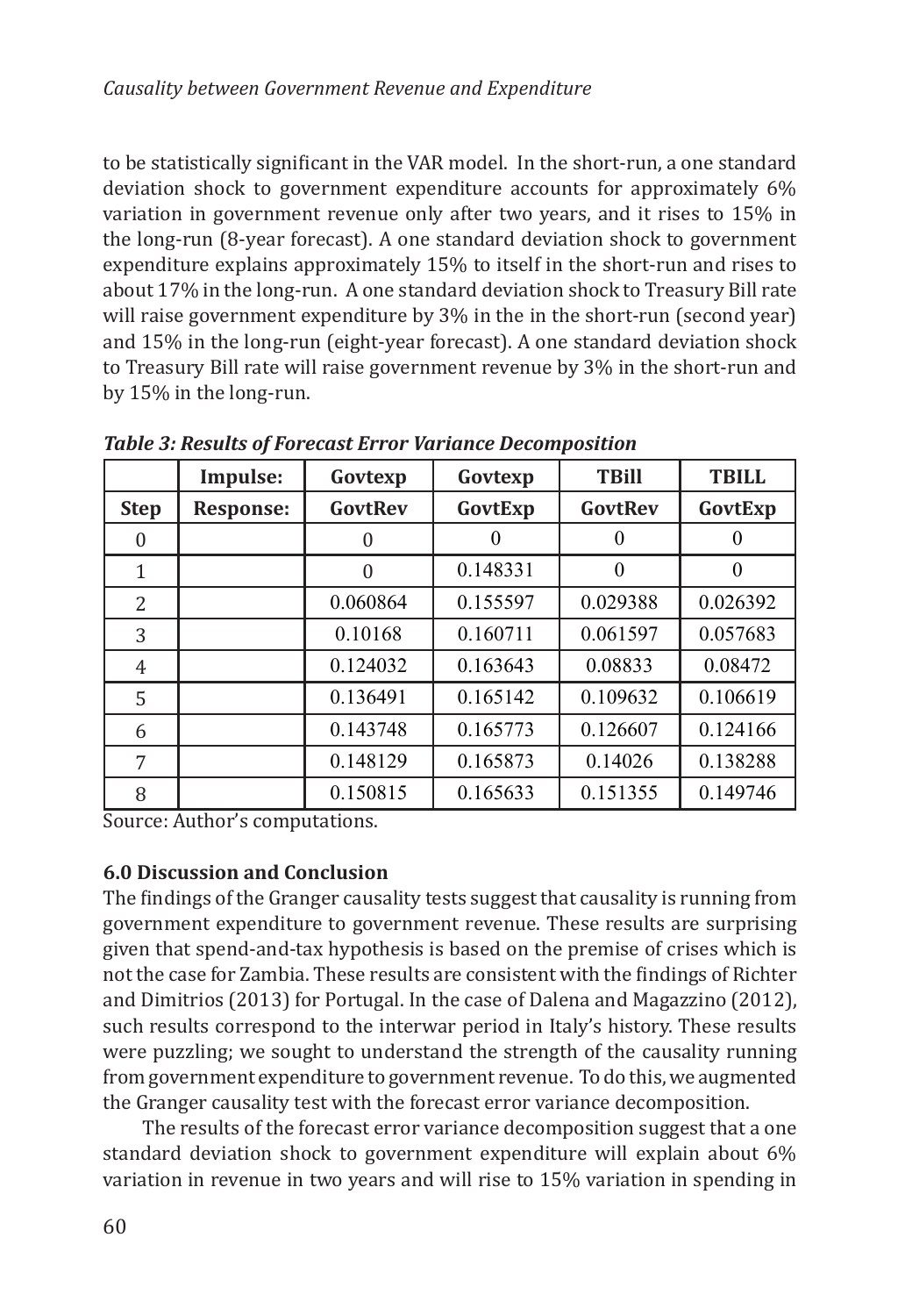eight years. These results suggest that the causality running from government expenditure to government revenue exists but is not so strong. What then could be explaining the forecast error variance results? The absence of social crises may explain the weak relationship indicated by forecast error variance. There has never been a social disturbance, or war, or epidemic of extreme proportions in Zambia. The spend-and-tax hypothesis is based on the premise of large-scale social disturbance, crises, or war which make it easier for the political system to decide how much to spend and then adjust tax revenues. In the context of Zambia, these results may indicate that the political system makes spending decisions in the midst of peace and gets to adjust revenue policy to finance the budget deficit. This may be partly explained by the various stakeholders' groupings who all lobby and expect to benefit from government expenditure (Bwalya et al, 2009). These findings are indicative rather than prescriptive for Zambia. Therefore, given that increases in government revenue are Granger-caused by increases in government expenditure, financing the budget deficit through raising revenues may not be the most appropriate tool to reduce budget deficits. Rather, efforts that lead to policies that control, or place limitations, on government spending must be emphasised. Policymakers, politicians, and civil society will have to prepare themselves and the public on the importance of bringing the government budget in balance. Perpetual budget deficits destabilize the macroeconomy in three ways: firstly, it raises the cost of borrowing in the economy; secondly, it limits resources available to the private sector for investment; and thirdly, persistent budget deficits can increase the national debt.

## **Endnotes**

- <sup>1</sup> See appendices A3 and A4
- <sup>2</sup> See appendix A1
- <sup>3</sup> Implies coefficient is significant at 5% level of significance
- <sup>4</sup> Implies coefficient is significant at 1% level of significance

## **References**

AfDB/OECD;, 2003. *Zambia Economic Outlook,* Lusaka: AfDB/OECD.

- Aisen, A. and Hauner, D., 2008. *Budget Deficits and Interest Rates: A Fresh Perspective.* Washington: International Monetary Fund. Working Paper WP/08/42.
- Aladejare, S. A., 2014. Evaluation of Government Income-Spending hypothesis nexus in Nigeria: An application of the bound test approach. *American Journal of Business, Economics and Management,* 2(1), pp. 28-40.
- Auditor General, 2015. *Report of the Auditor General on the Accounts of the Republic of Zambia.,* Lusaka: Office of the Auditor General.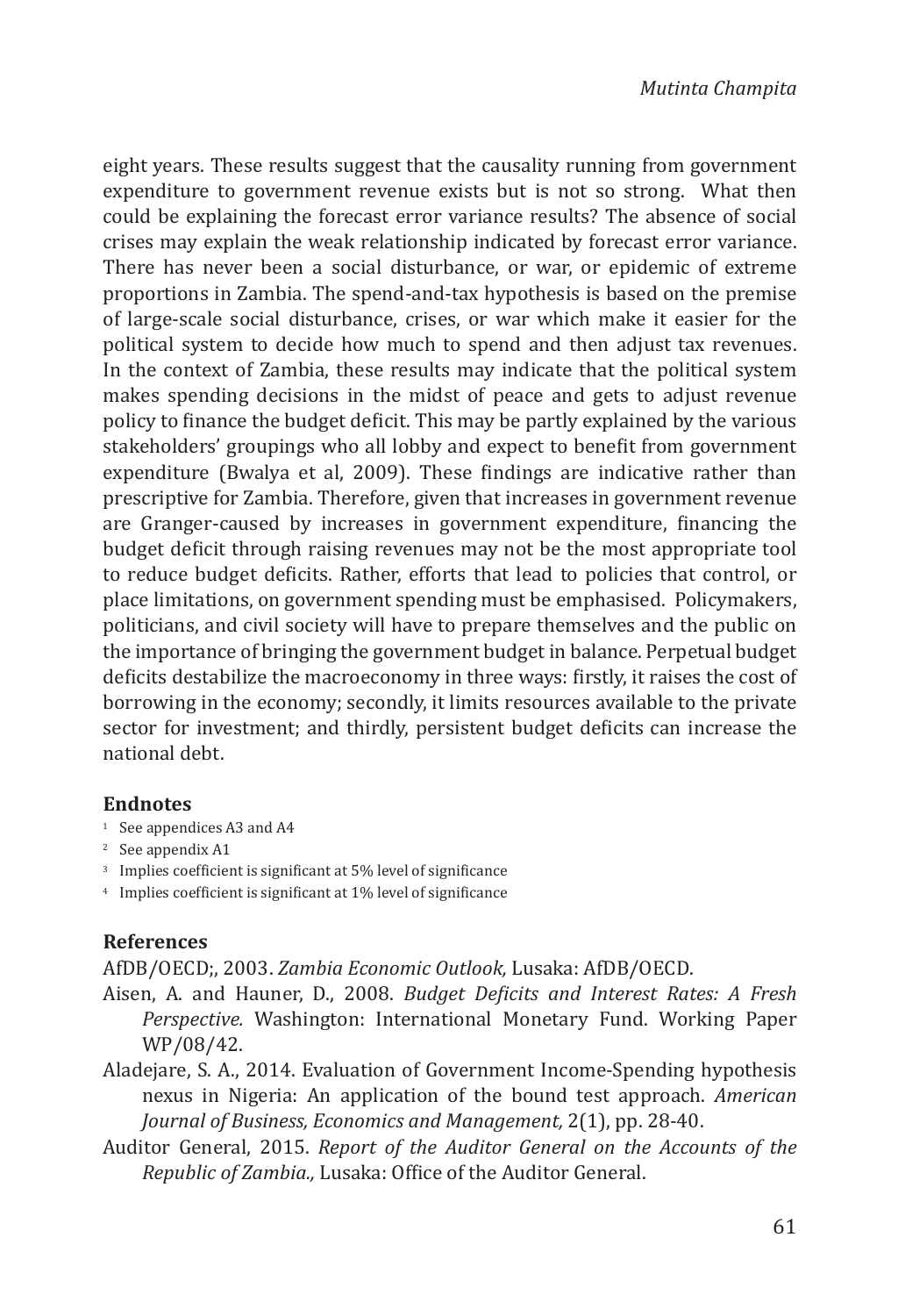- Baghestani, H. and McNown, R., 1994. Do Revenues or Expenditures Respond to Budgetary Disequilibria. *Southern Economic Journal,* 61(2), pp. 311-322.
- Bwalya, S. M., Phiri, E. and Mpembamoto, K., 2009. *How non-state actors lobby to influence budget outcomes in Zambia.* Manchester, IP Production Group Research Program Consortium for improving Institutions for pro-poor Growth..
- CSPR, 2010. *Budget Execution and Service Delivery Barometer.* Lusaka, Civil Society for Poverty Reduction.
- Dalena, M. and Magazzino, C., 2012. *Public Expenditure and Revenue in Italy,1862-1993*. Blackwell Publishing Limited*,* 41(3), pp. 145-172.
- Eita, J. H. and Mbazima, D., 2008. The Causal Relationship Between Government Revenue and Expenditure in Namibia. *Munich Personal RePEc Archive,* Issue Paper No.9154, pp. 1-17.
- Elhiraika, A. B., Mukungu, A. C. and Nyoike, W., 2015. *Regional Integration and Policy Challenges in Africa.* London: Palgrave Macmillan.
- Fosano, U. and Wang, Q., 2002. Testing the Relationship between Government Spending and Revenue: Evidence from GCC Countries. *IMF Working Paper. WP/02/201,* pp. 1-27.
- Friedman, M., 1978. The Limitations of Tax Limitation. *Policy Review,* Issue 5, pp. 7-14.
- Gujarati, D. N. and Porter, D. C., 2009. *Basic Econometrics.* New York: McGraw-Hill/Irwin.
- Hamilton, J., 1994. *Time Series Analysis.* Princeton, New Jersey: Princeton University Press.
- Hoover, K. D. and Sheffrin, S. M., 1992. Causation, Spending, and Taxes: Sand in the Sandbox or Tax Collector for the Welfare State? *The American Economic Review,* 82(1), pp. 225-248.
- International Monetary Fund;, 2005. *IMF and World Bank Support US\$3.90 Billion in Debt Service Relief for Zambia.* Washington: Internation Monetary Fund Press Release No. 05/80.
- International Monetary Fund;, 2015. *IMF Staff Concludes Visit to Zambia.*  Washington: International Monetary Fund Press Release No. 15/531.
- International Monetary Fund, 1988. *Annual Report.* Washington: International Monetary Fund.
- Kennedy, P., 2003. *A Guide to Econometrics, Fifth Edition.* Cambridge: MIT Press.
- Khim, V. and Liew, S., 2004. Which Lag Length Selection Criteria Should We Employ. *Economics Bulletin,* 3(33), pp. 1-9.
- KPMG, 2015. *2016 Budget Highlights.* Lusaka: KPMG.
- Manage, N. and Marlow, M. L., 1986. The Causal Relation between Federal Expenditures and Receipts. *Southern Economic Journal,* 52(3), pp. 617-629.
- Maynard, T. and Guy, K., 2009. *The Causal Relationship Between Government Expenditure and Tax Revenue in Barbados.* Bridgetown: Central Bank of Barbados, pp. 1-14.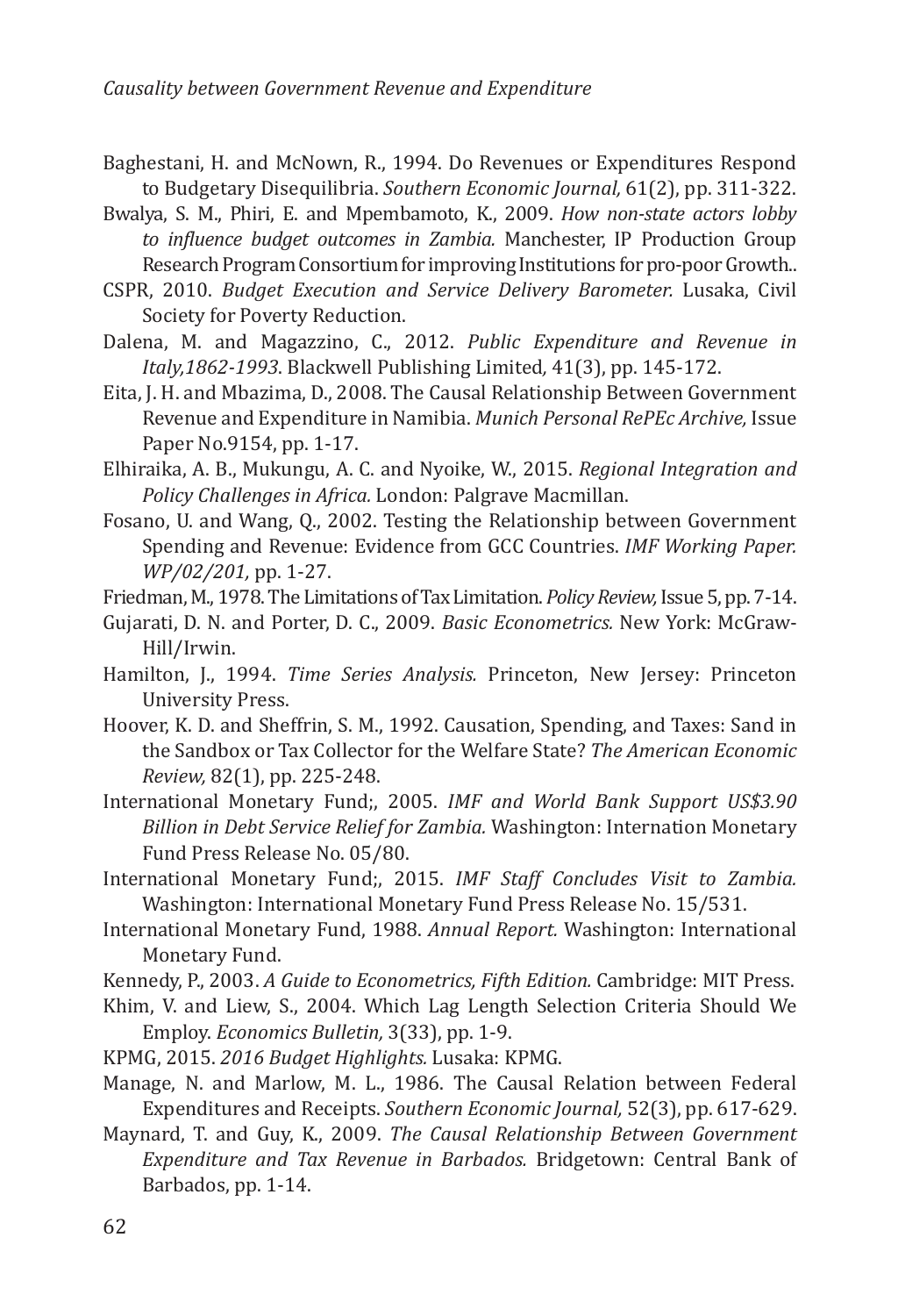- Meltzer, A. H. and Richard, S. F., 1981. A Rational Theory of the Size of Government. *The Journal of Political Economy,* 89(5), pp. 914-927.
- Ministry of Finance, 2014. *The State of the Zambian economy.* Lusaka: Ministry of Finance.
- Mupimpila, C., Dinale, L. and Moffat, B., 2015. The Causality between Government Revenues and Expenditures in Botswana. *International Journal of Economic Issues ,* 8(1), pp. 1-14.
- Nyamongo, M. E., Sichei, M. M. and Schoeman, N. J., 2007. Government Revenue and Expenditure Nexus in South Africa. *South African Journal of Economic and Management Sciences,* 10(2), pp. 256-268.
- Peacock, A. T. and Wiseman, J., 1961. *The Growth of Public Expenditure in the United Kingdom.* Princeton: Princeton University Press.
- Richter, C. and Dimitrios, P., 2013. Tax and spend, Spend and tax, fiscal synchronisation or institutional separation? Examining the case of Greece. *Romanian Journal of Fiscal Policy,* 4(2), pp. 1-17.
- Serlemitsos, J. and Fusco, H., 2003. *Zambia Post-Privatization Study.* Washington, D.C: The World Bank.

Sims, C., 1980. Macroeconomics and Reality. *Econometrica,* Volume 48, pp. 1-48.

- The World Bank, 2004. *Zambia Public Expenditure Management and Financial Accountability Review.* First ed. Washington: The World Bank.
- Weeks, J. and McKinley, T., 2006. *Does Debt Relief Increase Fiscal Space in Zambia.*  Brasilia: International Poverty Centre-United Nations Development Centre.
- Whitworth, A., 2012. *Creating and wasting fiscal space Zambian fiscal performance 2002-2011,* Lusaka: Zambia Institute for Policy Analysis and Research.

## **APPENDICES**

## *Appendix A1: Unit Root Test Augmented Dickey-Fuller Test*

| <b>Variable</b>                  | <b>Test Statistic</b> | 1% critical value | 5% critical value |
|----------------------------------|-----------------------|-------------------|-------------------|
| log of government<br>revenue     | $-3.348$              | $-3.675$          | $-2.969$          |
| log of government<br>expenditure | $-3.496$              | $-3.675$          | $-2.969$          |
| Log of GDP                       | $-3.151$              | $-3.675$          | $-2.969$          |
| Log of Treasury Bill rate        | $-2.045$              | $-2.453$          | $-1.696$          |
| Log of exchange rate             | $-3.865$              | $-2.647$          | $-1.950$          |

Source: Author's computations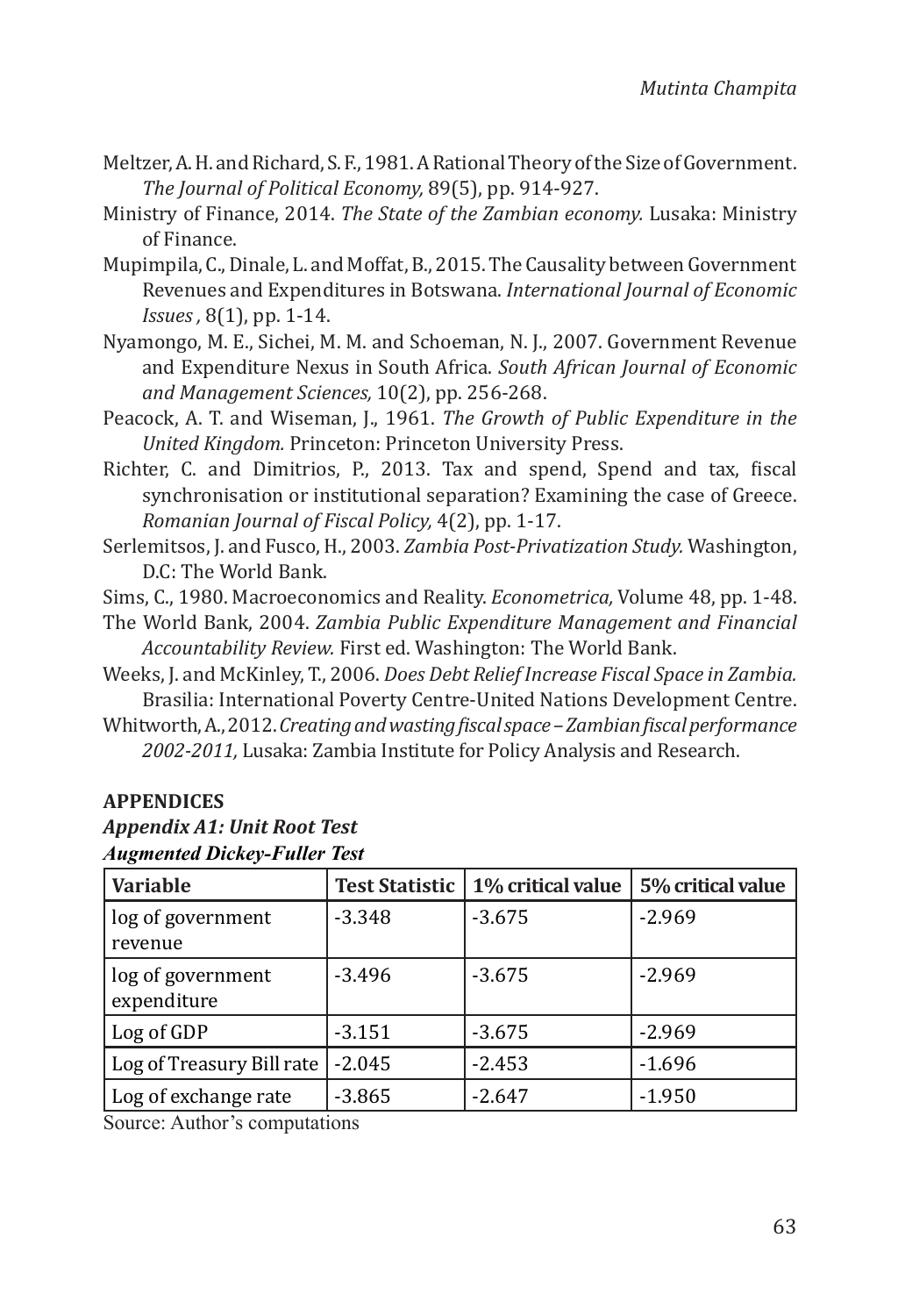| <b>Equation</b>                     | Chi <sub>2</sub> | Df             | prob>Chi2 |
|-------------------------------------|------------------|----------------|-----------|
| log of government<br>revenue        | 0.083            | $\overline{2}$ | 0.95927   |
| log of government<br>expenditure    | 0.189            | $\overline{c}$ | 0.91002   |
| Log of GDP                          | 2.077            | $\overline{c}$ | 0.35404   |
| Log of exchange<br>rate             | 1.316            | $\overline{c}$ | 0.51796   |
| Log of Treasury<br><b>Bill rate</b> | 0.912            | $\overline{2}$ | 0.63367   |
| ALL                                 | 4.577            | 10             | 0.91761   |

#### *Appendix A2: Normality Test Jarque-Bera Test*

Source: Author's computations.

## *Appendix A3: Autocorrelation test Lagrange-multiplier test*

| Lag | Chi2    | Df       | prob>chi2 |
|-----|---------|----------|-----------|
|     | 24.4164 | つに<br>ZJ | 0.49543   |
|     | 26.7128 | つに<br>ZJ | 0.37038   |

Source: Author's computations.

# *Appendix A4: Stability of VAR System*



*Source: Author's computations.*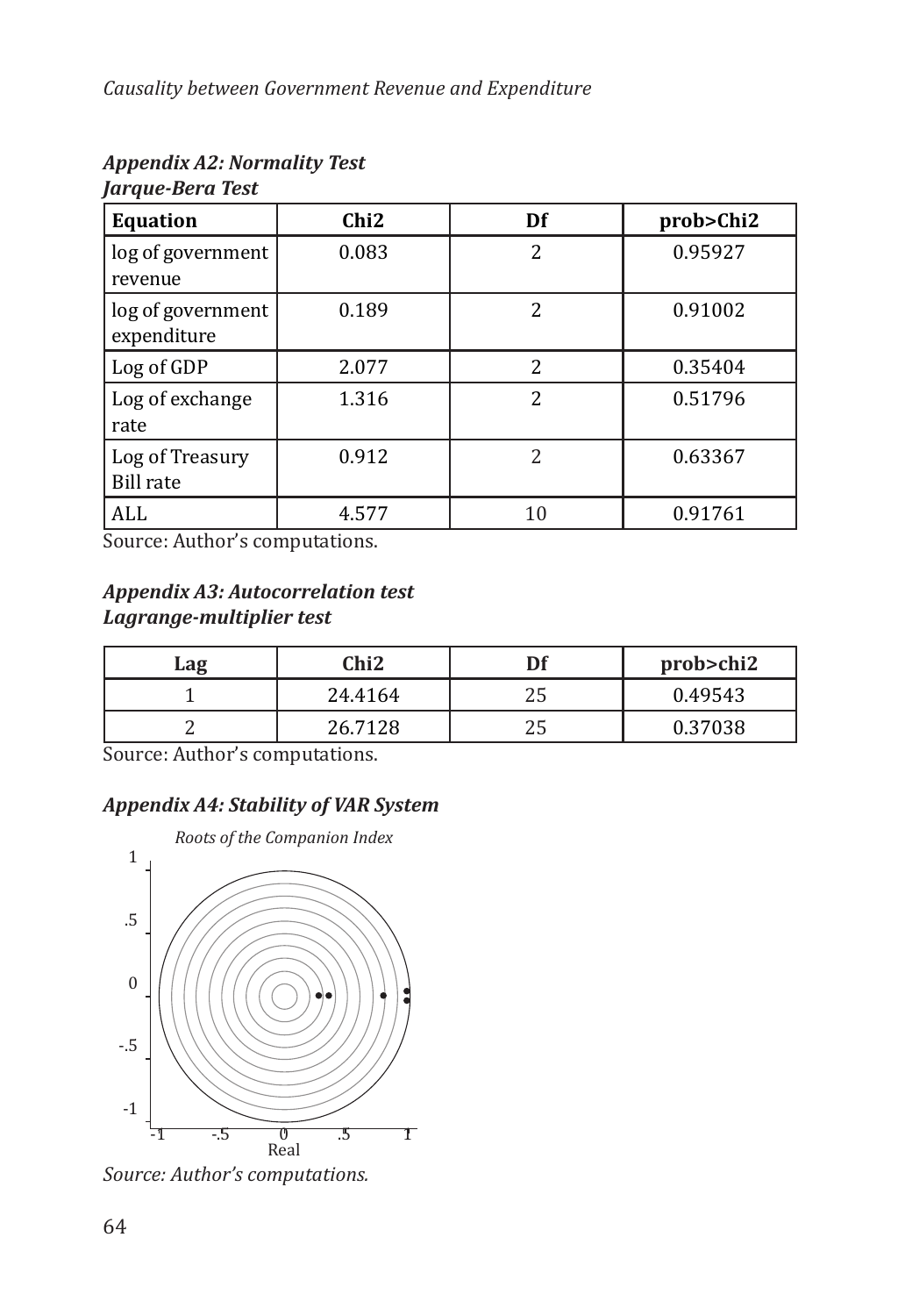# **The Connection between Education and Sustainable Economic Growth in Nigeria<sup>1</sup>**

Lotanna Ernest Emediegwu *University of Manchester, United Kingdom.* and Ighodaro Clement *University of Benin, Nigeria*

*This article considers the nexus between education and economic growth in Nigeria. Education here is seen as portraying one of the major components of human capital formation. Investment in the quantity of education, and more significantly in its quality is pivotal to achieving sustainable economic growth. Time-series data were collected from different sources for the period 1980-2015. Cointegration technique and error correction methodology were employed for the estimation of the chosen model. The empirical results reveal that educational investment impacts on economic growth in Nigeria in a direct and significant manner. Hence, amongst several recommendations, we propose that a forceful and pragmatic injection of funds by government at all levels into the different sectors of education is a key factor to increased and sustainable economic growth.* 

### **Keywords:**

Budget allocation, Gross fixed capital formation, Educational enrolment, Economic growth.

## **1. Introduction**

The notable role of education in governance and nation building is evident in advanced nations at various stages of their economic development. The importance of human capital and education in the economic growth of an economy has been emphasised in several works (Hanushek and Woessmann, 2007; Barro, 2013; Hanushek, 2013; Benos and Zotou, 2014; Asiedu, 2014). Studies have revealed the returns that accrue from the various forms of basic education, training, research, and capacity building; these have shown that without substantial investment in human capital, sustainable economic development will only be a mirage (Emediegwu and Monye-Emina, 2016). Invariably, no country can develop without serious and sound financial commitment to education. Michaelowa (2000) states that any form of investment in education turns out to be very profitable to households at the micro level and society at the macro level. He further argues that such investment impacts on the system both directly *via* increase in individuals' wages, and indirectly*via* increasing externalities associated with education.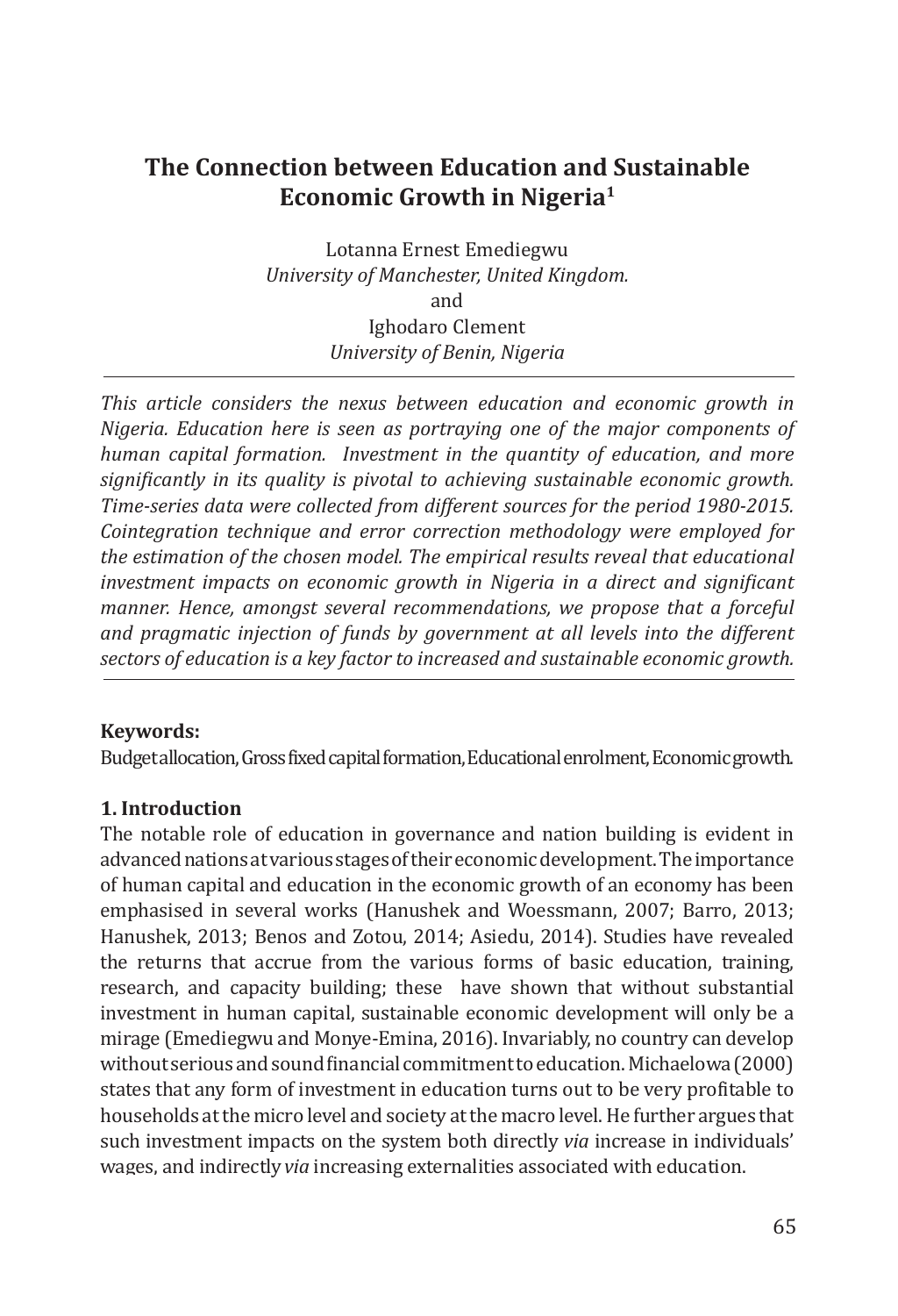Todaro and Smith (2012) opined that human capital development can be considered a necessary condition for development, and indeed the only vehicle that can lead any nation to economic progress and prosperity. Education transforms a society's army of human resources into human capital. This is accomplished by equipping them with the requisite knowledge, competencies, techniques, and skills. This transformation makes them more functional and productive, thereby contributing to the overall advancement of the society. Additionally, education is key to poverty mitigation and an instrument for promoting fairness, equity, and social justice.

Harbinson (1973) emphasised that the ultimate basis for the wealth of nations is human resources. Physical capital and natural endowments are regarded as passive agents of production; human resources are the active factors as well as the gravitational force that attracts and accumulates, explores and exploits all the other factors of production to bring about national development. Thus, a society that proves incapable of developing its citizens and making them functional in bringing about transformation in the economy will not be able to develop anything else in that economy.

The increasing evidence of the significant role and importance of education in capacity building and national development has made investment in the education sector crucial to lasting growth and development. In Nigeria, the average percentage of the annual federal government budgetary allocation to education for the period 2010 – 2015 is 7.52% (World Bank, 2015). This is significantly below the 26.0% recommended by the United Nations Educational Scientific and Cultural Organisation (UNESCO). Clearly, sustainable growth will not be realised because investment in education has not been given financial priority in the budgetary allocation of the government. For the same period (2010 – 2015), the average annual budgetary allocation expended on the education sectors for Ghana and Malawi are 28.07% and 24.67% respectively.

Several studies (Abiodun and Iyiola, 2011; Ehiogu, Okezie and Chinedu, 2013; Ifionu and Nteegah, 2013; Jaiyeoba, 2015) have assessed the impact of education on Nigeria's economy, but with data limited to 2012. Extending the time period, this article appraises the extent to which economic growth in Nigeria has been affected as a result of educational investment. Consequently, we will use the most current data on Nigeria's economy and education to ascertain if results obtained in previous studies are stable and robust over time. Additionally, we account for post-primary education which has been neglected in many Nigerian studies. The article is subdivided into six sections: Section 2 deals with stylised facts on education in Nigeria, while Section 3 presents the literature review; Section 4 consists of the theoretical framework and the model specification; data analysis and empirical results are considered in Section 5; Section 6 provides a summary and policy recommendations.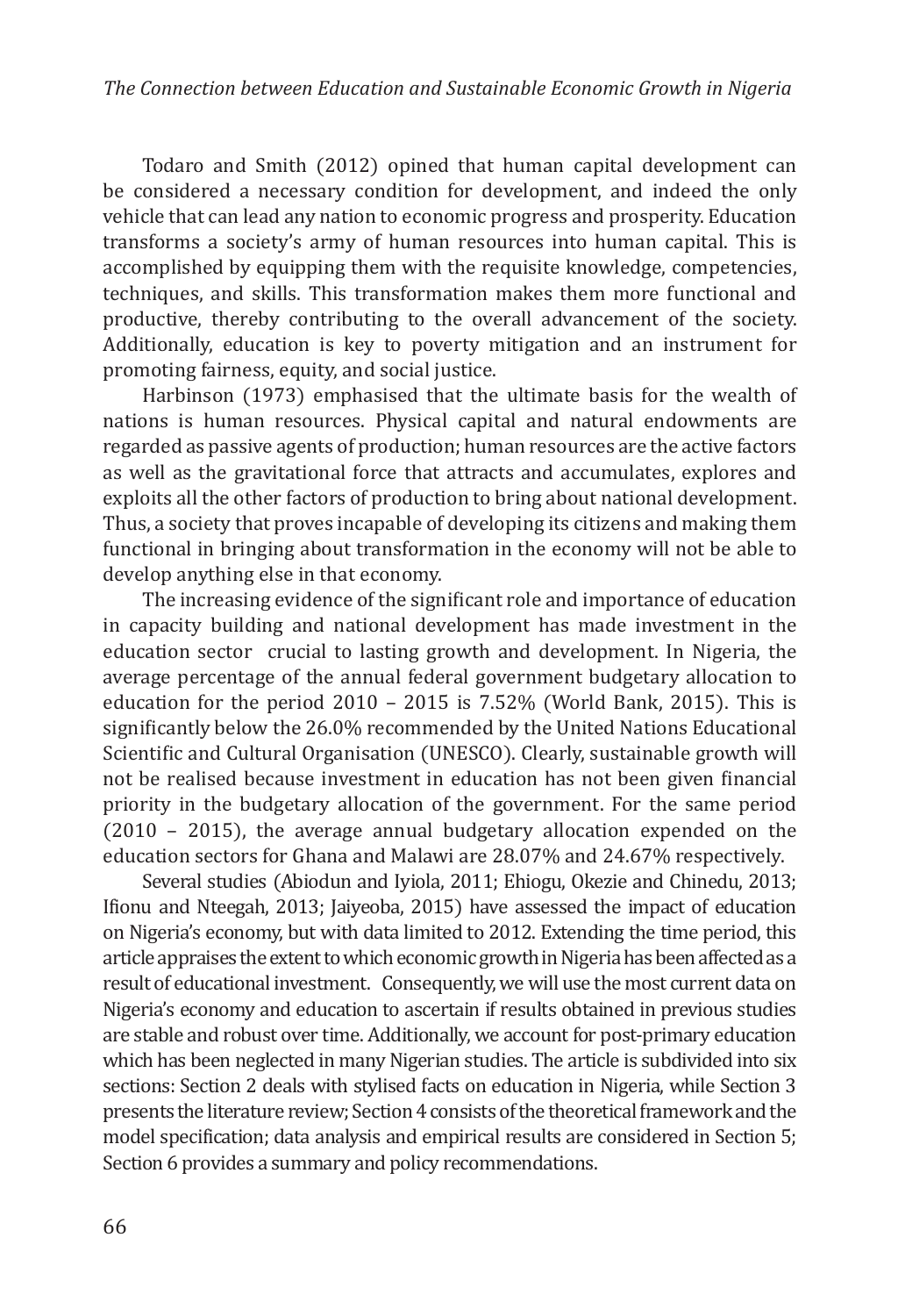### **2. Stylised Facts on Nigeria's Educational System 2.1 Educational Development in Nigeria**

Nigeria's educational system can be divided into formal and informal education. Formal education consists of pre-primary (nursery), primary, post-primary (secondary) and tertiary education. Informal education consists of indigenous and traditional methods of knowledge transmission, and is prevalent in the rural areas. Soon after independence, Nigeria's educational system was patterned after that of her colonial masters, that is, a 6-5-2-3 system. This entails six years of primary, five years of post-primary, two years of higher secondary and three years of tertiary education respectively. The current educational system of the country is based on the 6-3-3-4 system – six years of primary education, three years of junior secondary education, three years of senior secondary education and four years of tertiary education. Preparatory to entering primary school, pre-primary school children can attend educational institutions such as day-care centres, play groups and nursery schools.

Acknowledging the significance of educating human capital to achieve lasting economic development, the Nigerian government, after Independence, embarked on strategies of expanding educational institutions at all levels. Hence, the number of universities in the country increased from five in 1970 to 24 in 1986. In 2005, the number of educational institutions – primary, secondary and tertiary – stood at 59,340, 12,610 and 365 respectively, a monumental rise from the meagre 1970 figures of 14,903, 1,378 and five respectively (see Table 1). As at May 2015, according to the National Universities Commission (NUC) there are 153 universities (40 federal, 44 state and 69 private).The table further shows that adult literacy rates improved between 1986 and 2005 from 49.8% to 62.5% before falling slightly to 61.34% in 2010, and further to 59.57% in 2015. The pupil per teacher ratio in primary schools also exhibited a similar trend. While it stood at 34 in 1970, it peaked at 52 in 1997, before declining to 38 in 2010, thereafter rising marginally to 40 in 2015 – the same exactly as ten years earlier, 2005. This portrays an undesirable trend when compared to the United Nation's recommendation of 25. In summary the nation has not done so well over the years in consideration.

Table 2 similarly shows that the enrolments figures have continued to increase across the various levels of educational institutions. Enrolments at all levels maintained a steady increase from 1970 to 2015, except in the case of primary enrolment, where there was a decline of approximately one million between 2005 and 2010. This could be attributed to the insurgency and terrorism that erupted within the country, especially in North Central, leading to closure of many primary schools.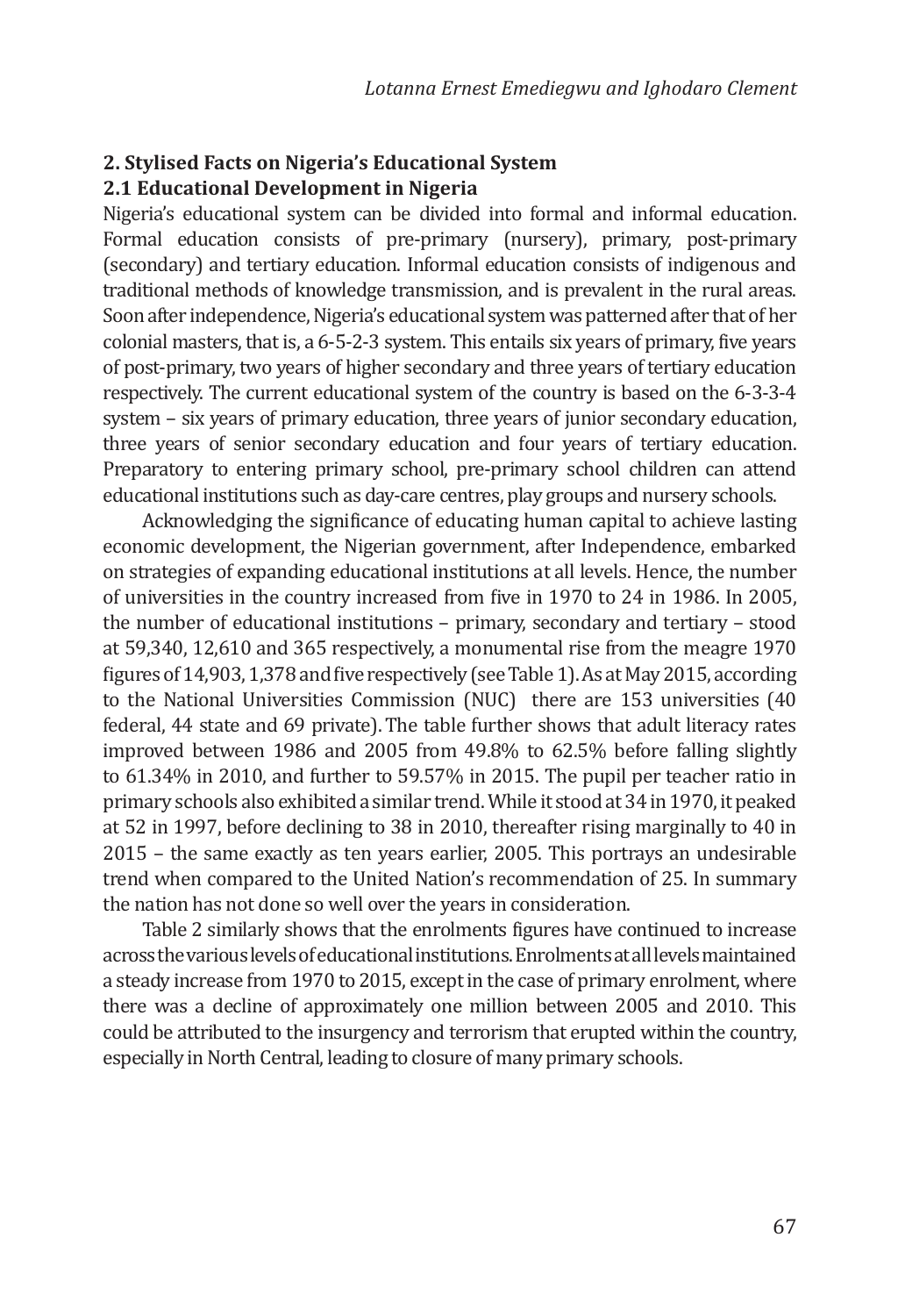| S/N            | Indices                                                                                                       | 1970                 | 1986                  | 1997                   | 2005                    | 2010                 | 2015                   |
|----------------|---------------------------------------------------------------------------------------------------------------|----------------------|-----------------------|------------------------|-------------------------|----------------------|------------------------|
| $\mathbf{1}$   | Adult literacy rate (%)                                                                                       | N/A                  | 49.8                  | 57                     | 62.0                    | 61.34                | 59.57                  |
| $\overline{2}$ | No. of pupils per<br>teacher (primary)                                                                        | 34                   | 44                    | 52                     | 40                      | 38                   | 40                     |
| 3              | No. of pupils per<br>teacher (secondary)                                                                      | 21                   | 30                    | 39                     | 27                      | 33.08                | 19.32                  |
| $\overline{4}$ | Percentage of females<br>in educational<br>institutions<br>i. Primary<br>ii. Secondary<br>iii. Tertiary       | N/A<br>N/A<br>N/A    | N/A<br>N/A<br>N/A     | 43.5<br>41.9<br>38.9   | 53<br>44<br>43          | 46.6<br>45.8<br>38.2 | 48.6<br>53.48<br>44.12 |
| 5              | Number of education<br>institutions<br>i. Primary <sup>2</sup><br>ii. Secondary<br>iii. Tertiary <sup>3</sup> | 14,903<br>1,378<br>5 | 35,434<br>5,731<br>24 | 43,950<br>7,310<br>137 | 54,434<br>12,611<br>199 | 58,348<br>N/A<br>365 | 62,406<br>N/A<br>378   |

*Table 1: Indices of Educational Development in Nigeria, 1970-2015*

S*ource: CBN (2008, 2013); NBS: National Literacy Survey (2010); World Bank (2015)*

|  |  | Table 2: Enrolment Figures at School (1970-2015) |
|--|--|--------------------------------------------------|
|  |  |                                                  |

| <b>Years</b> | Primary    | Secondary  | <b>Tertiary</b> |
|--------------|------------|------------|-----------------|
| 1970         | 3,515,827  | 357,027    | 14,468          |
| 1986         | 12,914,870 | 3,094,349  | 135,783         |
| 1997         | 21,161,852 | 5,578,255  | 862,023         |
| 2005         | 22,115,432 | 6,534,000  | 930,000         |
| 2010         | 21,558,461 | 9,056,768  | 1,375,671       |
| 2015         | 23,129,927 | 12,500,000 | 1,391,527       |

*Source: CBN (2008, 2013); World Bank (2015)*

The summary of federal government expenditure on education between 1980 and 2015 as depicted in Figure 1 shows that in 1980, 10.35% of the federal government's total expenditure was allocated to education. It, however, fluctuated between 1985 and 2008. In 2008, 13% of total expenditure was expended on education. Thereafter, the allocation declined steadily before picking up again in 2012 with 10% before hitting an all-time low of 6.08% in 2015. This is well below the minimum measure of 26% of annual budget advocated by the United Nations Educational, Scientific and Cultural Organisation (UNESCO). These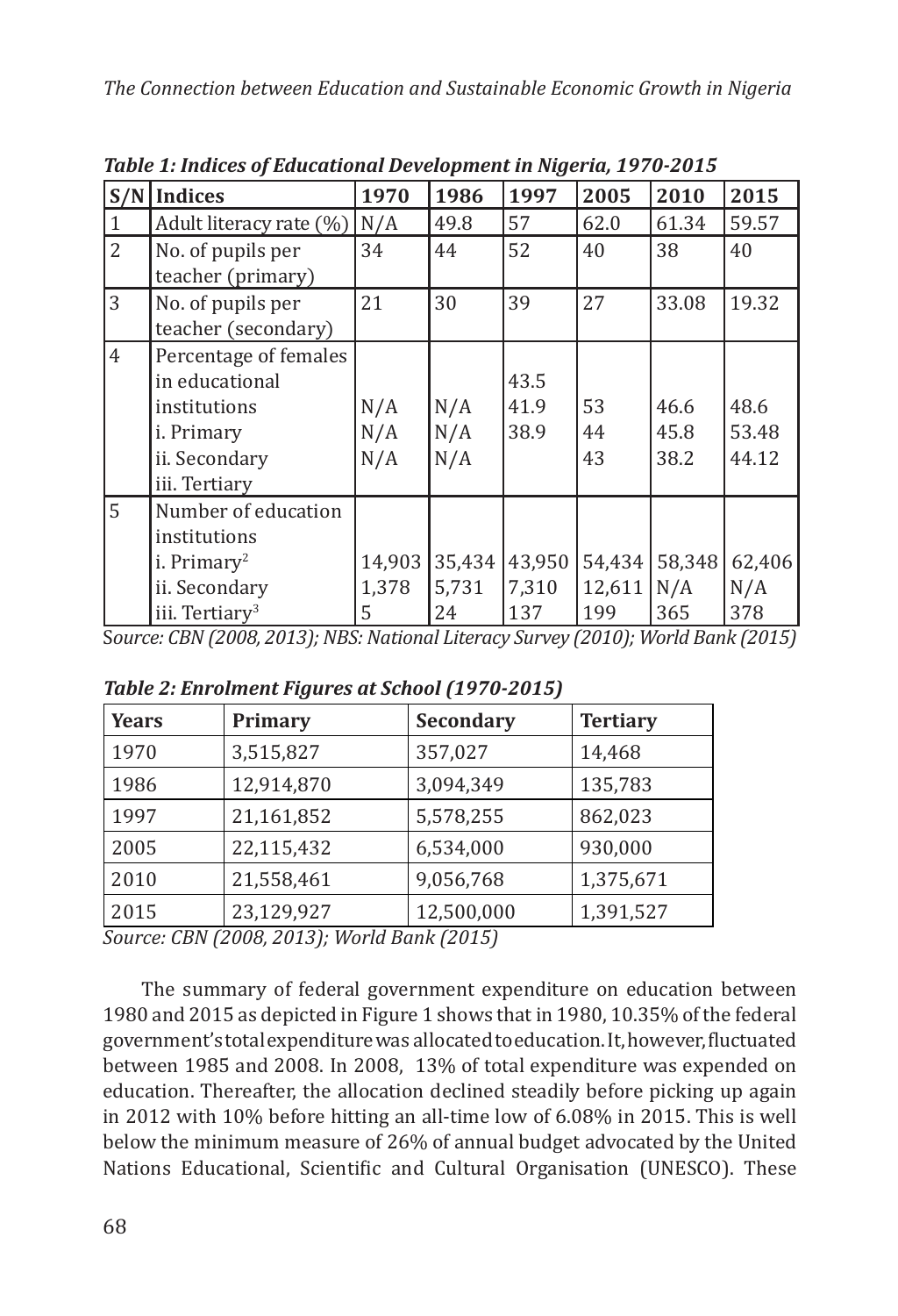figures reveal that insufficient investment in the educational system remains a key challenge that could stifle meaningful sustainable development in Nigeria.

Figure 2 further compares a 16-year (2000-2015) average of budgetary allocation to the education sector for 12 African countries as sampled by the World Bank (2015). While Nigeria is at the bottom of the ladder with an average of 6.0% allocation to education, nations such as Ghana top the chart with 31% allocation, followed by Cote d'Ivoire and Uganda with allocations of 30% and 27% respectively. These countries generate less income than Nigeria. Education should be given high priority in budgetary allocation since it produces effective and efficient manpower for all sectors of the economy.

*Figure 1: Proportion of Total Expenditure Allocated to Education (1980-2015*



*Sources: CBN (2008, 2015)*

*Figure 2: Average Budgetary Allocation to Education of some Selected African Countries (2000-2015)*



*Source: World Bank (2015)*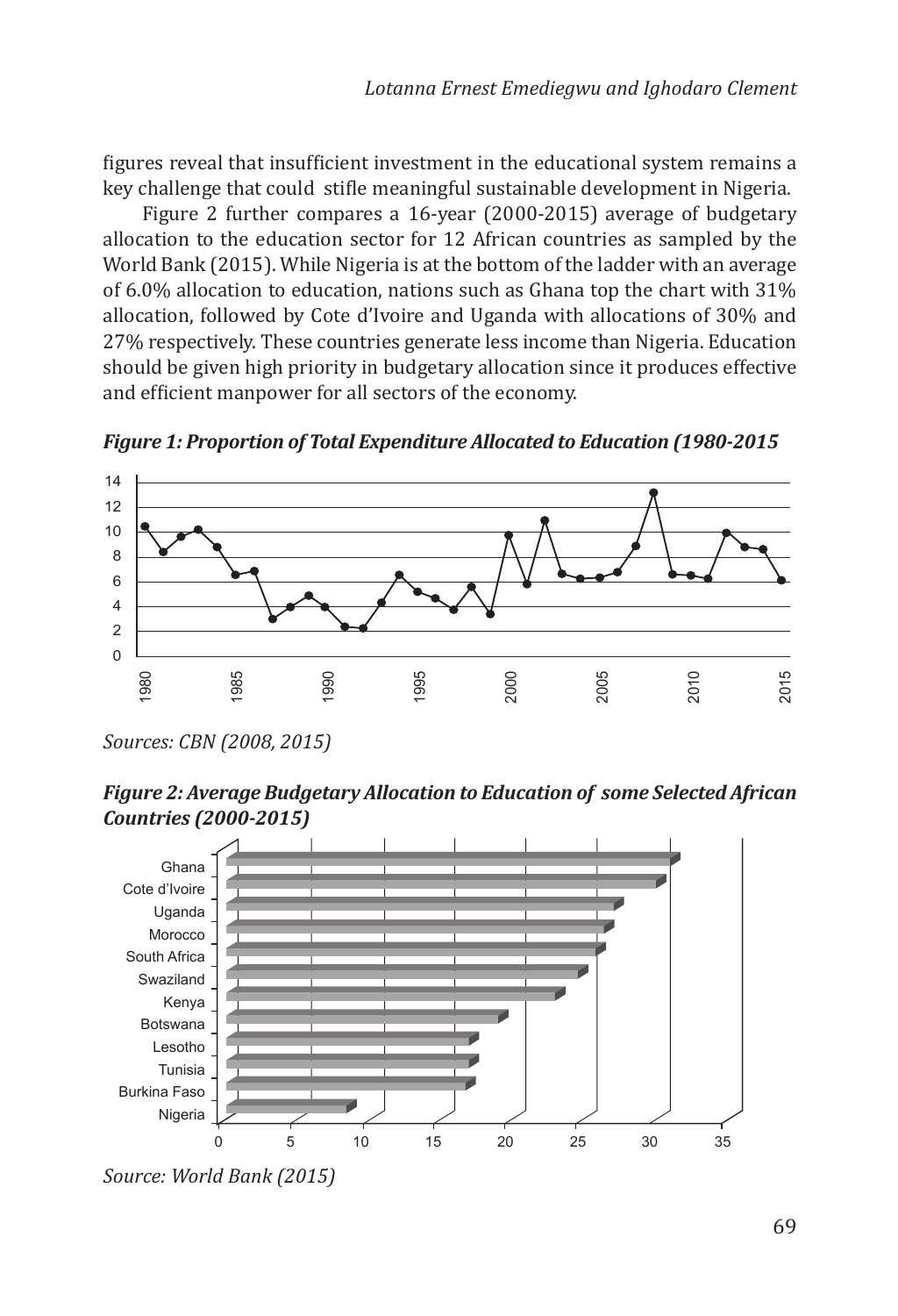# **2.2 Problems Besetting Nigeria's Educational Sector**

Ifionu and Nteegah (2013) posited that inadequate funding, amongst other factors contributed to the failure of government initiatives aimed at improving educational provision. The oil windfalls of the early 1970s endowed the country with abundant financial resources. This accounted for the sudden rise in the number of educational facilities, especially the primary schools. However, the decline of the economy as a result of the price crash in world oil market in the 1980s, and the attendant adoption of the Structural Adjustment Programme (SAP) proposed and supported by both the International Monetary Fund (IMF) and the World Bank has crippled the supply of finance available for education purposes (Omojimite, 2010; Emediegwu and Okeke, 2017). Since the change from the military regime to democracy in 1999, successive governments always underscore the need to invest substantially in education, but do nothing substantive about it (Abiodun and Iyiola, 2011).

Essential economic theory suggests that it is necessary first to understand the cost and benefit analysis of education to an economy before fashioning realistic policies in line with sustainable development in the context of the global economy. This is exactly the case of Malaysia. The government of Malaysia allocates over 20% of its total expenditure to its educational sector, and the result has been tremendous technological development (HDR, UNDP 2003). Its reform of the educational sector, by way of funding, helped stimulate other aspects of the economy for development. The 6.06% allocation to education in Nigeria's 2015 appropriation budget has left one in doubt as to how Nigeria can attain the goal of Vision 20:2020 of becoming among the 20 most industrialised nations of the world.

The experience of Nigeria since independence in 1960 has been that of increasing rates of unemployment, both in terms of quantity and quality. This, according to Awopegba (2003), can be attributed to discrepancies in the production of high-level manpower and levels of employment. There has been a wasteful imbalance within the educational system; excessive demand for education (perhaps as an end in itself); increasing cost versus decreasing revenue from education; some non-financial bottlenecks; inadequate job opportunities for tertiary level graduates ; and the provision of education which is not labour market oriented. All these buttress the fact that education is yet to produce the desired results of improving the human resource stock of the nation.

It is worth noting that Awopegba (2003) stresses that investment in people *via* education will not automatically translate to national development in any country if it is not complemented by sound economic policies. In other words, the economic framework within the nation must ensure a market which supports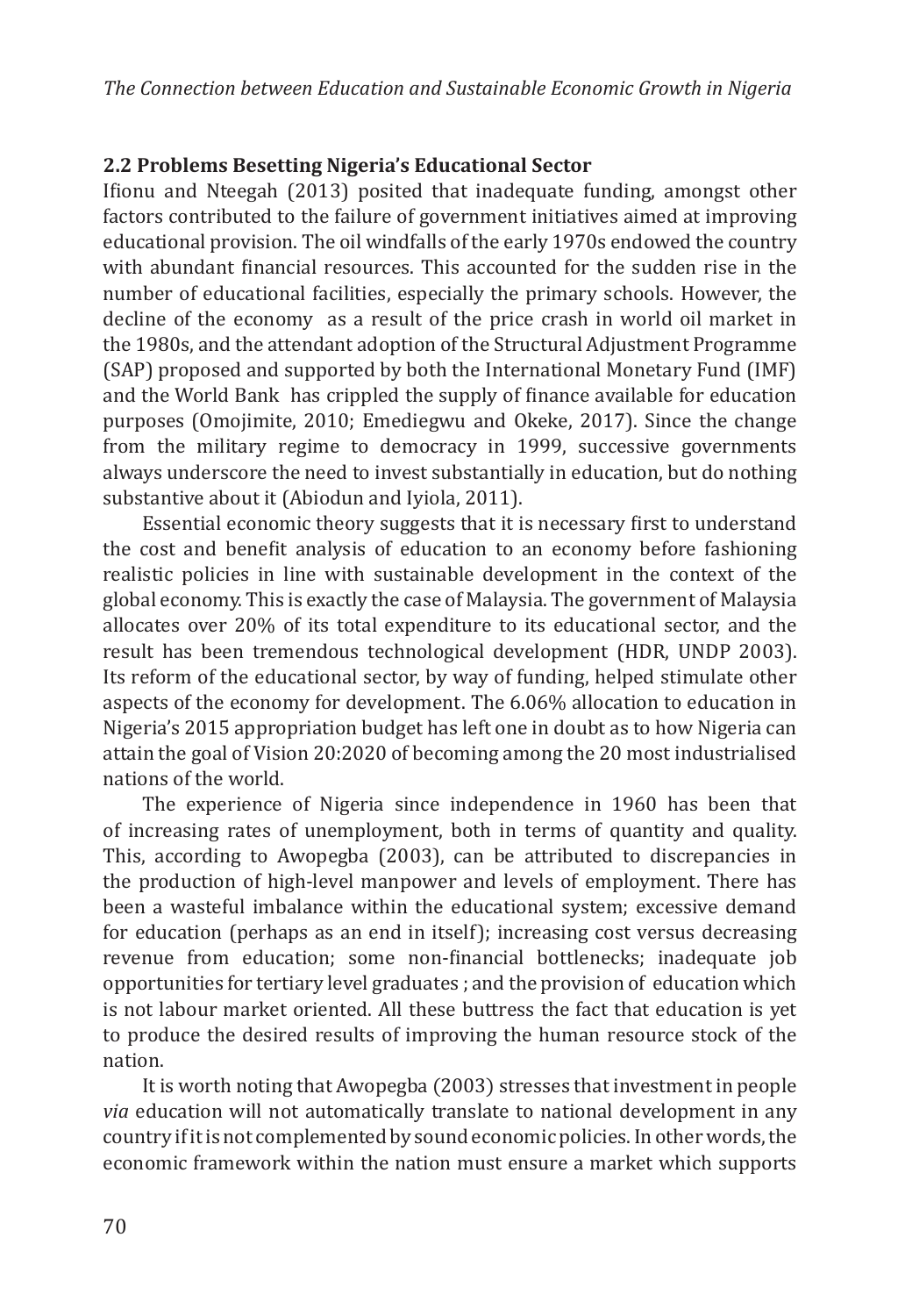trade and investment; a good incentive structure; effective social sector policies; and efficient and functioning capital and labour markets.

#### **3. Empirical Literature Review**

Education has become one of the most important investments towards national growth and development (Denison, 1966; Bowman, 1980; Barro, 2000, 2013). This is particularly so because of its impact on health, life expectancy, and wealth formation abilities. The 1996 World Bank Annual Report states that education has contributed to more than doubling household incomes in developing countries. In some countries, incomes have grown by a factor of even five or ten. The increase in life expectancy has been from 40 years to 63 years in the last four decades, while infant mortality rate has dropped by two-thirds.

In his pioneering empirical work, Barro (1991) investigated the nexus between educational spending and economic growth. His results showed that a positive relationship exists between per capita output growth rate and school enrolment level. He further argued that by increasing the human capital development investment rate, the development gap between the developing and developed countries can be closed.

In a later study, Barro and Lee (1993) constructed average years of schooling for adults using census and enrolment figures. Analysing 129 countries, they reported a significant and positive relationship between average years of secondary schooling for males and economic growth. (The relationship for females was negative, but insignificant.)

In their work, Baldacci, et al (2004) sampled 120 developing economies from 1975 to 2000 using a recursive system of equations to analyse the direct and indirect channels linking public education spending, human capital, and economic growth. Their result indicates that public investment in education positively and significantly influences education accumulation, thereby leading to higher economic growth.

Francis and Iyare (2006) used time-series data from 1964 to 1998, and the twin methods of cointegration and vector error correction to find out if there is a causal relationship between education and growth in three Caribbean nations (Barbados, Jamaica, and Trinidad and Tobago). They found no positive and significant relationship between education and growth for Barbados and Jamaica, either in the short or long run. However, education in Jamaica led to higher growth only in the short run.

Employing a computable general equilibrium (CGE) method, Jung and Thorbecke (2001) studied the effect of public education expenditure on human capital, growth and poverty in Tanzania and Zambia. Their simulation results show a positive and significant relationship between the two variables.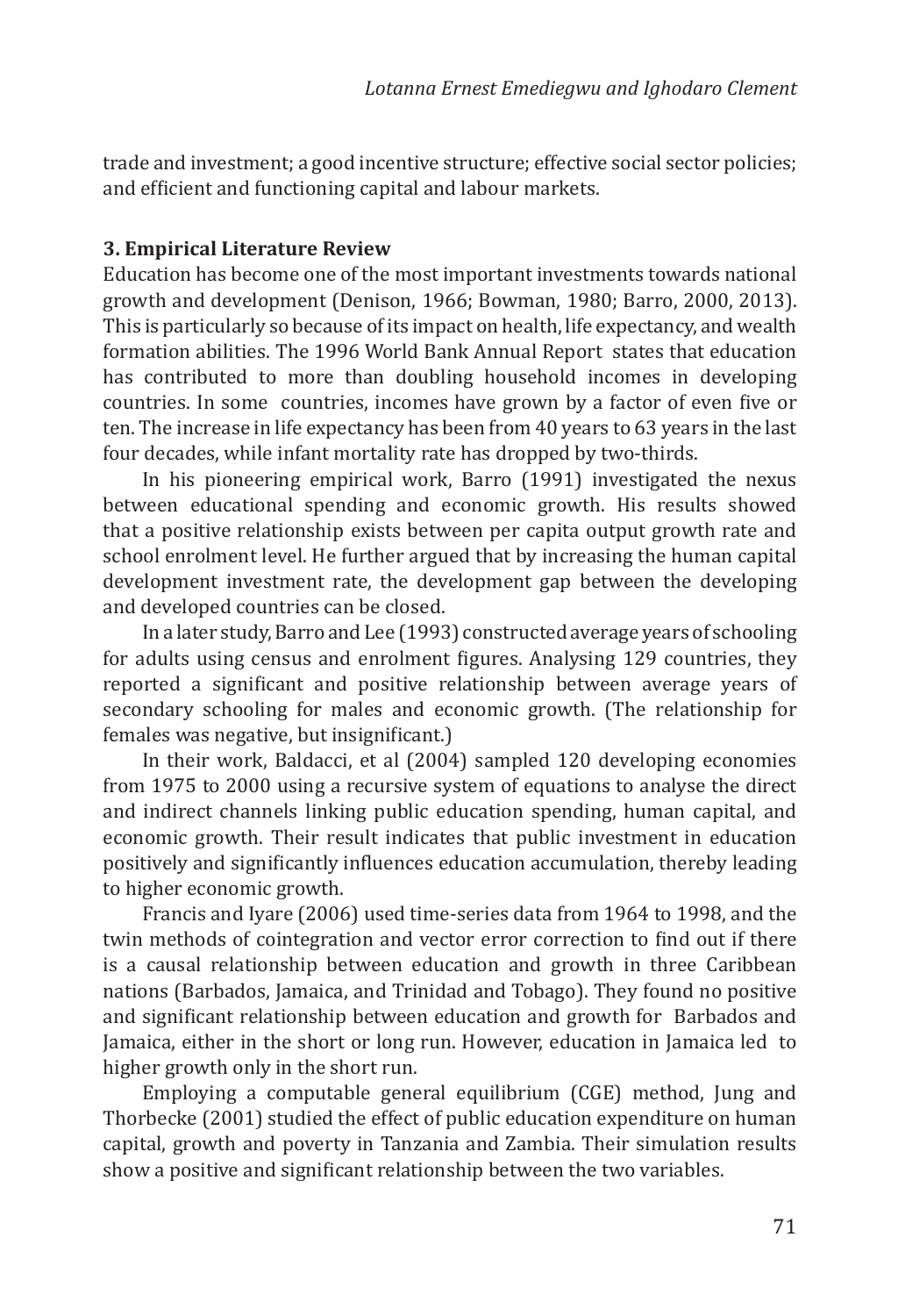In his Granger Causality analysis, Omojimite (2010) used Nigerian data from 1980 to 2005 to show that public spending on education Granger-cause economic growth but the reverse is not the case. He further proved that there exists a bidirectional causality between recurrent education expenditure and economic growth. However, there was no evidence of causality between capital education expenditure on economic growth, primary school enrolment and economic growth.

Using time-series Nigerian data from 1981 to 2011, Ejiogu, Okezie and Chinedu (2013) employed the VAR model to show that educational investment is positively related to GDP. They further used the Granger causality strategy as a robustness check, and proved that while GDP Grangercauses educational expenditure, no reverse causality exists from educational spending to GDP.

Prior studies on the impact of education on Nigeria's economic growth use data up to 2012. By extending the time period we intend to appraise the extent to which economic growth in Nigeria has been affected as a result of the educational investment. Consequently, we will use the most current data on Nigeria's economy and education to ascertain if results obtained in previous studies are stable and robust over time.

# **4. Methodology and Model Specification**

## **4.1 Methodology**

This study uses regression analysis to establish and quantify the relationship between economic growth and education. We tested for stationarity to ensure non-spuriousness of results, and thereafter employed cointegration to capture long-run or equilibrium relationships between (cointegrating) variables. Finally, we utilised error correction mechanism to reconcile the short-run behaviour of economic variables with the long-run behaviour.

# **4.2 Model Specification**

 $RGDP = F(BAE, GFCF, PEE, PPEE)$  (1)

Linearising equation (1) gives,

 $RGDP = \alpha 0 + \alpha 1BAE + \alpha 2GFCF + \alpha 3PEE + \alpha 4PPEE + U$  (2)

Where:<br>RGDP

 $=$  Real growth rate of the Gross Domestic Product

- $BAE$  = Budget allocation to education<br>GFCF = Gross fixed capital formation
- $GFCF = Gross fixed capital formation  
\nPEE = Primary educational enrolme$
- $=$  Primary educational enrolment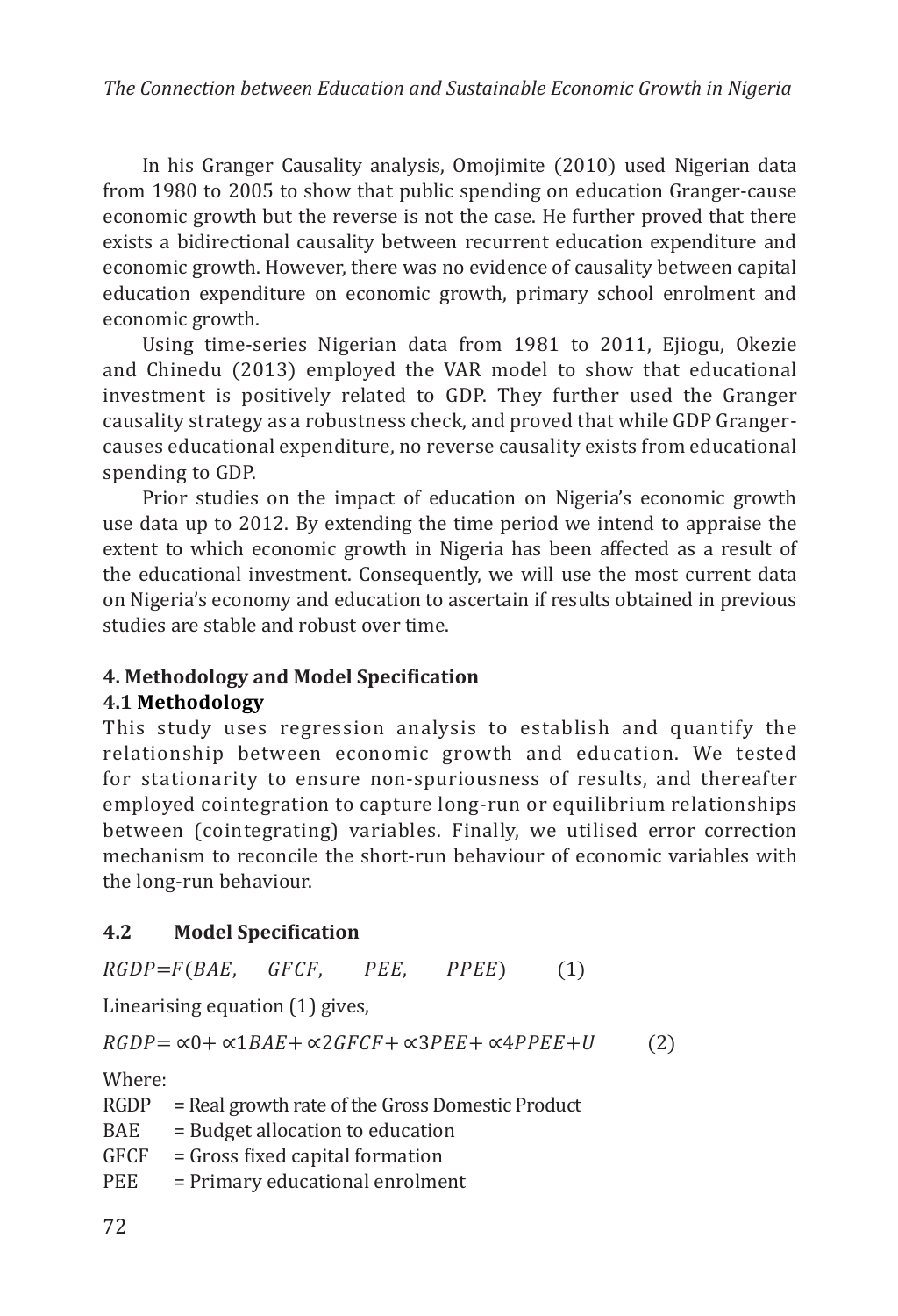- PPEE = Post-primary educational enrolment<br> $U = error term$
- $=$  error term

Economic growth performance is proxied by real gross domestic product (RGDP) while budgetary allocation to education acts as a proxy for investment in education. Enrolment figures into primary and post-primary schools are used as proxy for educational enrolment. The choice of these proxies is founded on economic literature (Omojimite, 2010; Ifionu and Alwell, 2013; Benos and Zotou, 2014)<sup>4</sup>. The variables were examined in natural logarithmic forms in order to achieve the property of linearity. Equation (2) above is therefore respecified as follow:

```
\ln r g dp = \alpha 0 + \alpha 1 \ln b a e + \alpha 2 \ln g f c f + \alpha 3 \ln p e e + \alpha 4 \ln p e e + U (3)
```
The *a priori* expectations are  $\alpha_1, ..., \alpha_4 > 0$ . This means that budget allocation to education, gross fixed capital formation, and educational enrolment which is proxied by the enrolment figures of primary and post-primary education have positive relationship with economic growth.

To estimate the short-run relationship that exists among the variables, if there is any, the corresponding error correction equation is evaluated as:

 $\Delta$ lnrgdp=  $\alpha$ 0+ i=1P $\alpha$ 1 $\Delta$ lnrgdpt−i+ i=1P $\alpha$ 2 $\Delta$ lnbaet−i+ i=1P $\alpha$ 3 $\Delta$ lngcfct−  $i+ i=1P\alpha 4\Delta$ ln  $peet-i+ i=1P\alpha 5\Delta$ ln  $peet-i+ \emptyset ECMt-i+ Ut$  (4)

Where:<br>ECM

 $=$  Error correction term

This is to allow sufficient data points for the econometric analysis. The data were collected from several sources: Social Statistics of National Bureau of Statistics (NBS), various issues of Central Bank of Nigeria (CBN) - Statistical Bulletin, and World Bank data bank

## **5. Analysis of Results and Findings**

#### **5.1 Empirical Results**

Unit root tests, using Augmented Dickey-Fuller (ADF) test, were conducted on the natural logarithms of all the variables. This is to determine the level of stationarity of the variables. The results of the Augmented Dickey-Fuller (ADF) test for unit root are as presented in Table 3.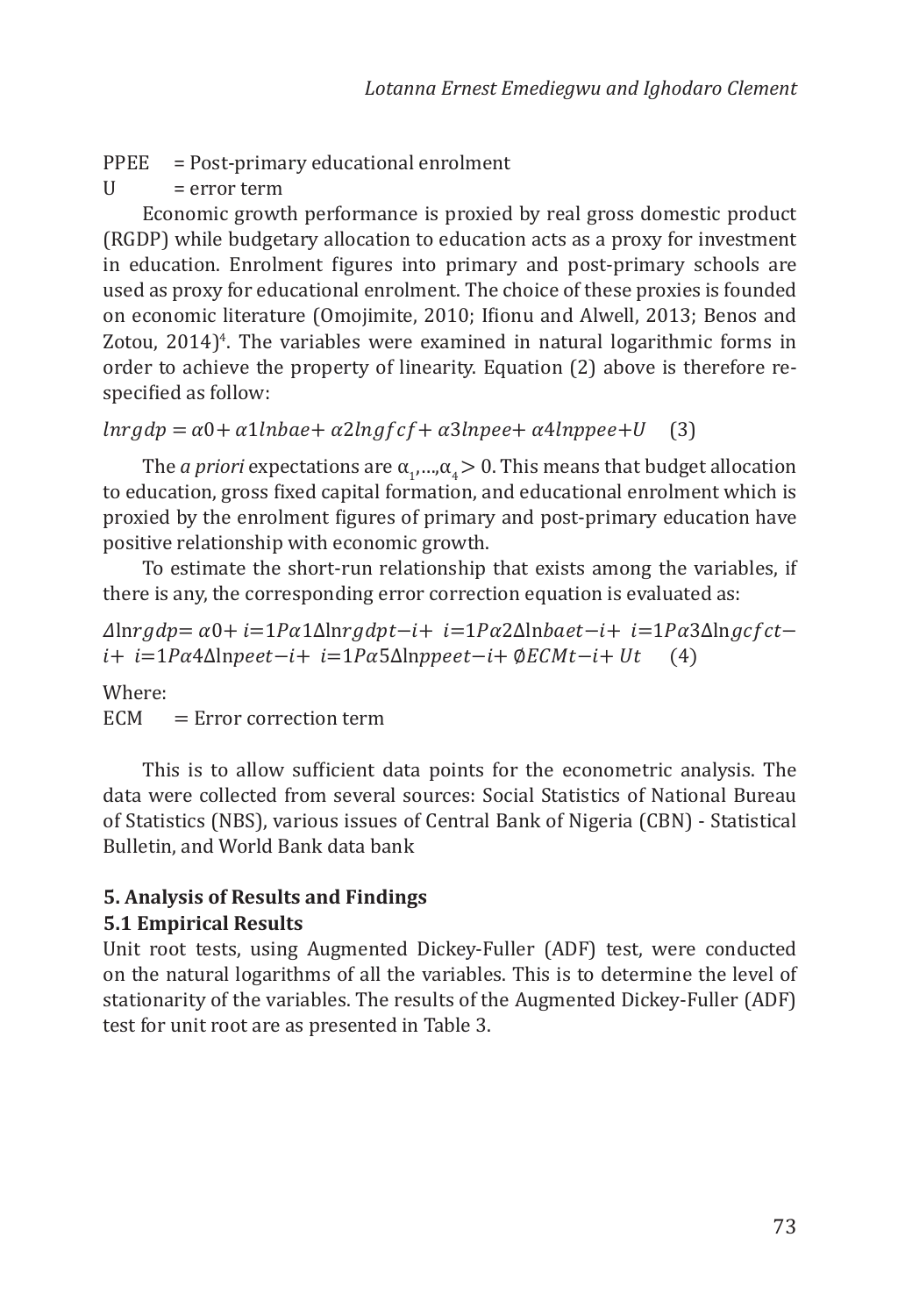| <b>Variables</b> | <b>ADF Lag</b> | <b>ADF Test</b><br><b>Statistics</b> | 95% ADF<br><b>Critical Level</b> | <b>Remark</b>  |
|------------------|----------------|--------------------------------------|----------------------------------|----------------|
| Lnrgdp           | 4              | $-1.4714$                            | $-3.6119$                        | Non stationary |
| Lnbae            | 1              | $-2.8046$                            | $-3.6119$                        | Non stationary |
| Lngfcf           | 3              | $-3.8046$                            | $-3.6119$                        | Stationary     |
| Lnpee            | 4              | $-3.3656$                            | $-3.6119$                        | Non stationary |
| Lnppee           | 3              | $-2.8277$                            | $-3.6119$                        | Non stationary |
| $\Delta$ lnrgdp  | 1              | $-3.1076$                            | $-2.9907$                        | Stationary     |
| $\Delta$ lnbae   | 1              | $-3.8883$                            | $-2.9798$                        | Stationary     |
| $\Delta$ lnpee   | 1              | $-5.1198$                            | $-2.9970$                        | Stationary     |
| $\Delta$ Inppee  |                | $-3.9306$                            | $-2.9970$                        | Stationary     |

*Table 3: Results of Augmented Dickey-Fuller (ADF) Test for Unit Root*

*Source: Authors' Computation*

From the unit root test in Table 3, we observe that only gross fixed capital formation (GFCF) is stationary at level. The remaining variables, however, become stationary at their first differences, since the ADF test statistic of each is greater than the 95% critical value of the ADF statistic in absolute values. Thus, the last four variables are integrated of order one, that is, I(1). This realisation leads us to draw the hypothesis that the series are cointegrated. This resolution emanates from the Engel and Granger (1987) postulation that "if two or more variables have unit roots, a linear combination of such variables would ensure that the resultant residuals would be integrated of order zero, that is, stationary at level". To verify this Engel and Granger (1987) postulation, we conducted an OLS regression of lnRGDP on all the explanatory variables and the residuals were extracted and tested for stationarity at level using the ADF test.

|  |  | <b>Table 4: Unit Root Test for Residuals</b> |
|--|--|----------------------------------------------|
|  |  |                                              |

| <b>Variables</b> | <b>ADF</b> Lag | <b>ADF Test Statistics   95% ADF</b> | <b>Critical Level</b> | <b>Remark</b> |
|------------------|----------------|--------------------------------------|-----------------------|---------------|
| <b>RES</b>       |                | $-3.6939$                            | $-2.9907$             | Stationary    |

## *Source: Authors' Computation*

Table 4 confirms the above postulation as the unit root test conducted on the residuals shows that they are stationary at level. This reasoning stems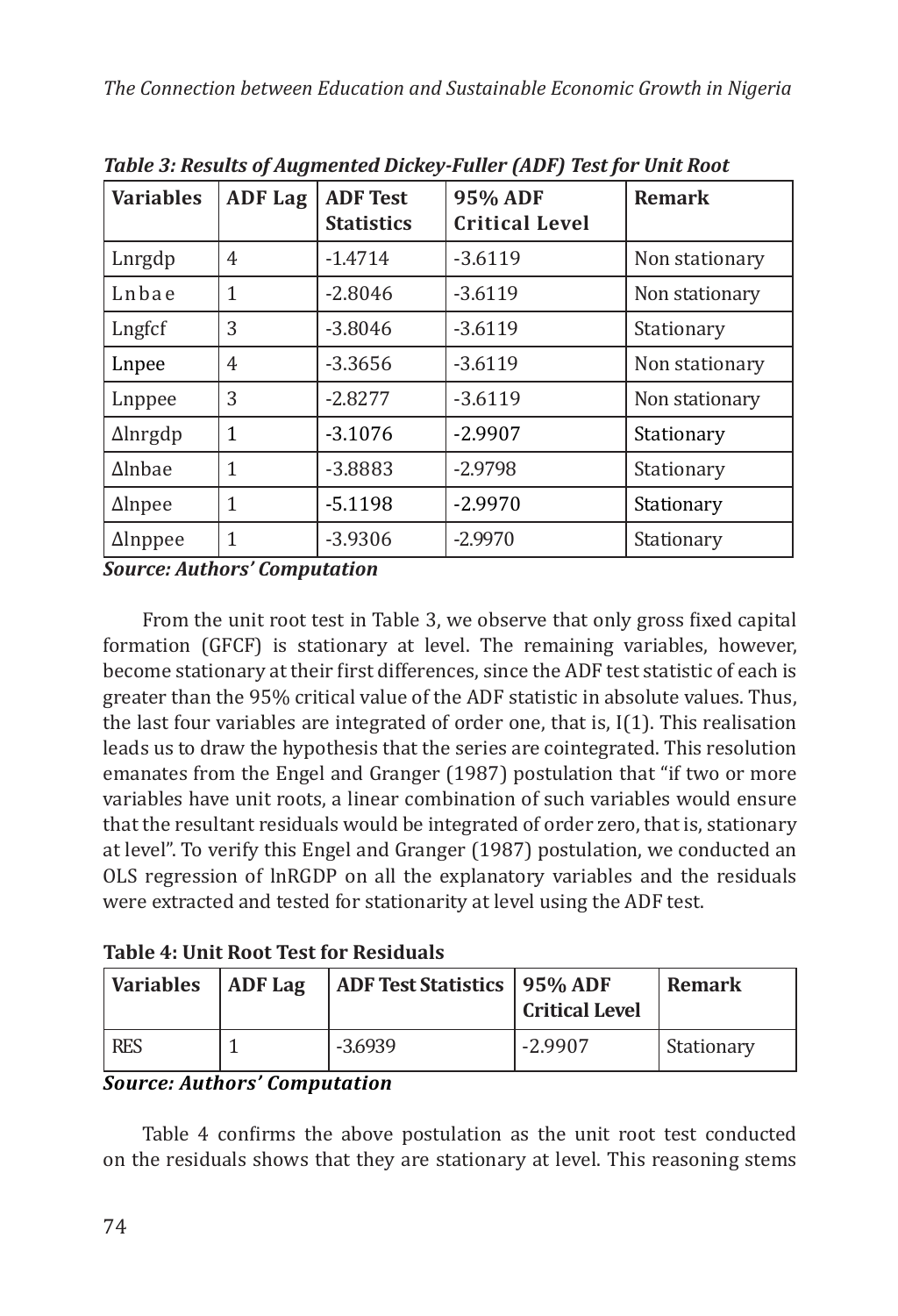from the fact that the ADF test statistic of the residuals is greater than its value at 95% critical value. In all, we safely conclude that all the variables are cointegrated, implying the existence of a long-run relationship among them. Given the cointegration character of the variables, the short-run adjustment dynamics can be represented by an error correction model. From the over parameterized model, we use the Akaike Information Criterion to select the best fitting equation, which *ipso facto* yields the required parsimonious model. The estimated equation is represented in Table 5.

*Table 5: Error Correction Representation for the Selected ARDL Model ARDL (2,2,1,1,0) Selected based on Akaike Information Criterion*

| <b>Dependent</b><br><b>Variable</b> | <b>Explanatory</b><br><b>Variables</b> | Coefficient | <b>Standard</b><br><b>Error</b> | <b>T-Ratio</b> |
|-------------------------------------|----------------------------------------|-------------|---------------------------------|----------------|
| <b>D</b> lnrgdp                     | <b>D</b> Inbae                         | 0.060184    | 0.023402                        | 2.5718         |
|                                     | <b>D</b> lngcfc                        | 0.05373     | 0.034392                        | 1.5629         |
|                                     | <b>D</b> Inpee                         | 0.063477    | 0.13052                         | 0.43633        |
|                                     | <b>D</b> Inppee                        | $-0.3394$   | 0.12388                         | $-2.6956$      |
|                                     | $ecm(-I)$                              | $-0.22732$  | 0.97671                         | $-2.3274$      |

 $R-Squared = 0.75545$ <br> $R-Squared = 0.60260$ <br> $R-Sstatistic = 1.8996$ <br> $R-Satistic = 1.8996$  $F-stat (7.19) = 7.0607$ *Source: Authors' Computation*

# **5.2 Analysis of Results**

An examination of the econometric results shows that the overall fit is satisfactory with an R-squared of 0.76 and an R-bar-squared of 0.60. R-bar-squared of 60% indicates that 60% variance in the dependent variable is explained by the independent variables taken together. The remaining 40% can be attributed to the white noise (disturbance term).

The F-statistic of 7.0607 is significant at 1% level of significance since it is greater than  $F_{table(0.01)} = 3.71$ . Therefore, the alternative hypothesis (H<sub>1</sub>) that the overall model and its related  $R^2$  are statistically and significantly different from zero is accepted. This means that the independent variables simultaneously explain the variation in the dependent variable.

The DW statistic measures for the presence of autocorrelation in the model. However, it is noticed that the model is fairly free from autocorrelation since the DW statistic observed in the model is 1.90, which is approximately 2. This means that the model is reliable in explaining the economic growth of Nigeria.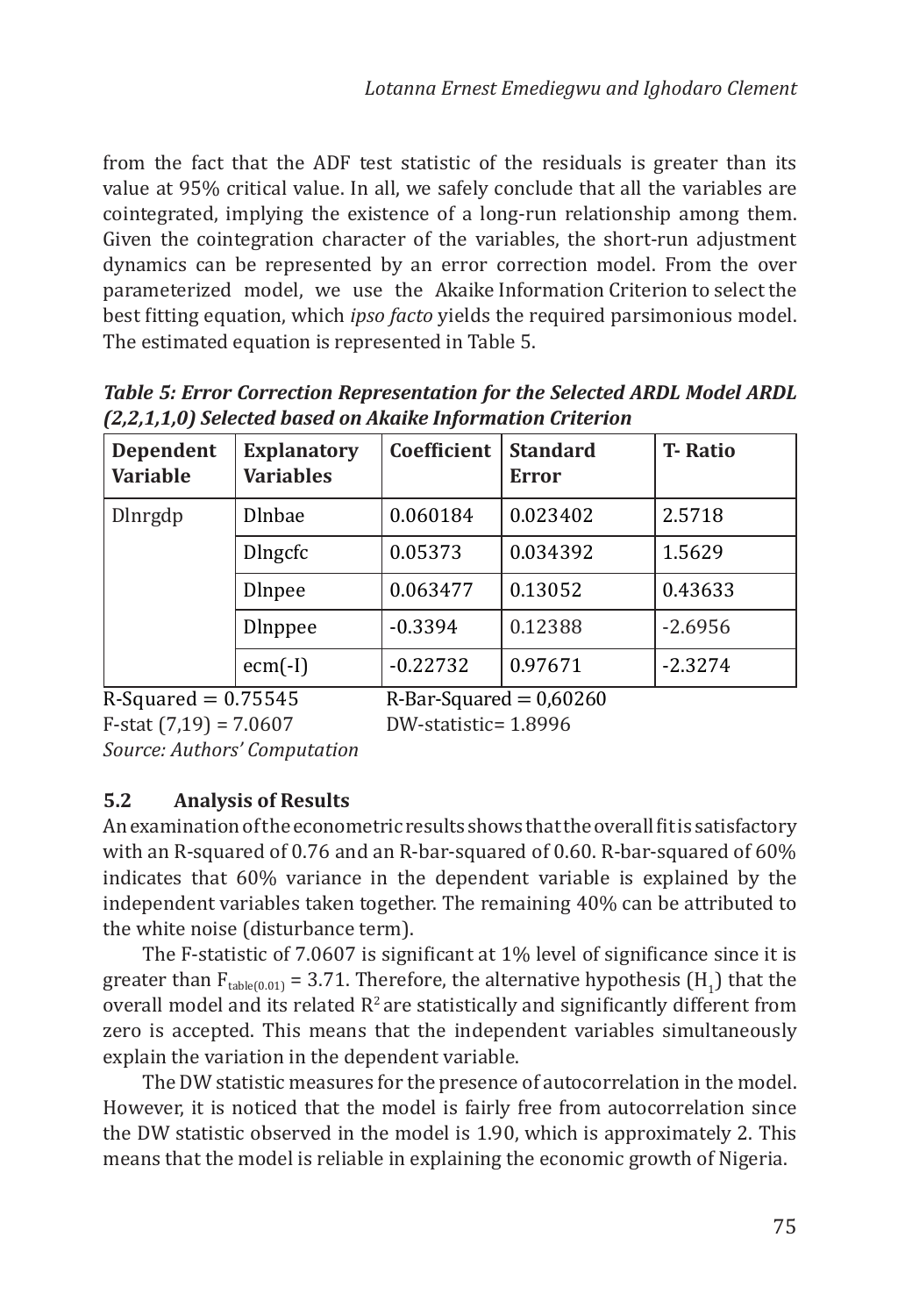From the Akaike Information Criterion based parsimonious error correction model reported in Table 5, it is observed that post-primary education enrolment (PPEE) is not well behaved since its coefficient has a negative sign which goes against theoretical expectation. This anomaly, according to Abiodun and lyiola (2011), may be attributed to the reasoning that the enrolment at this educational level has not fully attained the stage where it can positively affect economic growth. This may be as a result of truancy on the part of teachers – especially in the public schools; poor learning infrastructures; and lack of policies and programmes geared towards revamping the subsector.

Total expenditure on education (BAE), gross fixed capital formation (GFCF), and primary school enrolment (PEE) are well behaved because their coefficients meet their theoretical expectation. Table 5 shows the coefficient of each of the independent variables. A 10% increase in post-primary education enrolment will translate to a 3.34% decrease in real gross domestic product. A 100% increase in total expenditure on education will lead to a 6.1% rise in real GDP. A 5.4% rise in real GDP will result from a 100% increase in gross fixed capital formation while a 100% increase in primary school enrolment will yield a 6.3% increase in real GDP.

Furthermore, a careful look at the t-statistics of the independent variables reveals their levels of significance respectively. Total expenditure on education and post-primary education enrolment are significant at 99% confidence level while gross fixed domestic product is significant at 90% confidence level. However, primary education enrolment is not significant both at 95% and 90% confidence level.

The speed of adjustment from short-run to long-run equilibrium is shown by the coefficient of the error correction model ecm(-l). From Table 5, the ecm(-l) has a coefficient of -0.22732 and its t-value of -2.3274 is significant at 95% confidence level. Also since the ecm(-l) has a negative sign, it therefore shows that it will rightly correct any deviation from long-run equilibrium

## **6. Summary and Policy Recommendations**

The main arguments advanced in this paper can now be summarised with concluding remarks. The paper has endeavoured to investigate the nexus between education and economic growth. This was made possible by employing a range of econometric tools such as the Augmented Dickey Fuller (ADF) test for unit root tests, cointegration tests, and error correction mechanism (ECM). Results from the study show that educational investment in Nigeria is well below the recommendation of the United Nations' 26% budgetary allocation to education.

Empirical results show that there exists a long-run relationship among gross fixed capital formation, investment in education, and economic growth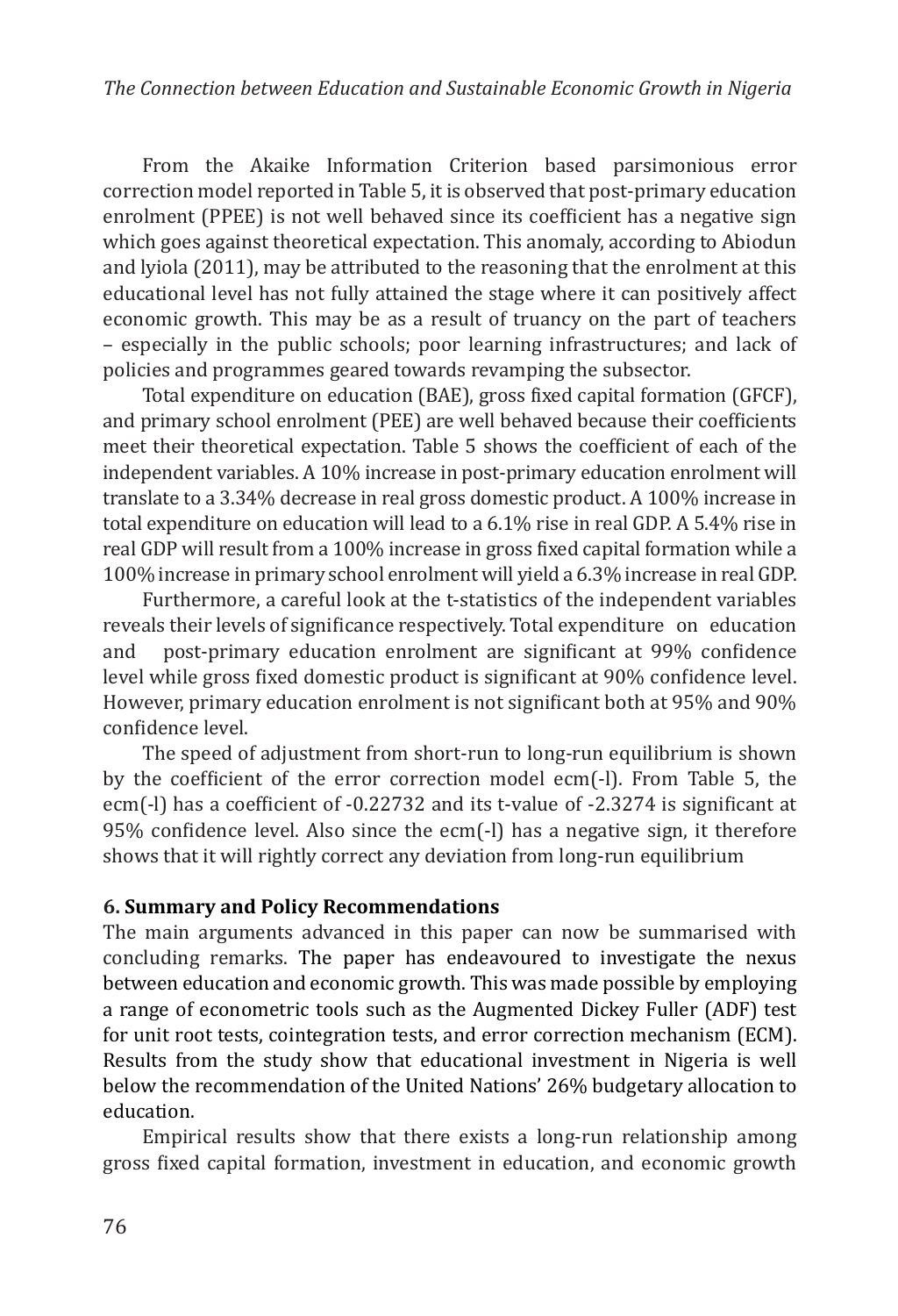in Nigeria. All the variables of interest, with the exception of the post-primary education enrolment, appear with the expected positive signs. Moreover, with the exclusion of primary school enrolment, all other variables are significant in economic growth.

Based on the empirical evidence of the study, it is found that total expenditure on education contributes positively to economic growth in Nigeria, with a strong and statistically significant impact. The implication of this is that if Nigeria is to join the comity of nations that have achieved sustainable economic growth, it is of unqualified necessity to invest substantially in education. We therefore recommend that government should increase the budgetary allocation to the education sector to at least the standardised United Nations' 26% even if there has to be a trade-off with other types of investment. Secondly, education should be prioritised in the nation's developmental strategies, though more emphasis should be placed on basics, that is, primary and post-primary education. This will drive the economy to the path of productivity and efficiency, thus leading to sustainable growth. It is important to state at this point that we could not control for tertiary education in our analysis as we were unable to get complete data for the sample period. Hence, we do not rule out the possibility that the results of our analysis may change if tertiary education is controlled for.

Thirdly, an enabling environment in all educational institutions has to be created by the government. This can be realised if there exists Public-Private Partnership (PPP) where the government and the private sector make concerted efforts to mobilise resources to furnish educational institutions at all levels and provide them with adequate and appropriate facilities, laboratories equipment, libraries, computers, and modern instructional materials. This will invariably improve the quality and quantity of education and thereby boost labour productivity and human capital development, as well as guarantee lasting growth and development.

One of the aims of economists is to comprehend the factors that contribute – as well as those that do not contribute – to a country's economic growth. This is, partly, because a developing economy has the propensity to engender prosperity, progress, and well-being for its citizens while simultaneously laying the bedrock for a more equitable circulation of the dividends of growth. If, as revealed by studies, increase in the quantity and quality of education translates to accelerated economic growth, then investing in education would pay off in the long-run. Moreover, the dividends accruing from such investment could also be significant in alleviating poverty. Such premise could be pivotal in gaining political support for educational investment and guaranteeing its continuity.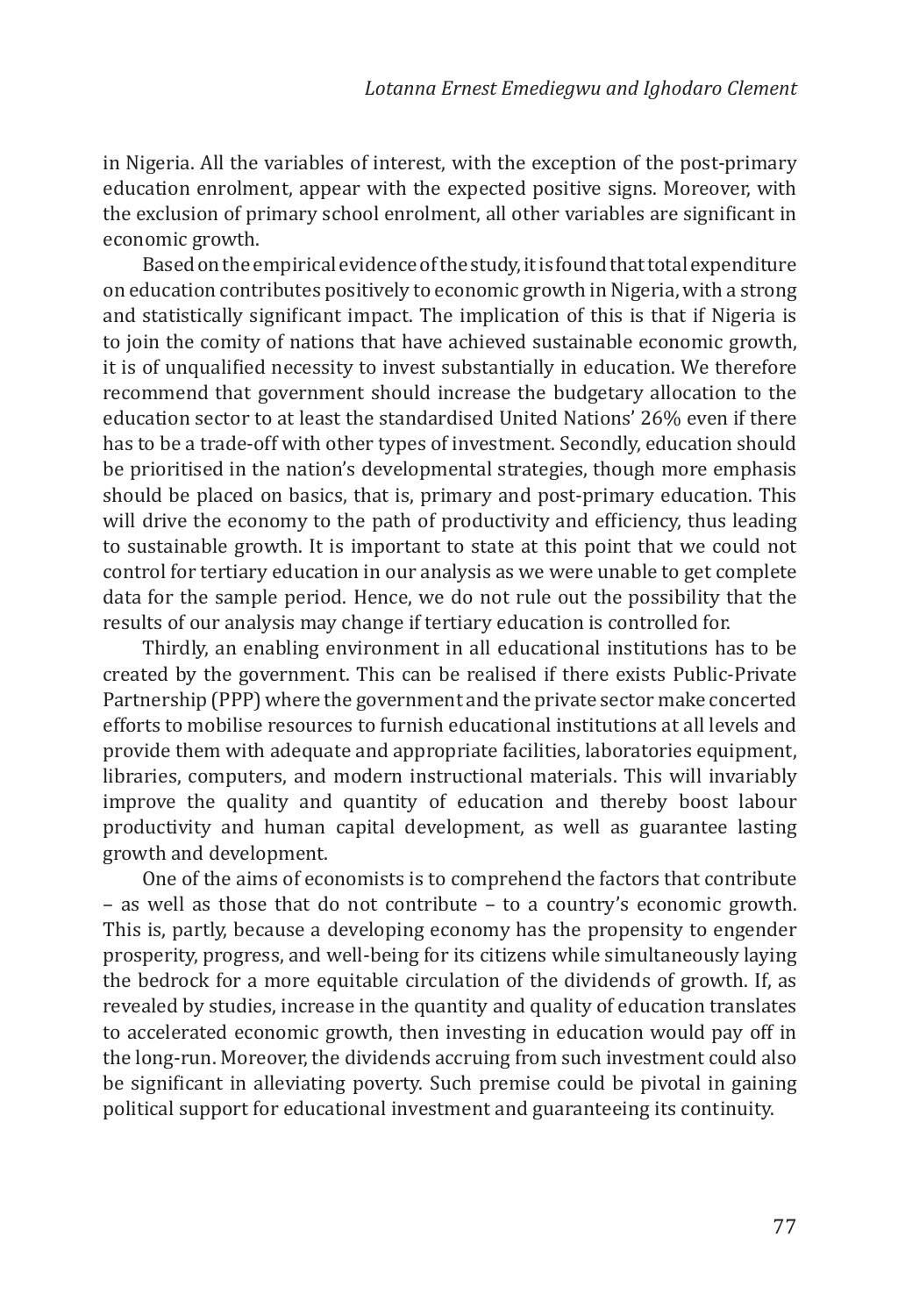#### **Endnotes**

- <sup>1</sup> We are grateful to the two anonymous reviewers for their insightful comments on an earlier draft of this paper.
- <sup>2</sup> The figures show only public primary schools.
- <sup>3</sup> Only those accredited by the Joint Admission Matriculation Board (JAMB) are counted and they include universities, polytechnics and colleges of education/agriculture.
- <sup>4</sup> Due to limitation of data, we could not use tertiary enrolment data. We acknowledge that this additional control can alter our results

### **References**

- Abiodun, L. N. and Iyiola, W. T. (2011). Education and Economic Growth: The Nigerian Experience. *Journal of Emerging Trends in Economics and Management Science* (JETEMS)*,* 2(3), 225-231.
- Asiedu, E. (2014). Does Foreign Aid in Education Promote Economic Growth? Evidence from Sub-Saharan Africa. *Journal of African Development*, *16*(1), 37-59.
- Awopegba, P. O. (2003). Human Resources, High-level Manpower and the Development of the Nigerian Economy. In Iyoha, M. A. and Itsede, C. O. (Eds), *Nigerian Economy: Structure, Growth and Development.* Benin City: Mindex Publishing.
- Baldacci, E., Clements, B., Gupta, S. and Cui, Q. (2004). Social Spending, Human Capital and Growth in Developing Countries: Implications for Achieving the MDGs. *IMF Working Paper.* WP/04/217.
- Barro, R. J. (1991). Economic Growth in a Cross Section of Countries. *Quarterly Journal of Economics,* 106(2), 407-443.
- Barro, R. J. (2013). Education and Economic Growth. *Annals of Economics and Finance*, *14* (2), 301-328.
- Barro, R. J. and Lee, J. W. (1993). International Comparison of Educational Attainment. *Journal of Monetary Economics,* 32(3), 363-394.
- Benos, N. and Zotou, S. (2014). Education and Economic Growth: A Metaregression Analysis. *World Development*, *64*, 669-689.
- Bowman, M. J. (1980). Education and economic growth: an overview.
- Central Bank of Nigeria (2008). *Statistical Bulletin (Golden Jubilee Edition).*  Abuja: CBN.
- Central Bank of Nigeria (2013). *Statistical Bulletin.* Abuja: CBN.
- Denison, E.F. (1966). Measuring the contribution of education to economic growth. In*The Economics of Education* (pp. 202-260). Basingstoke: Palgrave Macmillan UK.
- Ehiogu, U., Okezie, A. I. and Chinedu, N. (2013). Causal Relationship between Nigeria Government Budget Allocation to the Education Sector and Economic Growth. *Discourse Journal of Educational Research,* 1(8), 54-64.
- Emediegwu, L. E. and Monye-Emina, A. (2016). Attainment of the Millennium Development Goal of Poverty Reduction in Nigeria – An Appraisal. *Ghana Social Science Journal*, *13*(1), 94-118.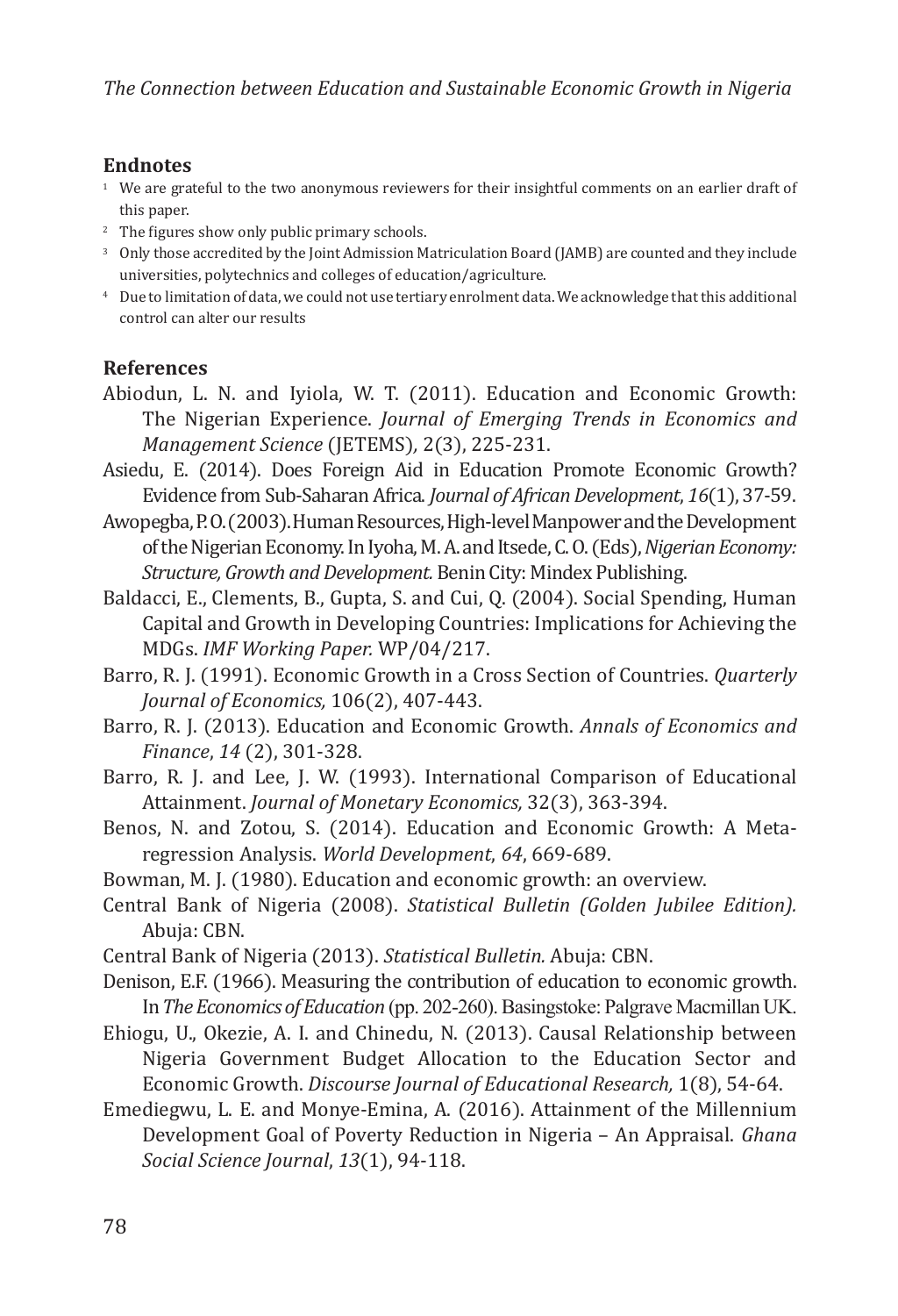- Emediegwu, L. E. and Okeke, A. N. (2017). Dependence on oil: What do statistics from Nigeria show? *Journal of Economics and Allied Research,* 2(1), 110-125.
- Engel, R. F. and Granger, C. W. (1987). Cointegration and Error Correction. *Econometrica,* 55(2), 251-276.
- Francis, B. and Iyare, S. (2006). Education and Development in the Caribbean: A Cointegration and Causality Approach. *Economics Bulletin,* 15(2), 1-13.
- Harbison, F. H. (1973). *Human Resources as the Wealth of Nations.* New York: Oxford University Press.
- Hanushek, E. A. (2013). Economic Growth in Developing Countries: The Role of Human Capital. *Economics of Education Review*, *37*, 204-212.
- Hanushek, E. A., and Woessmann, L. (2007). The Role of Education Quality for Economic Growth. Policy Research Working Paper no. 4122. World Bank, Washington, DC.
- Ifionu, E. P., and Nteegah, A. (2013). Investment in Education and Economic Growth in Nigeria: 1981-2012. *West African Journal of Industrial and Academic Research*, 9(1), 155-172.
- Jaiyeoba, S. V. (2015). Human capital investment and economic growth in Nigeria. *African Research Review*, 9(1), 30-46.
- Jung, H. and Thorbecke, E. (2001). The Impact of Public Education Expenditure on Human Capital, Growth and Poverty in Tanzania and Zambia: a General Equilibrium Approach. *IMF Working Paper.* WP/01/106.
- Michaelowa, K. (2000, June). Returns to education in low income countries: Evidence for Africa. In *Annual meeting of the Committee on Developing Countries of the German Economic Association* (Vol. 30, No. 6).
- National Bureau of Statistics (2010). *National Literacy Survey.* Abuja: NBS.
- National Universities Commission (NUC). http//www.nuc.edu.ng
- Omojimite, B. U. (2010). Education and Economic Growth in Nigeria: a Granger Causality Analysis. *African Research Review,* 4(3a), 90-108.
- Todaro, M. P. and Smith, S. L. (2012). *Economic Development (11th Ed).* Boston: Pearson Education*.*
- UNDP (2003)*. Human Development Report*. New York: Oxford University Press.
- World Bank (1996). *Annual Report 1996.* Washington, D.C: World Bank.
- World Bank (2015). *World Bank Indicators.* Washington, D.C: World Bank.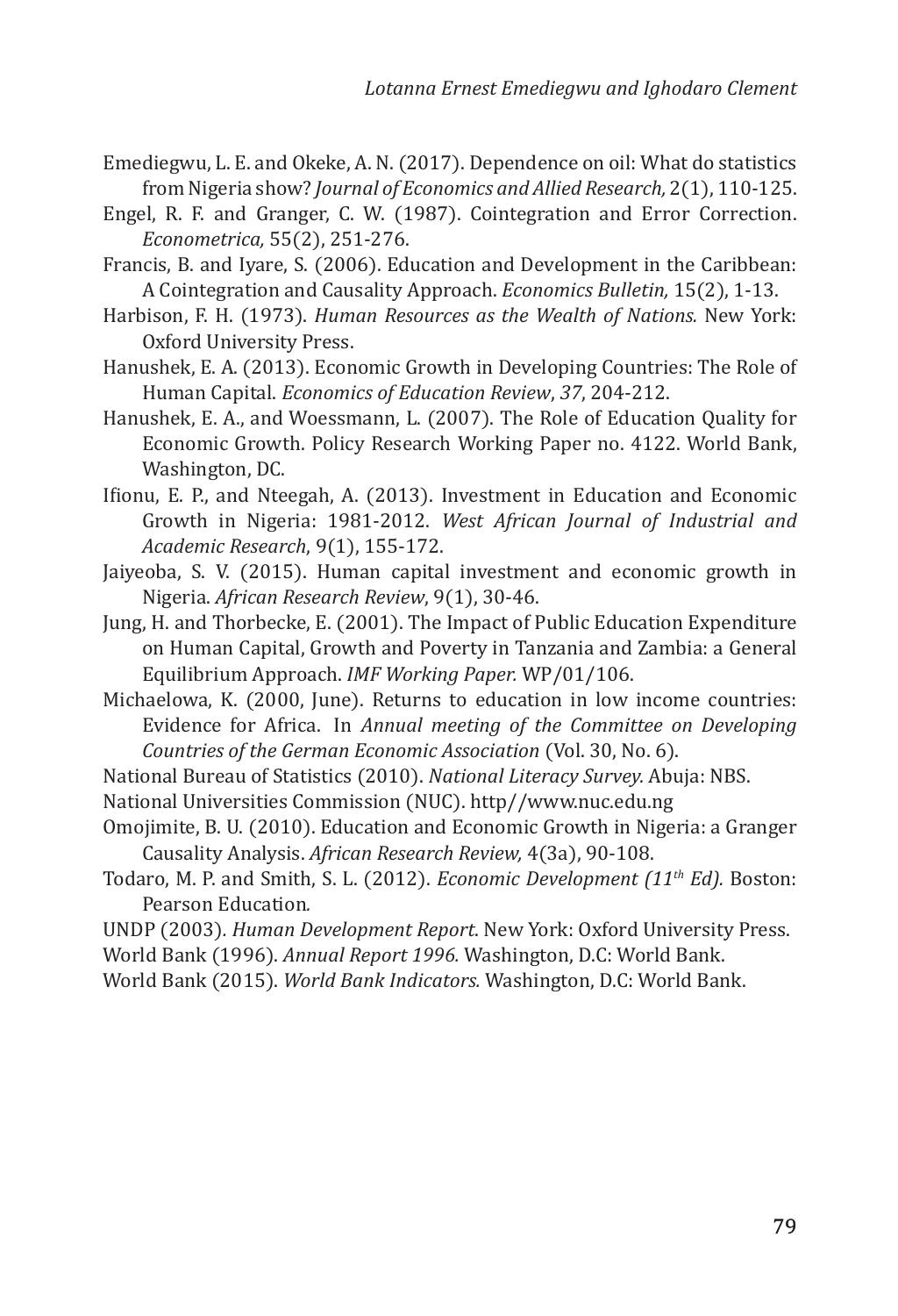# **Book Review**

#### Marja Hinfelaar *Southern African Institute for Policy and Research*

*The Lusaka Years; The ANC in Exile in Zambia, 1963 to 1994.* By Hugh MacMillan. ( Johannesburg: Jacana Media (Pty), 2013 ), 357 pp.

Hugh MacMillan's comprehensive study of the African National Congress' (ANC) time in exile in Zambia fills a much-needed gap in the region's historiography of liberation movements. It also complements the author's previous work on the ANC's presence at the University of Zambia.\*

The book starts with a detailed account of the Wankie and Sipolilo campaigns of the 1960s, which aimed at establishing a corridor for freedom fighters to smuggle weapons to establish Umkhonto we Sizwe (MK) units in South Africa. Their failure, the author argues, influenced Kaunda's policies towards liberation movements based in Zambia. He saw a danger in having armed and rival liberation movements in one place. The account further shows how the ANC's activities were influenced, and sometimes limited, by Zambia's domestic politics. Kaunda needed to juggle and prioritise multiple liberation struggles, the wars in Rhodesia and Mozambique being the first priority. Zambia's position as a frontline state created security and economic risks which were used to justify the introduction of a one-party state in 1972. The book details the period of the détente between 1974 and 1976, when Kaunda was in low-key talks with Prime Minister Vorster of South Africa. The policy of detente created uncertainty and restrictions on the ANC's activities in Zambia. South Africa's policy of détente and its illusion of progress ended with the Soweto Rising in 1976 which led to a new generation of South African political refugees entering Zambia. The ANC exile population peaked at 4,000 in 1990. It is clear that until 1980, the year of Zimbabwe's Independence, Zambia's main focus was on the Rhodesian war, which was fought right on its doorstep.

The book shows how Kaunda became much closer to the ANC after the mid-1980s. At a personal level, Kaunda's friendship with Oliver Tambo strengthened. In the face of security threats and ill-health, Tambo was invited to live in State House. A large regional conference of the ANC, held in Kabwe in 1985, was protected by the Zambian army. The conference led to a number of important reforms within the ANC. In the meeting a new National Executive Committee was selected, as well as a new constitution for the organisation, with a code of conduct to confront the occurrence of torture within ANC ranks. It led to appointments to a constitutional committee of the ANC in Lusaka, for a liberated,